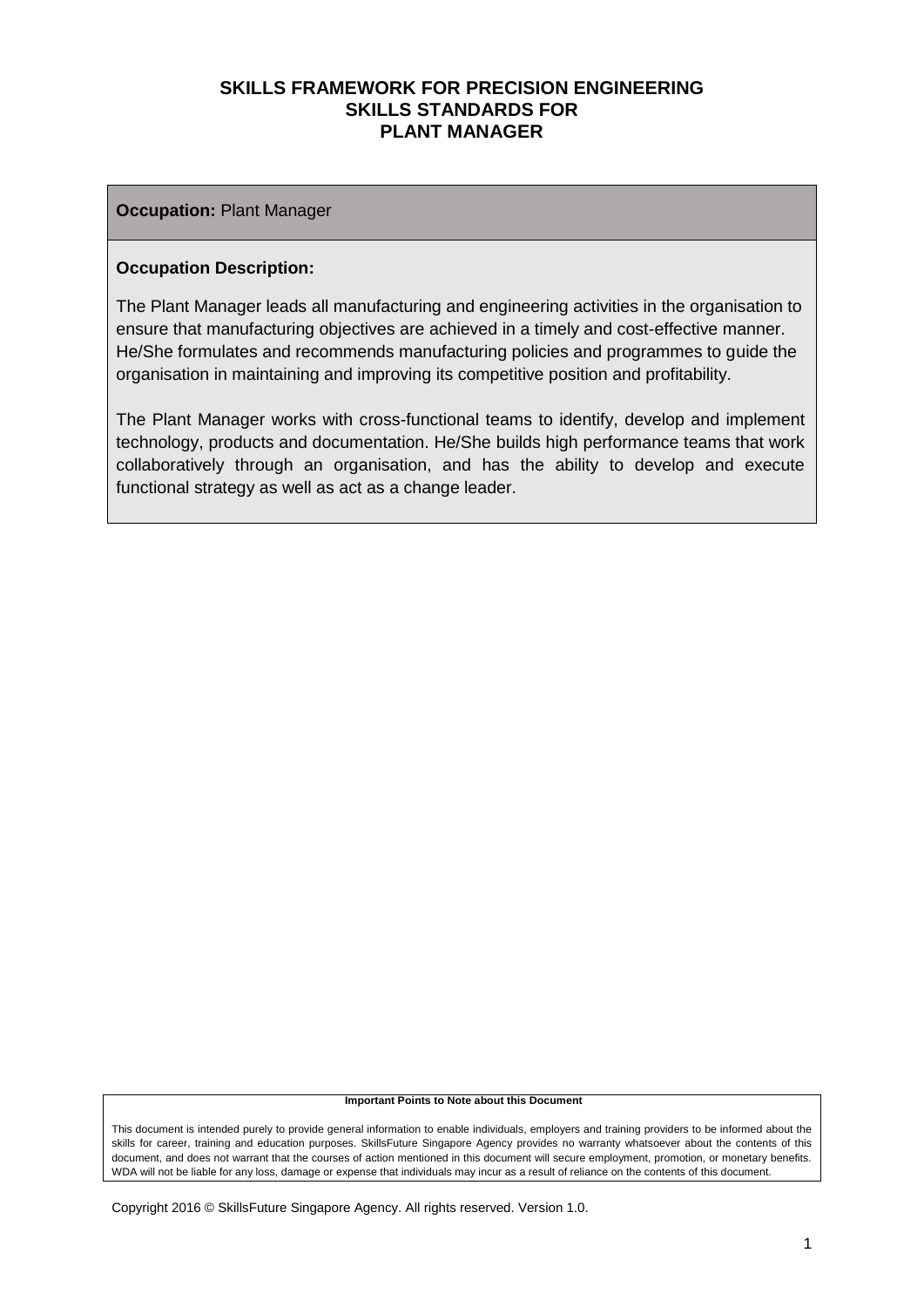The skills expected of the Plant Manager are summarised as below:

| <b>Skill Category</b>                                                | <b>Skill Sub-</b> |                       | <b>Skills</b>                                                                                  |
|----------------------------------------------------------------------|-------------------|-----------------------|------------------------------------------------------------------------------------------------|
|                                                                      | <b>Category</b>   | <b>PRE-OPR-7007-1</b> | Direct the Creation of Flexible<br><b>Production and Manpower Systems</b>                      |
| <b>Operations</b><br><b>Production</b>                               |                   | <b>PRE-OPR-7008-1</b> | Direct the Review of Processes for<br><b>Strategic Technology and Operation</b><br>Roadmapping |
|                                                                      |                   | <b>PRE-OPR-7009-1</b> | Establish Organisational Planning and<br><b>Production Scheduling</b>                          |
| <b>Operations</b>                                                    |                   | <b>PRE-OPL-7010-1</b> | <b>Commission New Product</b><br><b>Manufacturing Processes</b>                                |
| <b>Planning</b>                                                      |                   | <b>PRE-OPL-7011-1</b> | Establish Shop Floor Execution and<br>Control                                                  |
| <b>Sustainable</b>                                                   |                   | <b>PRE-SMN-7006-1</b> | <b>Establish Green Manufacturing</b><br><b>Strategies for Sustainability</b>                   |
| <b>Manufacturing</b>                                                 |                   | <b>PRE-SMN-7007-1</b> | <b>Establish Carbon Footprint</b><br>Assessment Methodology                                    |
| <b>Maintenance</b>                                                   |                   | <b>PRE-MAI-7010-1</b> | Establish the Organisation's<br>Maintenance Strategy and Systems                               |
| <b>Value Analysis</b>                                                |                   | <b>PRE-VMA-7002-1</b> | Establish the Organisation's Value<br><b>Stream Mapping to Enhance</b><br>Improvements         |
|                                                                      |                   | <b>PRE-MPI-7027-1</b> | <b>Establish Lean Manufacturing</b><br>Systems for the Organisation                            |
| <b>Manufacturing</b><br><b>Productivity and</b><br><b>Innovation</b> |                   | <b>PRE-MPI-7028-1</b> | Lead and be Accountable for<br>Innovation within the Organisation                              |
|                                                                      |                   | <b>PRE-MPI-7029-1</b> | <b>Establish Real-time Track and Trace</b><br><b>Systems for Manufacturing Processes</b>       |
| <b>Quality</b><br><b>Management</b><br><b>Systems</b>                |                   | <b>PRE-QMS-7004-1</b> | <b>Establish Organisational Quality</b><br><b>Management Systems</b>                           |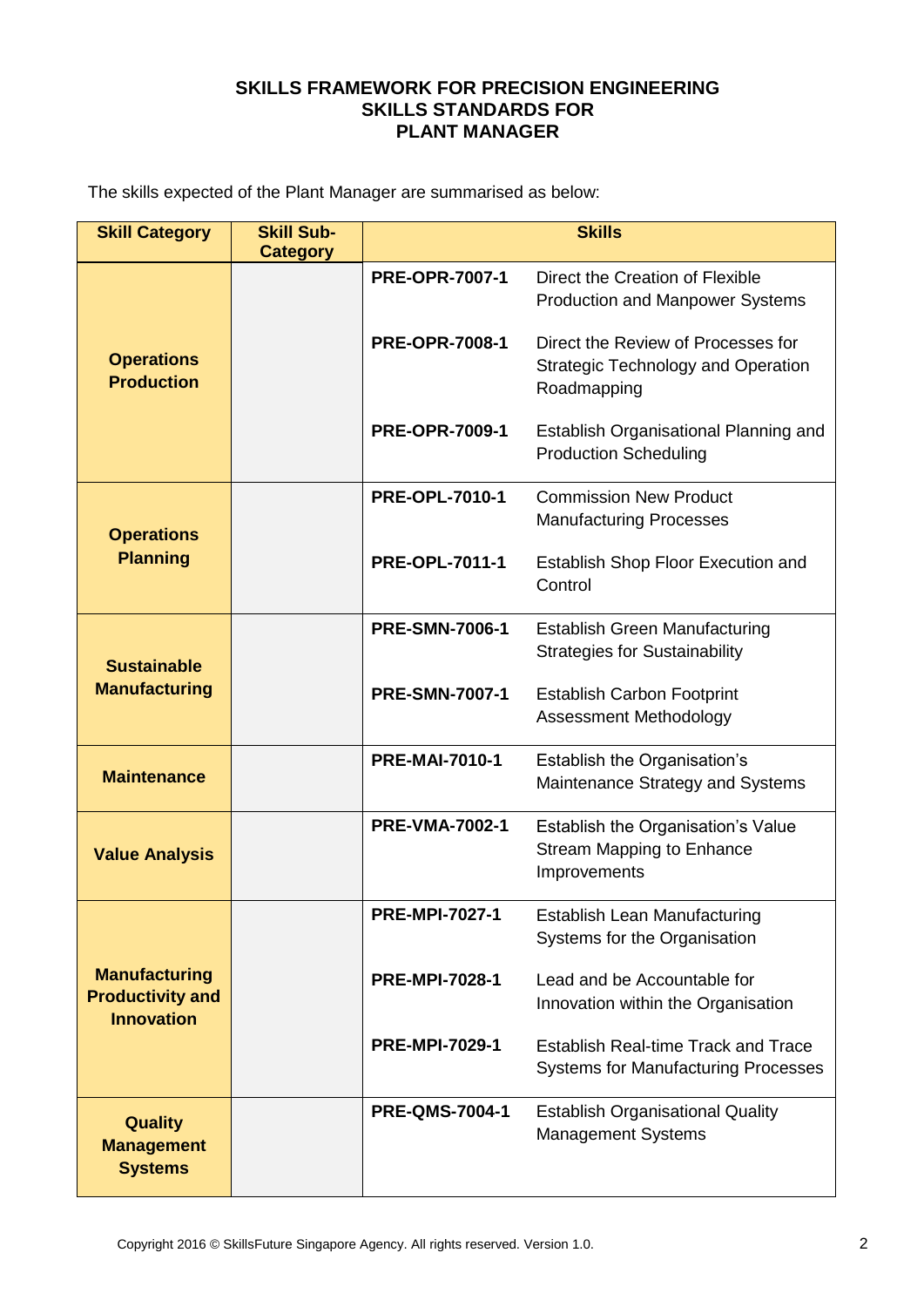| <b>Skill Category</b>                                       | <b>Skill Sub-</b><br><b>Category</b> | <b>Skills</b>         |                                                                                              |  |
|-------------------------------------------------------------|--------------------------------------|-----------------------|----------------------------------------------------------------------------------------------|--|
| <b>Workplace</b><br><b>Safety and</b><br><b>Health</b>      |                                      | <b>PRE-WSH-7012-1</b> | Strategise Workplace Safety and<br>Health for Manufacturing                                  |  |
| <b>Supply Chain</b><br>and Logistics<br><b>Management</b>   |                                      | <b>PRE-SCL-7007-1</b> | <b>Strategise Supply Chain Management</b><br>and Logistics Processes                         |  |
| <b>Business</b><br><b>Negotiation</b>                       |                                      | <b>BM-BN-601E-1</b>   | Direct Negotiation Policy and Develop<br><b>Negotiation Limits</b>                           |  |
| <b>Change</b><br><b>Management</b>                          |                                      | <b>BM-CM-601E-1</b>   | Lead Change Management                                                                       |  |
| <b>Communication</b>                                        |                                      | <b>BM-COM-601E-1</b>  | Direct Relationships with<br><b>Stakeholders</b>                                             |  |
|                                                             |                                      | <b>BM-COM-504E-1</b>  | <b>Establish Internal Communications</b><br><b>Platforms and Channels</b>                    |  |
| <b>Accounting</b>                                           |                                      | <b>BM-AC-601E-1</b>   | Endorse Accounting Policies, Plans,<br>and Financial Reports                                 |  |
| <b>Human</b>                                                |                                      | <b>PRE-HRM-7008-1</b> | Align Human Resources with<br><b>Business Needs</b>                                          |  |
| <b>Resource</b><br><b>Management</b>                        |                                      | <b>PRE-HRM-7010-1</b> | Develop and Evaluate Frameworks for<br>Managing Conflict, Grievances and<br><b>Disputes</b>  |  |
| Info-<br><b>Communication</b><br><b>Technologies</b>        |                                      | <b>PRE-ICT-7003-1</b> | Leverage on ICT Technologies to<br>Design Advanced Spreadsheets                              |  |
| <b>Leadership and</b><br><b>People</b><br><b>Management</b> |                                      | <b>LPM-RLT-601C-0</b> | <b>Establish Organisational</b><br>Relationships and Lead<br><b>Organisational Diversity</b> |  |
|                                                             |                                      | <b>LPM-PER-601C-0</b> | Develop Self to Maintain Professional<br>Competence to Lead an Organisation                  |  |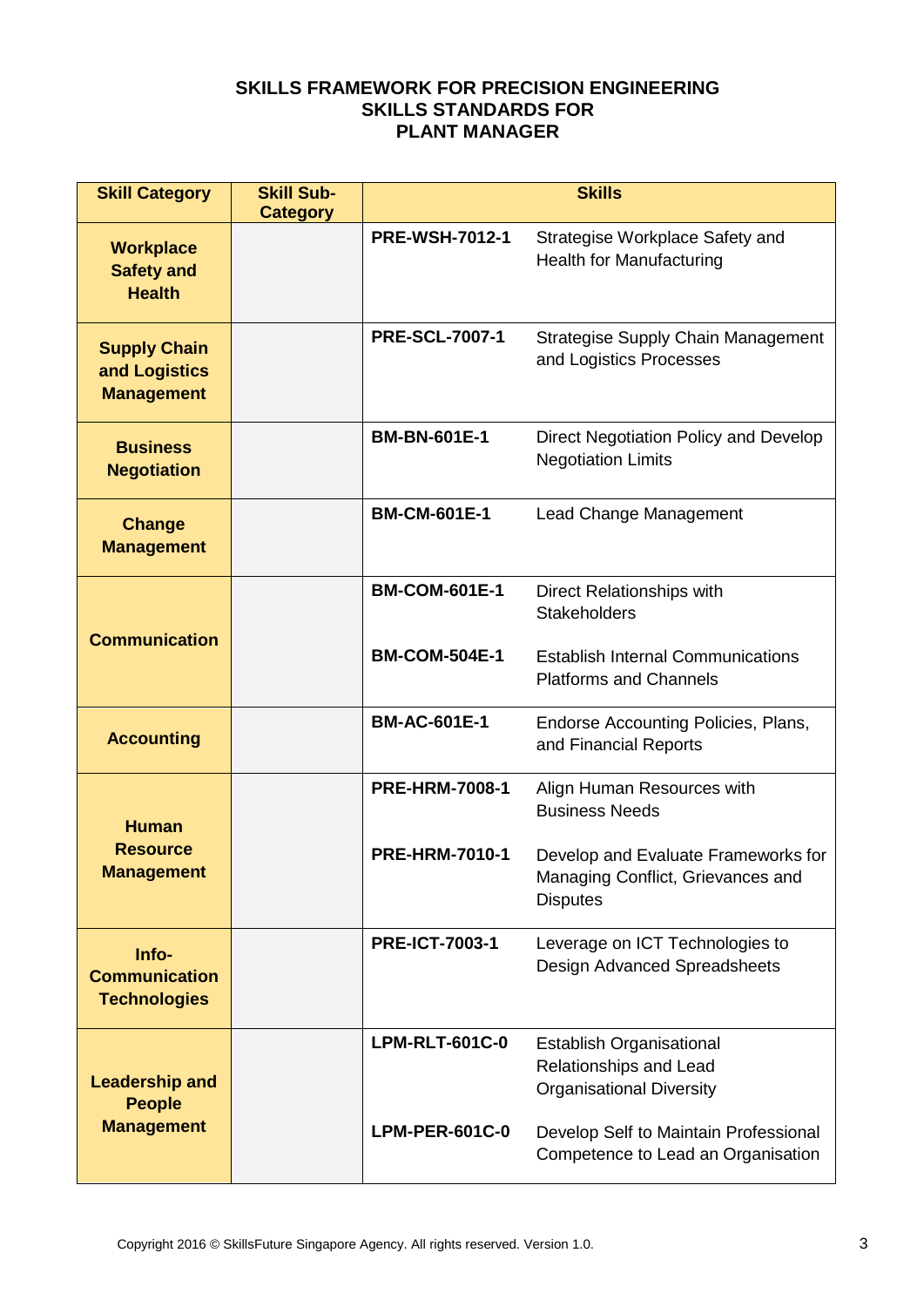| <b>Skill Category</b>                        | <b>Skill Sub-</b><br><b>Category</b> | <b>Skills</b>         |                                                                                     |
|----------------------------------------------|--------------------------------------|-----------------------|-------------------------------------------------------------------------------------|
| <b>Project</b><br><b>Management</b>          |                                      | <b>BM-PM-601E-1</b>   | <b>Steer Programme</b>                                                              |
|                                              |                                      | <b>PRE-PRE-7001-1</b> | <b>Establish and Develop Media</b><br>Relationships                                 |
|                                              |                                      | <b>PRE-PRE-7002-1</b> | Speak with Confidence                                                               |
| <b>Public Relations</b>                      |                                      | <b>PRE-PRE-7003-1</b> | Drive Media Relations for the<br><b>Organisation's Success</b>                      |
|                                              |                                      | <b>PRE-PRE-7004-1</b> | Engage Audiences through Digital<br>and Social Media                                |
|                                              |                                      | <b>BM-RM-502E-1</b>   | <b>Establish and Develop Risk</b><br>Management Philosophy and<br><b>Strategies</b> |
| <b>Risk</b><br><b>Management</b>             |                                      | <b>BM-RM-504E-1</b>   | Refine Risk Management Policies and<br>Processes                                    |
|                                              |                                      | <b>BM-RM-506E-1</b>   | Establish Processes for the<br>Management of Non-Compliance                         |
| <b>Sales and</b><br><b>Marketing</b>         |                                      | <b>BM-SPI-601E-1</b>  | Direct Organisational Sales and<br>Marketing Strategies and Targets                 |
|                                              |                                      | <b>BM-SPI-502E-1</b>  | Communicate Organisational Vision,<br><b>Mission and Values</b>                     |
| <b>Strategy</b>                              |                                      | <b>BM-SPI-507E-1</b>  | <b>Evaluate Business Environment</b>                                                |
| <b>Planning and</b><br><b>Implementation</b> |                                      | <b>BM-SPI-509E-1</b>  | Establish Business Strategies for the<br><b>Business Function</b>                   |
|                                              |                                      | <b>BM-SPI-503E-1</b>  | Establish and Evaluate Systems to<br><b>Achieve Organisational Targets</b>          |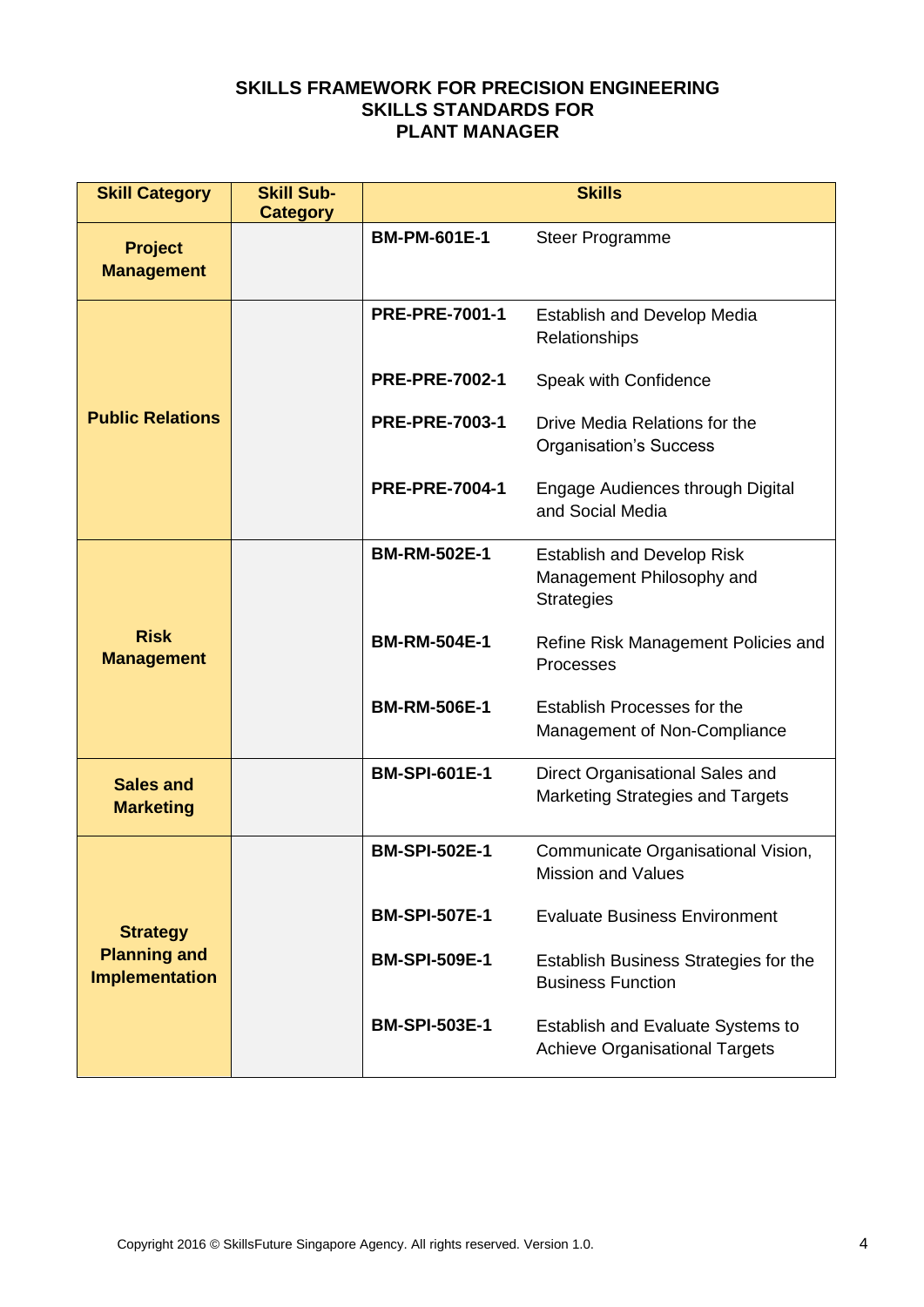|                                                                                                                                                                                                                               | PRE-OPR-7007-1                                                                                                                                                                                                                                                                                                                  | <b>Skill Category</b>                                                                                                                                                                                                                                                                                                                                                                                                                                                                                               | <b>Operations Planning</b>                                                                                                                 |
|-------------------------------------------------------------------------------------------------------------------------------------------------------------------------------------------------------------------------------|---------------------------------------------------------------------------------------------------------------------------------------------------------------------------------------------------------------------------------------------------------------------------------------------------------------------------------|---------------------------------------------------------------------------------------------------------------------------------------------------------------------------------------------------------------------------------------------------------------------------------------------------------------------------------------------------------------------------------------------------------------------------------------------------------------------------------------------------------------------|--------------------------------------------------------------------------------------------------------------------------------------------|
| <b>Skill Code</b>                                                                                                                                                                                                             |                                                                                                                                                                                                                                                                                                                                 | <b>Skill Sub-Category</b><br>(where applicable)                                                                                                                                                                                                                                                                                                                                                                                                                                                                     | N/A                                                                                                                                        |
| <b>Skill</b>                                                                                                                                                                                                                  | Direct the Creation of Flexible Production and Manpower Systems                                                                                                                                                                                                                                                                 |                                                                                                                                                                                                                                                                                                                                                                                                                                                                                                                     |                                                                                                                                            |
| <b>Skill Description</b>                                                                                                                                                                                                      | This skill describes the ability to direct the creation of flexible business<br>systems by leading the application of the principles and processes of<br>creating flexible production and manpower systems. It also includes<br>identifying and evaluating improvement opportunities and waste which<br>may need to be removed. |                                                                                                                                                                                                                                                                                                                                                                                                                                                                                                                     |                                                                                                                                            |
| Knowledge and<br><b>Analysis</b><br>It refers to gathering,<br>cognitive<br>processing,<br>integration and<br>inspection of facts<br>and information<br>required to perform<br>the work tasks and<br>activities.              | The ability to understand:<br>$\bullet$<br>$\bullet$<br><b>TAKT time and batch sizes</b><br>$\bullet$<br>$\bullet$<br>material router<br>$\bullet$<br>Eight wastes and how to eliminate them<br>$\bullet$<br>$\bullet$<br>effectiveness<br>٠<br>$\bullet$<br>techniques                                                         | Information required to create level schedules, load and capacity,<br>Consequences of introducing a new improved part, process or<br>Problem solving and root cause analysis<br>Methods to optimise equipment effectiveness<br>Procedure to conduct a review of asset care or best practice<br>Techniques which provide value to the customer<br>Techniques used to visually communicate the work done<br>Methods to lay out an effective workplace utilising recognised<br>Workplace Safety and Health regulations | Methods to plan the resources and time needed to carry out activities<br>Methods to simplify working practices and reduce human error risk |
| <b>Application and</b><br><b>Adaptation</b><br>It refers to the ability<br>to perform the work<br>tasks and activities<br>required of the<br>occupation, and the<br>ability to react to and<br>manage the<br>changes at work. | The ability to:<br>$\bullet$<br>$\bullet$<br>$\bullet$<br>$\bullet$<br>$\bullet$                                                                                                                                                                                                                                                | Direct the application of the principles and processes of creating<br>flexible production and manpower systems to the chosen activity<br>Direct the production of a local workforce flexibility matrix<br>Oversee the production of a visual representation identifying<br>resources that do not meet the TAKT requirements<br>Implement a visually controlled system, based on the demand of<br>subsequent processes for the chosen parts                                                                          | Direct the creation of level schedules for the parts in the work area                                                                      |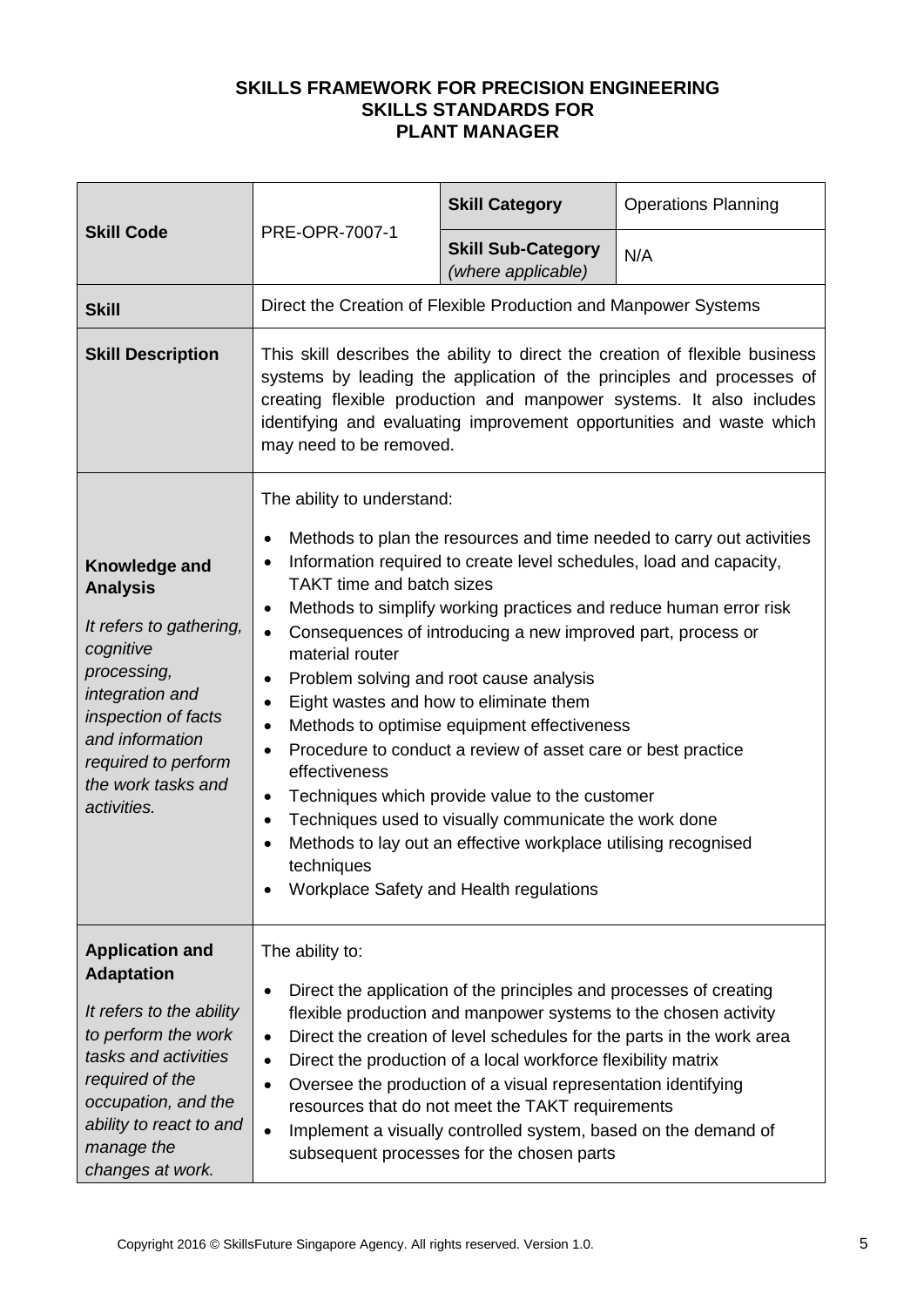| <b>Innovation and</b><br><b>Value Creation</b><br>It refers to the ability<br>to generate<br>purposive ideas to<br><i>improve</i> work<br>performance and/or<br>enhance business<br>values that are<br>aligned to<br>organisational goals. | The ability to:<br>Evaluate improvement opportunities and waste which may need to be<br>$\qquad \qquad \bullet$<br>removed in order to achieve TAKT time and flow processing                                                                                                                                |
|--------------------------------------------------------------------------------------------------------------------------------------------------------------------------------------------------------------------------------------------|-------------------------------------------------------------------------------------------------------------------------------------------------------------------------------------------------------------------------------------------------------------------------------------------------------------|
| <b>Social Intelligence</b><br>and Ethics<br>It refers to the ability<br>to use affective<br>factors in leadership,<br>relationship and<br>diversity<br>management guided<br>by professional<br>codes of ethics.                            | The ability to:<br>Approve the schedule and batch size for the parts of materials in the<br>$\bullet$<br>work area<br>Motivate the team to present their own improvement ideas<br>$\bullet$<br>Negotiate any physical and/or financial resources which are required<br>$\bullet$<br>to implement activities |
| <b>Learning to Learn</b><br>It refers to the ability<br>to develop and<br>improve one's self<br>within and outside of<br>one's area of work.                                                                                               | The ability to:<br>Mentor team members to achieve both team and individual<br>$\bullet$<br>improvement objectives                                                                                                                                                                                           |
| <b>Range of</b><br><b>Application</b><br>(where applicable)<br>It refers to the critical<br>circumstances and<br>contexts that the skill<br>may be<br>demonstrated.                                                                        | Eight wastes must include:<br>Over-production<br>Inventory<br>Transport<br>Over-processing<br>٠<br>Waiting time<br>$\bullet$<br>Operator motion<br>$\bullet$<br><b>Bad quality</b><br>Failure to exploit human potential<br>Techniques that provide value to the customer must include:                     |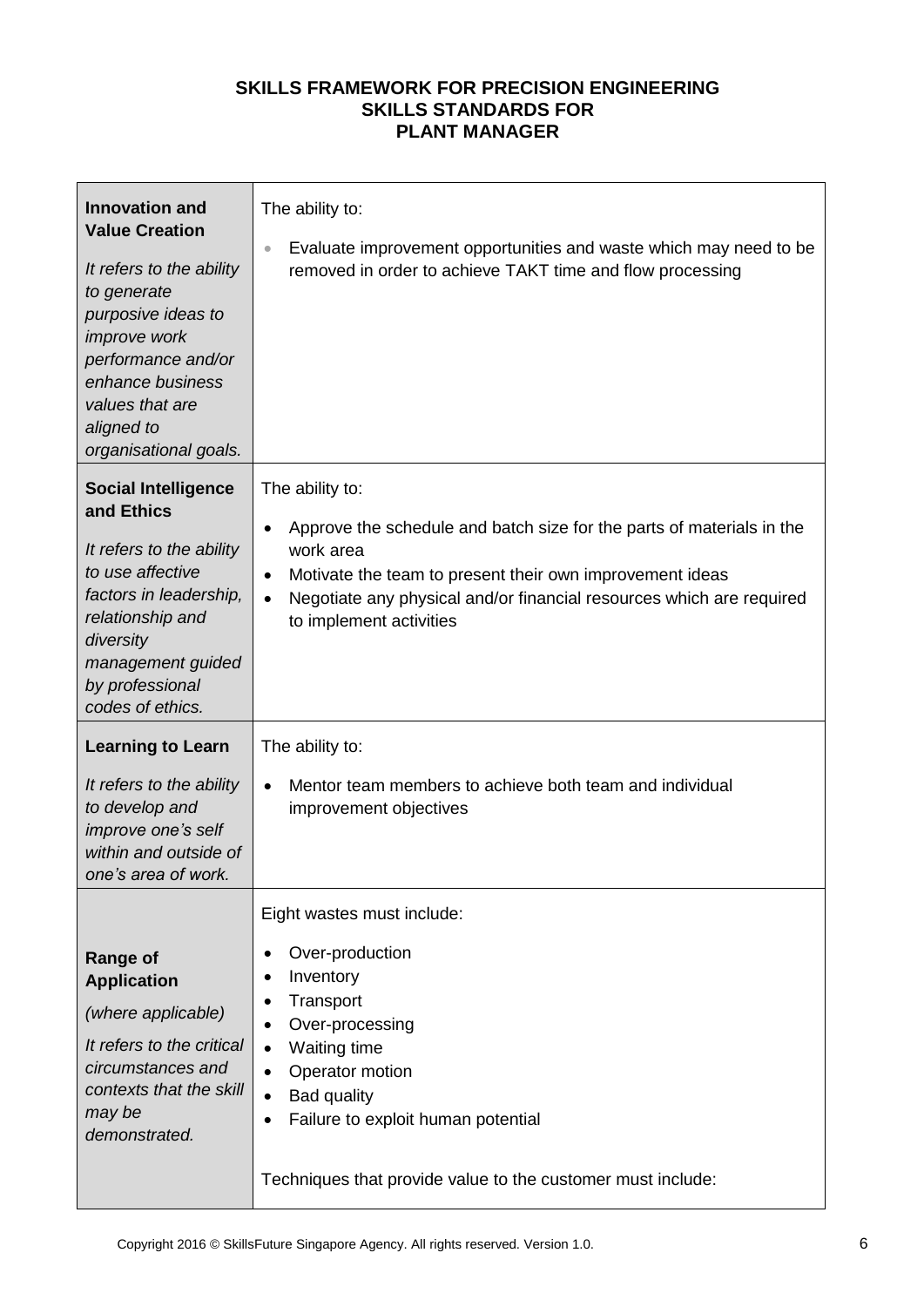| Push-pull systems<br>$\bullet$                                  |
|-----------------------------------------------------------------|
| Single piece flow                                               |
| Just-in-Time (JIT)                                              |
| Kanban                                                          |
| Automation                                                      |
|                                                                 |
| Techniques used to visually communicate work done must include: |
| Level schedules                                                 |
| Load and capacity diagrams                                      |
| <b>Revised batch sizes</b>                                      |
| <b>TAKT</b> time                                                |
|                                                                 |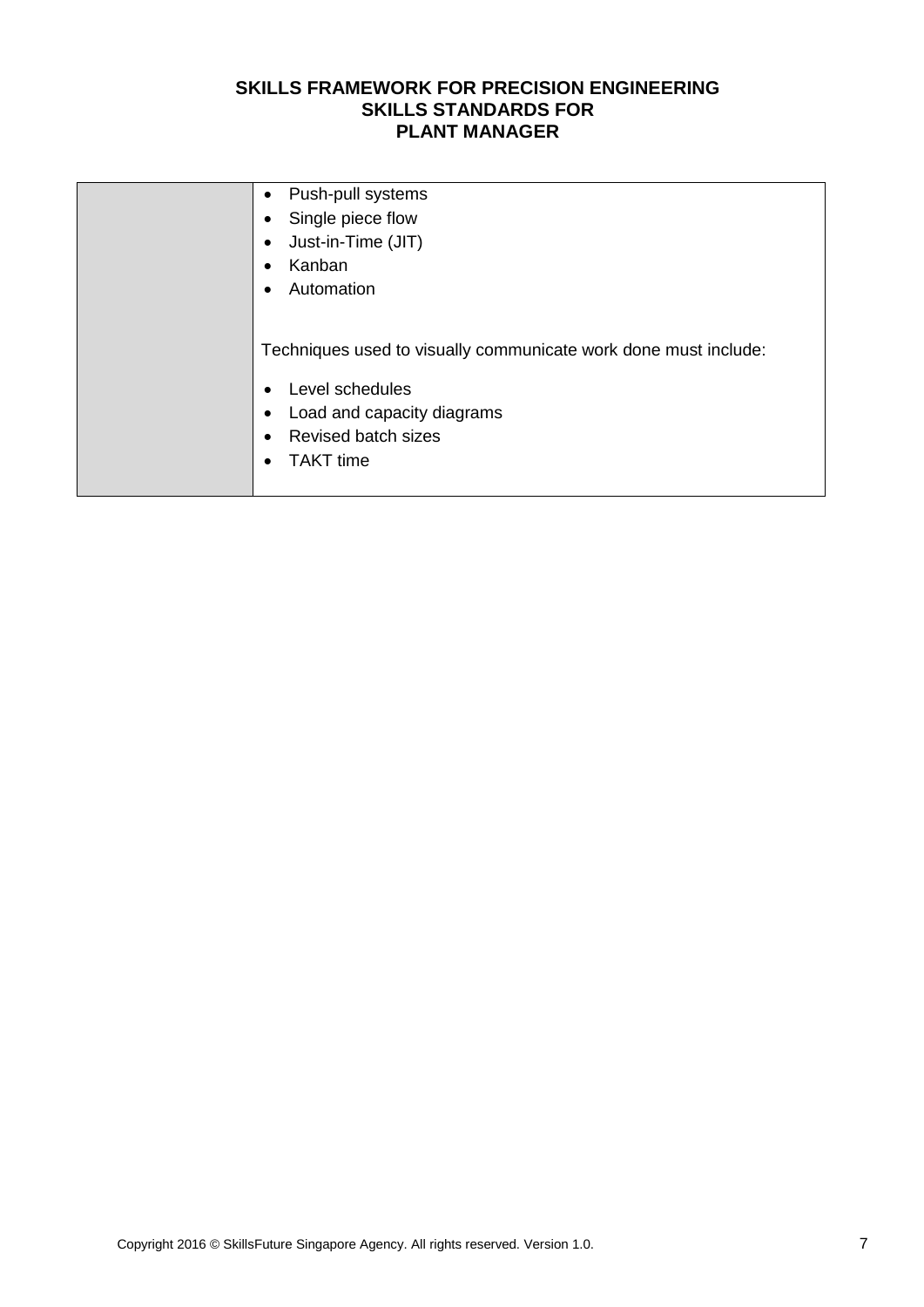|                                                                                                                                                                                                                  | PRE-OPR-7008-1                                                                                                                                                                                                                                                                                                                                                              | <b>Skill Category</b>                                                                                                                                                                                                                                                                                                                                                                                                                               | <b>Operations Production</b>                                                                                                                                                                                                                                                                                                                                                                                                                                                                                                                                                                                                                                                                                                                                                                                    |
|------------------------------------------------------------------------------------------------------------------------------------------------------------------------------------------------------------------|-----------------------------------------------------------------------------------------------------------------------------------------------------------------------------------------------------------------------------------------------------------------------------------------------------------------------------------------------------------------------------|-----------------------------------------------------------------------------------------------------------------------------------------------------------------------------------------------------------------------------------------------------------------------------------------------------------------------------------------------------------------------------------------------------------------------------------------------------|-----------------------------------------------------------------------------------------------------------------------------------------------------------------------------------------------------------------------------------------------------------------------------------------------------------------------------------------------------------------------------------------------------------------------------------------------------------------------------------------------------------------------------------------------------------------------------------------------------------------------------------------------------------------------------------------------------------------------------------------------------------------------------------------------------------------|
| <b>Skill Code</b>                                                                                                                                                                                                |                                                                                                                                                                                                                                                                                                                                                                             | <b>Skill Sub-Category</b><br>(where applicable)                                                                                                                                                                                                                                                                                                                                                                                                     | N/A                                                                                                                                                                                                                                                                                                                                                                                                                                                                                                                                                                                                                                                                                                                                                                                                             |
| <b>Skill</b>                                                                                                                                                                                                     | Roadmapping                                                                                                                                                                                                                                                                                                                                                                 |                                                                                                                                                                                                                                                                                                                                                                                                                                                     | Direct the Review of Processes for Strategic Technology and Operation                                                                                                                                                                                                                                                                                                                                                                                                                                                                                                                                                                                                                                                                                                                                           |
| <b>Skill Description</b>                                                                                                                                                                                         | This skill describes the ability to direct the review of the organisation's<br>processes using Strategic Technology and Operation Road-mapping<br>(STORM). It also includes gathering market trends and external drivers<br>relevant to the organisation's business and prioritising the organisation's<br>new products and services.                                       |                                                                                                                                                                                                                                                                                                                                                                                                                                                     |                                                                                                                                                                                                                                                                                                                                                                                                                                                                                                                                                                                                                                                                                                                                                                                                                 |
| Knowledge and<br><b>Analysis</b><br>It refers to gathering,<br>cognitive<br>processing,<br>integration and<br>inspection of facts<br>and information<br>required to perform<br>the work tasks and<br>activities. | The ability to understand:<br>$\bullet$<br>mapping exercise<br>and brainstorming<br>$\bullet$<br>$\bullet$<br>using the facilitation core skills set<br>٠<br>desired outcomes and results<br>٠<br><b>STORM</b><br>$\bullet$<br>products and services<br>٠<br>$\bullet$<br>or drivers<br>٠<br>$\bullet$<br>or services<br>$\bullet$<br>$\bullet$<br>$\bullet$<br>٠<br>review | Rules and guidelines before conducting brainstorming session<br>Method to effectively engage participants, listen and ask question<br>Procedure for conducting and gather market trends and external<br>drivers relevant to organisation's business<br>Method to prioritise organisation's internal goals or drivers<br>Method to prioritise organisation's new products or services<br>Procedure for conducting charting of organisation's roadmap | Method to design, organise and prepare for the organisation's road-<br>Procedure and consideration to set up room for conducive discussion<br>Various divergence and convergence brainstorming tools to achieve<br>Procedure for conducting strategic analysis of an organisation using<br>Procedure for conducting performance dimension of an organisation's<br>Procedure for conducting prioritisation of organisation's market drivers<br>Procedure for conducting and formulating organisation's internal goals<br>Procedure for conducting brainstorming of organisation's new products<br>Procedure for conducting brainstorming of technology and resources<br>to support development of organisation's new products or services<br>Procedure for conducting organisation's final road-mapping exercise |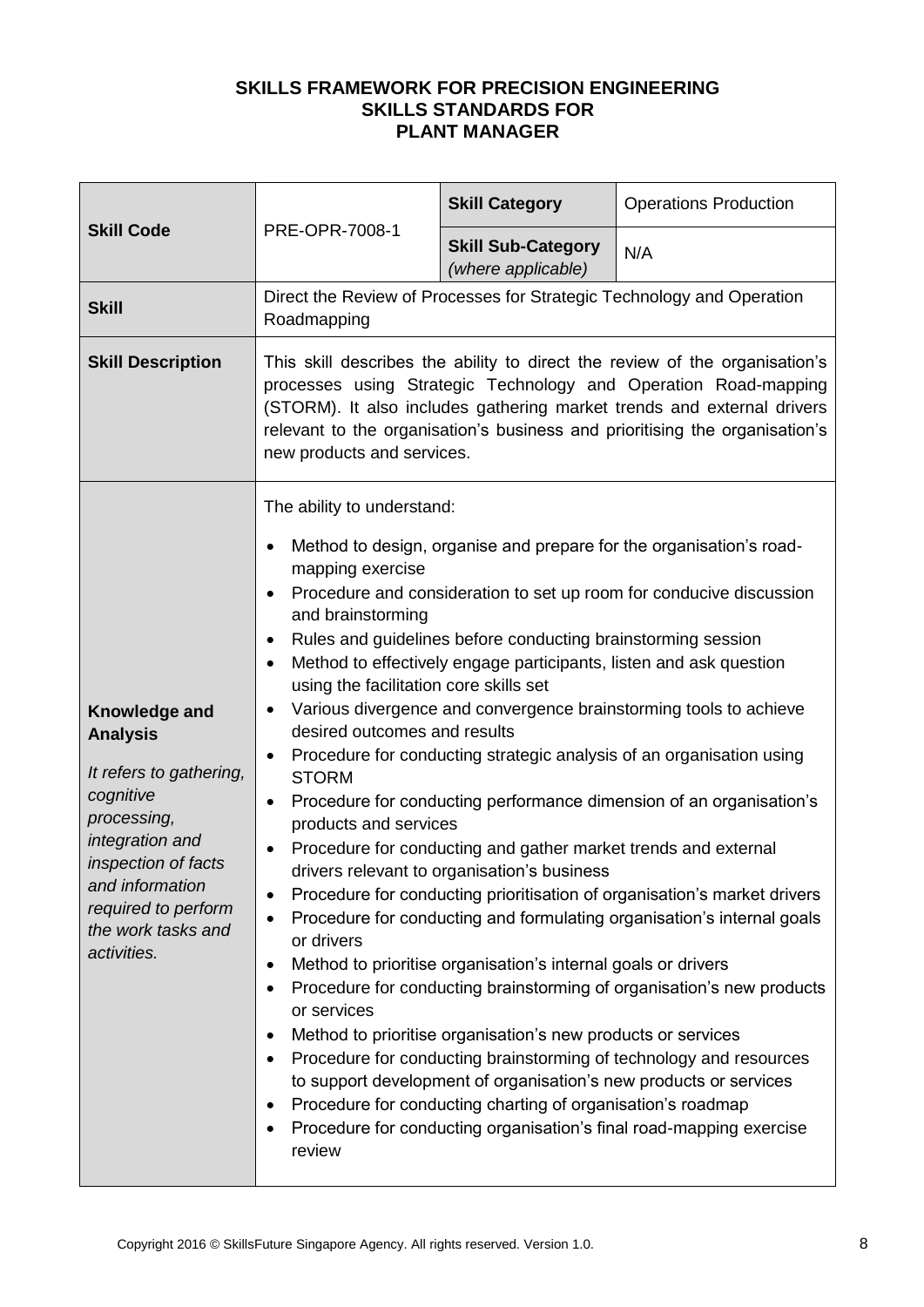|                                                                                                                                                                                                                                     | The ability to:                                                                                                                                                                                                                                                                                                                                                                                                                                                                                                                                                                                                                                                                                                                                                                                                                                                                                                                                                                                       |
|-------------------------------------------------------------------------------------------------------------------------------------------------------------------------------------------------------------------------------------|-------------------------------------------------------------------------------------------------------------------------------------------------------------------------------------------------------------------------------------------------------------------------------------------------------------------------------------------------------------------------------------------------------------------------------------------------------------------------------------------------------------------------------------------------------------------------------------------------------------------------------------------------------------------------------------------------------------------------------------------------------------------------------------------------------------------------------------------------------------------------------------------------------------------------------------------------------------------------------------------------------|
| <b>Application and</b><br><b>Adaptation</b><br>It refers to the ability<br>to perform the work<br>tasks and activities<br>required of the<br>occupation, and the<br>ability to react to and<br>manage the<br>changes at work.       | Design, organise and prepare for the organisation's road-mapping<br>٠<br>exercise<br>Conduct strategic analysis of the organisation using STORM<br>$\bullet$<br>Conduct performance dimension of an organisation's products or<br>٠<br>services<br>Conduct and gather market trends and external drivers relevant to<br>$\bullet$<br>organisation's business<br>Conduct prioritization of organisation's market drivers<br>$\bullet$<br>Conduct and formulate organisation's internal goals or drivers<br>$\bullet$<br>Prioritise organisation's internal goals or drivers<br>$\bullet$<br>Conduct brainstorming of company's new products orservices<br>$\bullet$<br>Prioritise organisation's new products or services<br>$\bullet$<br>Conduct brainstorming for technology and resources to support<br>$\bullet$<br>development of organisation's new products or services<br>Conduct charting of organisation's roadmap<br>$\bullet$<br>Conduct organisation's final road-mapping exercise review |
| <b>Innovation and</b><br><b>Value Creation</b><br>It refers to the ability<br>to generate<br>purposive ideas to<br><i>improve</i> work<br>performance and/or<br>enhance business<br>values that are<br>aligned to<br>organisational | The ability to:<br>Leverage on various divergence and convergence brainstorming tools<br>$\bullet$<br>to achieve desired outcomes and results                                                                                                                                                                                                                                                                                                                                                                                                                                                                                                                                                                                                                                                                                                                                                                                                                                                         |
| <b>Social Intelligence</b><br>and Ethics<br>It refers to the ability<br>to use affective<br>factors in leadership,<br>relationship and<br>diversity<br>management guided<br>by professional<br>codes of ethics.                     | N/A                                                                                                                                                                                                                                                                                                                                                                                                                                                                                                                                                                                                                                                                                                                                                                                                                                                                                                                                                                                                   |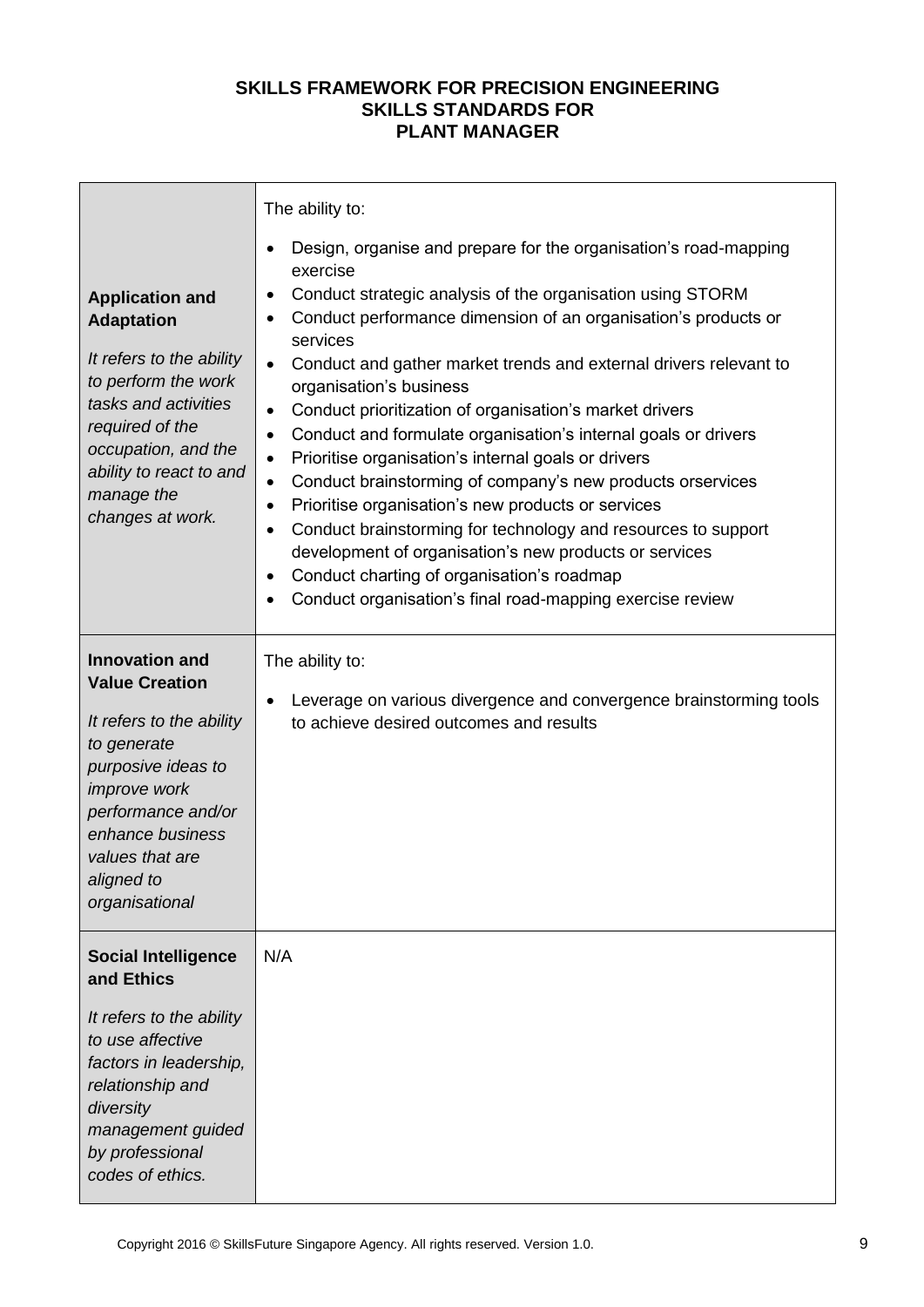| <b>Learning to Learn</b>                                                                                         | N/A |
|------------------------------------------------------------------------------------------------------------------|-----|
| It refers to the ability<br>to develop and<br>improve one's self<br>within and outside of<br>one's area of work. |     |
| <b>Range of</b><br><b>Application</b>                                                                            | N/A |
| (where applicable)                                                                                               |     |
| It refers to the critical<br>circumstances and<br>contexts that the skill<br>may be<br>demonstrated.             |     |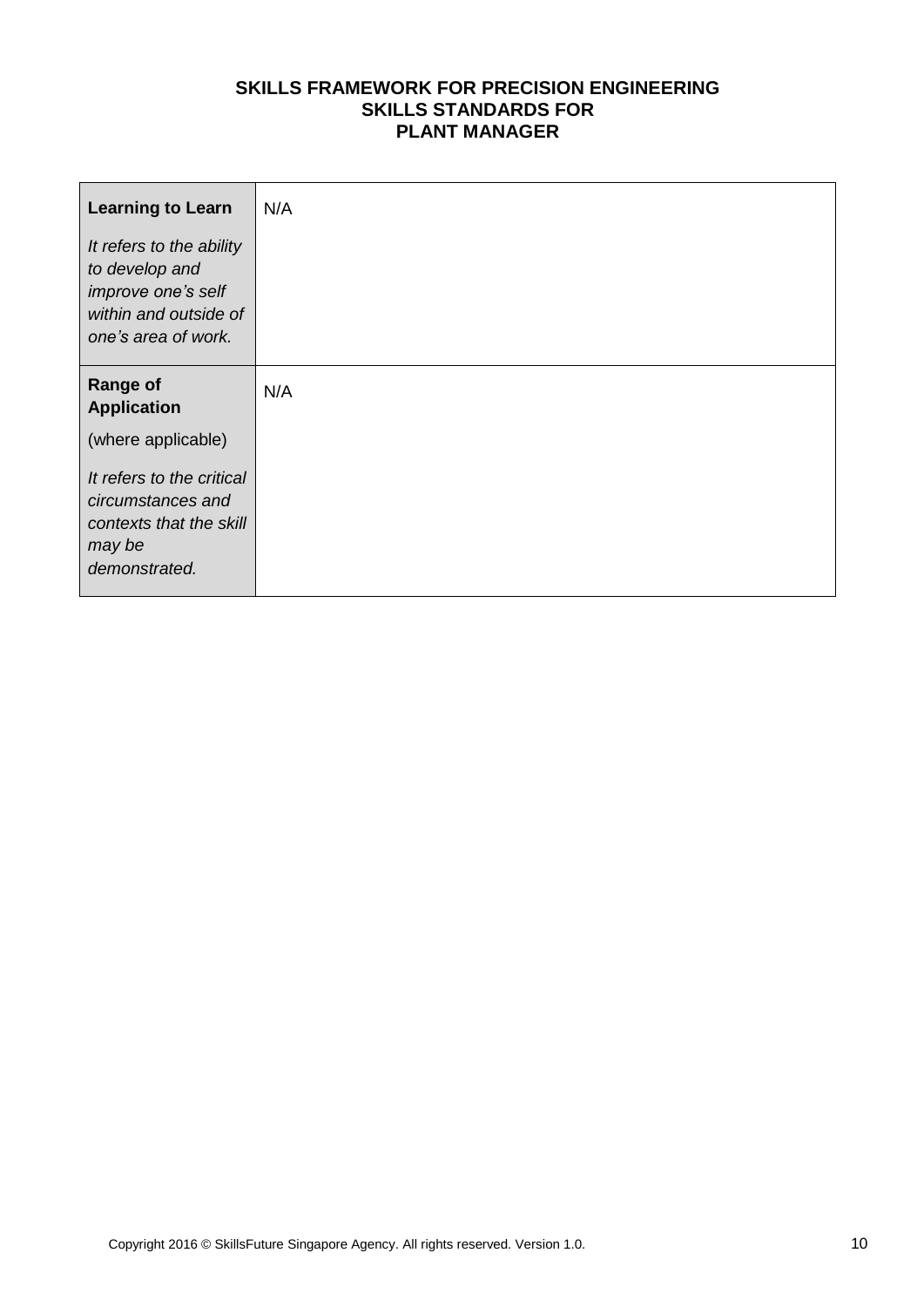|                                                                                                                                                                                                                  | PRE-OPR-7009-1                                                                                                                                                                                                                                                                                                                                                                                                                                                                                              | <b>Skill Category</b>                                                                                                                                                                                                                                                                                                                                                                                                                                                                                                                                                 | <b>Operations Planning</b>                                            |
|------------------------------------------------------------------------------------------------------------------------------------------------------------------------------------------------------------------|-------------------------------------------------------------------------------------------------------------------------------------------------------------------------------------------------------------------------------------------------------------------------------------------------------------------------------------------------------------------------------------------------------------------------------------------------------------------------------------------------------------|-----------------------------------------------------------------------------------------------------------------------------------------------------------------------------------------------------------------------------------------------------------------------------------------------------------------------------------------------------------------------------------------------------------------------------------------------------------------------------------------------------------------------------------------------------------------------|-----------------------------------------------------------------------|
| <b>Skill Code</b>                                                                                                                                                                                                |                                                                                                                                                                                                                                                                                                                                                                                                                                                                                                             | <b>Skill Sub-Category</b><br>(where applicable)                                                                                                                                                                                                                                                                                                                                                                                                                                                                                                                       | N/A                                                                   |
| <b>Skill</b>                                                                                                                                                                                                     | <b>Establish Organisational Planning and Production Scheduling</b>                                                                                                                                                                                                                                                                                                                                                                                                                                          |                                                                                                                                                                                                                                                                                                                                                                                                                                                                                                                                                                       |                                                                       |
| <b>Skill Description</b>                                                                                                                                                                                         | This skill describes the ability to establish the organisation's plans and<br>schedules for production activities in accordance with<br>approved<br>procedures. It also includes identifying relevant methods, processes,<br>procedures and resources, and issuing engineering schedules.                                                                                                                                                                                                                   |                                                                                                                                                                                                                                                                                                                                                                                                                                                                                                                                                                       |                                                                       |
| Knowledge and<br><b>Analysis</b><br>It refers to<br>gathering, cognitive<br>processing,<br>integration and<br>inspection of facts<br>and information<br>required to perform<br>the work tasks and<br>activities. | The ability to understand:<br>Method to interpret production schedules<br>$\bullet$<br>$\bullet$<br>$\bullet$<br>$\bullet$<br>$\bullet$<br>types of production activity<br>$\bullet$<br>resources<br>$\bullet$<br>new production schedules<br>$\bullet$<br>$\bullet$<br>Method to develop contingency plans<br>$\bullet$<br>$\bullet$<br>$\bullet$<br>Legislative and regulatory documentation<br>Organisation policies and procedures<br>$\bullet$<br>Workplace Safety and Health regulations<br>$\bullet$ | Information on the processes to be scheduled<br>Different types of production activities, methods and processes<br>Relationship between different production activities<br>Method to determine the time and resources required for different<br>Factors that should be accounted for when scheduling time and<br>Methods and techniques for dealing with production difficulties<br>Approved techniques for the scheduling of production activities<br>Organisation's systems for recording information<br>Reporting procedures, documentation, and their application | Potential disruption that can be caused through the implementation of |
| <b>Application and</b><br><b>Adaptation</b><br>It refers to the ability<br>to perform the work<br>tasks and activities<br>required of the<br>occupation, and the<br>ability to react to<br>and manage the        | The ability to:<br>$\bullet$<br>engineering methods and procedures<br>$\bullet$<br>$\bullet$<br>activities<br>$\bullet$<br>requirements<br>$\bullet$                                                                                                                                                                                                                                                                                                                                                        | Confirm the activities and resources that are required to achieve the<br>Identify the most suitable sequence of activities<br>Schedule the time and resources available for undertaking the<br>Ensure that schedules are capable of meeting all relevant                                                                                                                                                                                                                                                                                                              | Incorporate new schedules into the engineering process with minimal   |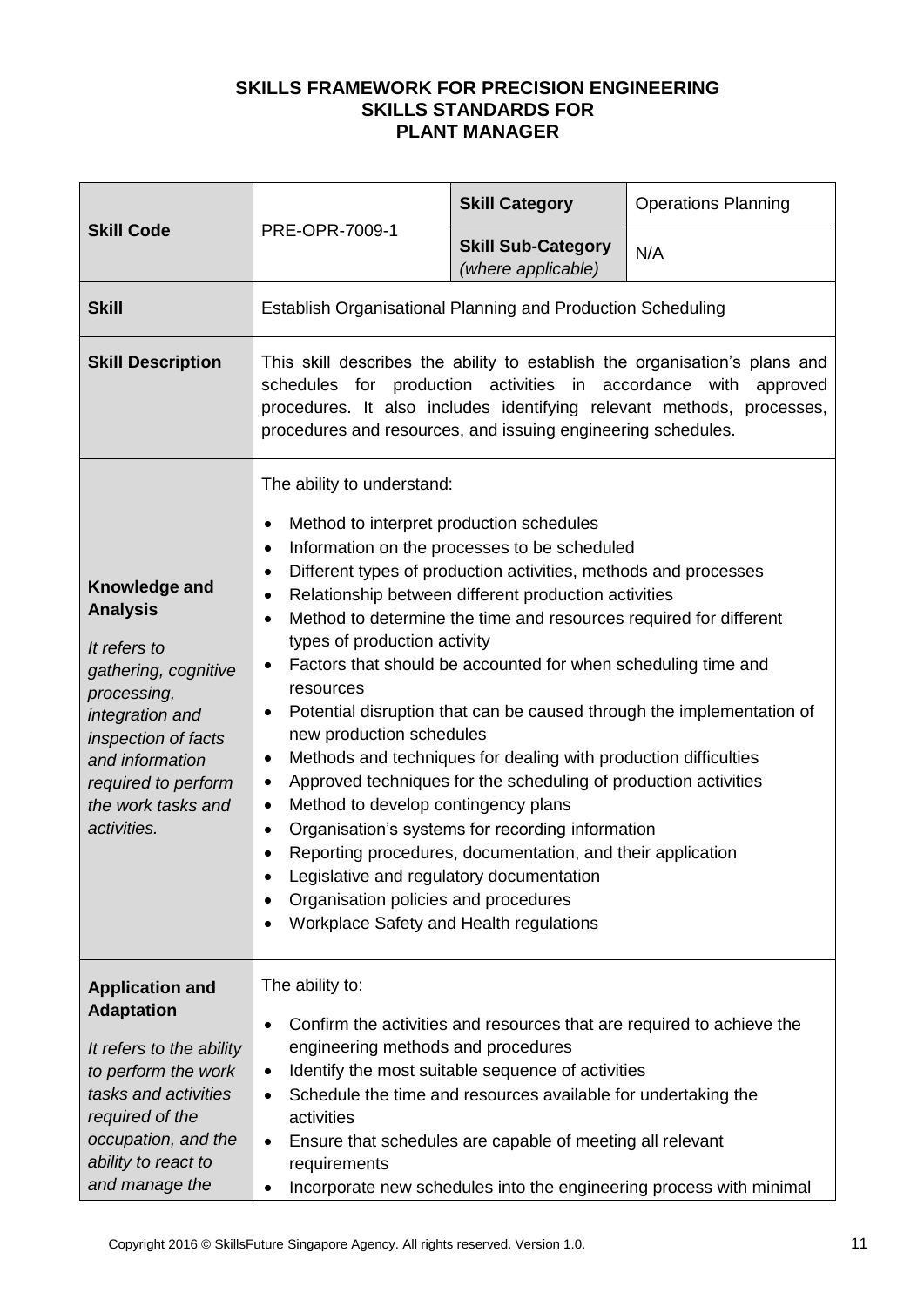| changes at work.                                                                                                                                                                                                                    | disruption<br>Identify potential difficulties and produce appropriate contingency plans<br>$\bullet$<br>Ensure that schedules comply with all relevant regulations, directives<br>$\bullet$<br>and guidelines<br>Specify clearly the schedules and record them in the appropriate<br>$\bullet$<br>information systems |
|-------------------------------------------------------------------------------------------------------------------------------------------------------------------------------------------------------------------------------------|-----------------------------------------------------------------------------------------------------------------------------------------------------------------------------------------------------------------------------------------------------------------------------------------------------------------------|
| <b>Innovation and</b><br><b>Value Creation</b><br>It refers to the ability<br>to generate<br>purposive ideas to<br><i>improve</i> work<br>performance and/or<br>enhance business<br>values that are<br>aligned to<br>organisational | The ability to:<br>Explore opportunities that will allow the organisation to maximise the<br>$\bullet$<br>plant or equipment usage                                                                                                                                                                                    |
| <b>Social Intelligence</b><br>and Ethics<br>It refers to the ability<br>to use affective<br>factors in<br>leadership,<br>relationship and<br>diversity<br>management guided<br>by professional<br>codes of ethics.                  | The ability to:<br>Communicate the plans and schedules to appropriate personnel<br>٠                                                                                                                                                                                                                                  |
| <b>Learning to Learn</b><br>It refers to the ability<br>to develop and<br>improve one's self<br>within and outside of<br>one's area of work.                                                                                        | N/A                                                                                                                                                                                                                                                                                                                   |
| <b>Range of</b><br><b>Application</b>                                                                                                                                                                                               | N/A                                                                                                                                                                                                                                                                                                                   |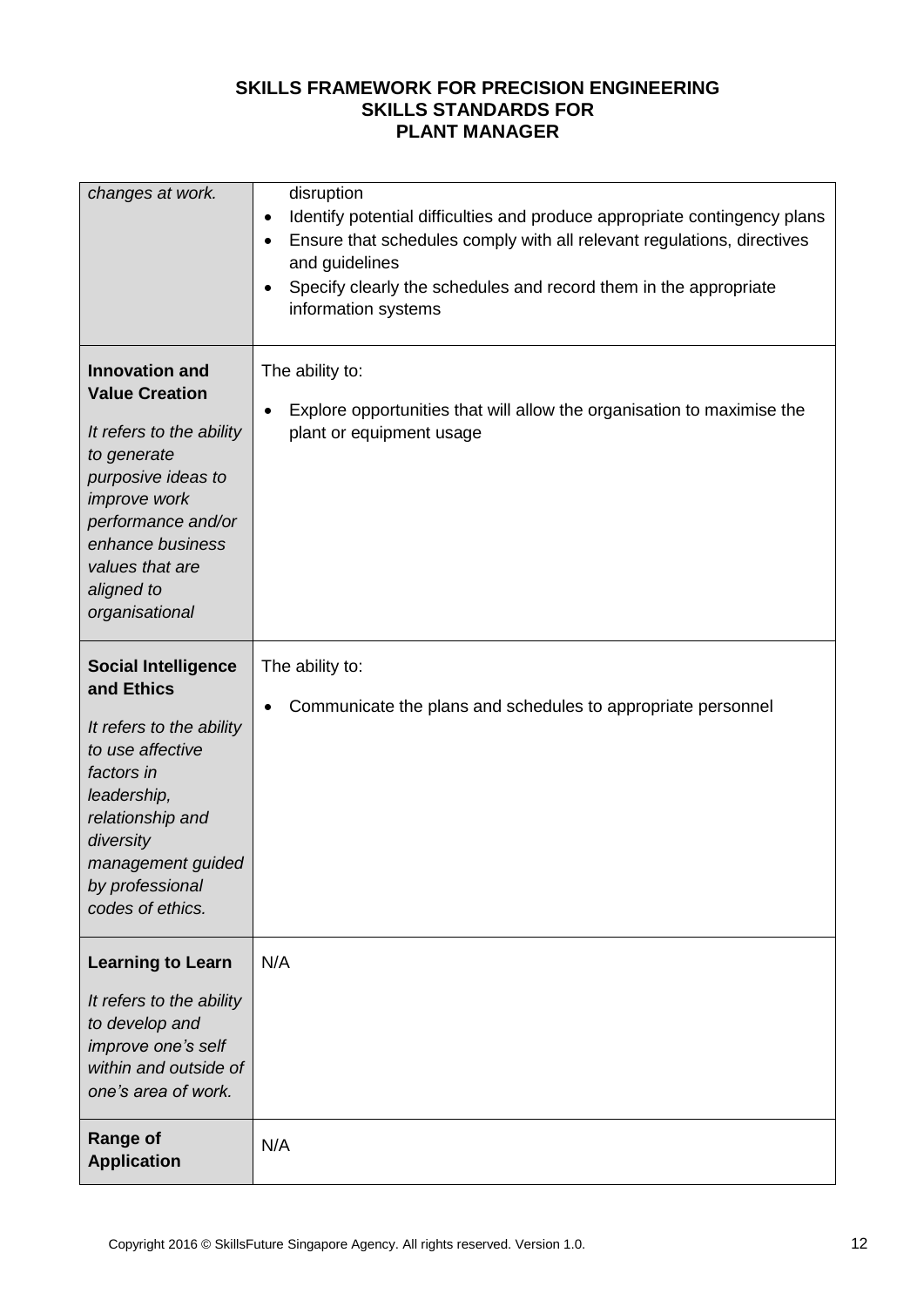| (where applicable)                     |  |
|----------------------------------------|--|
| It refers to the<br>critical           |  |
| circumstances and<br>contexts that the |  |
| skill may be                           |  |
| demonstrated.                          |  |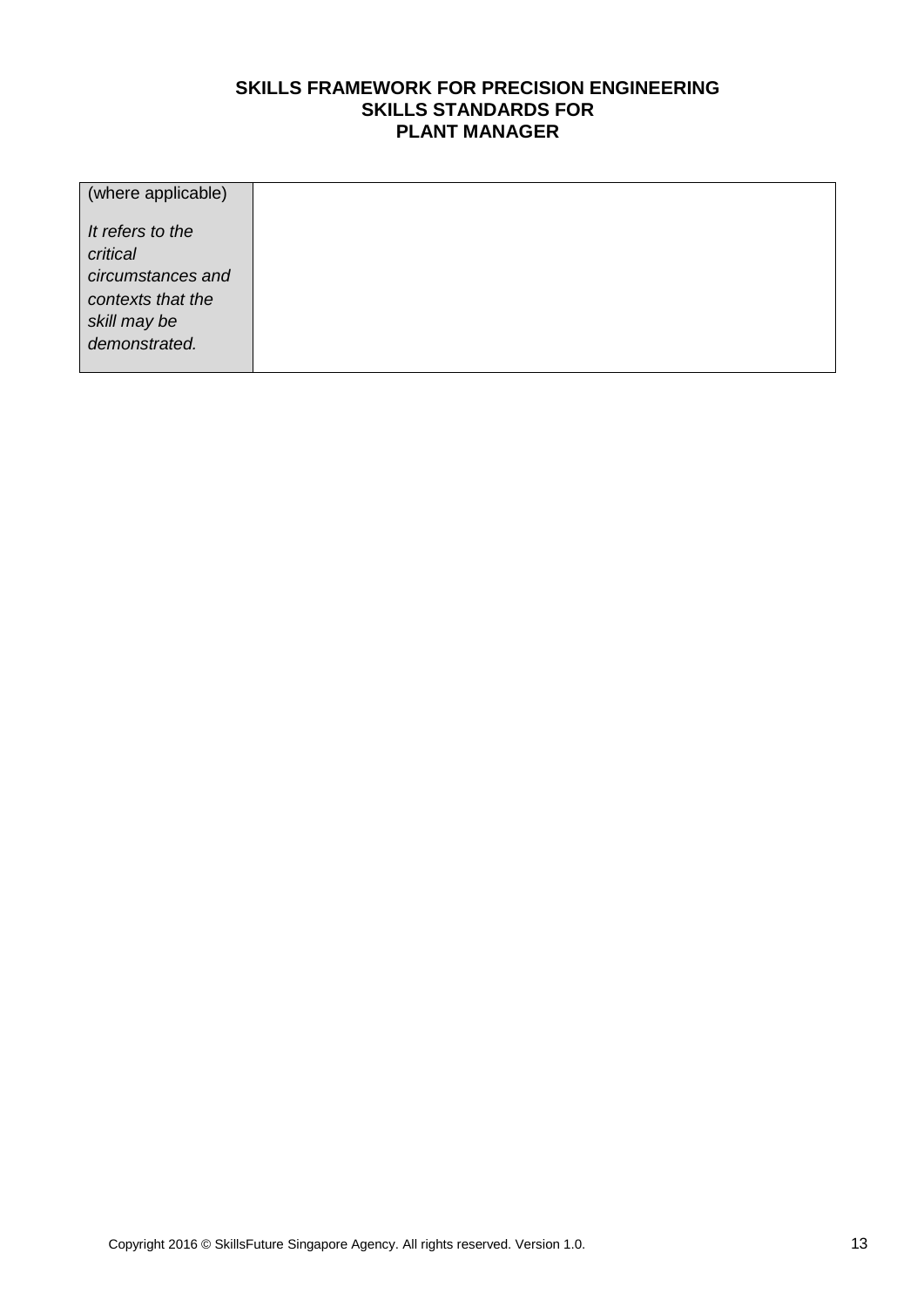| <b>Skills Code</b>                                                                                                                                                                                               | PRE-OPL-7010-1                                                                                                                                                                                                                                                                                                                                                                                                                                                                   | <b>Skills Category</b>                                                                                                                                                                                                                                                                                                                                                                                                                                                                                                                                                                                                                                                                                                                                                                                                         | <b>Operations Planning</b>                                             |
|------------------------------------------------------------------------------------------------------------------------------------------------------------------------------------------------------------------|----------------------------------------------------------------------------------------------------------------------------------------------------------------------------------------------------------------------------------------------------------------------------------------------------------------------------------------------------------------------------------------------------------------------------------------------------------------------------------|--------------------------------------------------------------------------------------------------------------------------------------------------------------------------------------------------------------------------------------------------------------------------------------------------------------------------------------------------------------------------------------------------------------------------------------------------------------------------------------------------------------------------------------------------------------------------------------------------------------------------------------------------------------------------------------------------------------------------------------------------------------------------------------------------------------------------------|------------------------------------------------------------------------|
|                                                                                                                                                                                                                  |                                                                                                                                                                                                                                                                                                                                                                                                                                                                                  | <b>Skills Sub-Category</b><br>(where applicable)                                                                                                                                                                                                                                                                                                                                                                                                                                                                                                                                                                                                                                                                                                                                                                               | N/A                                                                    |
| <b>Skill Title</b>                                                                                                                                                                                               | <b>Commission New Product Manufacturing Processes</b>                                                                                                                                                                                                                                                                                                                                                                                                                            |                                                                                                                                                                                                                                                                                                                                                                                                                                                                                                                                                                                                                                                                                                                                                                                                                                |                                                                        |
| <b>Skill Description</b>                                                                                                                                                                                         | This skill describes the ability to oversee and lead an installation or<br>commissioning team, including agreeing and monitoring departmental<br>budgets, developing and updating installation or commissioning schedules<br>and plans in accordance with approved policies and procedures. It also<br>includes ensuring that the team has the appropriate skills and knowledge<br>and understanding required to install or commission the new product<br>manufacturing process. |                                                                                                                                                                                                                                                                                                                                                                                                                                                                                                                                                                                                                                                                                                                                                                                                                                |                                                                        |
| Knowledge and<br><b>Analysis</b><br>It refers to<br>gathering, cognitive<br>processing,<br>integration and<br>inspection of facts<br>and information<br>required to perform<br>the work tasks and<br>activities. | The ability to understand:<br>٠<br>Communication and coaching skills<br>٠<br>Complete and review risk assessments<br>$\bullet$<br>٠<br>activities in the department<br>٠<br>process<br>٠<br>product manufacturing process<br>٠<br>٠<br>$\bullet$<br>٠<br>٠<br>٠<br>$\bullet$<br>$\bullet$<br>systems                                                                                                                                                                             | Process to develop and gain agreement on departmental budgets<br>Hazards associated with carrying out installation or commissioning<br>Operating principles and processes for the commissioning of the new<br>Commissioning methods used for different types of products<br>Tools and equipment used in the commissioning activity<br>Procedure for purchasing or obtaining materials and other<br>consumables necessary for commissioning<br>Quality criteria to be used for the different products or processes<br>Quality asurance and control methods to be used in the department<br>Processes root cause problem solving analysis<br>Method to create, review and modify Standard Operating Procedures<br>Techniques required to communicate information using visual control<br>Workplace Safety and Health regulations | Requirements for the commissioning of the new product manufacturing    |
| <b>Application and</b><br><b>Adaptation</b><br>It refers to the ability<br>to perform the work                                                                                                                   | The ability to:<br>٠<br>$\bullet$                                                                                                                                                                                                                                                                                                                                                                                                                                                | Obtain details on the new product manufacturing process<br>assess their characteristics and requirements                                                                                                                                                                                                                                                                                                                                                                                                                                                                                                                                                                                                                                                                                                                       | Review and interpret the production specification and documentation to |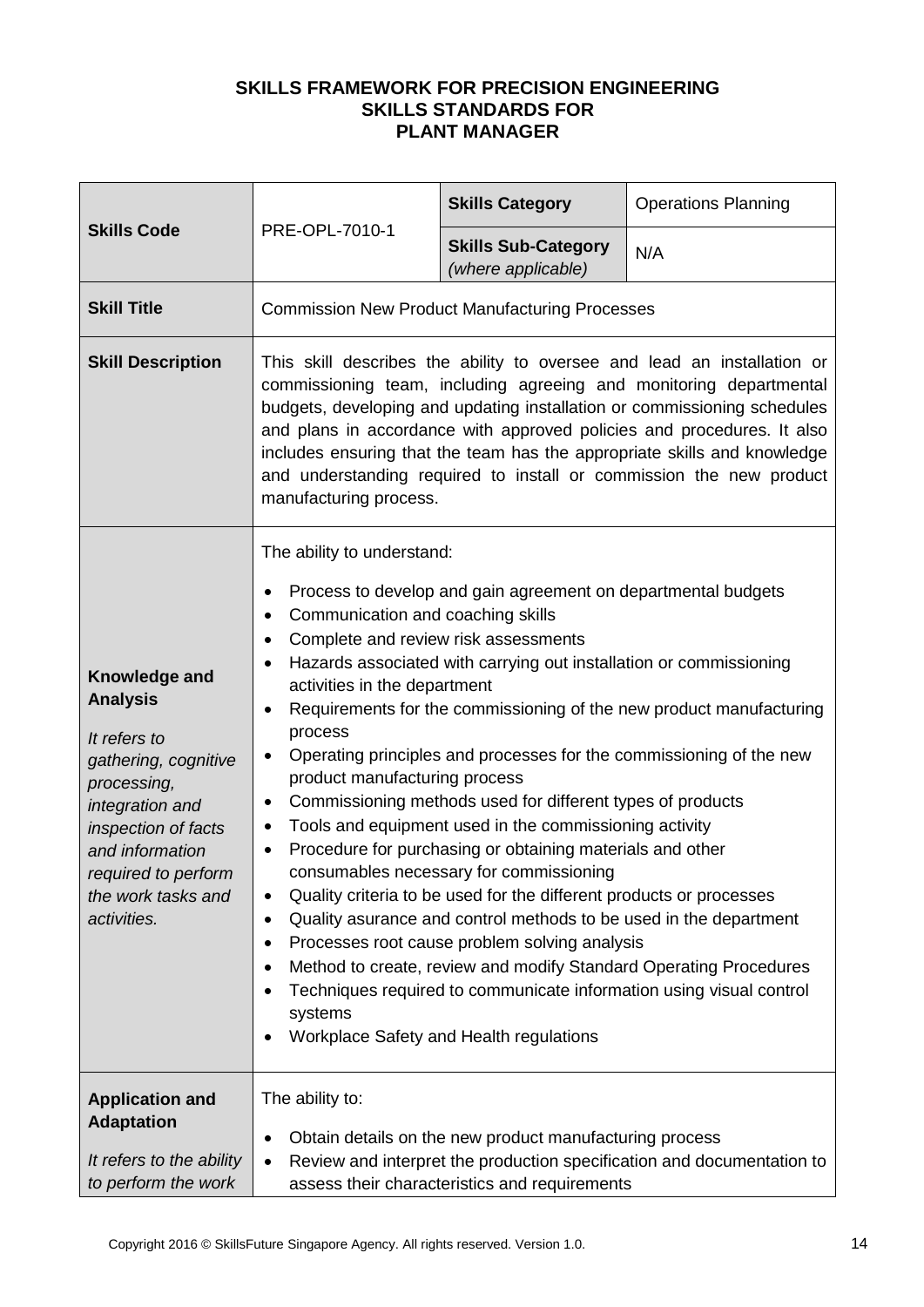| tasks and activities<br>required of the<br>occupation, and the<br>ability to react to<br>and manage the<br>changes at work.                                                                                                         | Secure, monitor and control the use of resources to achieve the most<br>$\bullet$<br>effective results<br>Produce and agree on contingency plans<br>$\bullet$<br>Seek clearance to carry out the commissioning activities from<br>٠<br>appropriate regulatory agencies in accordance with organisational<br>procedures<br>Create and update visual management documentation and systems to<br>$\bullet$<br>support the activities of the department<br>Report and evaluate impact of improvement activities<br>٠<br>Produce and maintain departmental competency skills matrix of team<br>٠<br>members |
|-------------------------------------------------------------------------------------------------------------------------------------------------------------------------------------------------------------------------------------|--------------------------------------------------------------------------------------------------------------------------------------------------------------------------------------------------------------------------------------------------------------------------------------------------------------------------------------------------------------------------------------------------------------------------------------------------------------------------------------------------------------------------------------------------------------------------------------------------------|
| <b>Innovation and</b><br><b>Value Creation</b><br>It refers to the ability<br>to generate<br>purposive ideas to<br><i>improve</i> work<br>performance and/or<br>enhance business<br>values that are<br>aligned to<br>organisational | The ability to:<br>Identify and lead the commissioning team on making improvements to<br>$\bullet$<br>processes and procedures                                                                                                                                                                                                                                                                                                                                                                                                                                                                         |
| <b>Social Intelligence</b><br>and Ethics<br>It refers to the ability<br>to use affective<br>factors in<br>leadership,<br>relationship and<br>diversity<br>management guided<br>by professional<br>codes of ethics.                  | The ability to:<br>Communicate the installation or commissioning activities to be<br>$\bullet$<br>undertaken by the team                                                                                                                                                                                                                                                                                                                                                                                                                                                                               |
| <b>Learning to Learn</b><br>It refers to the ability<br>to develop and<br>improve one's self<br>within and outside of                                                                                                               | The ability to:<br>Motivate the team to present their own ideas on improvements that<br>٠<br>could be made to the commissioning processes and procedures                                                                                                                                                                                                                                                                                                                                                                                                                                               |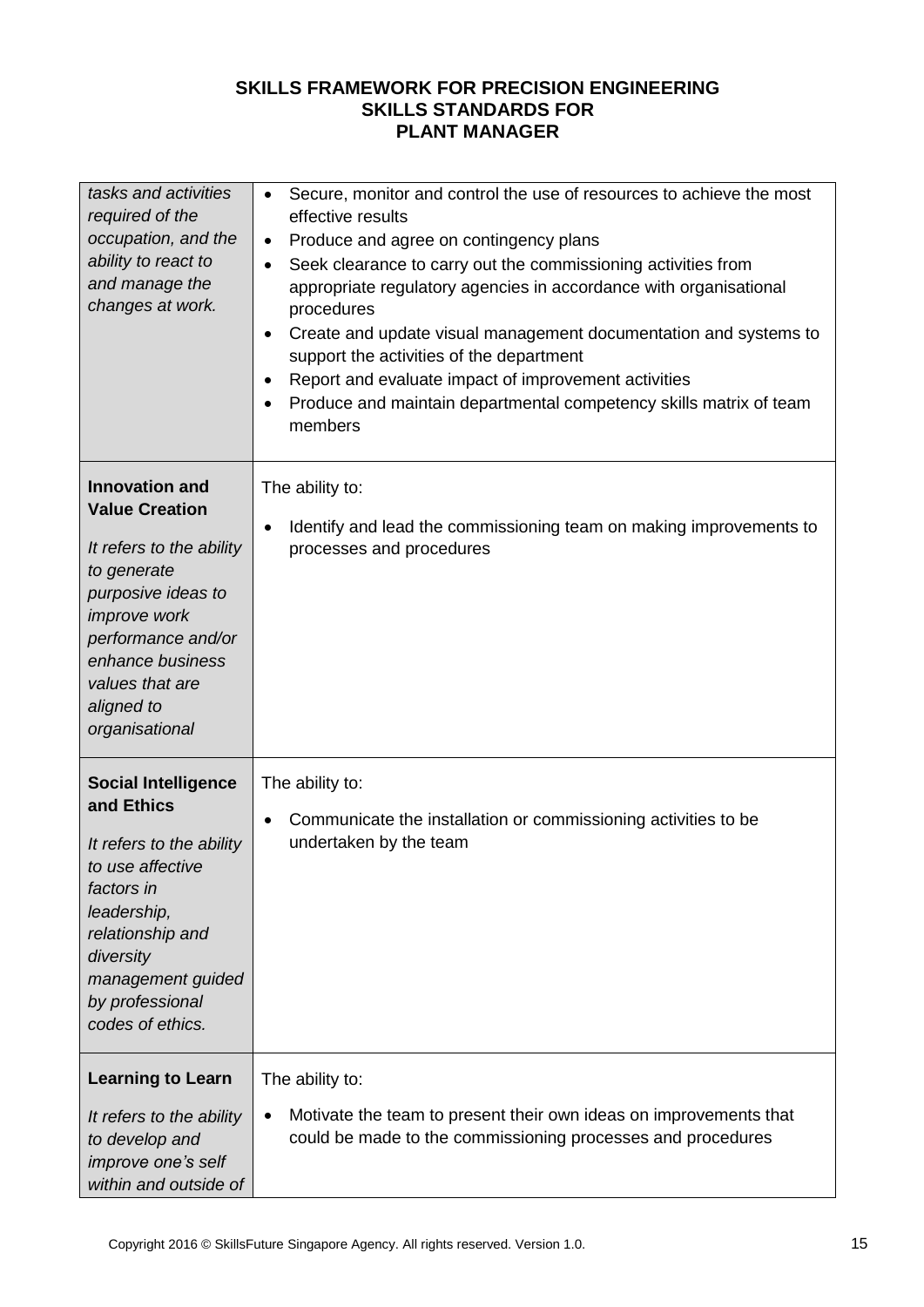| one's area of work.                                                                                     |     |
|---------------------------------------------------------------------------------------------------------|-----|
| <b>Range of</b><br><b>Application</b>                                                                   | N/A |
| (where applicable)                                                                                      |     |
| It refers to the<br>critical<br>circumstances and<br>contexts that the<br>skill may be<br>demonstrated. |     |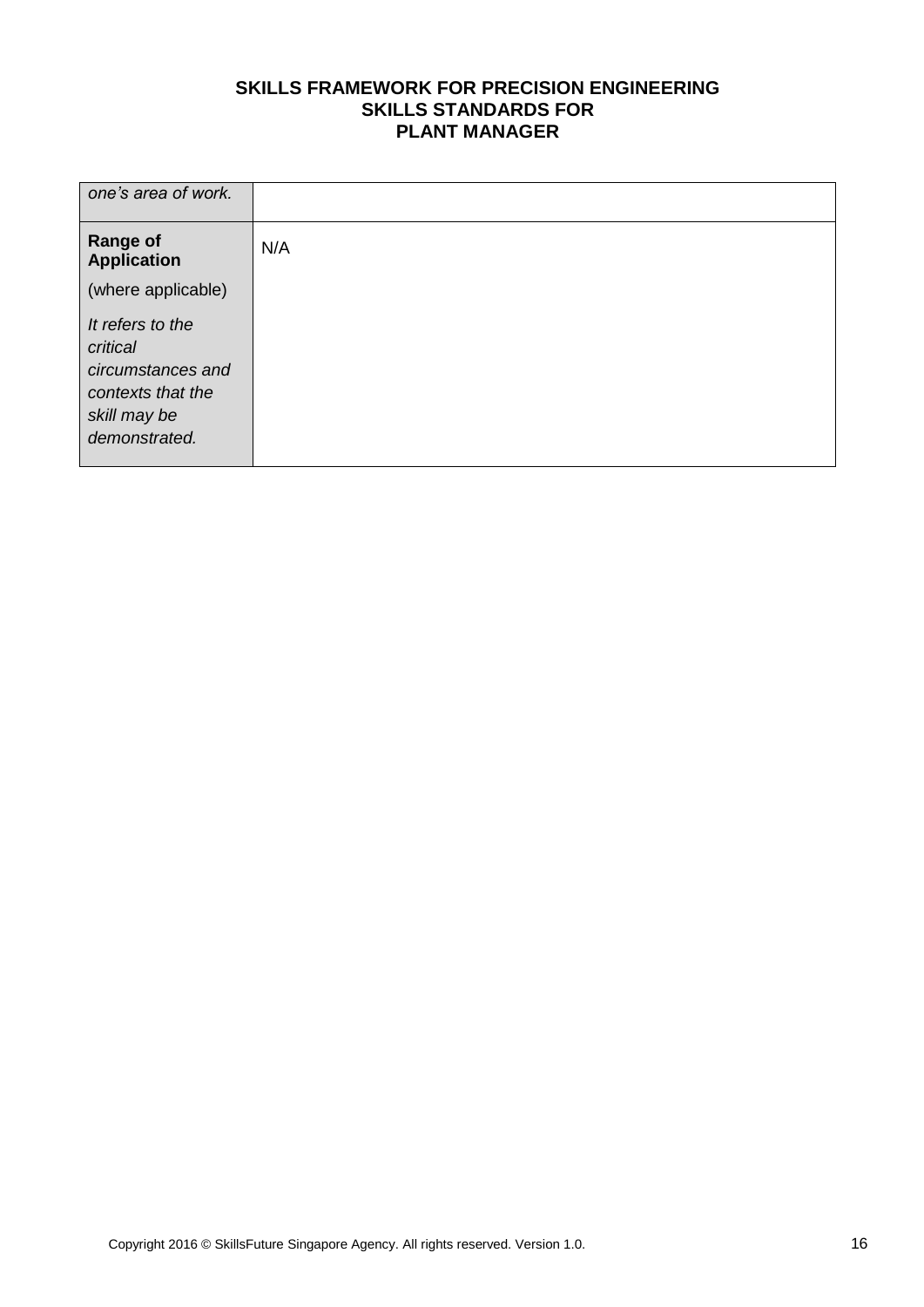| <b>Skills Code</b>                                                                                                                                                                                                      | PRE-OPL-7011-1                                                                                                                                                                                                                                                                                                                                                                                                                                             | <b>Skills Category</b>                                                                                                                                                                                                                                                                                                                                                                                                                                                                                                                                                                                                                                                                                                                                                                | <b>Operations Planning</b>                                                |
|-------------------------------------------------------------------------------------------------------------------------------------------------------------------------------------------------------------------------|------------------------------------------------------------------------------------------------------------------------------------------------------------------------------------------------------------------------------------------------------------------------------------------------------------------------------------------------------------------------------------------------------------------------------------------------------------|---------------------------------------------------------------------------------------------------------------------------------------------------------------------------------------------------------------------------------------------------------------------------------------------------------------------------------------------------------------------------------------------------------------------------------------------------------------------------------------------------------------------------------------------------------------------------------------------------------------------------------------------------------------------------------------------------------------------------------------------------------------------------------------|---------------------------------------------------------------------------|
|                                                                                                                                                                                                                         |                                                                                                                                                                                                                                                                                                                                                                                                                                                            | <b>Skills Sub-Category</b><br>(where applicable)                                                                                                                                                                                                                                                                                                                                                                                                                                                                                                                                                                                                                                                                                                                                      | N/A                                                                       |
| <b>Skill Title</b>                                                                                                                                                                                                      | <b>Establish Shop Floor Execution and Control</b>                                                                                                                                                                                                                                                                                                                                                                                                          |                                                                                                                                                                                                                                                                                                                                                                                                                                                                                                                                                                                                                                                                                                                                                                                       |                                                                           |
| <b>Skill Description</b>                                                                                                                                                                                                | This skill describes the ability to understand shop floor tracking and<br>control. It also includes areas of network and communications, wireless<br>technologies and wireless sensor networks, data collection, auto-ID<br>technologies, machine process monitoring, database management<br>systems, manufacturing data mining methods dynamic resource allocation<br>and dispatch optimization, and Supervisory Control and Data Acquisition<br>(SCADA). |                                                                                                                                                                                                                                                                                                                                                                                                                                                                                                                                                                                                                                                                                                                                                                                       |                                                                           |
| <b>Knowledge and</b><br><b>Analysis</b><br>It refers to gathering,<br>cognitive<br>processing,<br>integration and<br>inspection of facts<br>and information<br>required to perform<br>the work tasks and<br>activities. | The ability to understand:<br>$\bullet$<br>considerations<br>design considerations<br>$\bullet$<br>IEEE802.11, WSN and protocols<br>$\bullet$<br>٠<br>processing and feature extraction methods<br>physical database design<br>٠<br>$\bullet$<br>$\bullet$                                                                                                                                                                                                 | Layers and modules of shop floor control, and the implementation<br>Network & communications technologies encompassing ISO/OSI<br>network reference model, internetworking (TCP/IP, UDP, internet),<br>serial network (process and sensor field bus), and industrial network<br>Wireless communications fundamentals and architectures, WLAN<br>Types of data collection devices and auto-ID technologies (e.g. bar<br>codes and RFID), and RFID implementation considerations<br>Entity-relationship model, conceptual design, logical data model and<br>Approaches for statistical and neural network<br>Dynamic resource allocation, order dispatch optimisation<br>Hardware (e.g. PLC and RTU) and device interface, human-machine<br>interface, design condition and methodology | Types of sensors and their installation, data acquisition systems, signal |
| <b>Application and</b><br><b>Adaptation</b><br>It refers to the ability<br>to perform the work<br>tasks and activities<br>required of the<br>occupation, and the                                                        | The ability to:<br>٠<br>Prepare communications network design<br>٠<br>$\bullet$<br>$\bullet$                                                                                                                                                                                                                                                                                                                                                               | Prepare shop floor tracking and monitoring plans for production status<br>and machine process and tool condition, respectively<br>Perform signal processing and feature extraction                                                                                                                                                                                                                                                                                                                                                                                                                                                                                                                                                                                                    | Conduct bottom up data analysis and design the physical data base for     |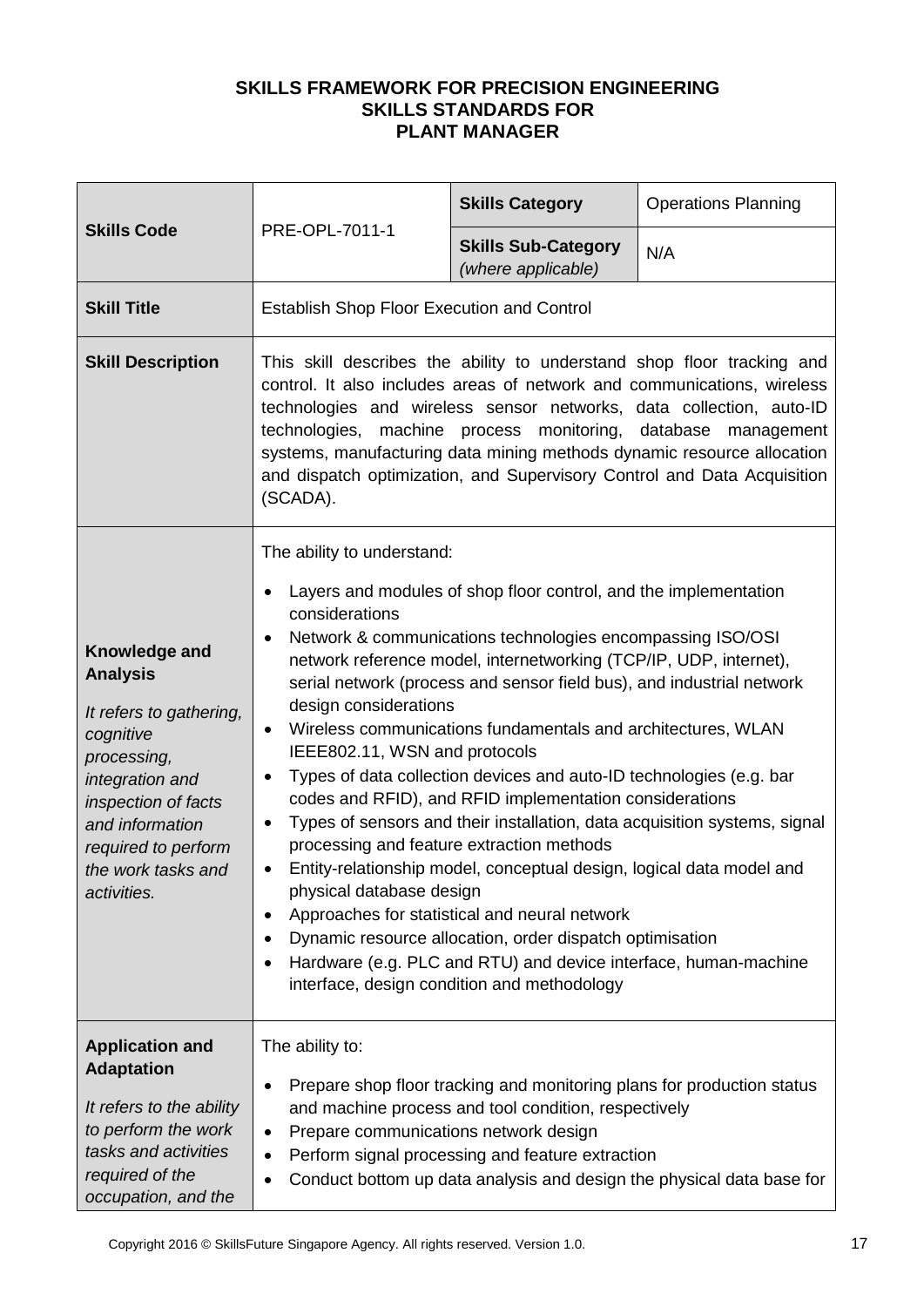| ability to react to and                                                                                                                                                                                                      | storing shop floor data                                                                                                |
|------------------------------------------------------------------------------------------------------------------------------------------------------------------------------------------------------------------------------|------------------------------------------------------------------------------------------------------------------------|
| manage the                                                                                                                                                                                                                   | Apply statistical and neutral networks for data mining<br>$\bullet$                                                    |
| changes at work.                                                                                                                                                                                                             | Apply dynamic resource allocation and dispatch optimization methods<br>$\bullet$                                       |
|                                                                                                                                                                                                                              | Design Human-Machine-Interface for a PLC using a SCADA software<br>$\bullet$                                           |
| <b>Innovation and</b><br><b>Value Creation</b><br>It refers to the ability<br>to generate<br>purposive ideas to<br>improve work<br>performance and/or<br>enhance business<br>values that are<br>aligned to<br>organisational | The ability to:<br>Select suitable cost effective data collection devices, auto-ID and<br>$\bullet$<br>sensing devices |
| <b>Social Intelligence</b><br>and Ethics                                                                                                                                                                                     | N/A                                                                                                                    |
| It refers to the ability<br>to use affective<br>factors in leadership,<br>relationship and<br>diversity<br>management guided<br>by professional<br>codes of ethics.                                                          |                                                                                                                        |
| <b>Learning to Learn</b>                                                                                                                                                                                                     | N/A                                                                                                                    |
| It refers to the ability<br>to develop and<br>improve one's self<br>within and outside of<br>one's area of work.                                                                                                             |                                                                                                                        |
| <b>Range of</b><br><b>Application</b>                                                                                                                                                                                        | N/A                                                                                                                    |
| (where applicable)                                                                                                                                                                                                           |                                                                                                                        |
| It refers to the critical<br>circumstances and<br>contexts that the skill                                                                                                                                                    |                                                                                                                        |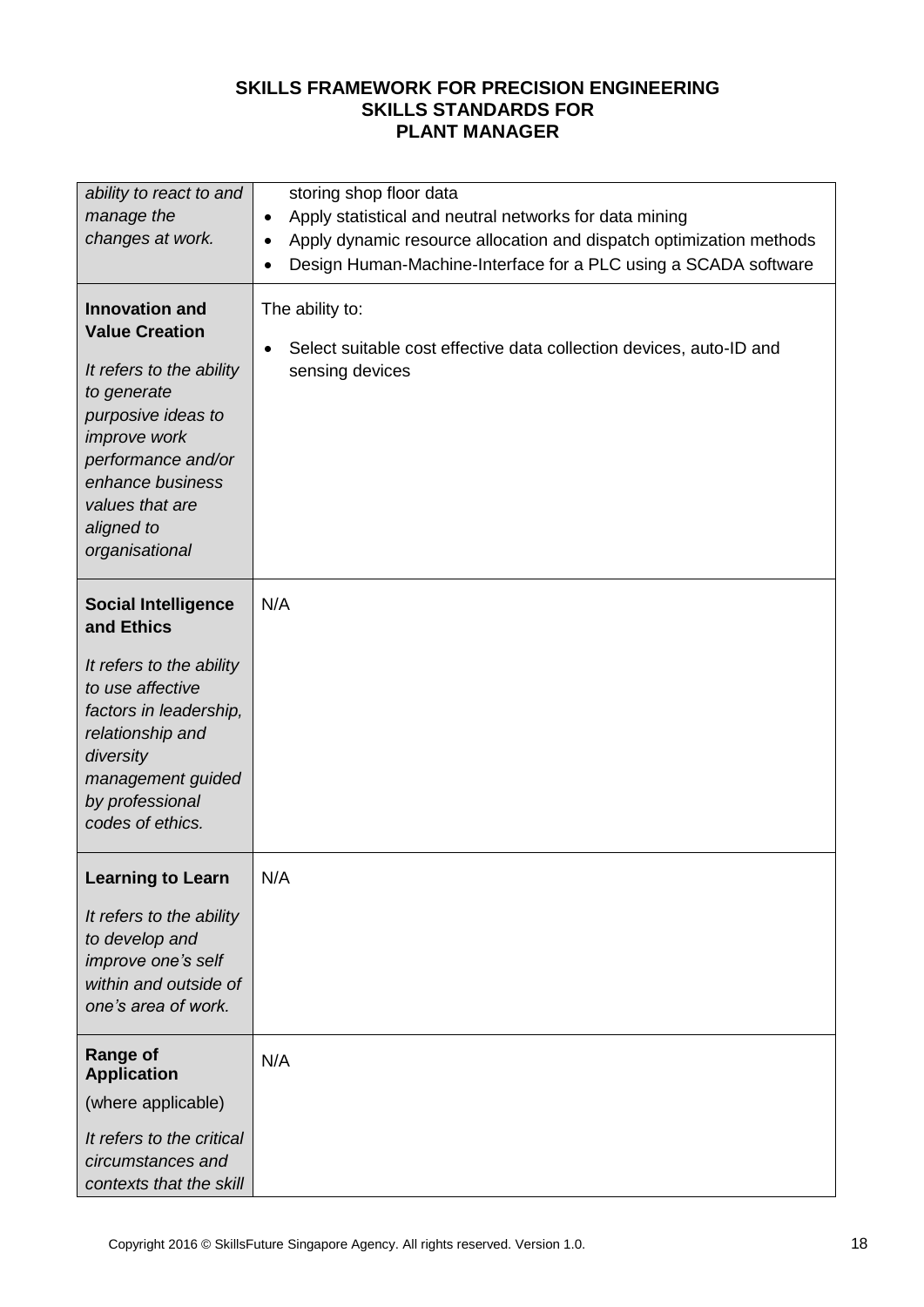| may be        |  |
|---------------|--|
| demonstrated. |  |
|               |  |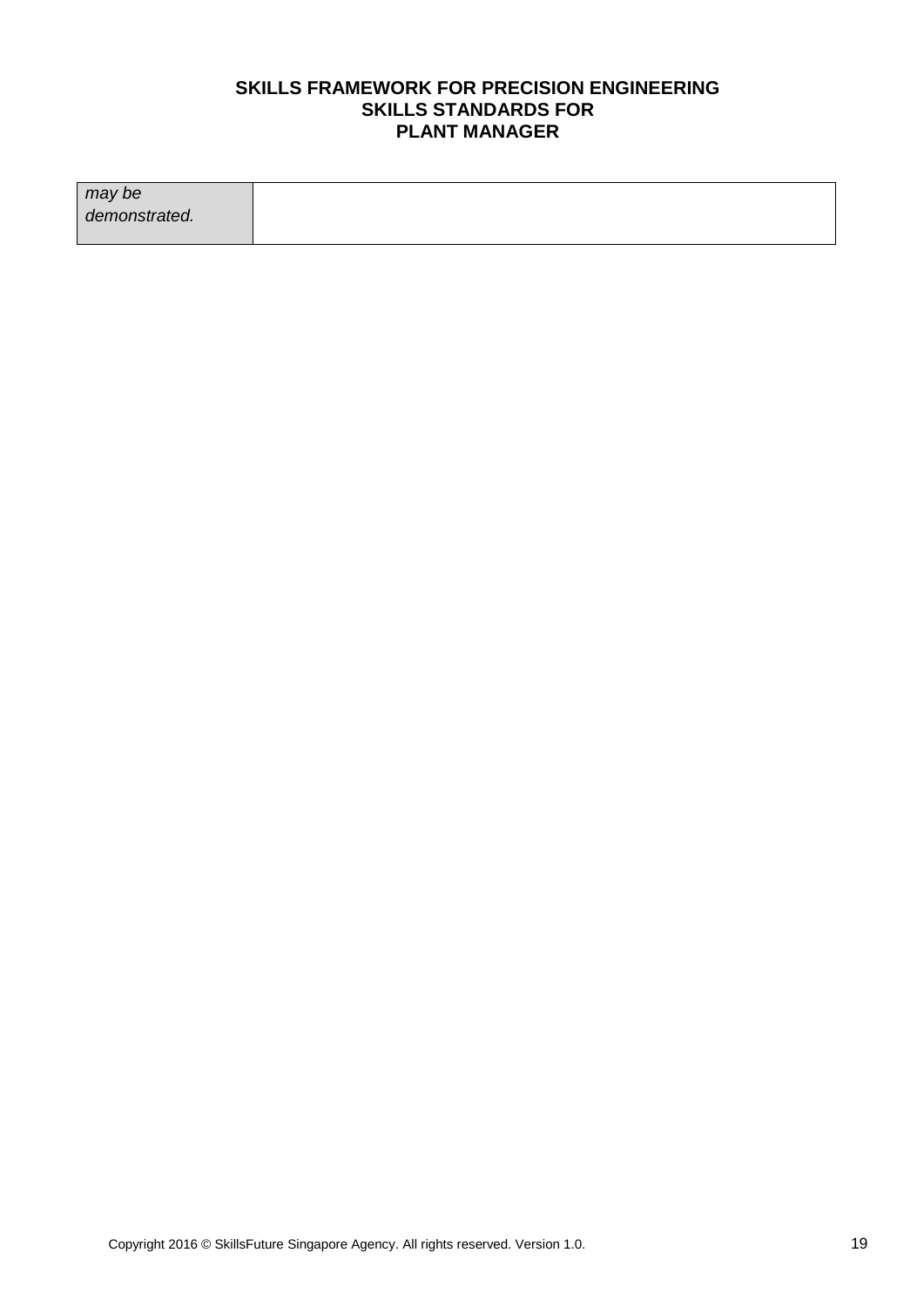| <b>Skill Code</b>                                                                                                                                                                                                             |                                                                                                                                                                                                                                                                                                                                                                 | <b>Skill Category</b>                                                                                                                                                                                                                                                                                                                                                                                                                                                         | Sustainable<br>Manufacturing                                            |
|-------------------------------------------------------------------------------------------------------------------------------------------------------------------------------------------------------------------------------|-----------------------------------------------------------------------------------------------------------------------------------------------------------------------------------------------------------------------------------------------------------------------------------------------------------------------------------------------------------------|-------------------------------------------------------------------------------------------------------------------------------------------------------------------------------------------------------------------------------------------------------------------------------------------------------------------------------------------------------------------------------------------------------------------------------------------------------------------------------|-------------------------------------------------------------------------|
|                                                                                                                                                                                                                               | PRE-SMN-7006-1                                                                                                                                                                                                                                                                                                                                                  | <b>Skill Sub-Category</b><br>(where applicable)                                                                                                                                                                                                                                                                                                                                                                                                                               | N/A                                                                     |
| <b>Skill</b>                                                                                                                                                                                                                  | Establish Green Manufacturing Strategies for Sustainability                                                                                                                                                                                                                                                                                                     |                                                                                                                                                                                                                                                                                                                                                                                                                                                                               |                                                                         |
| <b>Skill Description</b>                                                                                                                                                                                                      | This skill describes the ability to establish the organisation's approach<br>towards sustainability within the organisation, including the development<br>and implementation of the policy. It also includes reviewing and improving<br>existing policies.                                                                                                      |                                                                                                                                                                                                                                                                                                                                                                                                                                                                               |                                                                         |
| Knowledge and<br><b>Analysis</b><br>It refers to<br>gathering, cognitive<br>processing,<br>integration and<br>inspection of facts<br>and information<br>required to perform<br>the work tasks and<br>activities.              | The ability to understand:<br>Principles, practices, tools and techniques of sustainability<br>$\bullet$<br>management in the manufacturing industry<br>Environmental and sustainability legislation, regulations and codes of<br>$\bullet$<br>practice applicable to the organisation and its business<br>Workplace Safety and Health regulations<br>$\bullet$ |                                                                                                                                                                                                                                                                                                                                                                                                                                                                               |                                                                         |
| <b>Application and</b><br><b>Adaptation</b><br>It refers to the ability<br>to perform the work<br>tasks and activities<br>required of the<br>occupation, and the<br>ability to react to<br>and manage the<br>changes at work. | The ability to:<br>$\bullet$<br>$\bullet$<br>regard to sustainability practices<br>$\bullet$<br>$\bullet$<br>timeframes and cost<br>$\bullet$<br>business planning<br>٠<br>stakeholders                                                                                                                                                                         | Establish an integrated approach to sustainability which includes<br>environmental, economic and social aspects<br>Investigate the business and market context of the organisation with<br>Develop the scope of the organisation's sustainability policy<br>Develop the organisation's sustainability strategy that is reflective of<br>the organisation's commitment to sustainability as an integral part of<br>Document outcomes and provide feedback to key personnel and | Draft recommendations for policy options based on likely effectiveness, |
| <b>Innovation and</b><br><b>Value Creation</b><br>It refers to the ability                                                                                                                                                    | The ability to:<br>$\bullet$                                                                                                                                                                                                                                                                                                                                    | Develop appropriate strategies in policy at all stages of work for<br>minimising resource use, reducing toxic material and hazardous                                                                                                                                                                                                                                                                                                                                          |                                                                         |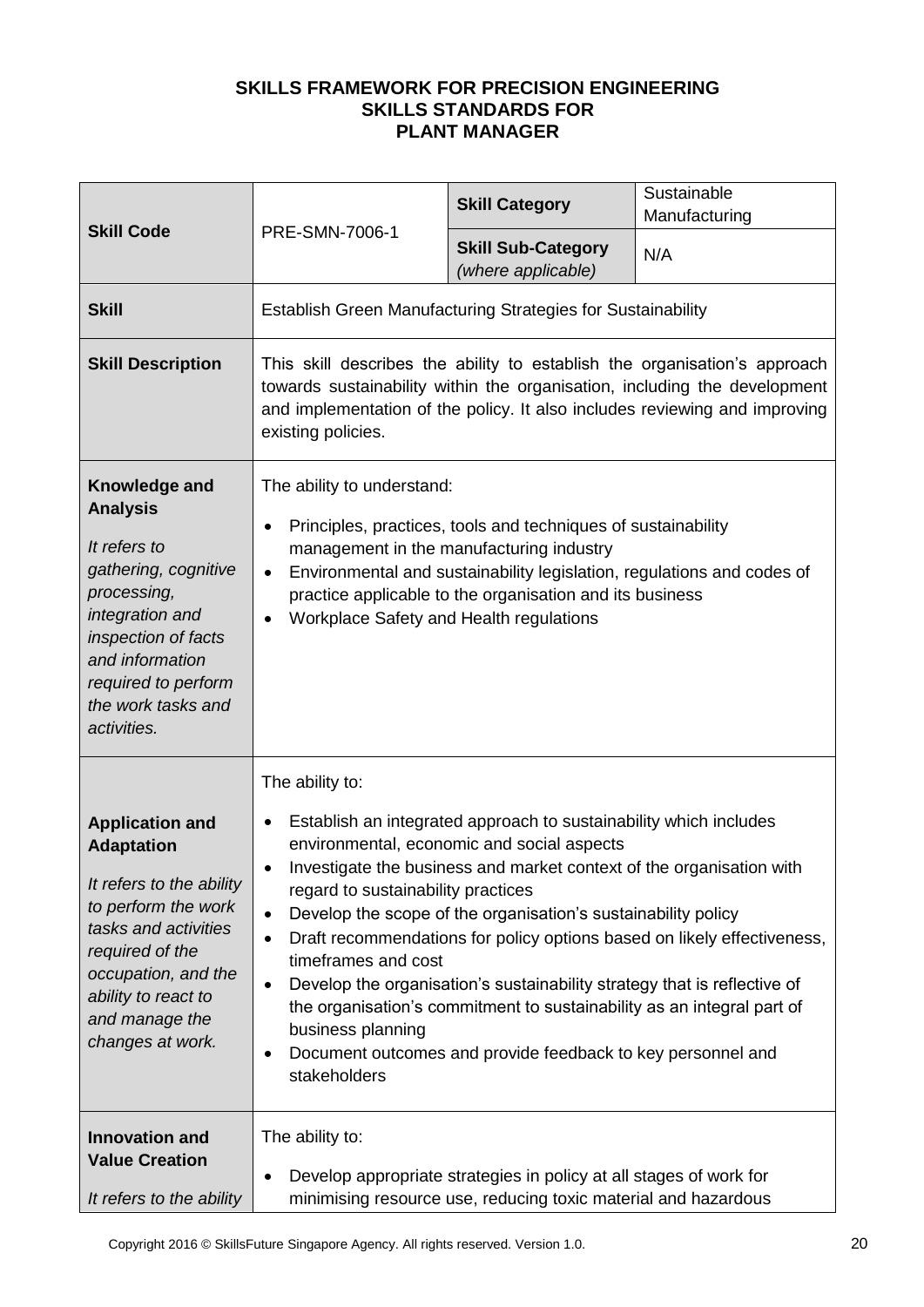| to generate<br>purposive ideas to<br>improve work<br>performance and/or<br>enhance business<br>values that are<br>aligned to<br>organisational                                                                     | chemical use, and employing lifecycle management approaches<br>Implement strategies for continuous improvement in resource<br>$\bullet$<br>efficiency<br>Modify policy and/or procedures as required to ensure improvements<br>$\bullet$<br>are made to enhance the organisation's sustainability strategy |
|--------------------------------------------------------------------------------------------------------------------------------------------------------------------------------------------------------------------|------------------------------------------------------------------------------------------------------------------------------------------------------------------------------------------------------------------------------------------------------------------------------------------------------------|
| <b>Social Intelligence</b><br>and Ethics<br>It refers to the ability<br>to use affective<br>factors in<br>leadership,<br>relationship and<br>diversity<br>management guided<br>by professional<br>codes of ethics. | The ability to:<br>Promote workplace sustainability policy, including its expected<br>٠<br>outcomes to key stakeholders<br>Communicate to those involved in implementing the sustainability<br>$\bullet$<br>policy as to outcomes expected, activities to be undertaken and<br>responsibilities assigned   |
| <b>Learning to Learn</b><br>It refers to the ability<br>to develop and<br>improve one's self<br>within and outside of<br>one's area of work.                                                                       | The ability to:<br>Monitor records to identify trends that may require remedial action and<br>$\bullet$<br>use to promote continuous improvement of performance                                                                                                                                            |
| <b>Range of</b><br><b>Application</b><br>(where applicable)<br>It refers to the<br>critical<br>circumstances and<br>contexts that the<br>skill may be<br>demonstrated.                                             | N/A                                                                                                                                                                                                                                                                                                        |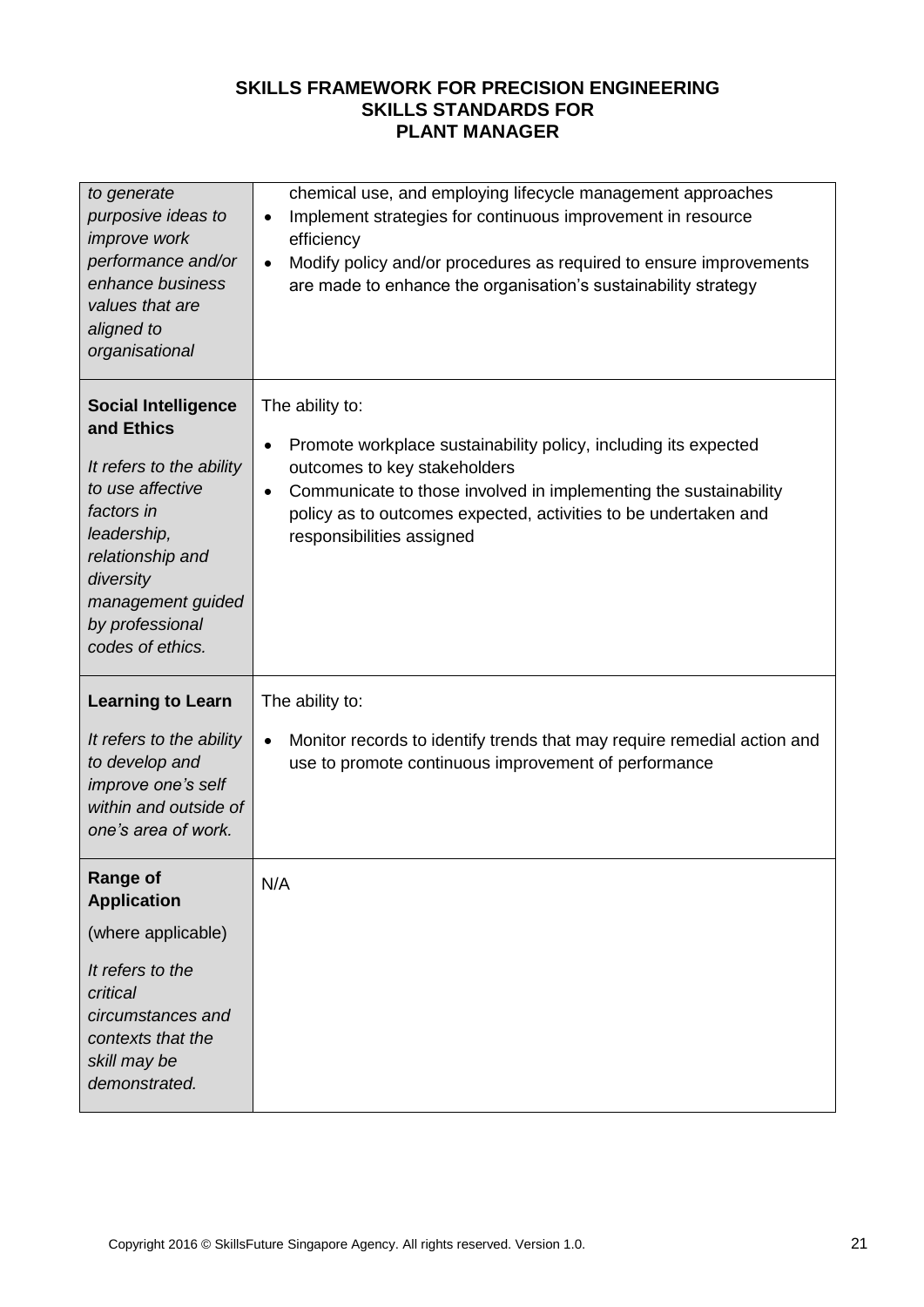|                                                                                                                                                                                                                               |                                                                                                                                                                                                                                                                                                                                                                                                                                                                                                                                                                                                                                                                                                                                                                           | <b>Skills Category</b>                                                                                                                                                                                                                                                                                                                                                                                                                                                                        | Sustainable Manufacturing |
|-------------------------------------------------------------------------------------------------------------------------------------------------------------------------------------------------------------------------------|---------------------------------------------------------------------------------------------------------------------------------------------------------------------------------------------------------------------------------------------------------------------------------------------------------------------------------------------------------------------------------------------------------------------------------------------------------------------------------------------------------------------------------------------------------------------------------------------------------------------------------------------------------------------------------------------------------------------------------------------------------------------------|-----------------------------------------------------------------------------------------------------------------------------------------------------------------------------------------------------------------------------------------------------------------------------------------------------------------------------------------------------------------------------------------------------------------------------------------------------------------------------------------------|---------------------------|
| <b>Skills Code</b>                                                                                                                                                                                                            | PRE-SMN-7007-1                                                                                                                                                                                                                                                                                                                                                                                                                                                                                                                                                                                                                                                                                                                                                            | <b>Skills Sub-Category</b><br>(where applicable)                                                                                                                                                                                                                                                                                                                                                                                                                                              | N/A                       |
| <b>Skill Title</b>                                                                                                                                                                                                            |                                                                                                                                                                                                                                                                                                                                                                                                                                                                                                                                                                                                                                                                                                                                                                           | Establish Carbon Footprint Assessment Methodology                                                                                                                                                                                                                                                                                                                                                                                                                                             |                           |
| <b>Skill Description</b>                                                                                                                                                                                                      | This skill describes the ability to perform product carbon footprint<br>quantification. It also includes carbon footprint standards, and practical<br>assessment tools and techniques.                                                                                                                                                                                                                                                                                                                                                                                                                                                                                                                                                                                    |                                                                                                                                                                                                                                                                                                                                                                                                                                                                                               |                           |
| Knowledge and<br><b>Analysis</b><br>It refers to<br>gathering, cognitive<br>processing,<br>integration and<br>inspection of facts<br>and information<br>required to perform<br>the work tasks and<br>activities.              | The ability to understand:<br>$\bullet$<br>$\bullet$<br>$\bullet$<br>$\bullet$<br>$\bullet$<br>$\bullet$<br>$\bullet$<br>$\bullet$                                                                                                                                                                                                                                                                                                                                                                                                                                                                                                                                                                                                                                        | Goals, reasons and application of carbon footprint<br>Stages of product lifecycle and cut-off criteria<br>Techniques of Process mapping and emission sources and sinks<br>Tools and techniques of lifecycle inventory data collection<br>Procedures of data processing for lifecycle inventory data<br>Characterisation of data quality based on data attributes<br>Computation procedures for carbon footprint assessment<br>Requirements and guidelines for carbon footprint report summary |                           |
| <b>Application and</b><br><b>Adaptation</b><br>It refers to the ability<br>to perform the work<br>tasks and activities<br>required of the<br>occupation, and the<br>ability to react to<br>and manage the<br>changes at work. | The ability to:<br>Establish goals and objectives for carbon footprint assessment<br>$\bullet$<br>Establish system boundary and cut-off criteria for the lifecycle of a<br>$\bullet$<br>chosen product as per the established goals and objectives<br>Screen business facilities and construct a process map for the lifecycle<br>$\bullet$<br>of a product in accordance with the system boundary<br>Construct lifecycle inventory data based on the process map<br>$\bullet$<br>Process lifecycle inventory data according to reference flows<br>$\bullet$<br>Present data quality analysis techniques<br>$\bullet$<br>Assess and quantify carbon footprint using the CAR2ETM Toolkit<br>٠<br>Document the results and prepare the carbon footprint report summary<br>٠ |                                                                                                                                                                                                                                                                                                                                                                                                                                                                                               |                           |
| <b>Innovation and</b><br><b>Value Creation</b><br>It refers to the ability<br>to generate<br>purposive ideas to<br><i>improve</i> work                                                                                        | N/A                                                                                                                                                                                                                                                                                                                                                                                                                                                                                                                                                                                                                                                                                                                                                                       |                                                                                                                                                                                                                                                                                                                                                                                                                                                                                               |                           |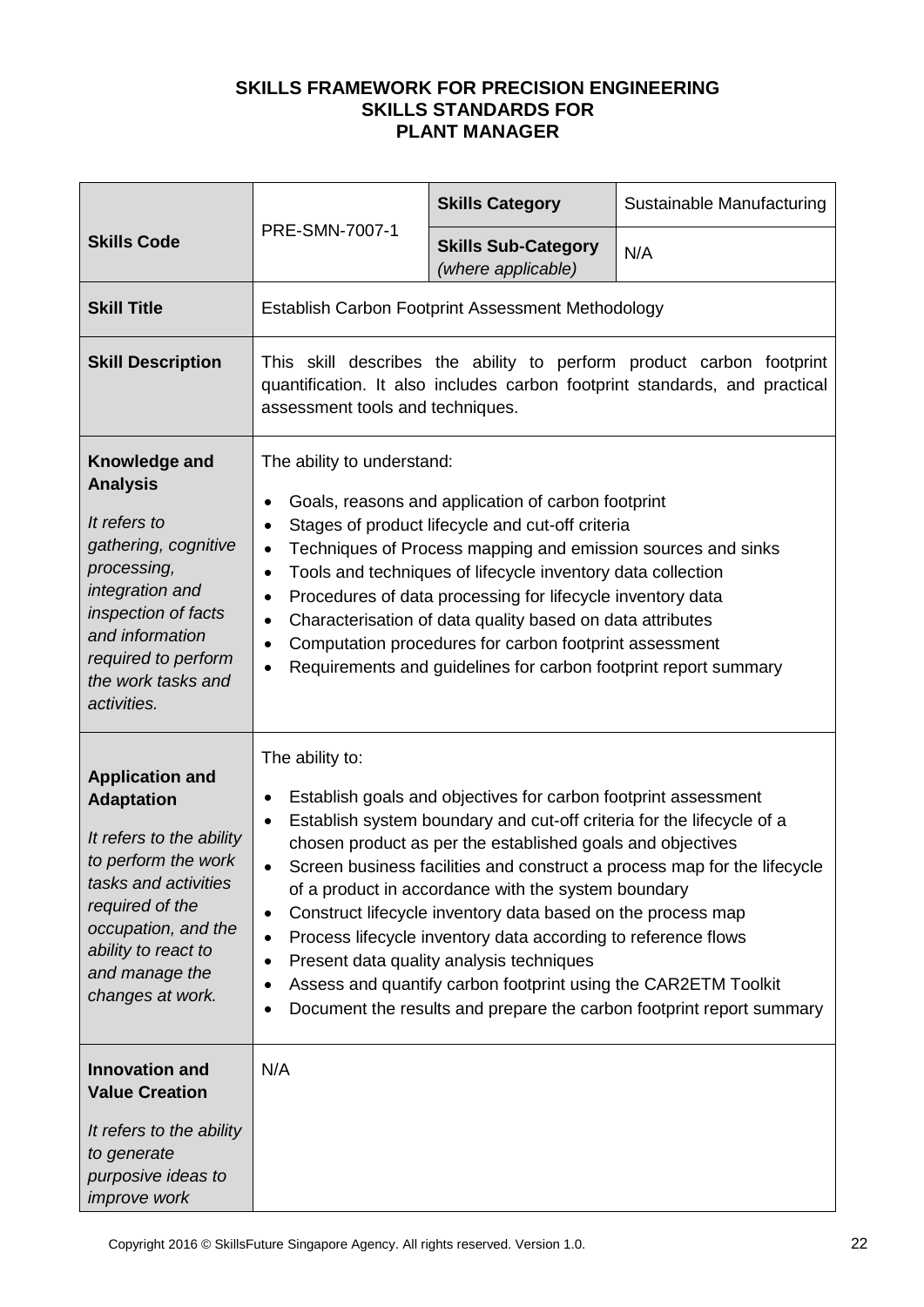| performance and/or<br>enhance business<br>values that are<br>aligned to<br>organisational                                                                              |     |
|------------------------------------------------------------------------------------------------------------------------------------------------------------------------|-----|
| <b>Social Intelligence</b><br>and Ethics                                                                                                                               | N/A |
| It refers to the ability<br>to use affective<br>factors in<br>leadership,<br>relationship and<br>diversity<br>management guided<br>by professional<br>codes of ethics. |     |
|                                                                                                                                                                        |     |
| <b>Learning to Learn</b>                                                                                                                                               | N/A |
| It refers to the ability<br>to develop and<br>improve one's self<br>within and outside of<br>one's area of work.                                                       |     |
| <b>Range of</b><br><b>Application</b>                                                                                                                                  | N/A |
| (where applicable)                                                                                                                                                     |     |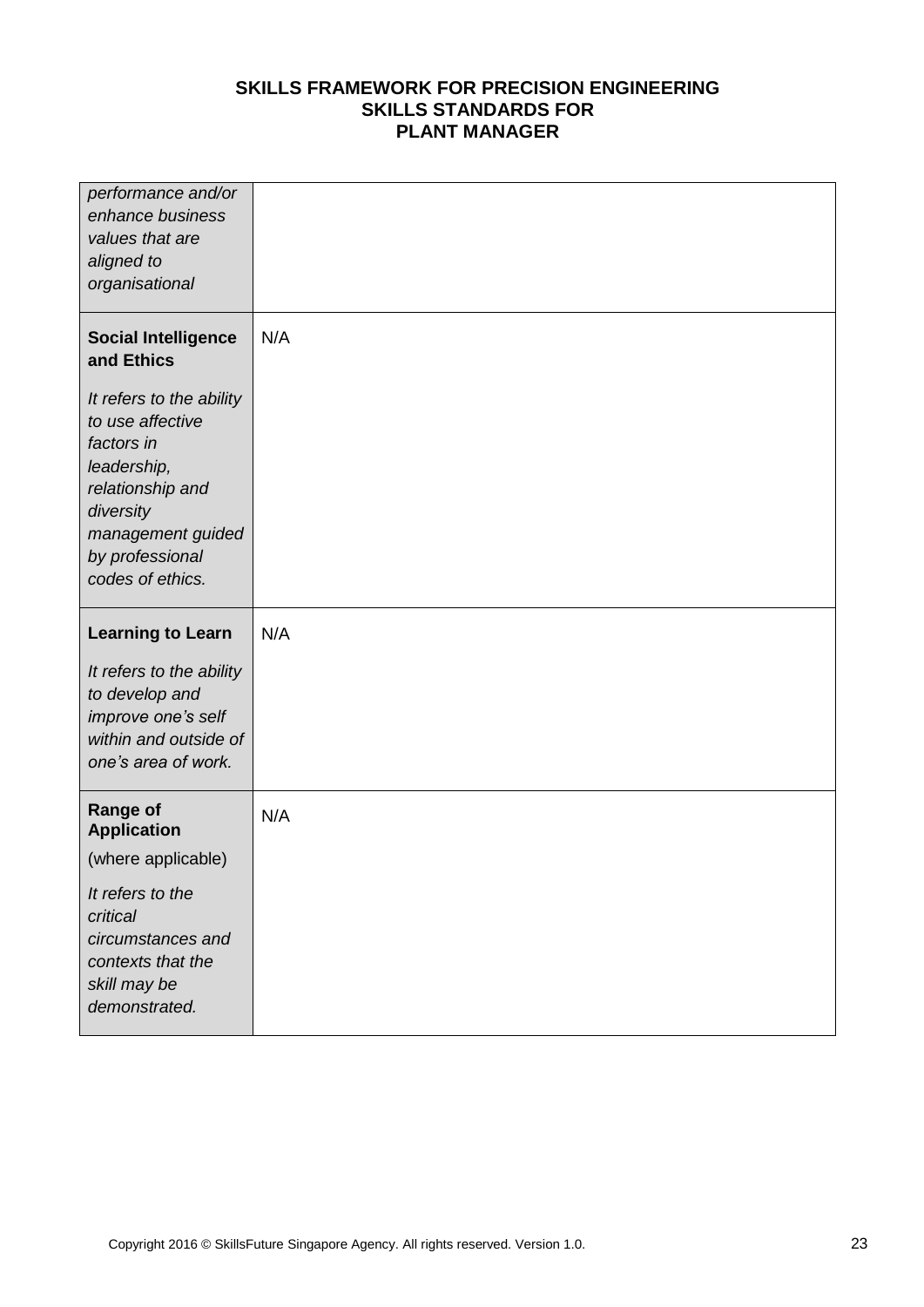| <b>Skill Code</b>                                                                                                                                                                                                | <b>PRE-MAI-7010-1</b>                                                                                                                                                                                                                                                                                                                                                                                                    | <b>Skill Category</b>                                                                                                                                                                                                                                                                                                                                                                                                                                                                                                                                                                                                                                                                                                                                                                                                                 | Maintenance                                                                                                                                                                                                                                                                                                                                                     |
|------------------------------------------------------------------------------------------------------------------------------------------------------------------------------------------------------------------|--------------------------------------------------------------------------------------------------------------------------------------------------------------------------------------------------------------------------------------------------------------------------------------------------------------------------------------------------------------------------------------------------------------------------|---------------------------------------------------------------------------------------------------------------------------------------------------------------------------------------------------------------------------------------------------------------------------------------------------------------------------------------------------------------------------------------------------------------------------------------------------------------------------------------------------------------------------------------------------------------------------------------------------------------------------------------------------------------------------------------------------------------------------------------------------------------------------------------------------------------------------------------|-----------------------------------------------------------------------------------------------------------------------------------------------------------------------------------------------------------------------------------------------------------------------------------------------------------------------------------------------------------------|
|                                                                                                                                                                                                                  |                                                                                                                                                                                                                                                                                                                                                                                                                          | <b>Skill Sub-Category</b><br>(where applicable)                                                                                                                                                                                                                                                                                                                                                                                                                                                                                                                                                                                                                                                                                                                                                                                       | N/A                                                                                                                                                                                                                                                                                                                                                             |
| <b>Skill</b>                                                                                                                                                                                                     | Establish the Organisation's Maintenance Strategy and Systems                                                                                                                                                                                                                                                                                                                                                            |                                                                                                                                                                                                                                                                                                                                                                                                                                                                                                                                                                                                                                                                                                                                                                                                                                       |                                                                                                                                                                                                                                                                                                                                                                 |
| <b>Skill Description</b>                                                                                                                                                                                         | This skill describes the ability to establish an organisation's maintenance<br>strategies and systems which include preventive, corrective, predictive and<br>reactive programmes in accordance with organisational policies and<br>procedures. It also includes ensuring that staff has the appropriate skills,<br>knowledge and understanding required to maintain the equipment,<br>components, products or services. |                                                                                                                                                                                                                                                                                                                                                                                                                                                                                                                                                                                                                                                                                                                                                                                                                                       |                                                                                                                                                                                                                                                                                                                                                                 |
| Knowledge and<br><b>Analysis</b><br>It refers to<br>gathering, cognitive<br>processing,<br>integration and<br>inspection of facts<br>and information<br>required to perform<br>the work tasks and<br>activities. | The ability to understand:<br>٠<br>$\bullet$<br>$\bullet$<br>$\bullet$<br>$\bullet$<br>maintenance activities<br>$\bullet$<br>process<br>$\bullet$<br>documentation and/or reports<br>maintenance activity<br>٠<br>types of materials<br>٠<br>relate work activities to them<br>$\bullet$<br>systems<br>$\bullet$<br>minimise them<br>$\bullet$<br>$\bullet$<br>associated maintenance strategies<br>$\bullet$           | Types of maintenance programmes and their benefits<br>purpose of individual units or components and how they interact<br>and other consumables necessary for maintenance activities<br>Method to determine resources needed for maintenance activities<br>Methods and parameters used to calculate duration of specific<br>Organisation's policies and procedures relating to repair or<br>replacement of equipment or components during the maintenance<br>Organisation's policies and procedures relating to maintenance<br>Equipment operating and control procedures to be applied during<br>Hazards associated with manufacturing activities and methods to<br>Maintenance teams training and development programmes<br>New technologies, manufacturing processes and systems and its<br>Workplace Safety and Health regulations | Principles of how equipment functions, operation sequence, working<br>Procedures for purchasing or obtaining replacement parts, materials<br>Organisational procedures relating to the safe disposal of waste of all<br>Procedure to create Standard Operating Procedures (SOPs) and co-<br>Techniques required to communicate information using visual control |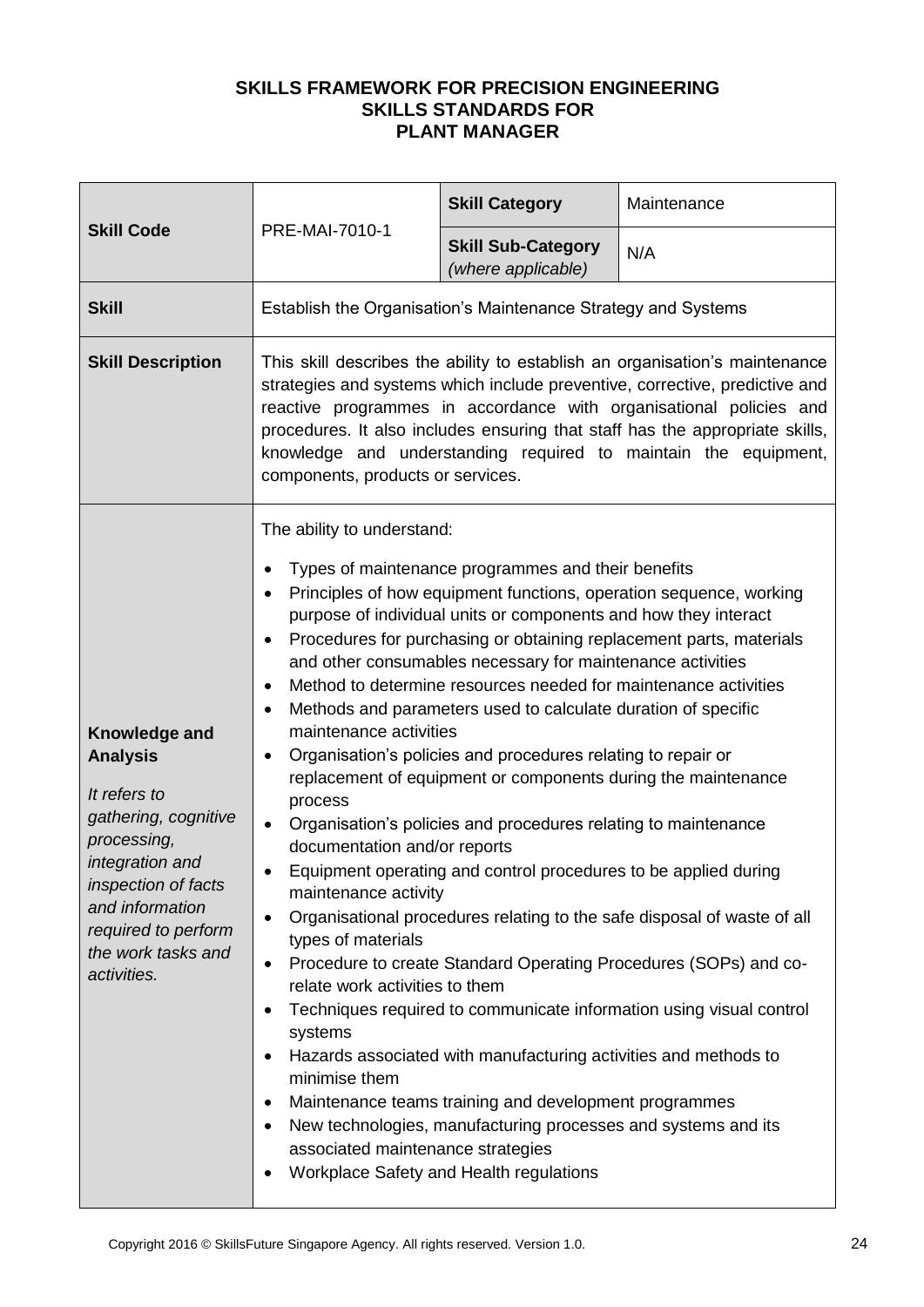| <b>Application and</b><br><b>Adaptation</b><br>It refers to the ability<br>to perform the work<br>tasks and activities<br>required of the<br>occupation, and the<br>ability to react to<br>and manage the<br>changes at work. | The ability to:<br>Develop matrix of competency and skills for the maintenance team<br>$\bullet$<br>Develop departmental budget to support maintenance strategies and<br>$\bullet$<br>systems<br>Create and maintain visual management records and supporting<br>$\bullet$<br>documentation to support the organisation's maintenance strategies<br>and systems |
|-------------------------------------------------------------------------------------------------------------------------------------------------------------------------------------------------------------------------------|-----------------------------------------------------------------------------------------------------------------------------------------------------------------------------------------------------------------------------------------------------------------------------------------------------------------------------------------------------------------|
| <b>Innovation and</b><br><b>Value Creation</b>                                                                                                                                                                                | N/A                                                                                                                                                                                                                                                                                                                                                             |
| It refers to the ability<br>to generate<br>purposive ideas to<br><i>improve</i> work<br>performance and/or<br>enhance business<br>values that are<br>aligned to<br>organisational                                             |                                                                                                                                                                                                                                                                                                                                                                 |
| <b>Social Intelligence</b><br>and Ethics<br>It refers to the ability<br>to use affective<br>factors in<br>leadership,<br>relationship and<br>diversity<br>management guided<br>by professional<br>codes of ethics.            | The ability to:<br>Seek key stakeholders' endorsement on budget for maintenance<br>$\bullet$<br>strategies and systems                                                                                                                                                                                                                                          |
| <b>Learning to Learn</b>                                                                                                                                                                                                      | The ability to:                                                                                                                                                                                                                                                                                                                                                 |
| It refers to the ability<br>to develop and<br>improve one's self<br>within and outside of                                                                                                                                     | Keep abreast of new technologies in manufacturing, systems and<br>$\bullet$<br>processes through industry networks                                                                                                                                                                                                                                              |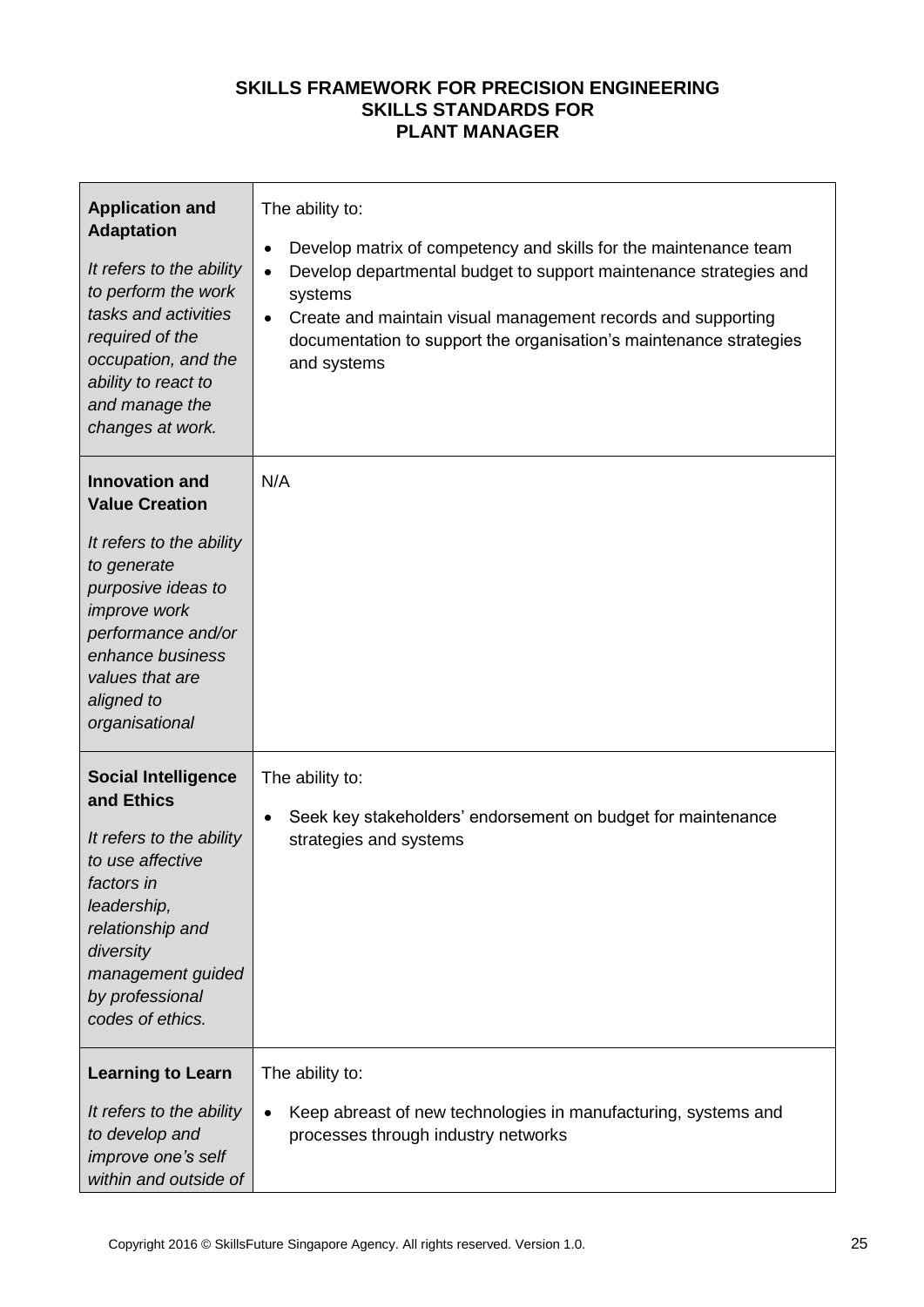| one's area of work.                                                                    |                                                                                                                                                                                                                                                                                                                                                                                                                                                                                           |
|----------------------------------------------------------------------------------------|-------------------------------------------------------------------------------------------------------------------------------------------------------------------------------------------------------------------------------------------------------------------------------------------------------------------------------------------------------------------------------------------------------------------------------------------------------------------------------------------|
| <b>Range of</b><br><b>Application</b>                                                  | Types of maintenance programmes must include:<br>Preventive maintenance (routine inspections and adjustments)<br>$\bullet$<br>Corrective maintenance (activities identified from preventive<br>$\bullet$<br>maintenance activities)<br>Predictive maintenance (analysis of equipment's condition)<br>$\bullet$<br>Reactive maintenance (unexpected equipment or component failure)<br>$\bullet$<br>Maintenance prevention (equipment or component design and<br>$\bullet$<br>development) |
| (where applicable)                                                                     | Hazards associated with carrying out maintenance activities must include:                                                                                                                                                                                                                                                                                                                                                                                                                 |
| It refers to the<br>critical<br>circumstances and<br>contexts that the<br>skill may be | Handling oils, greases<br>$\bullet$<br>Stored pressure or force<br>٠<br>Misuse of tools<br>٠<br>Using damaged or badly maintained tools and equipment<br>٠                                                                                                                                                                                                                                                                                                                                |
| demonstrated.                                                                          | Techniques required to communicate information using visual control<br>systems must include:                                                                                                                                                                                                                                                                                                                                                                                              |
|                                                                                        | Card systems<br>٠<br>Colour-coding<br>$\bullet$<br>Floor footprints<br>$\bullet$<br>Graphs and charts<br>$\bullet$<br>Team boards<br>$\bullet$<br>Tools or equipment shadow boards                                                                                                                                                                                                                                                                                                        |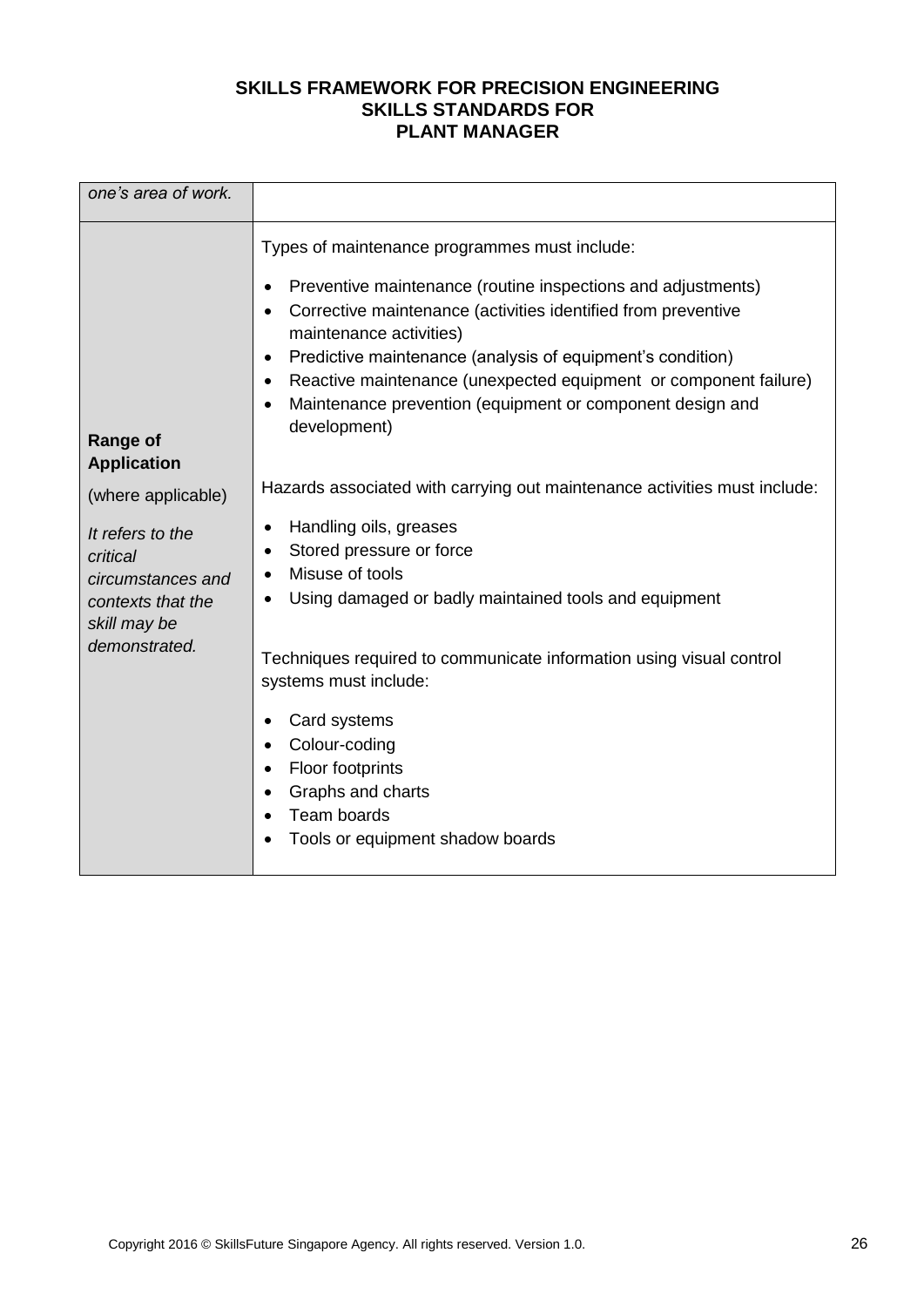| <b>Skill Code</b>                                                                                                                                                                                                | PRE-VMA-7002-1                                                                                                                                                                                                                                                                                                                                                                                                                                                                                                                                                                                                                                                                                                                                                                                                                                                                                                                                                                                                                                                                                                                                                                                                      | <b>Skill Category</b>                                                                                           | <b>Value Analysis</b>                                                                                                                   |  |
|------------------------------------------------------------------------------------------------------------------------------------------------------------------------------------------------------------------|---------------------------------------------------------------------------------------------------------------------------------------------------------------------------------------------------------------------------------------------------------------------------------------------------------------------------------------------------------------------------------------------------------------------------------------------------------------------------------------------------------------------------------------------------------------------------------------------------------------------------------------------------------------------------------------------------------------------------------------------------------------------------------------------------------------------------------------------------------------------------------------------------------------------------------------------------------------------------------------------------------------------------------------------------------------------------------------------------------------------------------------------------------------------------------------------------------------------|-----------------------------------------------------------------------------------------------------------------|-----------------------------------------------------------------------------------------------------------------------------------------|--|
|                                                                                                                                                                                                                  |                                                                                                                                                                                                                                                                                                                                                                                                                                                                                                                                                                                                                                                                                                                                                                                                                                                                                                                                                                                                                                                                                                                                                                                                                     | <b>Skill Sub-Category</b><br>(where applicable)                                                                 | N/A                                                                                                                                     |  |
| <b>Skill</b>                                                                                                                                                                                                     | Establish the Organisation's Value Stream Mapping to Enhance<br>Improvements                                                                                                                                                                                                                                                                                                                                                                                                                                                                                                                                                                                                                                                                                                                                                                                                                                                                                                                                                                                                                                                                                                                                        |                                                                                                                 |                                                                                                                                         |  |
| <b>Skill Description</b>                                                                                                                                                                                         | This skill describes the ability to establish value management (value<br>engineering and value analysis) activities by leading the application of the<br>principles and processes of value management to the chosen product or<br>process. It also includes leading a risk assessment of the alternatives,<br>prioritise and rank the alternatives, and confirm the expected benefits.                                                                                                                                                                                                                                                                                                                                                                                                                                                                                                                                                                                                                                                                                                                                                                                                                              |                                                                                                                 |                                                                                                                                         |  |
| Knowledge and<br><b>Analysis</b><br>It refers to gathering,<br>cognitive<br>processing,<br>integration and<br>inspection of facts<br>and information<br>required to perform<br>the work tasks and<br>activities. | The ability to understand:<br>Method to plan the resources and time needed to carry out activities<br>$\bullet$<br>Method to select products or processes on which to carry out the value<br>$\bullet$<br>management activities<br>Procedure to structure and run value management activities<br>$\bullet$<br>Method to set quantifiable objectives and targets for the value<br>$\bullet$<br>management activities<br>Method to carry out function analyses<br>$\bullet$<br>Performance-related tools used to qualify customer wants and needs<br>$\bullet$<br>'Cost of Function' equation and how to calculate the cost of function<br>٠<br>FAST diagramming and value trees<br>٠<br>Decision making and creativity techniques<br>٠<br>Relationship of value management to the overall business strategy and<br>$\bullet$<br>competitive positioning<br>Methods to produce a total cost model and supply chain map for<br>$\bullet$<br>products or processes<br>Components of value-adding and non-value-adding activities<br>Methods to identify customer requirements<br>Methods to prioritise and rank alternatives<br>$\bullet$<br>Risk assessment of alternatives<br>Workplace Safety and Health regulations |                                                                                                                 |                                                                                                                                         |  |
| <b>Application and</b><br><b>Adaptation</b><br>It refers to the ability<br>to perform the work<br>tasks and activities<br>required of the<br>occupation, and the                                                 | The ability to:<br>$\bullet$<br>$\bullet$<br>$\bullet$<br>activities                                                                                                                                                                                                                                                                                                                                                                                                                                                                                                                                                                                                                                                                                                                                                                                                                                                                                                                                                                                                                                                                                                                                                | Lead the application of the principles and processes of value<br>management to the chosen products or processes | Confirm customer requirements against the products or processes<br>Approve quantifiable objectives and targets for the value management |  |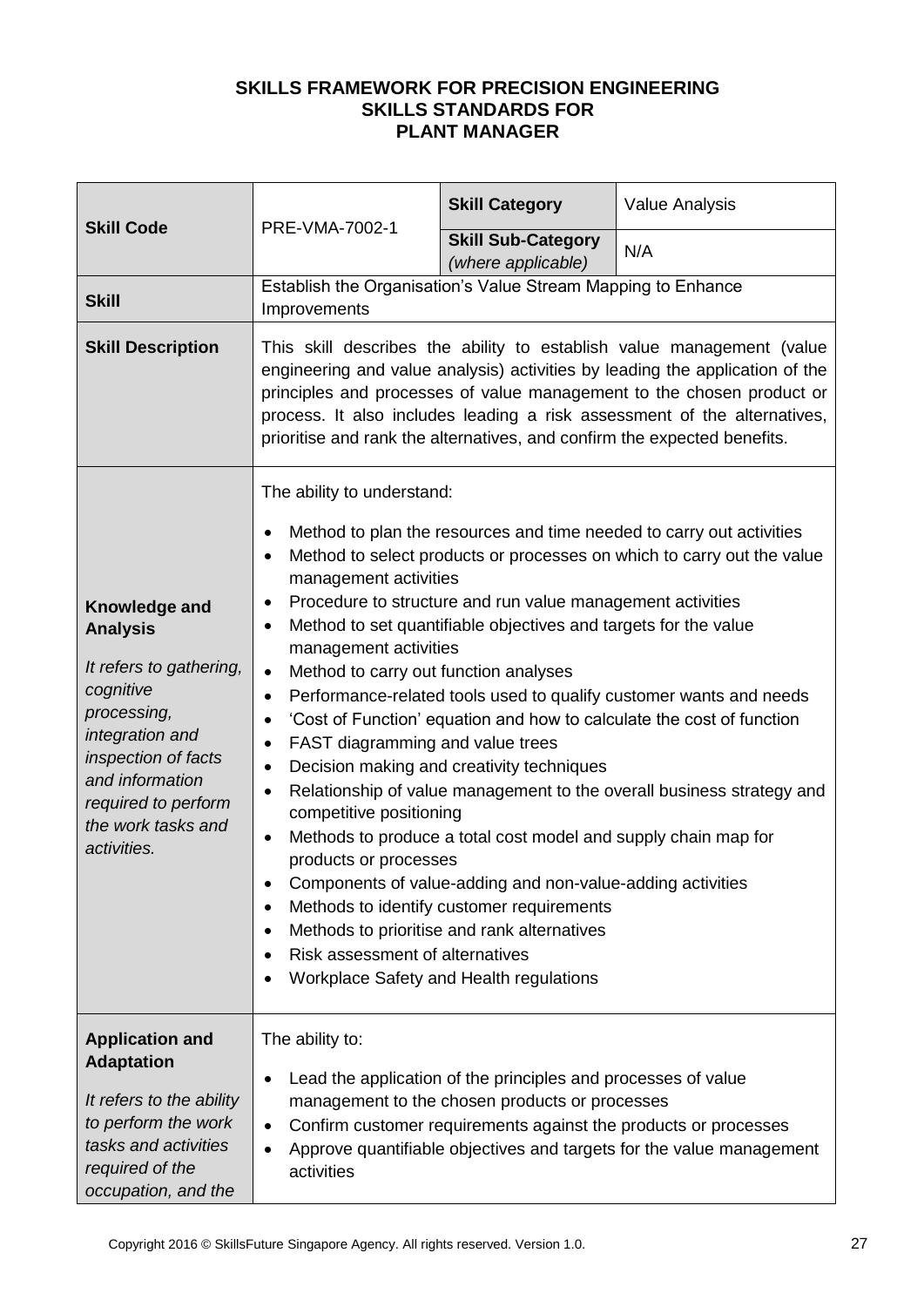| ability to react to and<br>manage the<br>changes at work.                                                                                                                                                                           |                                                                                                                                                                                                                                                                                                                                                                         |
|-------------------------------------------------------------------------------------------------------------------------------------------------------------------------------------------------------------------------------------|-------------------------------------------------------------------------------------------------------------------------------------------------------------------------------------------------------------------------------------------------------------------------------------------------------------------------------------------------------------------------|
| <b>Innovation and</b><br><b>Value Creation</b><br>It refers to the ability<br>to generate<br>purposive ideas to<br>improve work<br>performance and/or<br>enhance business<br>values that are<br>aligned to<br>organisational goals. | The ability to:<br>Lead the analysis of functions of the products or processes being<br>$\bullet$<br>studied<br>Confirm the non-value-added activities within the product or process,<br>$\bullet$<br>and approve alternatives<br>Lead the development of alternatives into detailed proposals that will<br>$\bullet$<br>improve the value of the products or processes |
| <b>Social Intelligence</b><br>and Ethics<br>It refers to the ability<br>to use affective<br>factors in leadership,<br>relationship and<br>diversity<br>management guided<br>by professional<br>codes of ethics.                     | The ability to:<br>Negotiate any physical and/or financial resources which are required to<br>$\bullet$<br>implement activities                                                                                                                                                                                                                                         |
| <b>Learning to Learn</b><br>It refers to the ability<br>to develop and<br>improve one's self<br>within and outside of<br>one's area of work.                                                                                        | The ability to:<br>Mentor team members to achieve both team and individual<br>$\bullet$<br>improvement objectives                                                                                                                                                                                                                                                       |
| <b>Range of</b><br><b>Application</b><br>(where applicable)<br>It refers to the critical<br>circumstances and                                                                                                                       | Eight wastes must include:<br>Over-production<br>$\bullet$<br>Inventory<br>$\bullet$<br>Transport<br>$\bullet$                                                                                                                                                                                                                                                          |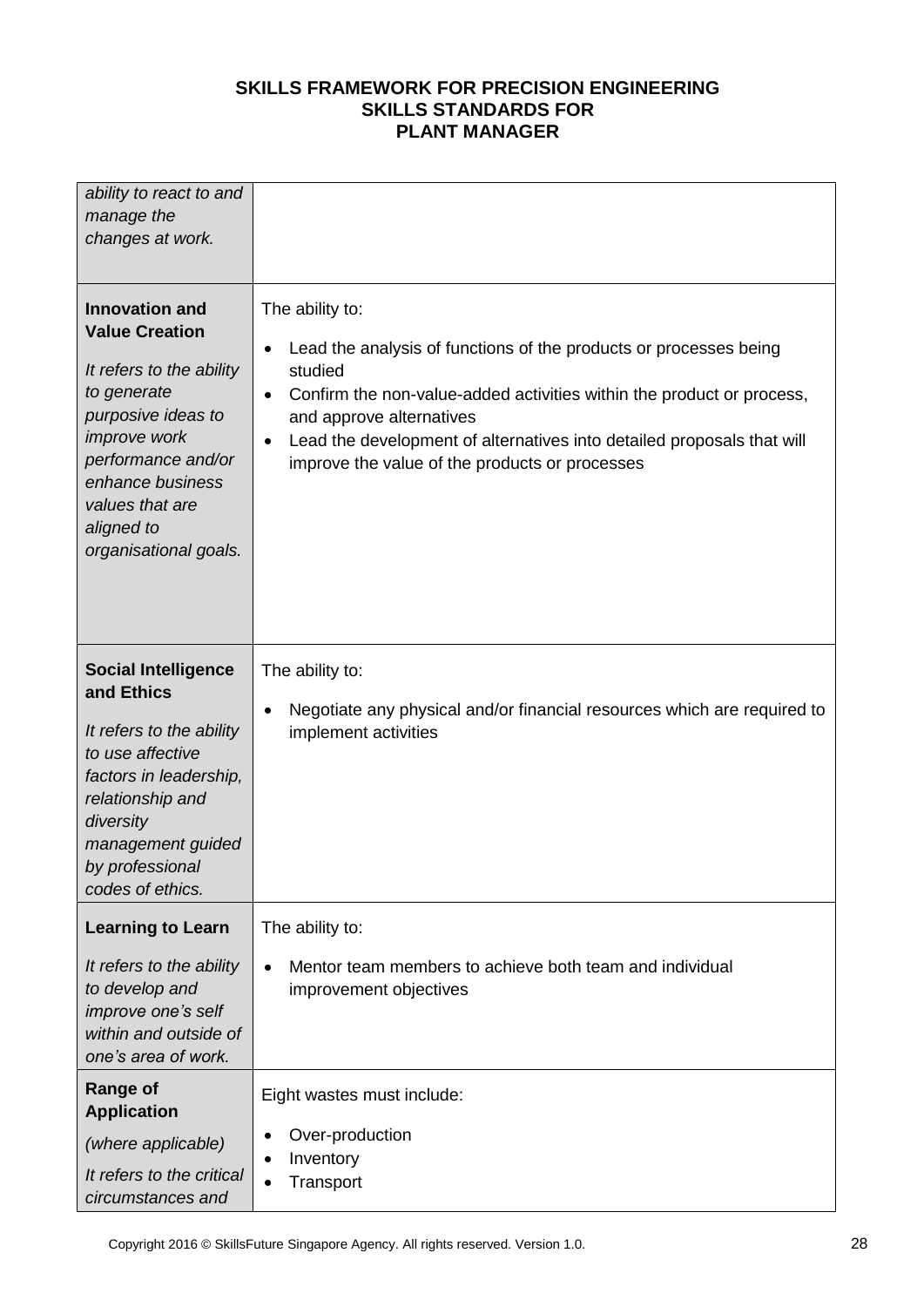| contexts that the skill | Over-processing<br>$\bullet$                                                                                       |  |  |  |
|-------------------------|--------------------------------------------------------------------------------------------------------------------|--|--|--|
| may be                  | <b>Waiting time</b><br>$\bullet$                                                                                   |  |  |  |
| demonstrated.           | Operator motion<br>$\bullet$<br><b>Bad quality</b><br>$\bullet$<br>Failure to exploit human potential<br>$\bullet$ |  |  |  |
|                         |                                                                                                                    |  |  |  |
|                         |                                                                                                                    |  |  |  |
|                         |                                                                                                                    |  |  |  |
|                         | Techniques that provide value to the customer must include:                                                        |  |  |  |
|                         | Push-pull systems<br>$\bullet$                                                                                     |  |  |  |
|                         | Single piece flow<br>$\bullet$                                                                                     |  |  |  |
|                         | Just-in-Time (JIT)<br>$\bullet$<br>Kanban<br>$\bullet$                                                             |  |  |  |
|                         |                                                                                                                    |  |  |  |
|                         | Automation<br>$\bullet$                                                                                            |  |  |  |
|                         |                                                                                                                    |  |  |  |
|                         |                                                                                                                    |  |  |  |
|                         | Techniques used to visually communicate work done must include:                                                    |  |  |  |
|                         | Level schedules<br>$\bullet$                                                                                       |  |  |  |
|                         | Load and capacity diagrams<br>$\bullet$                                                                            |  |  |  |
|                         | <b>Revised batch sizes</b><br>$\bullet$                                                                            |  |  |  |
|                         | <b>TAKT</b> time<br>$\bullet$                                                                                      |  |  |  |
|                         |                                                                                                                    |  |  |  |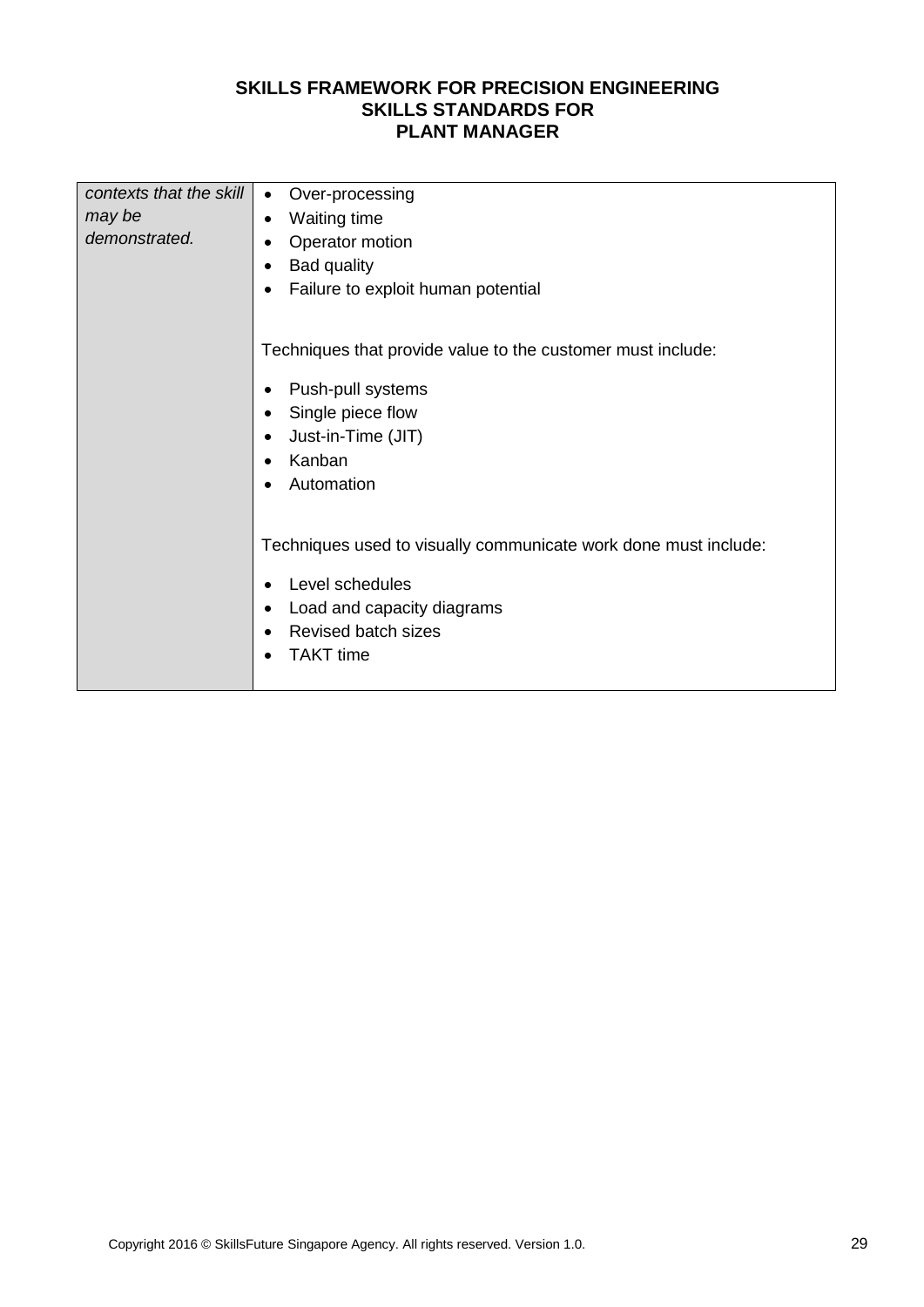| <b>Skill Code</b>                                                                                                                                                                                                             | PRE-MPI-7027-1                                                                                                                                                                                                                                                                                                                                                                                                               | <b>Skill Category</b>                                     | Manufacturing<br>Productivity and<br>Innovation |
|-------------------------------------------------------------------------------------------------------------------------------------------------------------------------------------------------------------------------------|------------------------------------------------------------------------------------------------------------------------------------------------------------------------------------------------------------------------------------------------------------------------------------------------------------------------------------------------------------------------------------------------------------------------------|-----------------------------------------------------------|-------------------------------------------------|
|                                                                                                                                                                                                                               |                                                                                                                                                                                                                                                                                                                                                                                                                              | <b>Skill Sub-Category</b><br>(where applicable)           | N/A                                             |
| <b>Skill</b>                                                                                                                                                                                                                  |                                                                                                                                                                                                                                                                                                                                                                                                                              | Establish Lean Manufacturing Systems for the Organisation |                                                 |
| <b>Skill Description</b>                                                                                                                                                                                                      | This skill describes the ability to implement lean manufacturing with a<br>focus on the identification and elimination of waste, and sources of<br>variability, It also includes a good understanding and use of the principles<br>of lean manufacturing such as lean thinking and lean techniques.                                                                                                                          |                                                           |                                                 |
| Knowledge and<br><b>Analysis</b><br>It refers to<br>gathering, cognitive<br>processing,<br>integration and<br>inspection of facts<br>and information<br>required to perform<br>the work tasks and<br>activities.              | The ability to understand:<br>Concepts of lean manufacturing<br>٠<br>Principles of lean<br>$\bullet$<br>Eight types of wastes and major key performance indicators<br>٠<br>Common lean tools<br>$\bullet$<br>Concept of PDSA<br>$\bullet$<br>Major contents of A3<br>$\bullet$<br>Charts of lean organisational structure<br>$\bullet$<br>Major roles and responsibilities of various players in lean structure<br>$\bullet$ |                                                           |                                                 |
| <b>Application and</b><br><b>Adaptation</b><br>It refers to the ability<br>to perform the work<br>tasks and activities<br>required of the<br>occupation, and the<br>ability to react to<br>and manage the<br>changes at work. | The ability to:<br>Explain manufacturing environments or own workplace<br>$\bullet$<br>Identify critical wastes in selected areas<br>$\bullet$<br>Collect data of operations and wastes<br>٠<br>Measure wastes<br>$\bullet$<br>Analyse root causes of wastes<br>$\bullet$<br>Plan implementation tasks<br>$\bullet$<br>Create lean organisational structures<br>٠<br>Demonstrate outcomes of implementation<br>$\bullet$     |                                                           |                                                 |
| <b>Innovation and</b><br><b>Value Creation</b><br>It refers to the ability<br>to generate<br>purposive ideas to                                                                                                               | The ability to:<br>Propose Kaizen project                                                                                                                                                                                                                                                                                                                                                                                    |                                                           |                                                 |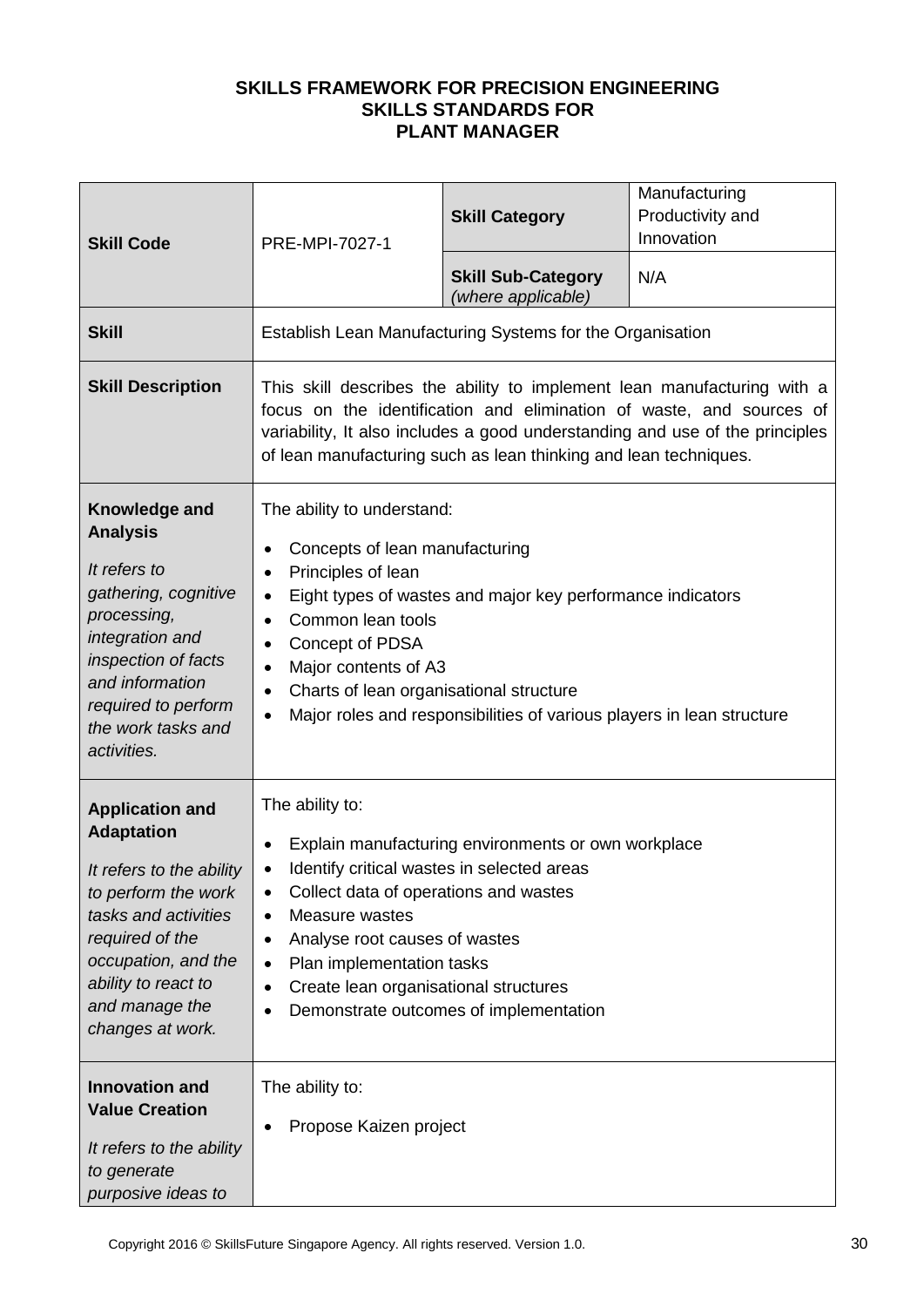| <i>improve</i> work<br>performance and/or<br>enhance business<br>values that are<br>aligned to<br>organisational                                                       |     |
|------------------------------------------------------------------------------------------------------------------------------------------------------------------------|-----|
| <b>Social Intelligence</b><br>and Ethics                                                                                                                               | N/A |
| It refers to the ability<br>to use affective<br>factors in<br>leadership,<br>relationship and<br>diversity<br>management guided<br>by professional<br>codes of ethics. |     |
| <b>Learning to Learn</b>                                                                                                                                               | N/A |
|                                                                                                                                                                        |     |
| It refers to the ability<br>to develop and<br>improve one's self<br>within and outside of<br>one's area of work.                                                       |     |
| <b>Range of</b><br><b>Application</b>                                                                                                                                  | N/A |
| (where applicable)                                                                                                                                                     |     |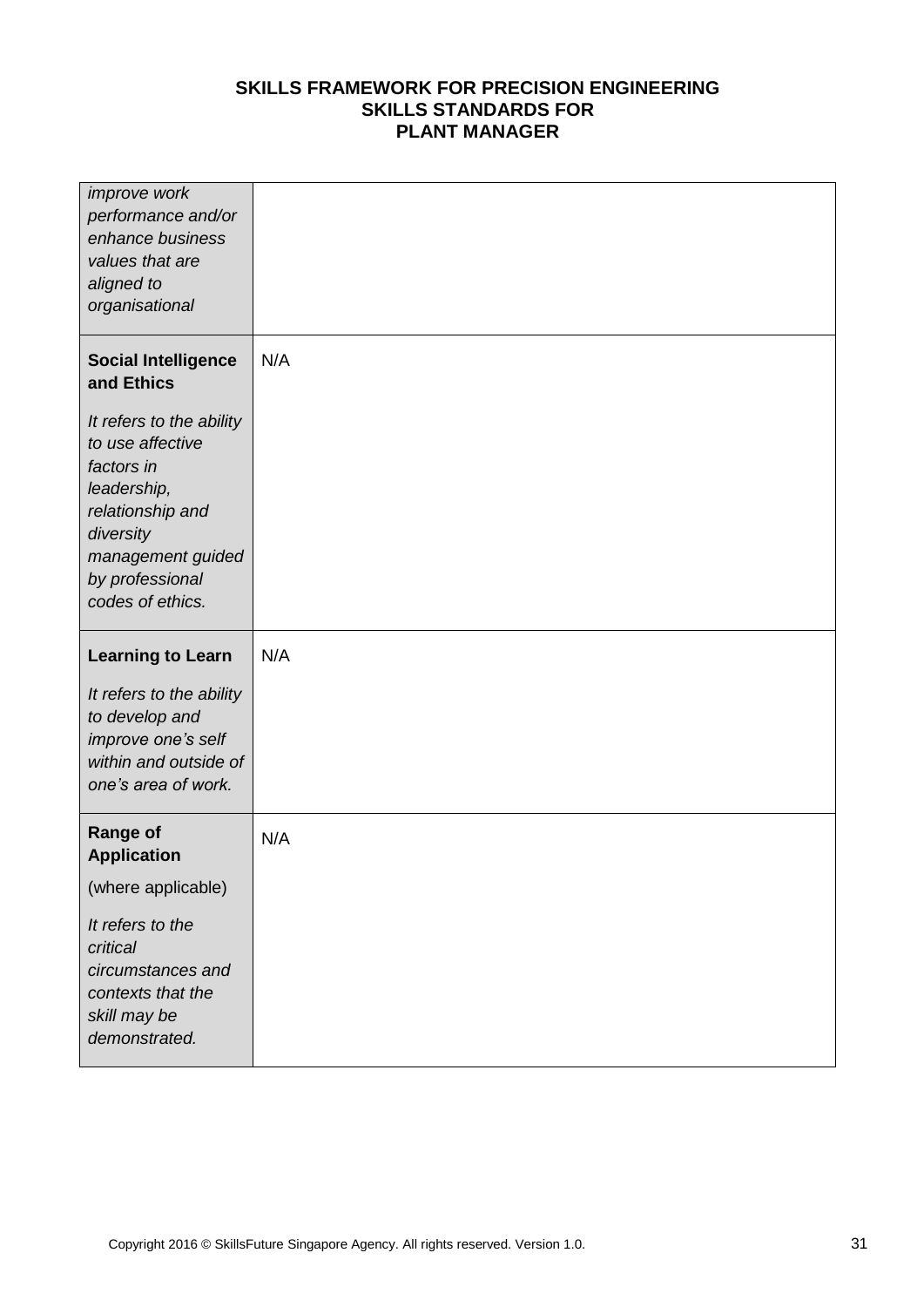|                                                                                                                                                                                                                               | PRE-MPI-7028-1                                                                                                                                                                                                                                                                                                                                                                                                                                                                          | <b>Skill Category</b>                                      | <b>Manufacturing Productivity</b><br>and Innovation                |  |
|-------------------------------------------------------------------------------------------------------------------------------------------------------------------------------------------------------------------------------|-----------------------------------------------------------------------------------------------------------------------------------------------------------------------------------------------------------------------------------------------------------------------------------------------------------------------------------------------------------------------------------------------------------------------------------------------------------------------------------------|------------------------------------------------------------|--------------------------------------------------------------------|--|
| <b>Skill Code</b>                                                                                                                                                                                                             |                                                                                                                                                                                                                                                                                                                                                                                                                                                                                         | <b>Skill Sub-Category</b><br>(where applicable)            | N/A                                                                |  |
| <b>Skill</b>                                                                                                                                                                                                                  | Lead and Be Accountable for Innovation within the Organisation                                                                                                                                                                                                                                                                                                                                                                                                                          |                                                            |                                                                    |  |
| <b>Skill Description</b>                                                                                                                                                                                                      | This skill describes the ability to lead innovation in an organisation. It<br>includes building a culture of innovation, directing innovation strategies,<br>leading and reviewing and innovative practices as well as sustaining<br>innovative thinking, practices and learning.                                                                                                                                                                                                       |                                                            |                                                                    |  |
| Knowledge and<br><b>Analysis</b><br>It refers to<br>gathering, cognitive<br>processing,<br>integration and<br>inspection of facts<br>and information<br>required to perform<br>the work tasks and<br>activities.              | The ability to understand:<br>Internal barriers to innovation<br>$\bullet$<br>External barriers to innovation<br>$\bullet$<br>Innovation process<br>$\bullet$                                                                                                                                                                                                                                                                                                                           |                                                            |                                                                    |  |
| <b>Application and</b><br><b>Adaptation</b><br>It refers to the ability<br>to perform the work<br>tasks and activities<br>required of the<br>occupation, and the<br>ability to react to<br>and manage the<br>changes at work. | The ability to:<br>Direct development of innovation strategies to align to long term<br>$\bullet$<br>organisational objectives<br>Lead innovative practices and garner support for a culture of innovation<br>$\bullet$<br>Incorporate innovation into leadership and management activities and<br>٠<br>organisational strategies to promote innovation in the organisation<br>Sustain innovative thinking and practices to support long term<br>$\bullet$<br>organisational strategies |                                                            |                                                                    |  |
| <b>Innovation and</b><br><b>Value Creation</b><br>It refers to the ability<br>to generate<br>purposive ideas to<br><i>improve</i> work<br>performance and/or                                                                  | The ability to:<br>٠                                                                                                                                                                                                                                                                                                                                                                                                                                                                    | innovation practices to enhance organisation's performance | Review innovation performance to identify areas for improvement in |  |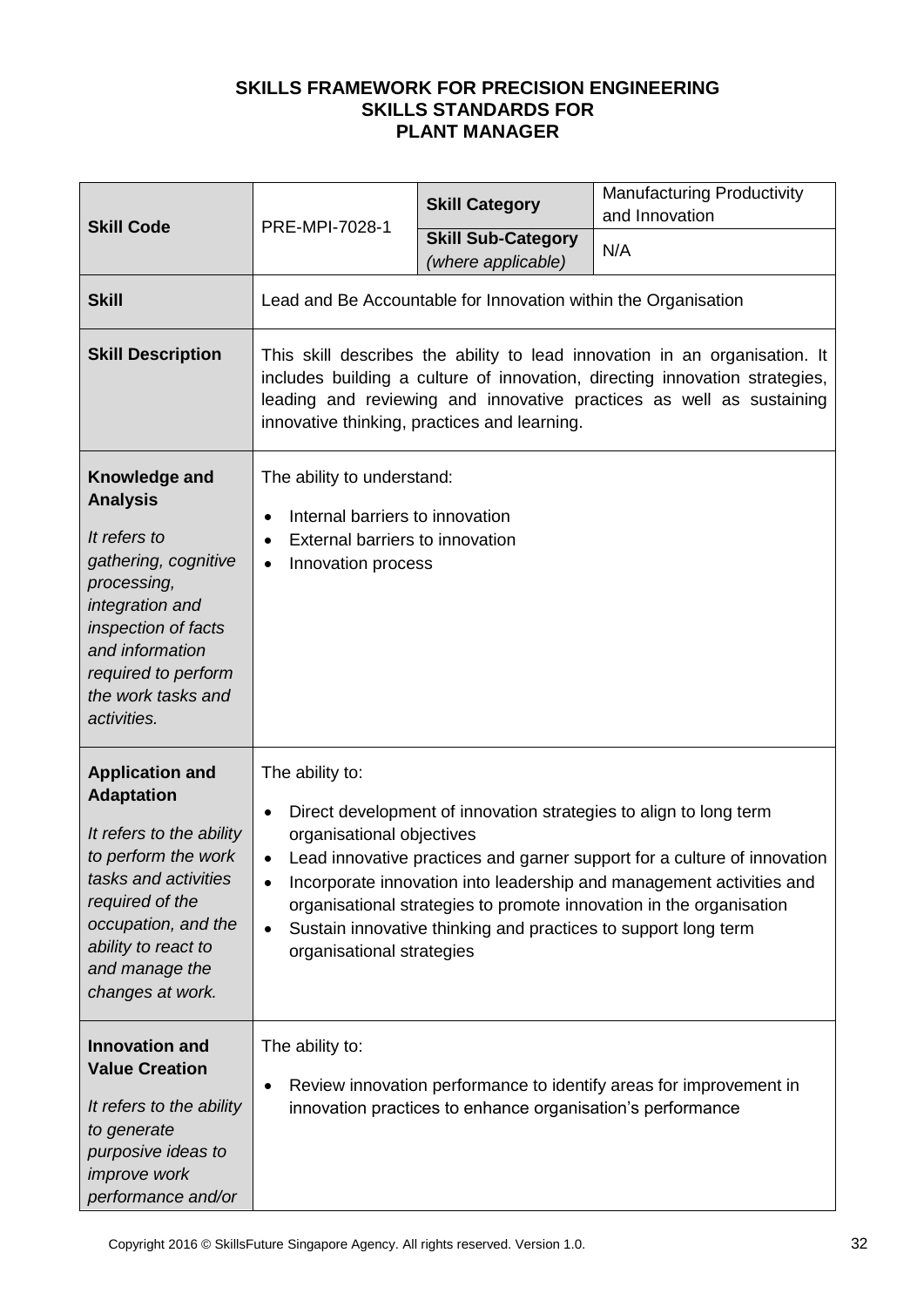| enhance business<br>values that are<br>aligned to<br>organisational                                                                                                                                                |                                                                                                                                                                |
|--------------------------------------------------------------------------------------------------------------------------------------------------------------------------------------------------------------------|----------------------------------------------------------------------------------------------------------------------------------------------------------------|
| <b>Social Intelligence</b><br>and Ethics<br>It refers to the ability<br>to use affective<br>factors in<br>leadership,<br>relationship and<br>diversity<br>management guided<br>by professional<br>codes of ethics. | The ability to:<br>Apply organisational awareness to build a culture of innovation within<br>$\bullet$<br>the organisation to encourage continuous improvement |
| <b>Learning to Learn</b>                                                                                                                                                                                           | The ability to:                                                                                                                                                |
| It refers to the ability<br>to develop and<br>improve one's self<br>within and outside of<br>one's area of work.                                                                                                   | Advocate organisational sharing on collective contributions to<br>$\bullet$<br>innovative thinking and practices to inspire learning                           |
| <b>Range of</b><br><b>Application</b>                                                                                                                                                                              | N/A                                                                                                                                                            |
| (where applicable)                                                                                                                                                                                                 |                                                                                                                                                                |
| It refers to the<br>critical<br>circumstances and<br>contexts that the<br>skill may be<br>demonstrated.                                                                                                            |                                                                                                                                                                |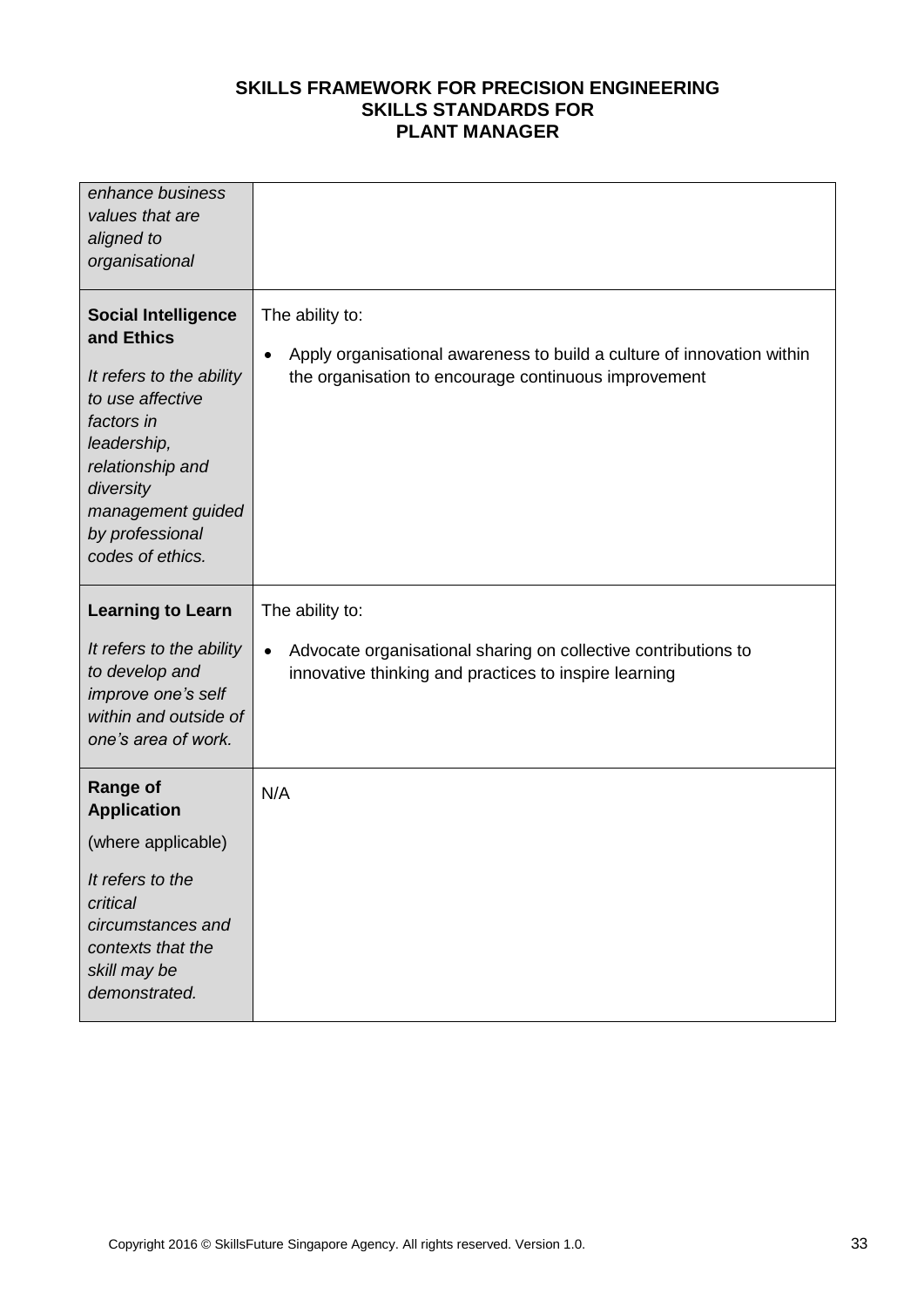| <b>Skill Code</b>                                                                                                                                                                                                             | PRE-MPI-7029-1                                                                                                                                                                                                                                                                                                                                                                                                                                                                                                                                                                                                 | <b>Skill Category</b>                           | <b>Manufacturing Productivity</b><br>and Innovation |
|-------------------------------------------------------------------------------------------------------------------------------------------------------------------------------------------------------------------------------|----------------------------------------------------------------------------------------------------------------------------------------------------------------------------------------------------------------------------------------------------------------------------------------------------------------------------------------------------------------------------------------------------------------------------------------------------------------------------------------------------------------------------------------------------------------------------------------------------------------|-------------------------------------------------|-----------------------------------------------------|
|                                                                                                                                                                                                                               |                                                                                                                                                                                                                                                                                                                                                                                                                                                                                                                                                                                                                | <b>Skill Sub-Category</b><br>(where applicable) | N/A                                                 |
| <b>Skill</b>                                                                                                                                                                                                                  | Establish Real-time Track and Trace Systems for Manufacturing<br>Processes                                                                                                                                                                                                                                                                                                                                                                                                                                                                                                                                     |                                                 |                                                     |
| <b>Skill Description</b>                                                                                                                                                                                                      | skill describes the ability to establish advanced automatic<br>This.<br>identification technology including Radio Frequency Identification (RFID)<br>and Real-Time Locating System (RTLS) for pinpointing the location of<br>critical resources and jobs in the organisation. It also includes configuring<br>RFID and RTLS systems for resources including people and assets.                                                                                                                                                                                                                                 |                                                 |                                                     |
| Knowledge and<br><b>Analysis</b><br>It refers to<br>gathering, cognitive<br>processing,<br>integration and<br>inspection of facts<br>and information<br>required to perform<br>the work tasks and<br>activities.              | The ability to understand:<br>Fundamentals and types of RFID, and its advantages and<br>$\bullet$<br>disadvantages<br>RFID system architecture<br>$\bullet$<br>RFID smart shelf techniques for manufacturing applications<br>$\bullet$<br>Types of RTLS requirements for outdoor asset tracking and monitoring<br>$\bullet$<br>Frequency and power regulation<br>$\bullet$<br>Operation principles of Low Frequency (LF), High Frequency (HF) and<br>٠<br>Ultra-High Frequency (UHF) RFID systems<br>Deployment of RSSI-based RTLS system<br>$\bullet$<br>Workplace Safety and Health regulations<br>$\bullet$ |                                                 |                                                     |
| <b>Application and</b><br><b>Adaptation</b><br>It refers to the ability<br>to perform the work<br>tasks and activities<br>required of the<br>occupation, and the<br>ability to react to<br>and manage the<br>changes at work. | The ability to:<br>Deploy RFID smart shelf techniques for manufacturing applications<br>Design RFID system architectures to meet the organisation's<br>production tracking needs<br>Encode LF RFID tags with tool ID and configure RFID reader to identify<br>٠<br>the tool<br>Design RFD system architectures to meet the organisation's inventory<br>$\bullet$<br>tracking needs<br>Encode UHF RFID tags with air cargo ID and configure RFID<br>$\bullet$<br>middleware to control gantry RFID reader to identify the cargo<br>Apply RSSI-based technology for the indoor asset-tracking test-bed<br>٠      |                                                 |                                                     |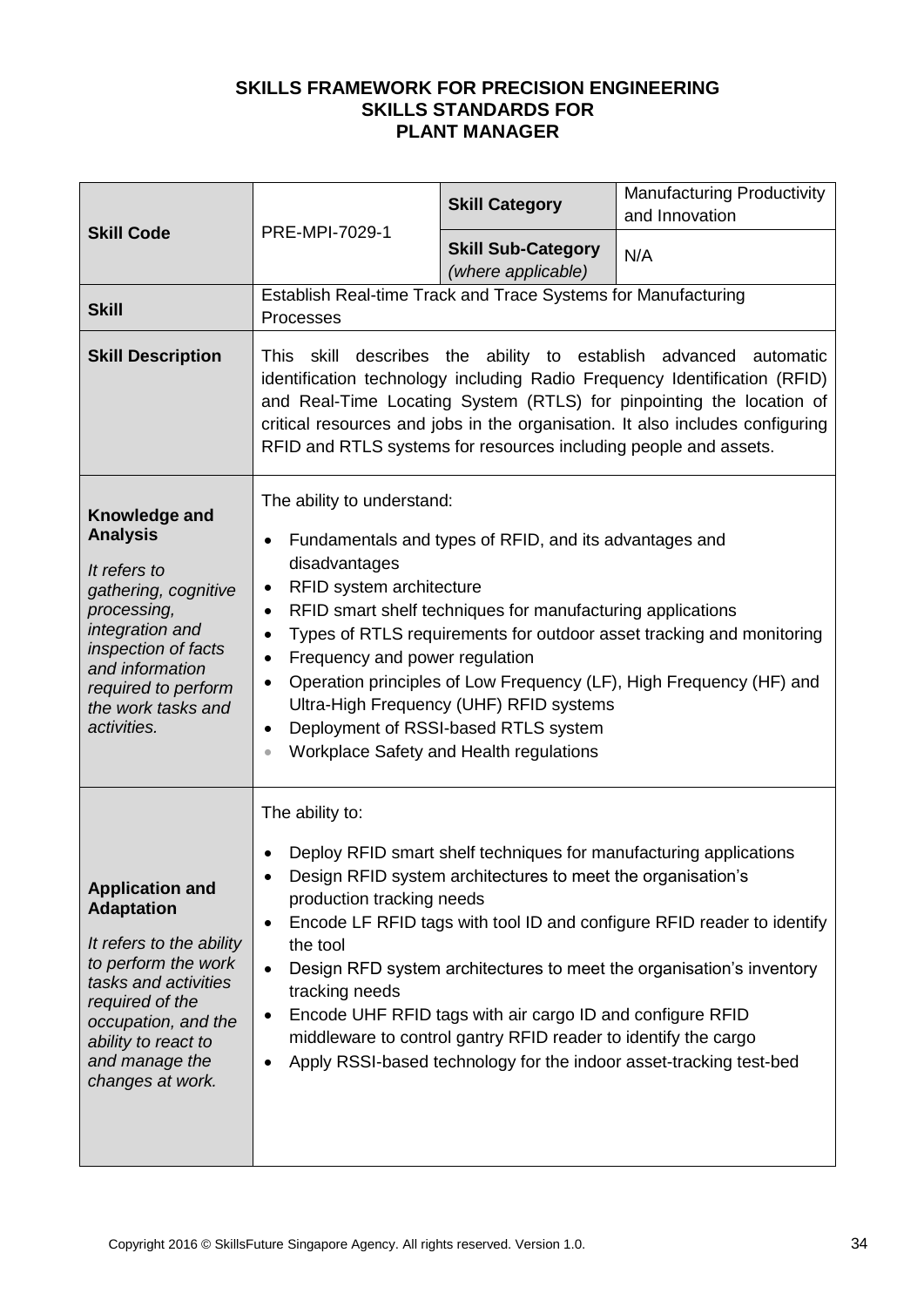| <b>Innovation and</b><br><b>Value Creation</b>                                                                                                                                           | N/A                                                                                                                                                                                                                                                                                                   |
|------------------------------------------------------------------------------------------------------------------------------------------------------------------------------------------|-------------------------------------------------------------------------------------------------------------------------------------------------------------------------------------------------------------------------------------------------------------------------------------------------------|
| It refers to the ability<br>to generate<br>purposive ideas to<br><i>improve</i> work<br>performance and/or<br>enhance business<br>values that are<br>aligned to<br>organisational goals. |                                                                                                                                                                                                                                                                                                       |
| <b>Social Intelligence</b><br>and Ethics                                                                                                                                                 | N/A                                                                                                                                                                                                                                                                                                   |
| It refers to the ability<br>to use affective<br>factors in<br>leadership,<br>relationship and<br>diversity<br>management guided<br>by professional<br>codes of ethics.                   |                                                                                                                                                                                                                                                                                                       |
| <b>Learning to Learn</b>                                                                                                                                                                 | The ability to:                                                                                                                                                                                                                                                                                       |
| It refers to the ability<br>to develop and<br>improve one's self<br>within and outside of<br>one's area of work.                                                                         | Keep abreast of new technologies in track-and-trace through industry<br>$\bullet$<br>platforms to assess its suitability for the organisation                                                                                                                                                         |
| <b>Range of</b><br><b>Application</b><br>(where applicable)<br>It refers to the<br>critical<br>circumstances and<br>contexts that the<br>skill may be<br>demonstrated.                   | Software must include:<br>Microsoft office<br>٠<br><b>RFID demonstration software</b><br>$\bullet$<br><b>UWB RTLS demonstration software</b><br>$\bullet$<br><b>RFID middleware</b><br>٠<br>RFID gantry application software<br>٠<br>Active RFID tags and readers demonstration software<br>$\bullet$ |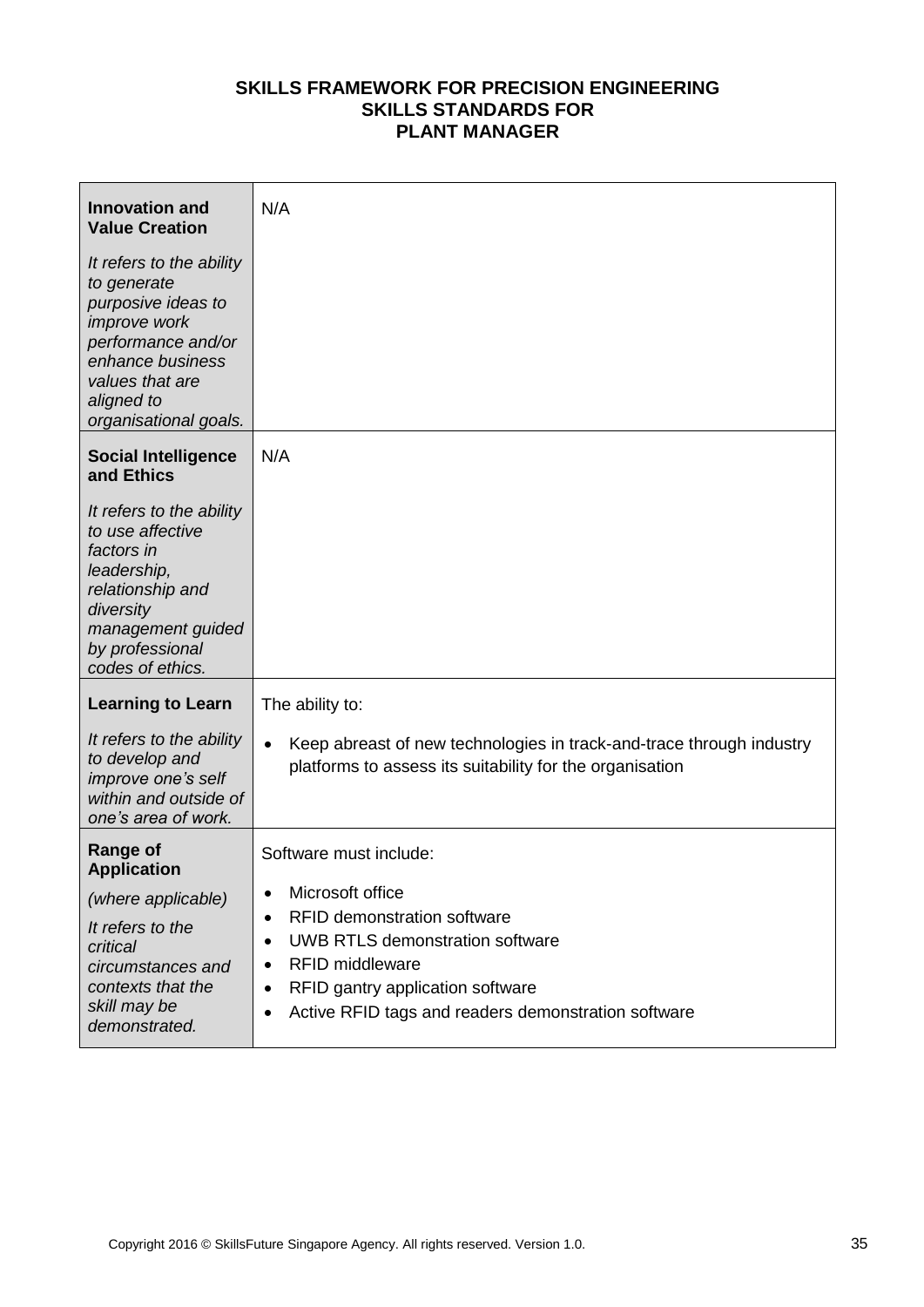| <b>Skill Code</b>                                                                                                                                                                                                             | PRE-QMS-7004-1                                                                                                                                                                                                                                                                                                                                                                                                                                                                                                                                                                                                                                                                                                                                                                                                                                                                                                                                                                         | <b>Skill Category</b>                           | <b>Quality Management</b><br><b>Systems</b> |  |
|-------------------------------------------------------------------------------------------------------------------------------------------------------------------------------------------------------------------------------|----------------------------------------------------------------------------------------------------------------------------------------------------------------------------------------------------------------------------------------------------------------------------------------------------------------------------------------------------------------------------------------------------------------------------------------------------------------------------------------------------------------------------------------------------------------------------------------------------------------------------------------------------------------------------------------------------------------------------------------------------------------------------------------------------------------------------------------------------------------------------------------------------------------------------------------------------------------------------------------|-------------------------------------------------|---------------------------------------------|--|
|                                                                                                                                                                                                                               |                                                                                                                                                                                                                                                                                                                                                                                                                                                                                                                                                                                                                                                                                                                                                                                                                                                                                                                                                                                        | <b>Skill Sub-Category</b><br>(where applicable) | N/A                                         |  |
| <b>Skill</b>                                                                                                                                                                                                                  | <b>Establish Organisational Quality Management Systems</b>                                                                                                                                                                                                                                                                                                                                                                                                                                                                                                                                                                                                                                                                                                                                                                                                                                                                                                                             |                                                 |                                             |  |
| <b>Skill Description</b>                                                                                                                                                                                                      | This skill describes the ability to design the organisation's quality<br>management system. It also includes using industry benchmarks,<br>identifying areas for improvement across the organisation, setting targets<br>and embedding quality into the organisational culture.                                                                                                                                                                                                                                                                                                                                                                                                                                                                                                                                                                                                                                                                                                        |                                                 |                                             |  |
| Knowledge and<br><b>Analysis</b><br>It refers to<br>gathering, cognitive<br>processing,<br>integration and<br>inspection of facts<br>and information<br>required to perform<br>the work tasks and<br>activities.              | The ability to understand:<br>Benchmarks for best practice in quality<br>$\bullet$<br>Comparative analysis techniques<br>$\bullet$<br>Quality assurance schemes<br>$\bullet$<br>Process of strategic planning<br>٠<br><b>Communication strategies</b><br>$\bullet$<br>Procedures for documentation and reporting<br>$\bullet$<br>Codes of practice<br>٠<br>Workplace Safety and Health regulations<br>$\bullet$                                                                                                                                                                                                                                                                                                                                                                                                                                                                                                                                                                        |                                                 |                                             |  |
| <b>Application and</b><br><b>Adaptation</b><br>It refers to the ability<br>to perform the work<br>tasks and activities<br>required of the<br>occupation, and the<br>ability to react to<br>and manage the<br>changes at work. | The ability to:<br>Source and review relevant industry benchmarks for best practice in<br>quality<br>Apply comparative analysis techniques to production performance<br>Audit business systems against best practice criteria<br>٠<br>Analyse and evaluate marketing plans and quality assurance schemes<br>$\bullet$<br>Audit human resource management practices against best practice<br>$\bullet$<br>criteria<br>Determine environmental or natural resources parameters and assess<br>$\bullet$<br>them against best practice<br>Implement processes for systematic strategic planning within the<br>$\bullet$<br>organisation<br>Embed quality culture across the organisation<br>٠<br>Define quality standards for products, physical and natural resources<br>$\bullet$<br>and inputs<br>Implement communication strategies to inform and engage staff and<br>$\bullet$<br>other stakeholders<br>Establish mechanisms for gaining feedback information on quality<br>$\bullet$ |                                                 |                                             |  |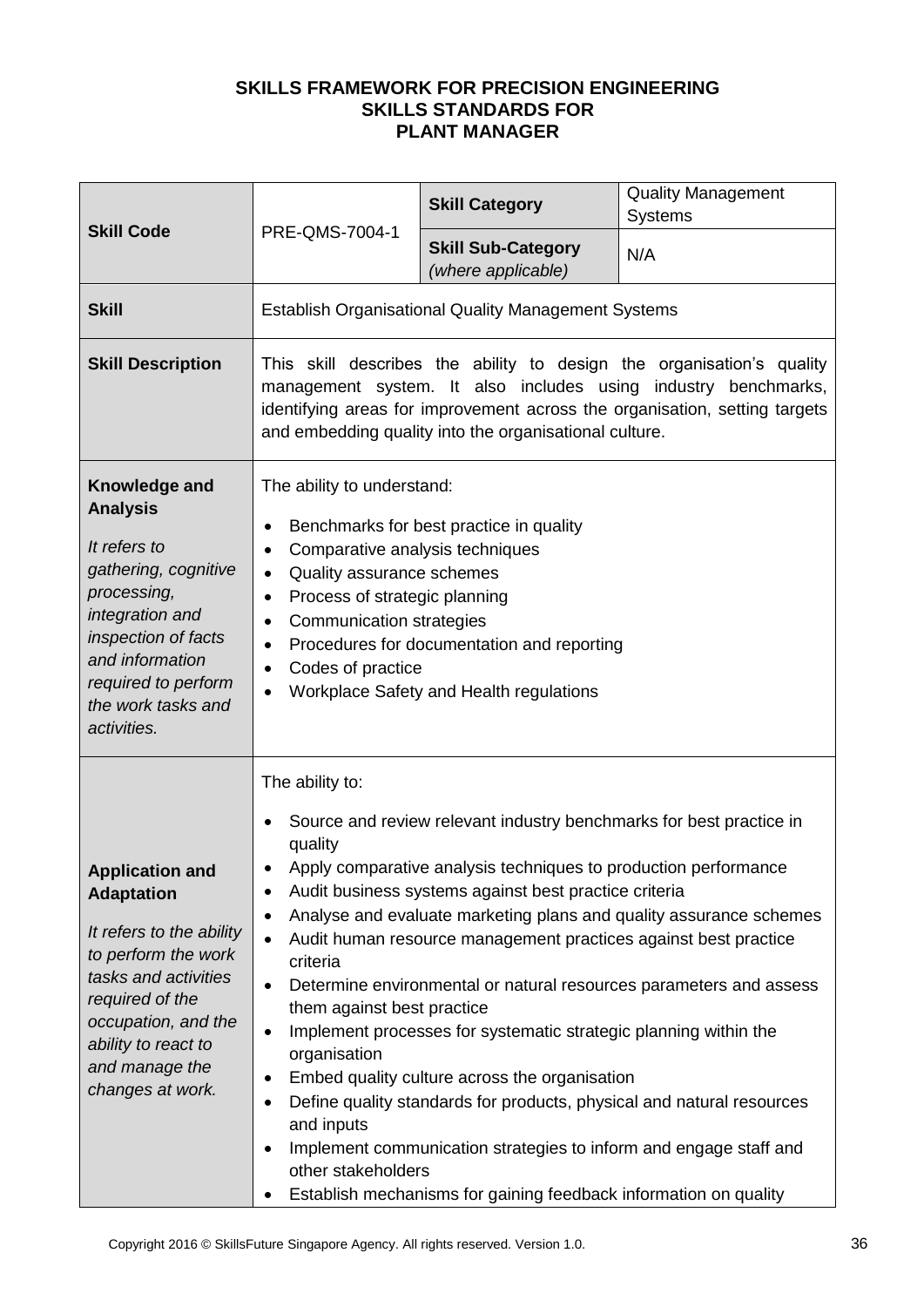|                                                                                                                                                                                                                                     | systems and processes<br>Develop procedures for documentation and reporting<br>$\bullet$                                                                                                                                        |
|-------------------------------------------------------------------------------------------------------------------------------------------------------------------------------------------------------------------------------------|---------------------------------------------------------------------------------------------------------------------------------------------------------------------------------------------------------------------------------|
| <b>Innovation and</b><br><b>Value Creation</b><br>It refers to the ability<br>to generate<br>purposive ideas to<br><i>improve</i> work<br>performance and/or<br>enhance business<br>values that are<br>aligned to<br>organisational | The ability to:<br>Monitor and review performance against targets and performance<br>$\bullet$<br>indicators in an appropriate evaluation cycle<br>Analyse feedback and evaluation data and implement improvements<br>$\bullet$ |
| <b>Social Intelligence</b><br>and Ethics<br>It refers to the ability<br>to use affective<br>factors in<br>leadership,<br>relationship and<br>diversity<br>management guided<br>by professional<br>codes of ethics.                  | The ability to:<br>Identify and implement relevant codes of practice<br>٠<br>Consult with relevant parties to establish measurable targets and<br>$\bullet$<br>performance indicators for quality                               |
| <b>Learning to Learn</b><br>It refers to the ability<br>to develop and<br>improve one's self<br>within and outside of<br>one's area of work.                                                                                        | The ability to:<br>Establish processes to generate commitment to and opportunities for<br>$\bullet$<br>learning                                                                                                                 |
| <b>Range of</b><br><b>Application</b><br>(where applicable)<br>It refers to the<br>critical                                                                                                                                         | N/A                                                                                                                                                                                                                             |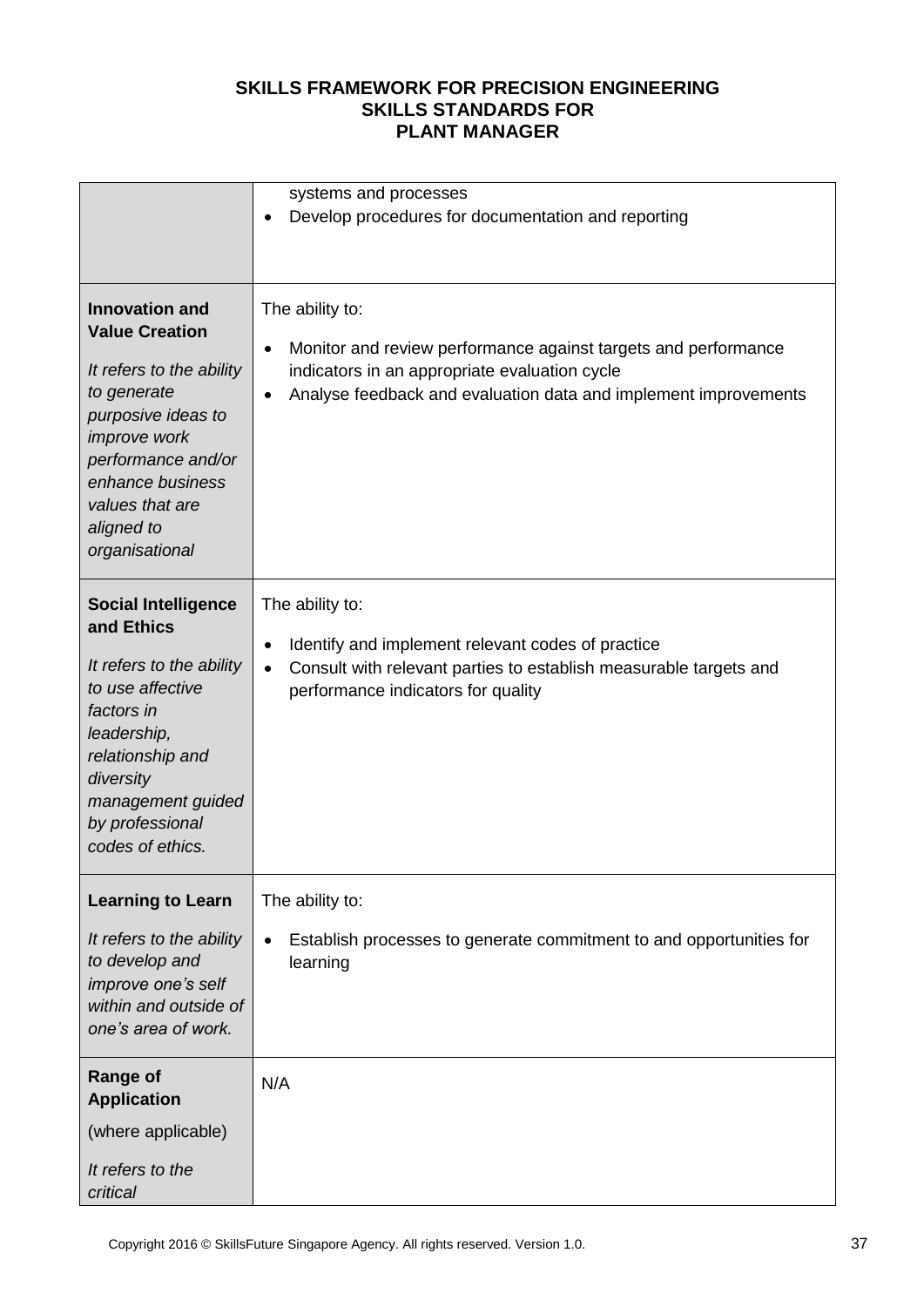| circumstances and |  |
|-------------------|--|
| contexts that the |  |
| skill may be      |  |
| demonstrated.     |  |
|                   |  |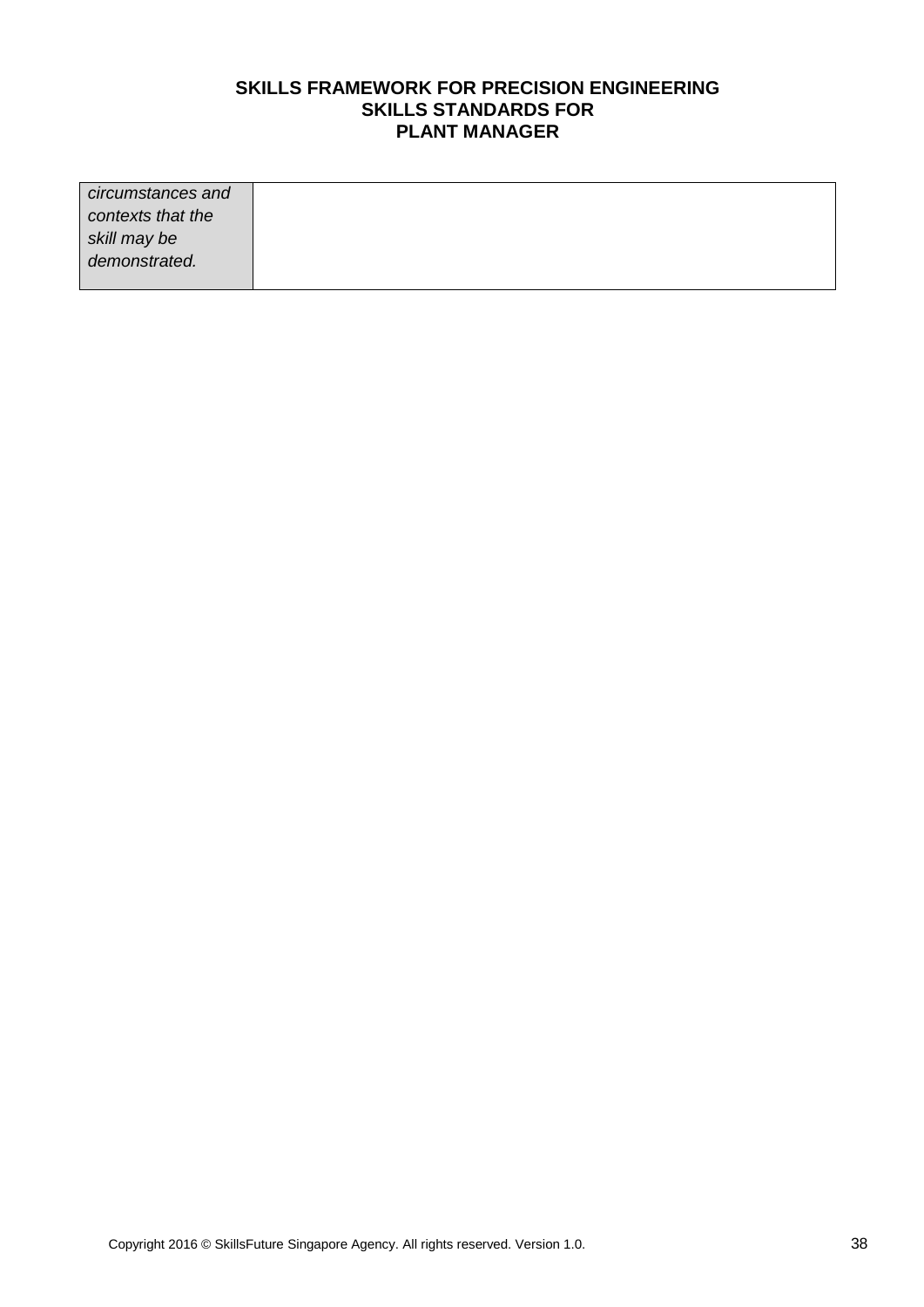|                                                                                                                                                                                                                                                        |                                                                                                                                                                                              | <b>Skills Category</b>                                                                                                                                                                                                         | Workplace Safety and<br>Health                                                                                                                                                                                     |
|--------------------------------------------------------------------------------------------------------------------------------------------------------------------------------------------------------------------------------------------------------|----------------------------------------------------------------------------------------------------------------------------------------------------------------------------------------------|--------------------------------------------------------------------------------------------------------------------------------------------------------------------------------------------------------------------------------|--------------------------------------------------------------------------------------------------------------------------------------------------------------------------------------------------------------------|
| <b>Skill Code</b>                                                                                                                                                                                                                                      | PRE-WSH-7012-1                                                                                                                                                                               | <b>Skill Sub-Category</b><br>(where applicable)                                                                                                                                                                                | N/A                                                                                                                                                                                                                |
| <b>Skill</b>                                                                                                                                                                                                                                           | Strategise Workplace Safety and Health for Manufacturing                                                                                                                                     |                                                                                                                                                                                                                                |                                                                                                                                                                                                                    |
| <b>Skill Description</b>                                                                                                                                                                                                                               | programme.                                                                                                                                                                                   |                                                                                                                                                                                                                                | This skill describes the ability to strategise the organisation's Workplace<br>Safety and Health (WSH) practices. It also includes implementing,<br>managing, monitoring and reviewing an organisation's WSH audit |
| Knowledge and<br><b>Analysis</b><br>It refers to<br>gathering, cognitive<br>processing,<br>integration and<br>inspection of facts<br>and information<br>required to perform<br>the work tasks and<br>activities.                                       | The ability to understand:<br>$\bullet$<br>(WSH) strategies<br>Types of WSH programmes<br>$\bullet$<br>Organisational WSH requirements<br>٠<br>٠<br>٠<br>$\bullet$<br>$\bullet$<br>$\bullet$ | Scope and objectives of WSH strategies<br>implementing the organisation's WSH programmes<br>Performance indicators for WSH strategies<br>Organisational record-keeping requirements<br>Workplace Safety and Health regulations | Legal and other requirements relevant to Workplace Safety and Health<br>Roles, responsibilities and competence of persons in executing and                                                                         |
| <b>Application and</b><br><b>Adaptation</b><br>It refers to the ability<br>to perform the work<br>tasks and activities<br>required of the<br>occupation, and the<br>ability to react to<br>and manage the<br>changes at work.<br><b>Innovation and</b> | The ability to:<br>$\bullet$<br>organisational procedures<br>$\bullet$<br>accordance with the legal requirements<br>$\bullet$<br>organisational audit procedures<br>$\bullet$<br>N/A         | Determine the performance indicators for the WSH strategy in<br>Implement and manage WSH strategies in accordance with the<br>accordance with the organisational audit procedures                                              | Establish the objectives of the organisation's Workplace Safety and<br>Health (WSH) strategy in accordance with the legal requirements and<br>Monitor and review the implementation status of WSH strategies in    |
| <b>Value Creation</b><br>It refers to the ability<br>to generate<br>purposive ideas to                                                                                                                                                                 |                                                                                                                                                                                              |                                                                                                                                                                                                                                |                                                                                                                                                                                                                    |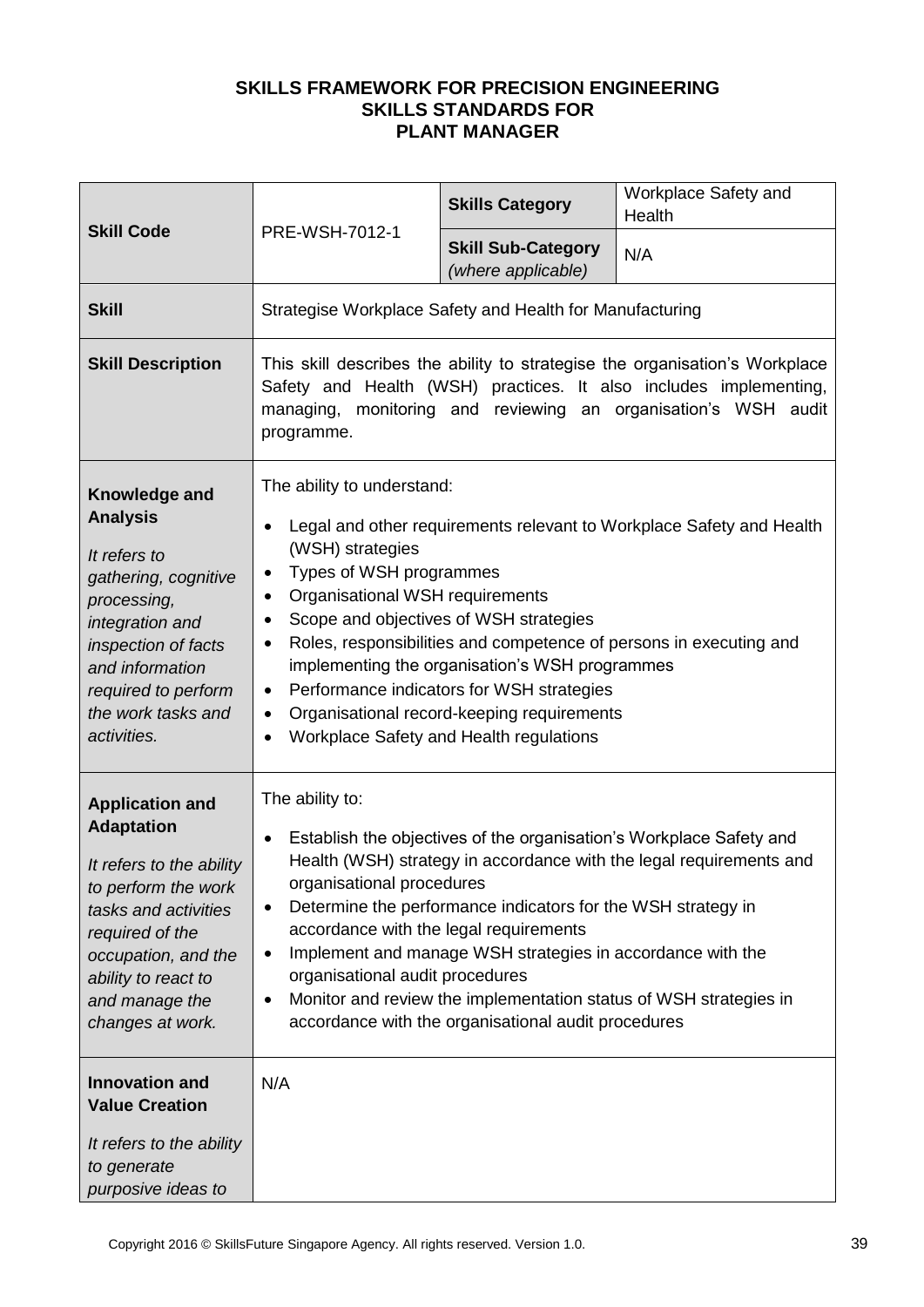| improve work<br>performance and/or<br>enhance business<br>values that are<br>aligned to<br>organisational                                                              |     |
|------------------------------------------------------------------------------------------------------------------------------------------------------------------------|-----|
| <b>Social Intelligence</b><br>and Ethics                                                                                                                               | N/A |
| It refers to the ability<br>to use affective<br>factors in<br>leadership,<br>relationship and<br>diversity<br>management guided<br>by professional<br>codes of ethics. |     |
|                                                                                                                                                                        |     |
| <b>Learning to Learn</b>                                                                                                                                               | N/A |
| It refers to the ability<br>to develop and<br>improve one's self<br>within and outside of<br>one's area of work.                                                       |     |
| <b>Range of</b><br><b>Application</b>                                                                                                                                  | N/A |
| (where applicable)                                                                                                                                                     |     |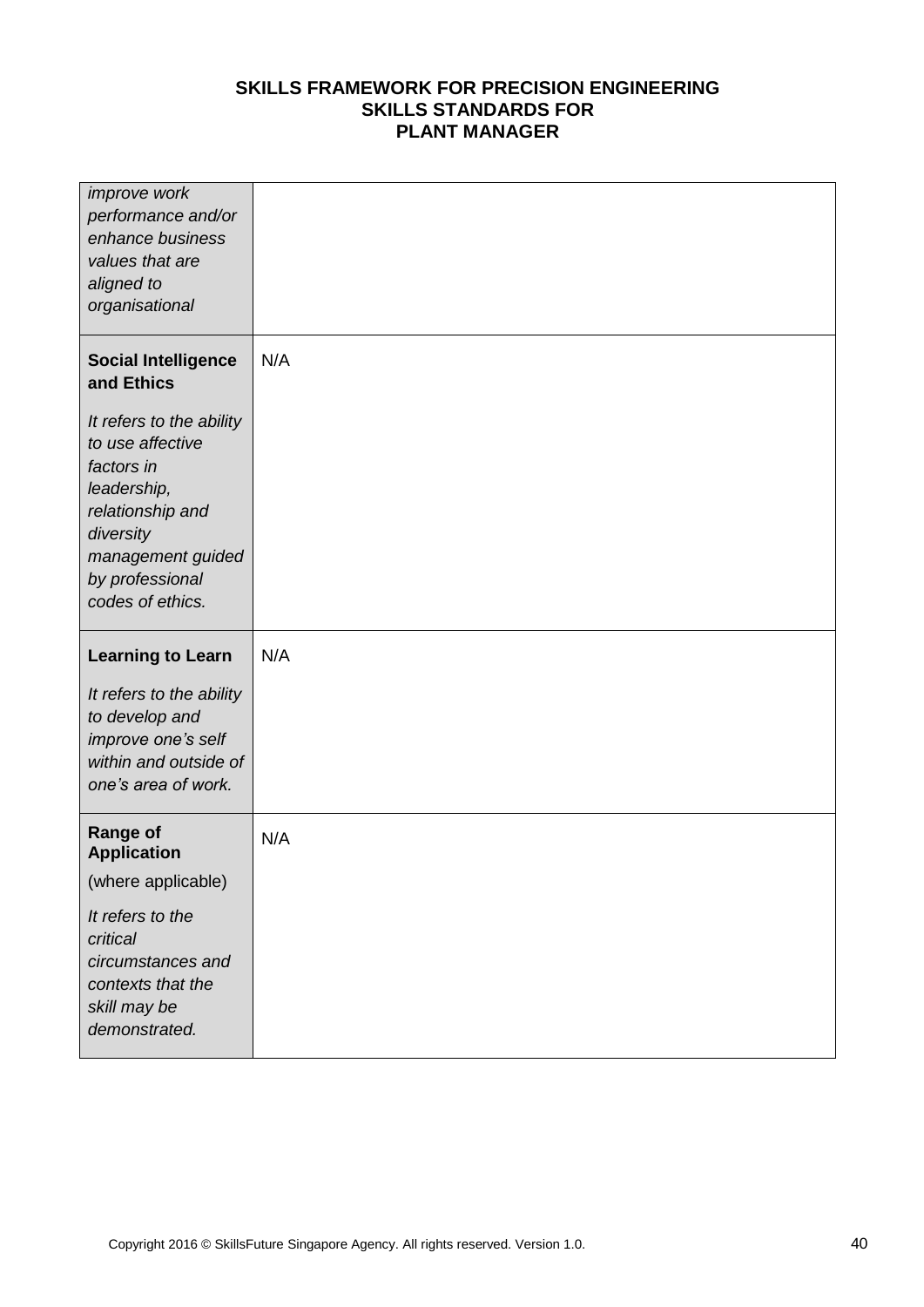|                                                                                                                                                                                                                               |                                                                                                                                                                                                                                                          | <b>Skill Category</b>                                                                                                                                                                                                                                                                                                                                                                                                                                                                                                     | Supply Chain and<br><b>Logistics Management</b>                                                                                                                                                                                 |
|-------------------------------------------------------------------------------------------------------------------------------------------------------------------------------------------------------------------------------|----------------------------------------------------------------------------------------------------------------------------------------------------------------------------------------------------------------------------------------------------------|---------------------------------------------------------------------------------------------------------------------------------------------------------------------------------------------------------------------------------------------------------------------------------------------------------------------------------------------------------------------------------------------------------------------------------------------------------------------------------------------------------------------------|---------------------------------------------------------------------------------------------------------------------------------------------------------------------------------------------------------------------------------|
| <b>Skill Code</b>                                                                                                                                                                                                             | PRE-SCL-7007-1                                                                                                                                                                                                                                           | <b>Skill Sub-Category</b><br>(where applicable)                                                                                                                                                                                                                                                                                                                                                                                                                                                                           | N/A                                                                                                                                                                                                                             |
| <b>Skill</b>                                                                                                                                                                                                                  |                                                                                                                                                                                                                                                          | Strategise Supply Chain and Logistics Management Processes                                                                                                                                                                                                                                                                                                                                                                                                                                                                |                                                                                                                                                                                                                                 |
| <b>Skill Description</b>                                                                                                                                                                                                      | and                                                                                                                                                                                                                                                      |                                                                                                                                                                                                                                                                                                                                                                                                                                                                                                                           | This skill describes the ability to establish the organisation's supply chain<br>logistics management processes. It also includes identifying<br>objectives, reviewing the supply and all its factors relevant to the strategy. |
| Knowledge and<br><b>Analysis</b><br>It refers to<br>gathering, cognitive<br>processing,<br>integration and<br>inspection of facts<br>and information<br>required to perform<br>the work tasks and<br>activities.              | The ability to understand:<br>٠<br>$\bullet$<br>$\bullet$<br>$\bullet$<br>Legal and regulatory requirements<br>$\bullet$<br>$\bullet$<br>$\bullet$<br>practices<br>٠<br>٠<br>Risk analysis methods and procedures<br>$\bullet$<br>$\bullet$<br>$\bullet$ | Change management theories, models and practices<br>Communication methods and procedures<br>Cost and benefit analysis methods and procedures<br>Financial analysis methods and procedures<br>Organisational strategic aims and objectives<br>Performance measurement and benchmarking theories, models and<br>Presentation theories, models and practices<br>Quality management theories, models and practices<br>Stakeholder management methods and procedures<br>Supply chain management theories, models and practices |                                                                                                                                                                                                                                 |
| <b>Application and</b><br><b>Adaptation</b><br>It refers to the ability<br>to perform the work<br>tasks and activities<br>required of the<br>occupation, and the<br>ability to react to<br>and manage the<br>changes at work. | The ability to:<br>$\bullet$<br>them<br>$\bullet$<br>other organisational strategies<br>$\bullet$<br>$\bullet$<br>chain strategy<br>٠<br>explore methods for overcoming them<br>$\bullet$<br>$\bullet$<br>supply chain strategy                          | Identify the organisation's objectives and its strategies for achieving<br>Review the current supply chain strategy and how it helps to deliver<br>Review all factors that are relevant to the development of the supply<br>Provide a rationale for the supply chain strategy                                                                                                                                                                                                                                             | Identify obstacles to the development of the supply chain strategy and<br>Gain the commitment of stakeholders and colleagues to implement the                                                                                   |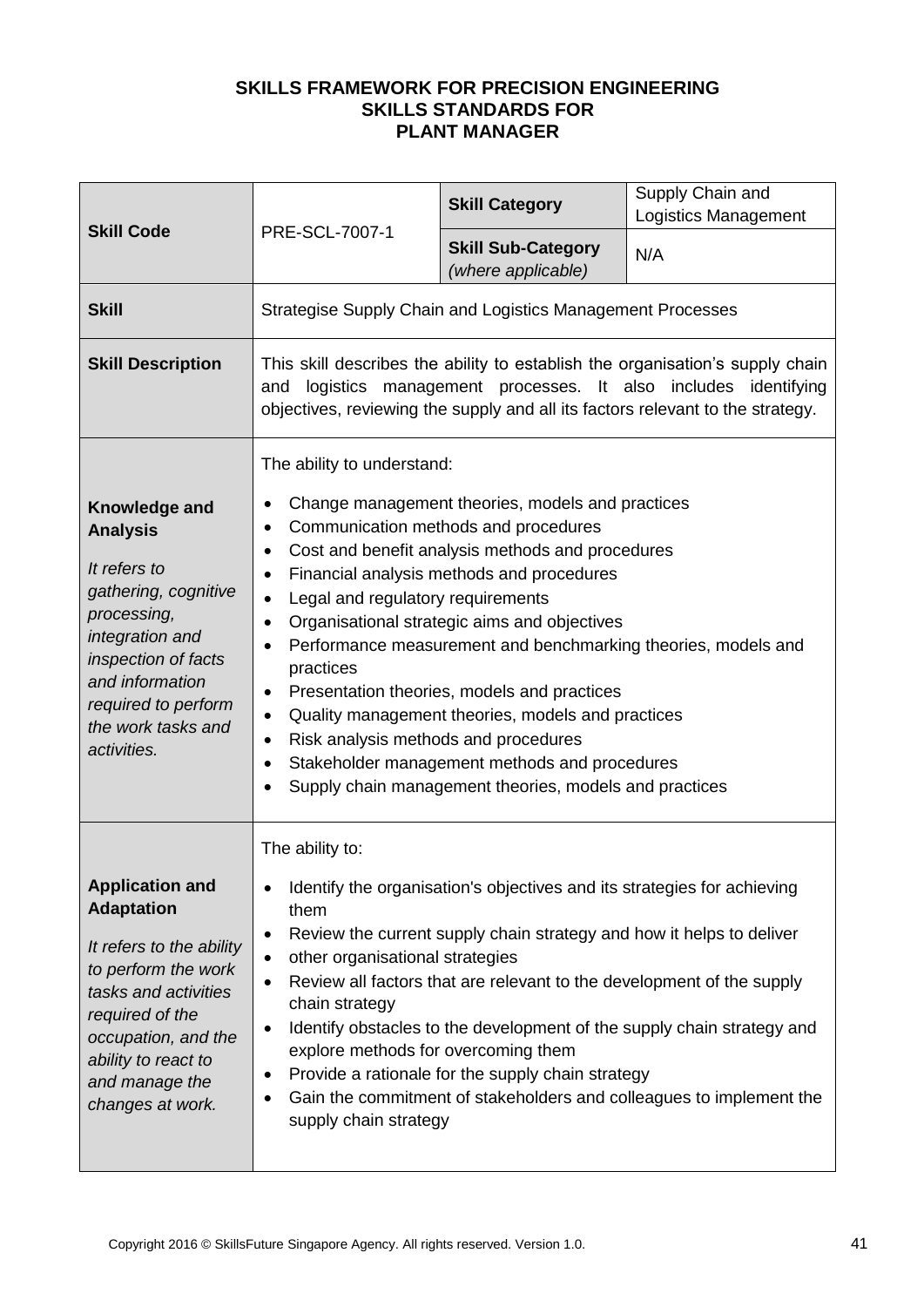| <b>Innovation and</b><br><b>Value Creation</b><br>It refers to the ability<br>to generate<br>purposive ideas to<br>improve work<br>performance and/or<br>enhance business<br>values that are<br>aligned to<br>organisational | The ability to:<br>Explore opportunities that will add value to the organisation<br>$\bullet$<br>Establish a supply chain strategy that will make the organisation more<br>$\bullet$<br>effective in achieving its objectives |
|------------------------------------------------------------------------------------------------------------------------------------------------------------------------------------------------------------------------------|-------------------------------------------------------------------------------------------------------------------------------------------------------------------------------------------------------------------------------|
| <b>Social Intelligence</b><br>and Ethics<br>It refers to the ability<br>to use affective<br>factors in<br>leadership,<br>relationship and<br>diversity<br>management guided<br>by professional<br>codes of ethics.           | The ability to:<br>Implement appropriate communication methods to provide the<br>$\bullet$<br>organisation with information on the supply chain strategy                                                                      |
| <b>Learning to Learn</b><br>It refers to the ability<br>to develop and<br><i>improve one's self</i><br>within and outside of<br>one's area of work.                                                                          | N/A                                                                                                                                                                                                                           |
| <b>Range of</b><br><b>Application</b><br>(where applicable)<br>It refers to the<br>critical<br>circumstances and<br>contexts that the<br>skill may be<br>demonstrated.                                                       | N/A                                                                                                                                                                                                                           |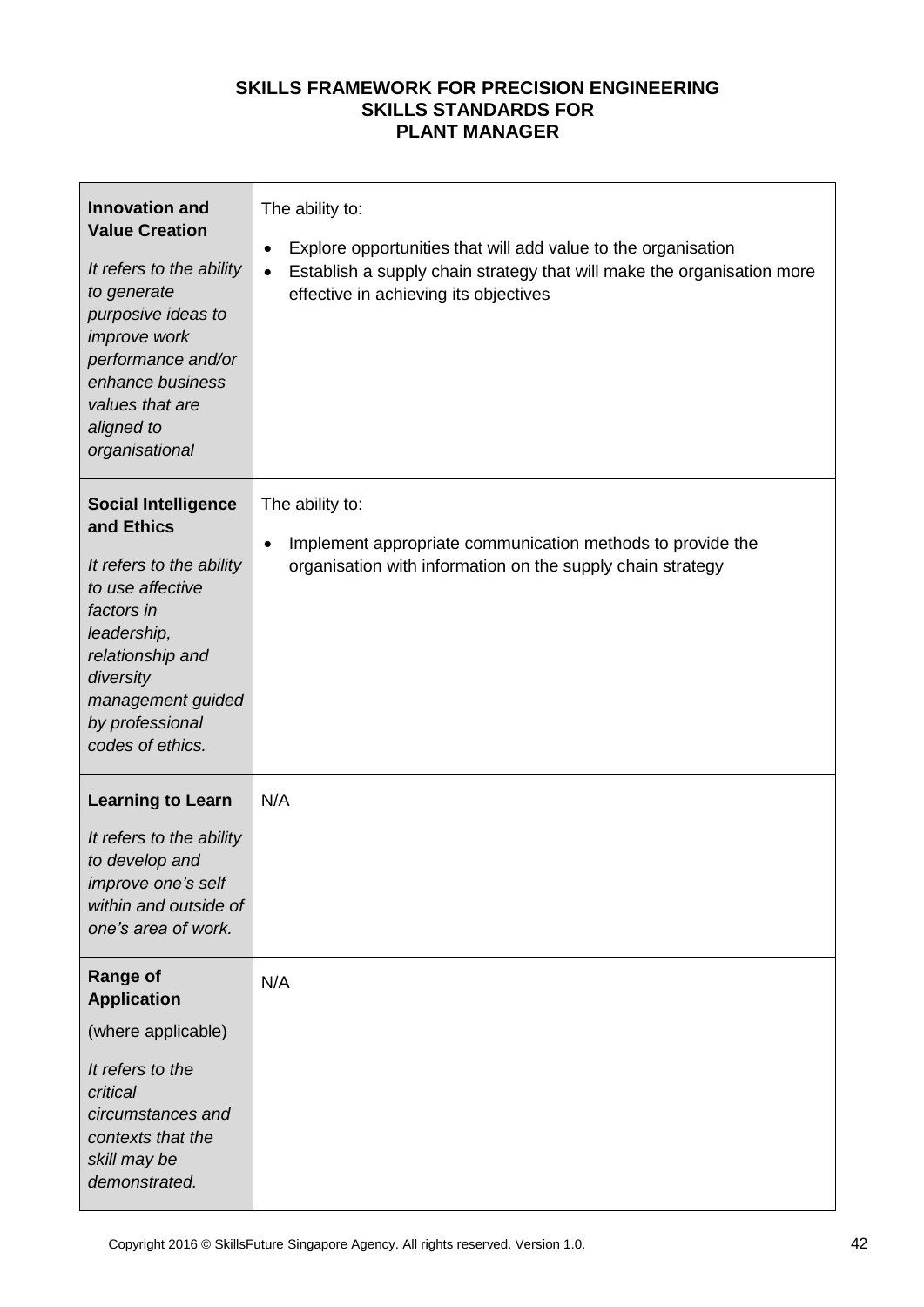|                                                                                                                                                                                                                               | BM-BN-601E-1                                                                                                                                                                    | <b>Skill Category</b>                                                                                          | <b>Business Negotiation</b>                                                                                                                                     |
|-------------------------------------------------------------------------------------------------------------------------------------------------------------------------------------------------------------------------------|---------------------------------------------------------------------------------------------------------------------------------------------------------------------------------|----------------------------------------------------------------------------------------------------------------|-----------------------------------------------------------------------------------------------------------------------------------------------------------------|
| <b>Skill Code</b>                                                                                                                                                                                                             |                                                                                                                                                                                 | <b>Skill Sub-Category</b><br>(where applicable)                                                                | N/A                                                                                                                                                             |
| <b>Skill</b>                                                                                                                                                                                                                  | Direct Negotiation Policy and Develop Negotiation Limits                                                                                                                        |                                                                                                                |                                                                                                                                                                 |
| <b>Skill Description</b>                                                                                                                                                                                                      | negotiation process.                                                                                                                                                            |                                                                                                                | This skill describes the ability to develop, evaluate and refine negotiation<br>policy and limits. It also includes setting negotiation guidelines to guide the |
| Knowledge and<br><b>Analysis</b><br>It refers to gathering,<br>cognitive<br>processing,<br>integration and<br>inspection of facts<br>and information<br>required to perform<br>the work tasks and<br>activities.              | The ability to understand:<br>$\bullet$<br>$\bullet$                                                                                                                            | Situations that negotiation may be used in organisation<br>Means of applying negotiation limits and guidelines |                                                                                                                                                                 |
| <b>Application and</b><br><b>Adaptation</b><br>It refers to the ability<br>to perform the work<br>tasks and activities<br>required of the<br>occupation, and the<br>ability to react to and<br>manage the<br>changes at work. | The ability to:<br>Develop negotiation policy and limits to guide organisation negotiation<br>$\bullet$<br>Set negotiation guidelines to guide negotiation process<br>$\bullet$ |                                                                                                                |                                                                                                                                                                 |
| <b>Innovation and</b><br><b>Value Creation</b><br>It refers to the ability<br>to generate<br>purposive ideas to<br><i>improve</i> work<br>performance and/or<br>enhance business<br>values that are                           | The ability to:<br>$\bullet$<br>negotiations                                                                                                                                    | outcomes to enhance organisational effectiveness in managing                                                   | Evaluate and refine negotiation policy and limits based on negotiation                                                                                          |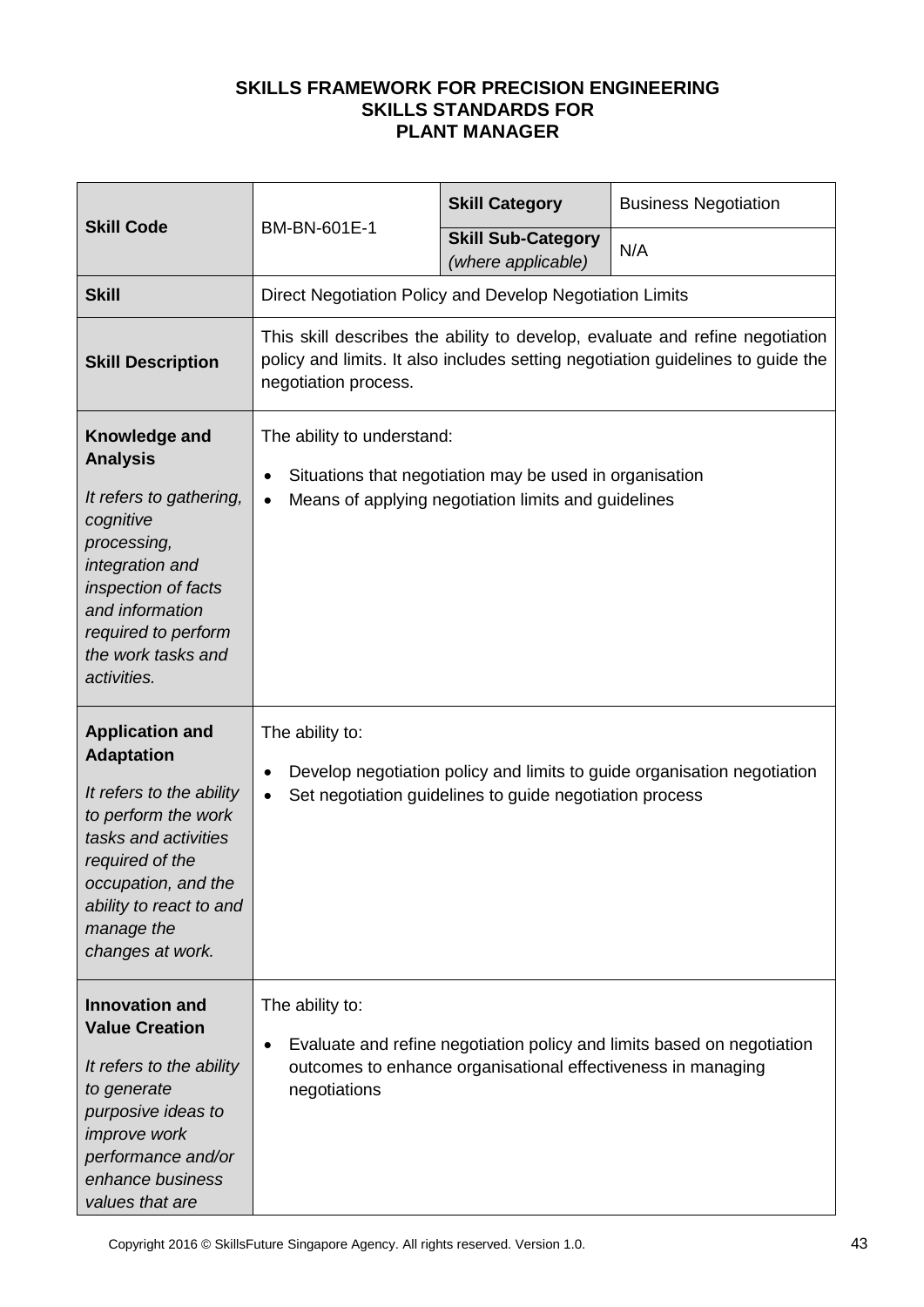| aligned to<br>organisational goals.                                                                                                                                                                             |                                                                                                                                                                         |
|-----------------------------------------------------------------------------------------------------------------------------------------------------------------------------------------------------------------|-------------------------------------------------------------------------------------------------------------------------------------------------------------------------|
| <b>Social Intelligence</b><br>and Ethics<br>It refers to the ability<br>to use affective<br>factors in leadership,<br>relationship and<br>diversity<br>management guided<br>by professional<br>codes of ethics. | The ability to:<br>Adhere to organisational code of conduct, values and ethics when<br>$\bullet$<br>developing negotiation policy to ensure objectivity in the process  |
| <b>Learning to Learn</b>                                                                                                                                                                                        | The ability to:                                                                                                                                                         |
| It refers to the ability<br>to develop and<br>improve one's self<br>within and outside of<br>one's area of work.                                                                                                | Consult with stakeholders to identify areas for improvement in relation<br>$\bullet$<br>to organisational negotiation policy to enhance organisational<br>effectiveness |
| <b>Range of</b><br><b>Application</b>                                                                                                                                                                           | N/A                                                                                                                                                                     |
| (where applicable)                                                                                                                                                                                              |                                                                                                                                                                         |
| It refers to the critical<br>circumstances and<br>contexts that the skill<br>may be<br>demonstrated.                                                                                                            |                                                                                                                                                                         |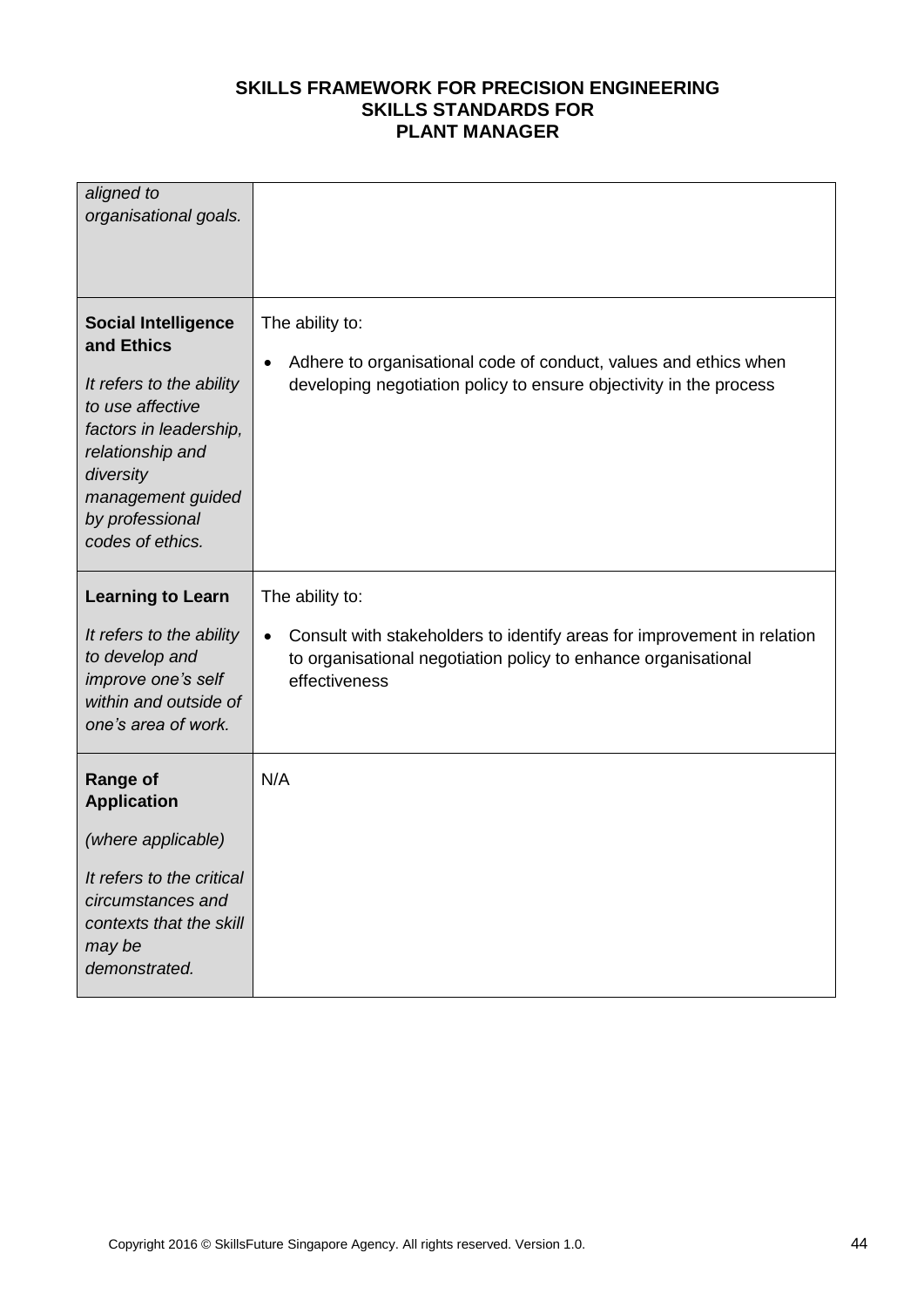| <b>Skill Code</b>                                                                                                                                                                                                                                      |                                                                                                                                     | <b>Skill Category</b>                                                                                                                                                                                                                                                                                                                 | <b>Change Management</b>                                                                                                                                                                                                         |
|--------------------------------------------------------------------------------------------------------------------------------------------------------------------------------------------------------------------------------------------------------|-------------------------------------------------------------------------------------------------------------------------------------|---------------------------------------------------------------------------------------------------------------------------------------------------------------------------------------------------------------------------------------------------------------------------------------------------------------------------------------|----------------------------------------------------------------------------------------------------------------------------------------------------------------------------------------------------------------------------------|
|                                                                                                                                                                                                                                                        | BM-CM-601E-1                                                                                                                        | <b>Skill Sub-Category</b><br>(where applicable)                                                                                                                                                                                                                                                                                       | N/A                                                                                                                                                                                                                              |
| <b>Skill</b>                                                                                                                                                                                                                                           | Lead Change Management                                                                                                              |                                                                                                                                                                                                                                                                                                                                       |                                                                                                                                                                                                                                  |
| <b>Skill Description</b>                                                                                                                                                                                                                               |                                                                                                                                     | well as building an environment conducive for change management.                                                                                                                                                                                                                                                                      | This skill describes the ability to drive and lead change management in an<br>organisation. It includes guiding the development of change management<br>strategy, leading, evaluating and refining change management strategy as |
| Knowledge and<br><b>Analysis</b><br>It refers to gathering,<br>cognitive<br>processing,<br>integration and<br>inspection of facts<br>and information<br>required to perform<br>the work tasks and<br>activities.                                       | The ability to understand:<br>$\bullet$<br>$\bullet$<br>$\bullet$<br>management<br>$\bullet$<br>$\bullet$<br>$\bullet$<br>$\bullet$ | Leadership role in change management process<br>Types of change management programmes<br>Drivers of implementing and sustaining change in the organisation<br>Factors that support change management<br>Typical barriers to change within organisations<br>Techniques to overcome resistance to change                                | Different leadership styles and approaches and their impact on change                                                                                                                                                            |
| <b>Application and</b><br><b>Adaptation</b><br>It refers to the ability<br>to perform the work<br>tasks and activities<br>required of the<br>occupation, and the<br>ability to react to and<br>manage the<br>changes at work.<br><b>Innovation and</b> | The ability to:<br>$\bullet$<br>strategic business outcomes<br>$\bullet$<br>The ability to:                                         | Define and drive change in the organisation to achieve desired<br>Guide development of change management strategy in accordance<br>with organisational culture and interests of relevant stakeholders to<br>facilitate buy-in and support for proposed change<br>Lead change in line with strategic plan to achieve change objectives |                                                                                                                                                                                                                                  |
| <b>Value Creation</b><br>It refers to the ability<br>to generate<br>purposive ideas to<br><i>improve</i> work                                                                                                                                          | $\bullet$                                                                                                                           | buy-in and support for proposed change                                                                                                                                                                                                                                                                                                | Evaluate and refine change management strategy in accordance with<br>organisational culture and interests of relevant stakeholders to facilitate                                                                                 |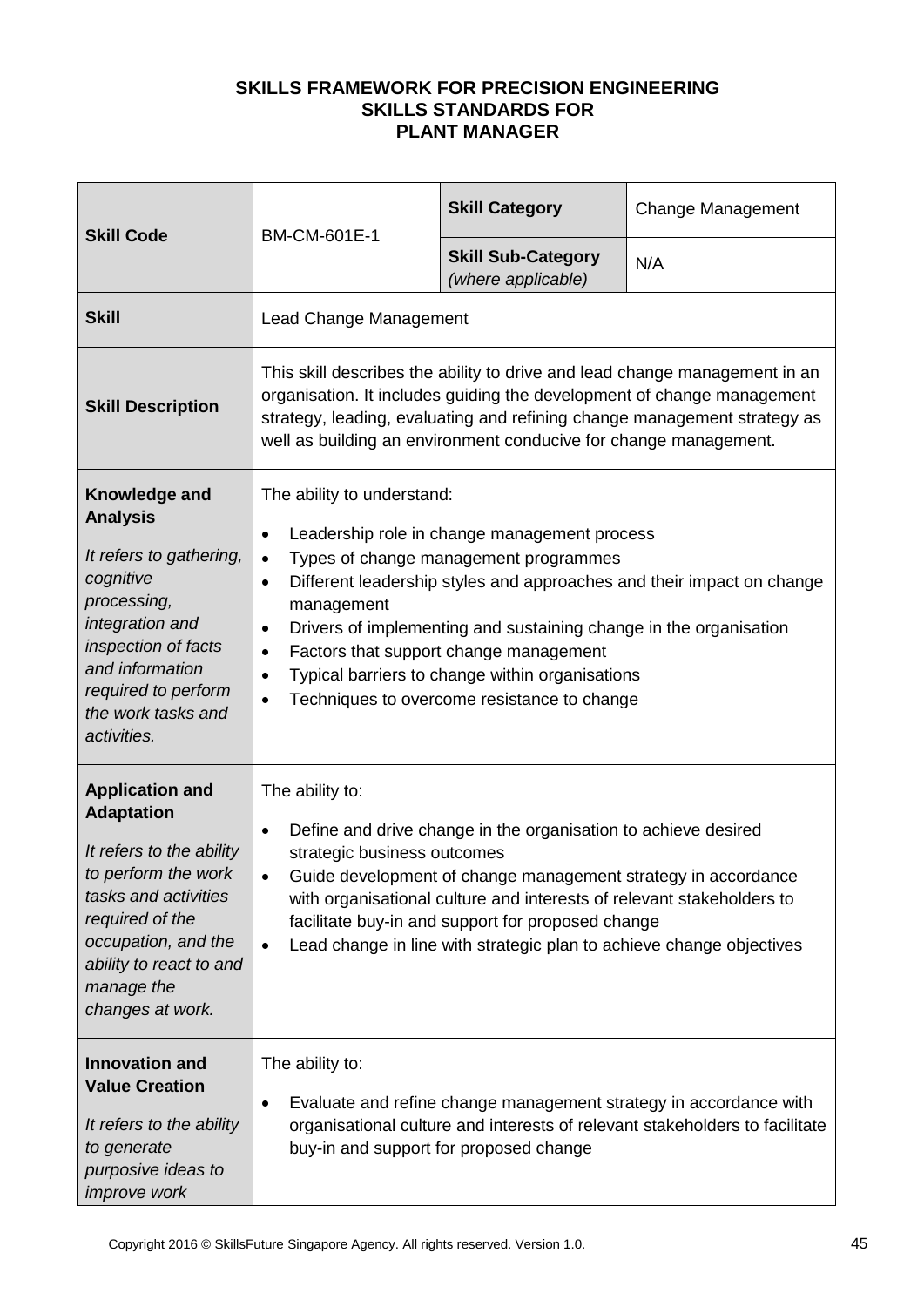| performance and/or<br>enhance business<br>values that are<br>aligned to<br>organisational                                                                                                                       |                                                                                                                                                                                                                         |
|-----------------------------------------------------------------------------------------------------------------------------------------------------------------------------------------------------------------|-------------------------------------------------------------------------------------------------------------------------------------------------------------------------------------------------------------------------|
| <b>Social Intelligence</b><br>and Ethics<br>It refers to the ability<br>to use affective<br>factors in leadership,<br>relationship and<br>diversity<br>management guided<br>by professional<br>codes of ethics. | The ability to:<br>Exercise organisational awareness to build an environment ready for<br>$\bullet$<br>change management programmes                                                                                     |
| <b>Learning to Learn</b><br>It refers to the ability<br>to develop and<br>improve one's self<br>within and outside of<br>one's area of work.                                                                    | The ability to:<br>Advocate organisational sharing on change management to encourage<br>$\bullet$<br>individuals to learn from the experiences of others and develop the<br>skills needed to manage and adapt to change |
| <b>Range of</b><br><b>Application</b><br>(where applicable)<br>It refers to the critical<br>circumstances and<br>contexts that the skill<br>may be                                                              | N/A                                                                                                                                                                                                                     |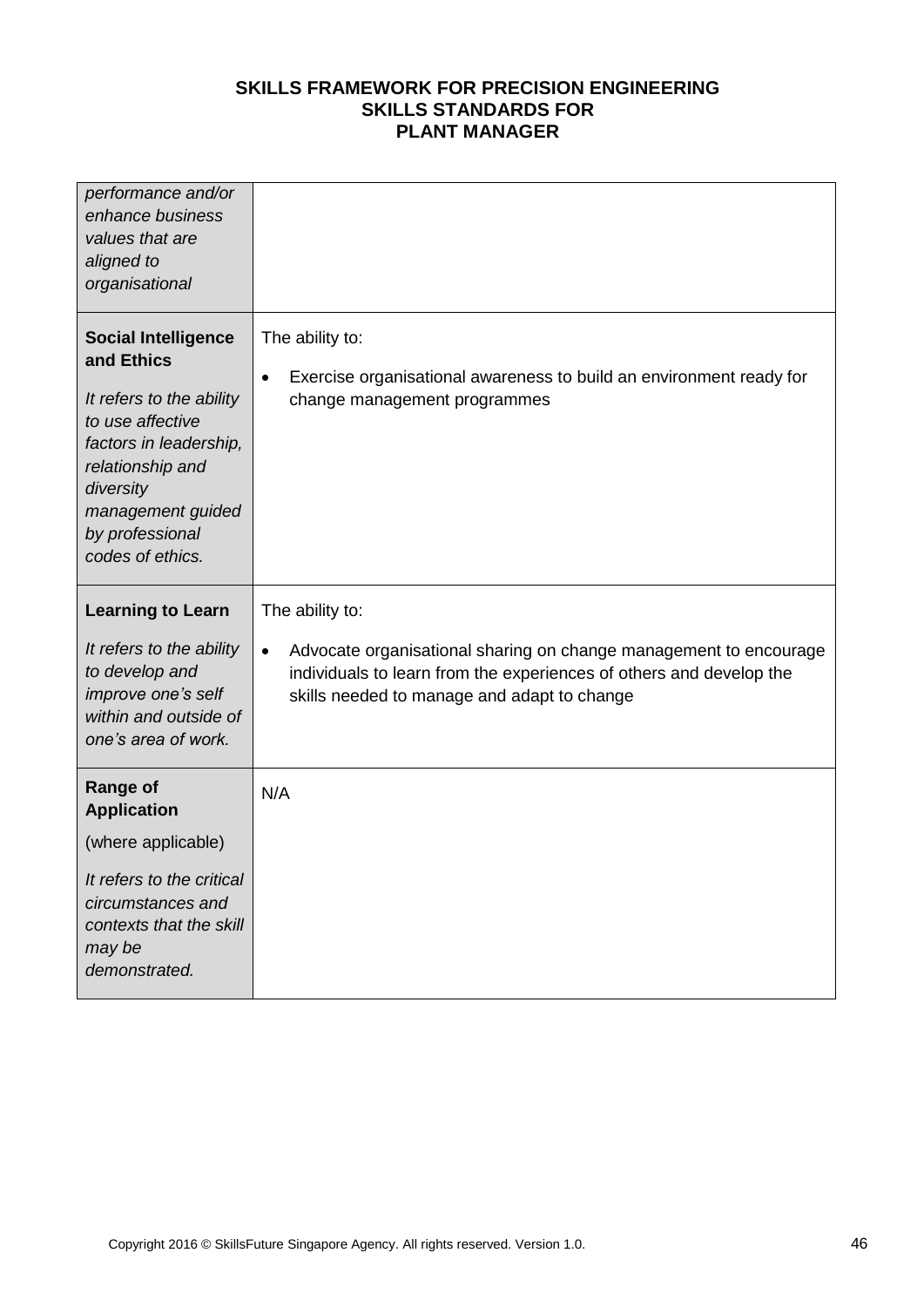|                                                                                                                                                                                                                               |                                                                                                                                                                                                       | <b>Skill Category</b>                                                                                                        | Communication                                                                                                                                                                                                                                  |
|-------------------------------------------------------------------------------------------------------------------------------------------------------------------------------------------------------------------------------|-------------------------------------------------------------------------------------------------------------------------------------------------------------------------------------------------------|------------------------------------------------------------------------------------------------------------------------------|------------------------------------------------------------------------------------------------------------------------------------------------------------------------------------------------------------------------------------------------|
| <b>Skill Code</b>                                                                                                                                                                                                             | <b>BM-COM-601E-1</b>                                                                                                                                                                                  | <b>Skill Sub-Category</b><br>(where applicable)                                                                              | N/A                                                                                                                                                                                                                                            |
| <b>Skill</b>                                                                                                                                                                                                                  | Direct Relationships with Stakeholders                                                                                                                                                                |                                                                                                                              |                                                                                                                                                                                                                                                |
| <b>Skill Description</b>                                                                                                                                                                                                      | impacting<br>factors<br>and maintaining networks and relationships.                                                                                                                                   | organisation's stakeholder relationships,                                                                                    | This skill describes the ability to direct relationships with stakeholders. It<br>includes evaluating the interests and needs of stakeholder groups and<br>guiding<br>programmes to enhance stakeholder relationships, as well as establishing |
| Knowledge and<br><b>Analysis</b><br>It refers to gathering,<br>cognitive<br>processing,<br>integration and<br>inspection of facts<br>and information<br>required to perform<br>the work tasks and<br>activities.              | The ability to understand:<br><b>Business environment</b><br>$\bullet$<br>Types of networks<br>$\bullet$<br>Opportunities to build networks<br>$\bullet$<br>$\bullet$<br>to stakeholder relationships |                                                                                                                              | Legal, regulatory, ethical and socio-cultural constraints that may apply                                                                                                                                                                       |
| <b>Application and</b><br><b>Adaptation</b><br>It refers to the ability<br>to perform the work<br>tasks and activities<br>required of the<br>occupation, and the<br>ability to react to and<br>manage the<br>changes at work. | The ability to:<br>$\bullet$<br>organisational strategies and objectives                                                                                                                              |                                                                                                                              | Guide interactions and programmes with stakeholder groups to support                                                                                                                                                                           |
| <b>Innovation and</b><br><b>Value Creation</b><br>It refers to the ability<br>to generate<br>purposive ideas to                                                                                                               | The ability to:<br>$\bullet$                                                                                                                                                                          | Evaluate factors impacting organisation's relationships with<br>stakeholder groups to determine how to enhance relationships |                                                                                                                                                                                                                                                |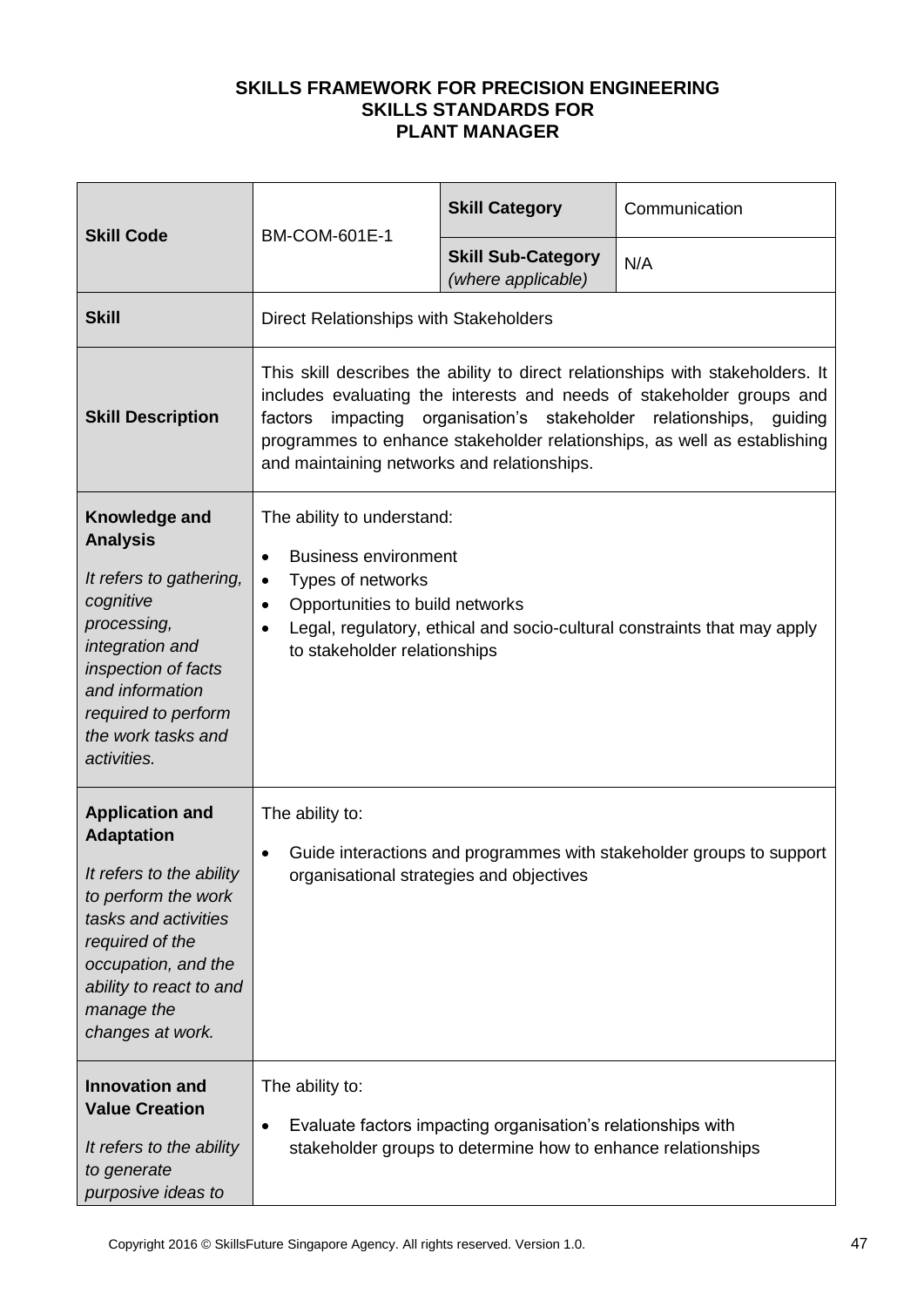| <i>improve</i> work<br>performance and/or<br>enhance business<br>values that are<br>aligned to<br>organisational                                                                                                |                                                                                                                                                                                                                                                                                                                                                                                           |
|-----------------------------------------------------------------------------------------------------------------------------------------------------------------------------------------------------------------|-------------------------------------------------------------------------------------------------------------------------------------------------------------------------------------------------------------------------------------------------------------------------------------------------------------------------------------------------------------------------------------------|
| <b>Social Intelligence</b><br>and Ethics<br>It refers to the ability<br>to use affective<br>factors in leadership,<br>relationship and<br>diversity<br>management guided<br>by professional<br>codes of ethics. | The ability to:<br>Evaluate interests and needs of stakeholder groups to understand the<br>$\bullet$<br>existing and potential relationships with the organisation<br>Demonstrate organisational awareness to act with stakeholder groups'<br>$\bullet$<br>interest to establish and maintain networks and long term relationships<br>to support organisational strategies and objectives |
|                                                                                                                                                                                                                 |                                                                                                                                                                                                                                                                                                                                                                                           |
| <b>Learning to Learn</b>                                                                                                                                                                                        | The ability to:                                                                                                                                                                                                                                                                                                                                                                           |
| It refers to the ability<br>to develop and<br>improve one's self<br>within and outside of<br>one's area of work.                                                                                                | Engage in self-reflection to identify new platforms which offer<br>$\bullet$<br>opportunities to establish strategic business relationships with potential<br>partners to support organisational objectives                                                                                                                                                                               |
| <b>Range of</b>                                                                                                                                                                                                 | N/A                                                                                                                                                                                                                                                                                                                                                                                       |
| <b>Application</b><br>(where applicable)                                                                                                                                                                        |                                                                                                                                                                                                                                                                                                                                                                                           |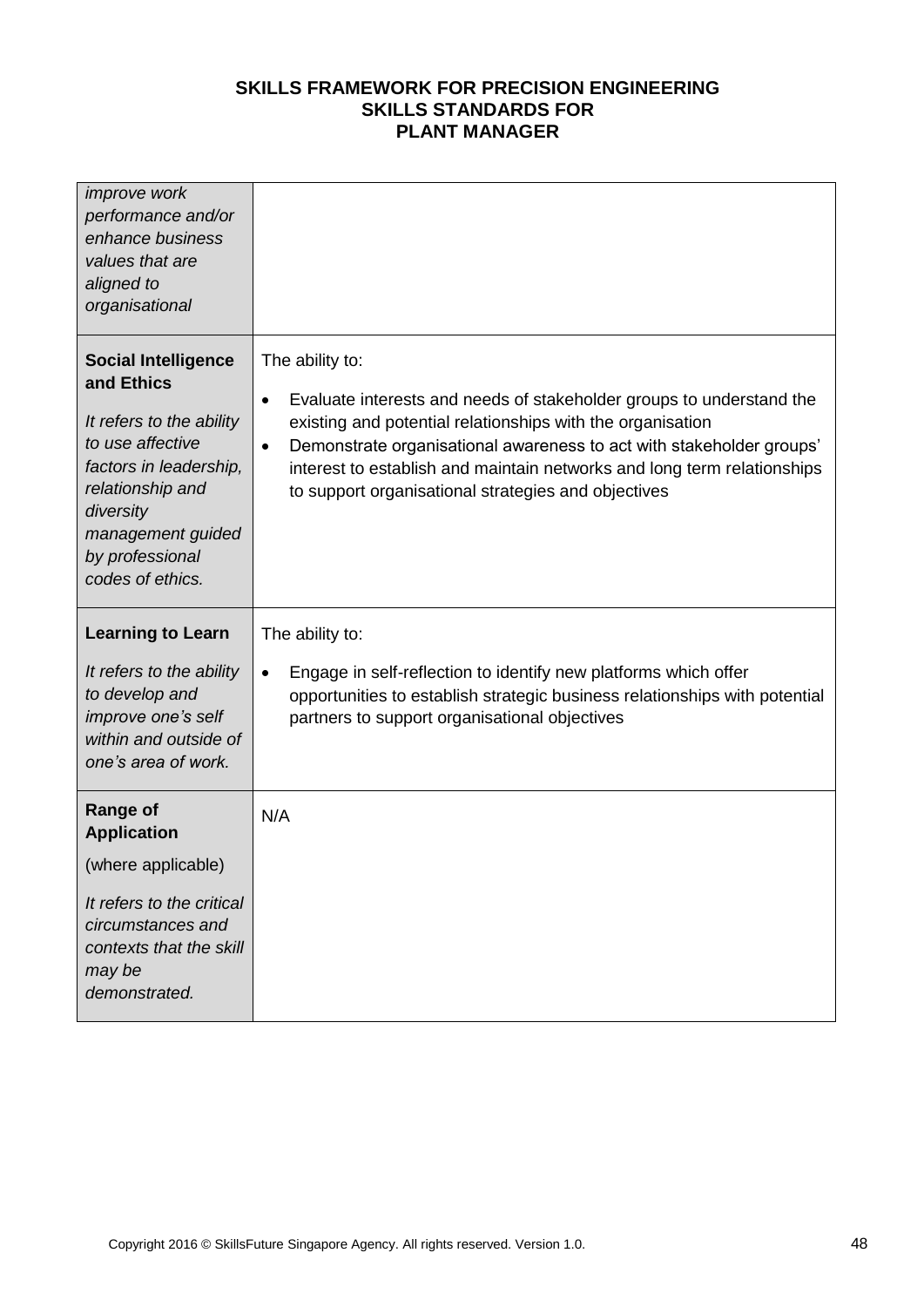| <b>Skill Code</b>                                                                                                                                                                                                                | <b>BM-COM-504E-1</b>                                                                                                                                                                                                                                                                                                                                                                                                                                                 | <b>Skill Category</b>                           | Communications |
|----------------------------------------------------------------------------------------------------------------------------------------------------------------------------------------------------------------------------------|----------------------------------------------------------------------------------------------------------------------------------------------------------------------------------------------------------------------------------------------------------------------------------------------------------------------------------------------------------------------------------------------------------------------------------------------------------------------|-------------------------------------------------|----------------|
|                                                                                                                                                                                                                                  |                                                                                                                                                                                                                                                                                                                                                                                                                                                                      | <b>Skill Sub-Category</b><br>(where applicable) | N/A            |
| <b>Skill</b>                                                                                                                                                                                                                     | <b>Establish Internal Communications Platforms and Channels</b>                                                                                                                                                                                                                                                                                                                                                                                                      |                                                 |                |
| <b>Skill Description</b>                                                                                                                                                                                                         | This skill describes the ability to establish internal communications<br>platforms and channels. It also includes evaluating existing platforms and<br>channels as well as developing, selecting and refining such platforms and<br>channels to ensure effectiveness.                                                                                                                                                                                                |                                                 |                |
| Knowledge and<br><b>Analysis</b><br>It refers to<br>gathering, cognitive<br>processing,<br>integration and<br>inspection of facts<br>and information<br>required to perform<br>the work tasks and<br>activities.                 | The ability to understand:<br>Communications objectives<br>$\bullet$<br>Organisational structure to identify approach to disseminate<br>$\bullet$<br>information<br>Internal partners needed to successfully disseminate messages<br>$\bullet$<br>Outcomes of communication<br>$\bullet$<br>Critical success factors of internal communications platforms and<br>$\bullet$<br>channels<br>Considerations in addressing employees' needs and motivations<br>$\bullet$ |                                                 |                |
| <b>Application and</b><br><b>Adaptation</b><br>It refers to the<br>ability to perform<br>the work tasks and<br>activities required<br>of the occupation,<br>and the ability to<br>react to and<br>manage the<br>changes at work. | The ability to:<br>Evaluate existing communications platforms and channels to assess<br>$\bullet$<br>their effectiveness<br>Develop communications platforms and channels to effectively<br>disseminate messages internally to achieve communications objectives<br>Select appropriate communications platforms and channels in<br>$\bullet$<br>consultation with relevant stakeholders to execute communications<br>strategies                                      |                                                 |                |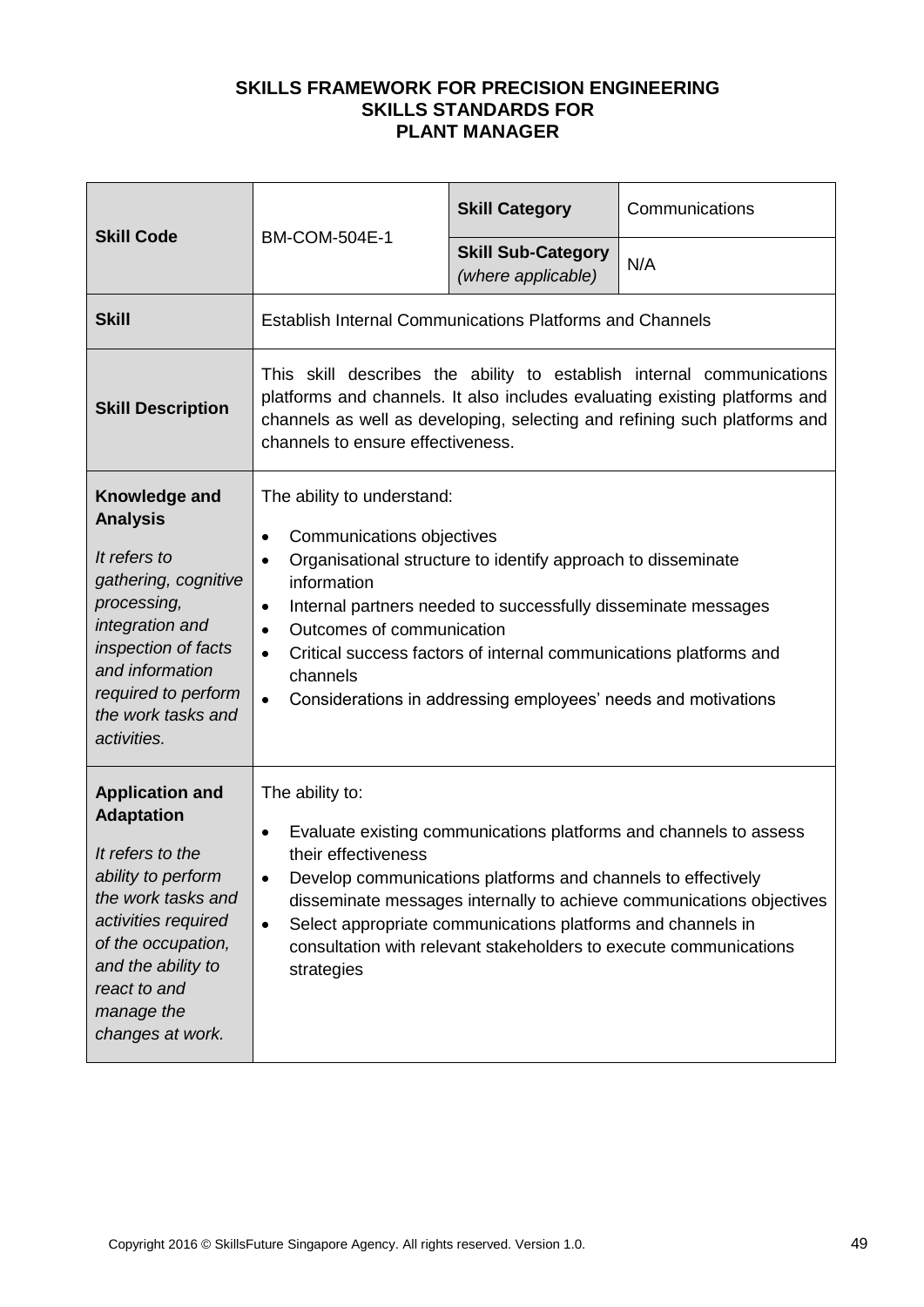| <b>Innovation and</b><br><b>Value Creation</b><br>It refers to the<br>ability to generate<br>purposive ideas to<br>improve work<br>performance and/or<br>enhance business<br>values that are<br>aligned to<br>organisational<br>goals. | The ability to:<br>Review outcomes of communication to determine need to make<br>$\bullet$<br>necessary changes to communications platforms and channels                                                              |
|----------------------------------------------------------------------------------------------------------------------------------------------------------------------------------------------------------------------------------------|-----------------------------------------------------------------------------------------------------------------------------------------------------------------------------------------------------------------------|
| <b>Social Intelligence</b><br>and Ethics<br>It refers to the<br>ability to use<br>affective factors in<br>leadership,<br>relationship and<br>diversity<br>management<br>guided by<br>professional codes<br>of ethics.                  | The ability to:<br>Demonstrate openness to ideas and suggestions when consulting<br>$\bullet$<br>stakeholders on communication platforms and channels to ensure<br>individual views are acknowledged and addressed    |
| <b>Learning to Learn</b><br>It refers to the<br>ability to develop<br>and improve one's<br>self within and<br>outside of one's<br>area of work.                                                                                        | The ability to:<br>Keep abreast of new communication platforms and channels to assess<br>suitability for the organisation by subscribing to diverse information<br>channels and participating in discussion platforms |
| <b>Range of</b><br><b>Application</b><br>(where applicable)<br>It refers to the<br>critical<br>circumstances and                                                                                                                       | N/A                                                                                                                                                                                                                   |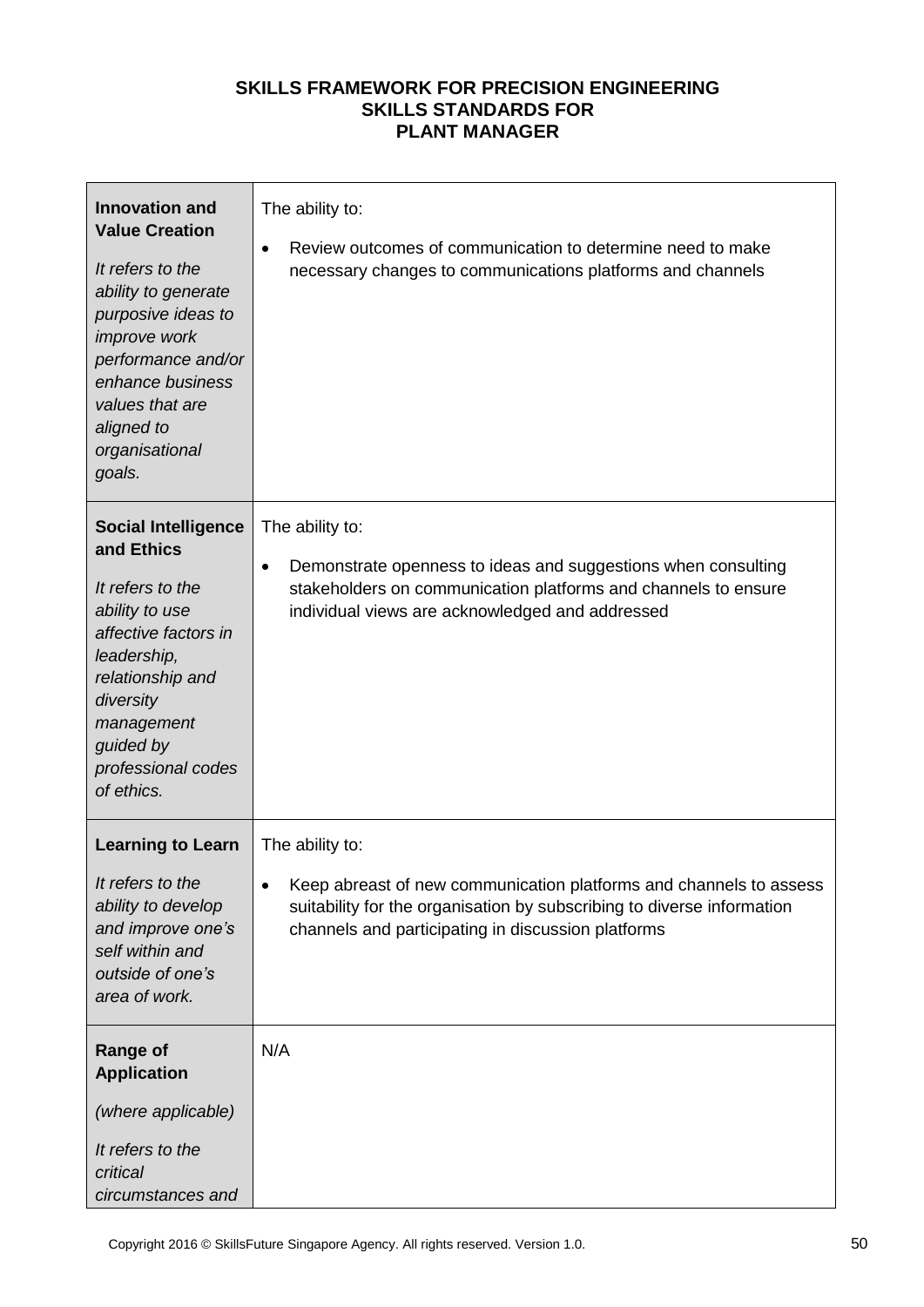| contexts that the             |  |
|-------------------------------|--|
|                               |  |
|                               |  |
| skill may be<br>demonstrated. |  |
|                               |  |
|                               |  |
|                               |  |
|                               |  |
|                               |  |
|                               |  |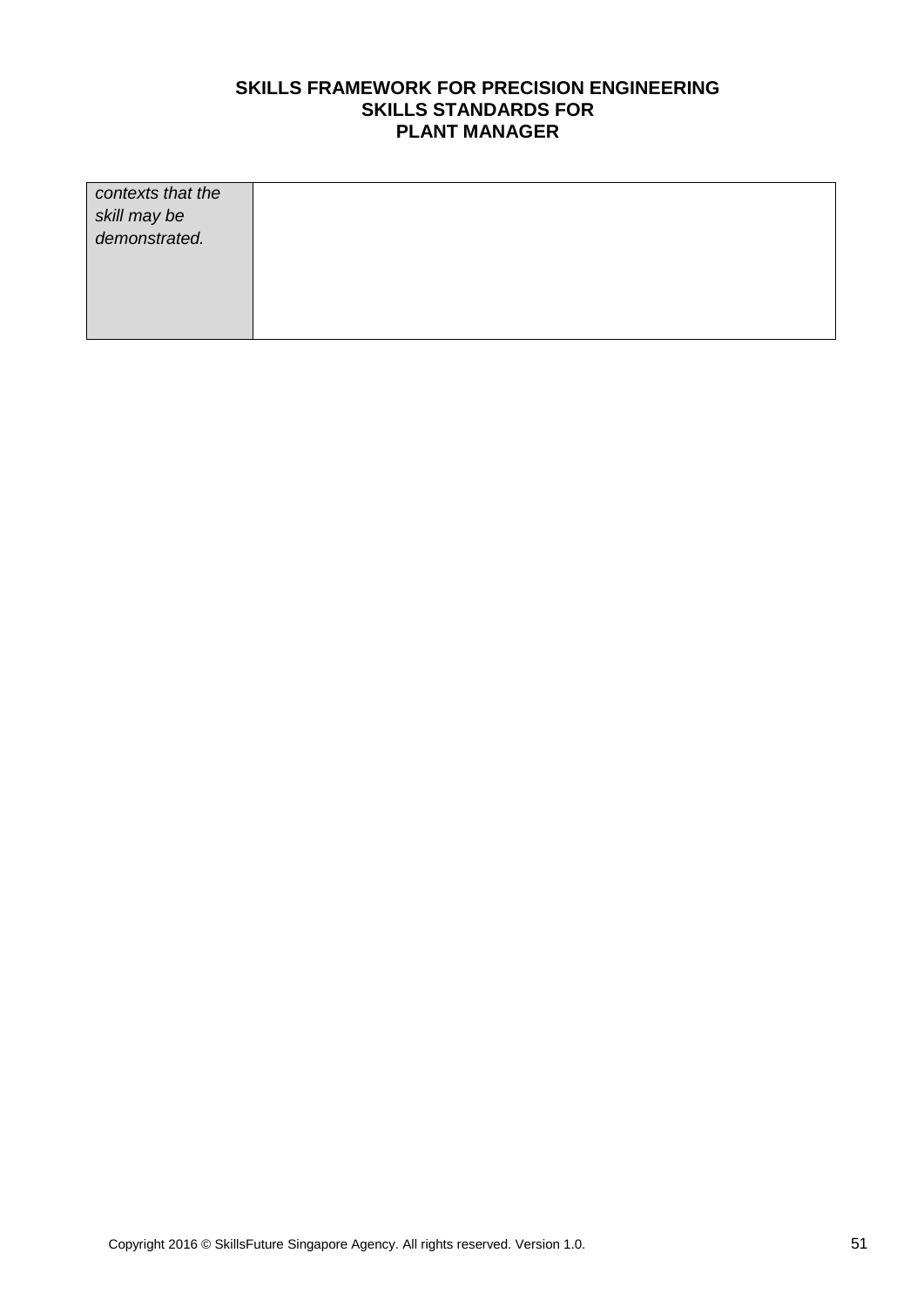|                                                                                                                                                                                                                               |                                                                                                                                                                                                                                                                                                                                                                                                                                                                                                                                                                                                                                                                   | <b>Skill Category</b>                                          | Accounting                                                      |
|-------------------------------------------------------------------------------------------------------------------------------------------------------------------------------------------------------------------------------|-------------------------------------------------------------------------------------------------------------------------------------------------------------------------------------------------------------------------------------------------------------------------------------------------------------------------------------------------------------------------------------------------------------------------------------------------------------------------------------------------------------------------------------------------------------------------------------------------------------------------------------------------------------------|----------------------------------------------------------------|-----------------------------------------------------------------|
| <b>Skill Code</b>                                                                                                                                                                                                             | BM-AC-601E-1                                                                                                                                                                                                                                                                                                                                                                                                                                                                                                                                                                                                                                                      | <b>Skill Sub-Category</b><br>(where applicable)                | N/A                                                             |
| <b>Skill</b>                                                                                                                                                                                                                  | Endorse Accounting Policies, Plans and Financial Reports                                                                                                                                                                                                                                                                                                                                                                                                                                                                                                                                                                                                          |                                                                |                                                                 |
| <b>Skill Description</b>                                                                                                                                                                                                      | This skill describes the ability to review, evaluate and endorse an<br>organisation's financial reports, financial indicators and financial reporting<br>process. It also includes evaluating an organisation's accounting policies<br>and tax plans.                                                                                                                                                                                                                                                                                                                                                                                                             |                                                                |                                                                 |
| Knowledge and<br><b>Analysis</b><br>It refers to<br>gathering, cognitive<br>processing,<br>integration and<br>inspection of facts<br>and information<br>required to perform<br>the work tasks and<br>activities.              | The ability to understand:<br>Financial reporting process<br>٠<br>Financial reporting standards<br>$\bullet$<br>Relevant legislation<br>$\bullet$<br>Behavioural impact of the use of financial indicators<br>$\bullet$                                                                                                                                                                                                                                                                                                                                                                                                                                           |                                                                |                                                                 |
| <b>Application and</b><br><b>Adaptation</b><br>It refers to the ability<br>to perform the work<br>tasks and activities<br>required of the<br>occupation, and the<br>ability to react to<br>and manage the<br>changes at work. | The ability to:<br>Review financial reports to understand organisation's financial situation<br>$\bullet$<br>Evaluate financial reporting process for endorsement purposes<br>$\bullet$<br>Evaluate and present financial reports in accordance with financial<br>$\bullet$<br>reporting standards for endorsement purposes<br>Evaluate financial indicators to understand impact to the business<br>$\bullet$<br>model<br>Evaluate accounting policies in accordance with organisational<br>$\bullet$<br>business model for endorsement purposes<br>Evaluate tax plans in accordance with organisational business model<br>$\bullet$<br>for endorsement purposes |                                                                |                                                                 |
| <b>Innovation and</b><br><b>Value Creation</b><br>It refers to the ability<br>to generate<br>purposive ideas to                                                                                                               | The ability to:<br>٠<br>relevant regulations                                                                                                                                                                                                                                                                                                                                                                                                                                                                                                                                                                                                                      | Advocate regular review of financial reporting process to seek | improvements to enhance productivity and maintain compliance to |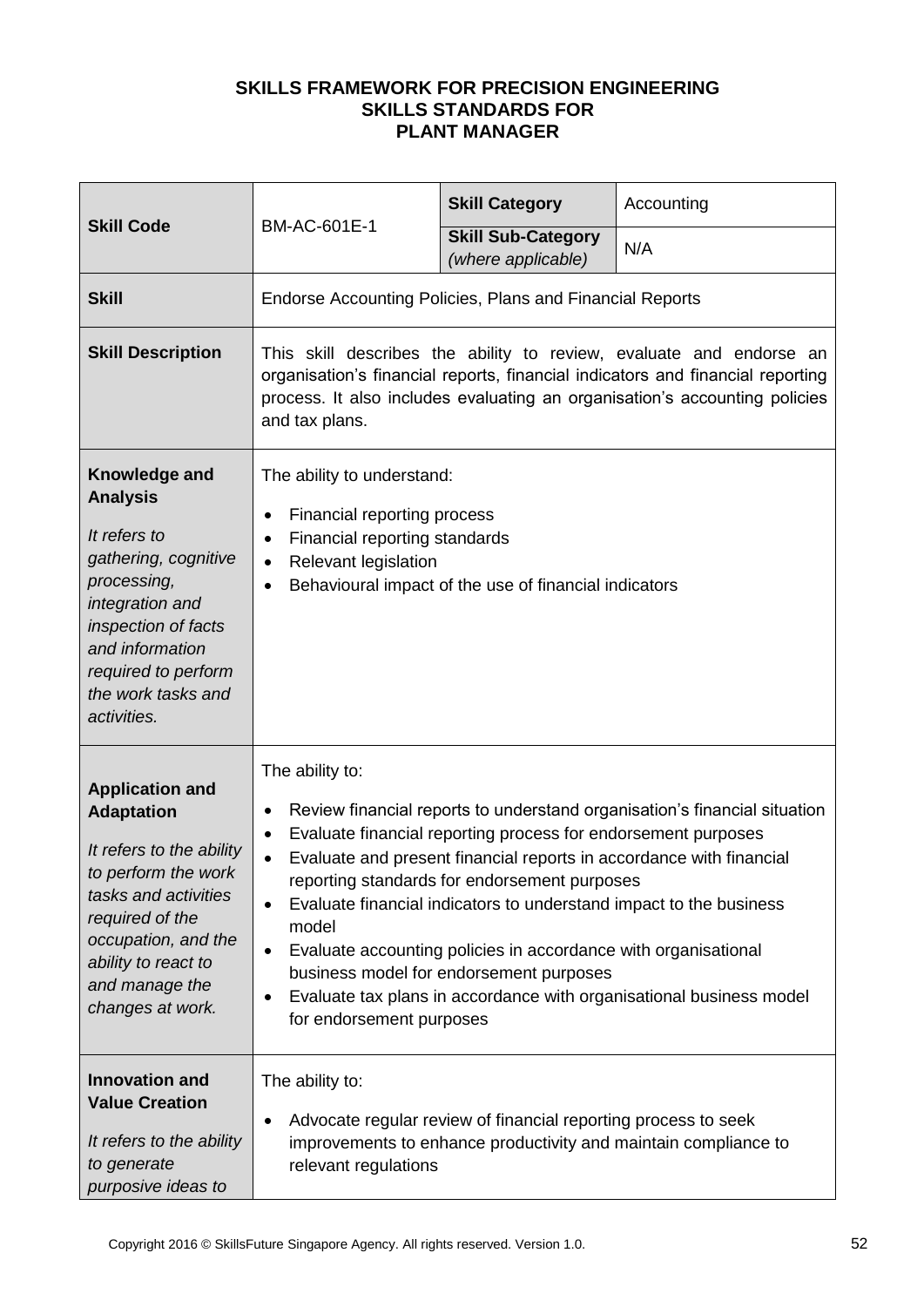| <i>improve</i> work<br>performance and/or<br>enhance business<br>values that are<br>aligned to<br>organisational                                                                                                   |                                                                                                                                                                                                                                                                                                                                                                                                                                                            |
|--------------------------------------------------------------------------------------------------------------------------------------------------------------------------------------------------------------------|------------------------------------------------------------------------------------------------------------------------------------------------------------------------------------------------------------------------------------------------------------------------------------------------------------------------------------------------------------------------------------------------------------------------------------------------------------|
| <b>Social Intelligence</b><br>and Ethics<br>It refers to the ability<br>to use affective<br>factors in<br>leadership,<br>relationship and<br>diversity<br>management guided<br>by professional<br>codes of ethics. | The ability to:<br>Adhere to organisational and professional code of conduct, values and<br>$\bullet$<br>ethics when endorsing accounting policies, plans and financial reports<br>to ensure organisational compliance to relevant regulations                                                                                                                                                                                                             |
| <b>Learning to Learn</b><br>It refers to the ability<br>to develop and<br>improve one's self<br>within and outside of<br>one's area of work.                                                                       | The ability to:<br>Keep abreast of regulatory requirements by subscribing to diverse<br>$\bullet$<br>information platforms to ensure organisational adherence                                                                                                                                                                                                                                                                                              |
| <b>Range of</b><br><b>Application</b><br>(where applicable)<br>It refers to the<br>critical<br>circumstances and<br>contexts that the<br>skill may be<br>demonstrated.                                             | Financial reporting standards must include:<br>International Financial Reporting Standards (IFRS)<br>Financial Reporting Standards (FRS), as issued by the Accounting<br>$\bullet$<br>Standards Council (ASC)<br>Internal financial reporting standards<br>$\bullet$<br>Relevant legislation must include:<br>Financial reporting standards<br>$\bullet$<br>Income Tax Act<br>$\bullet$<br>Goods and Services Tax Act<br><b>Companies Act</b><br>$\bullet$ |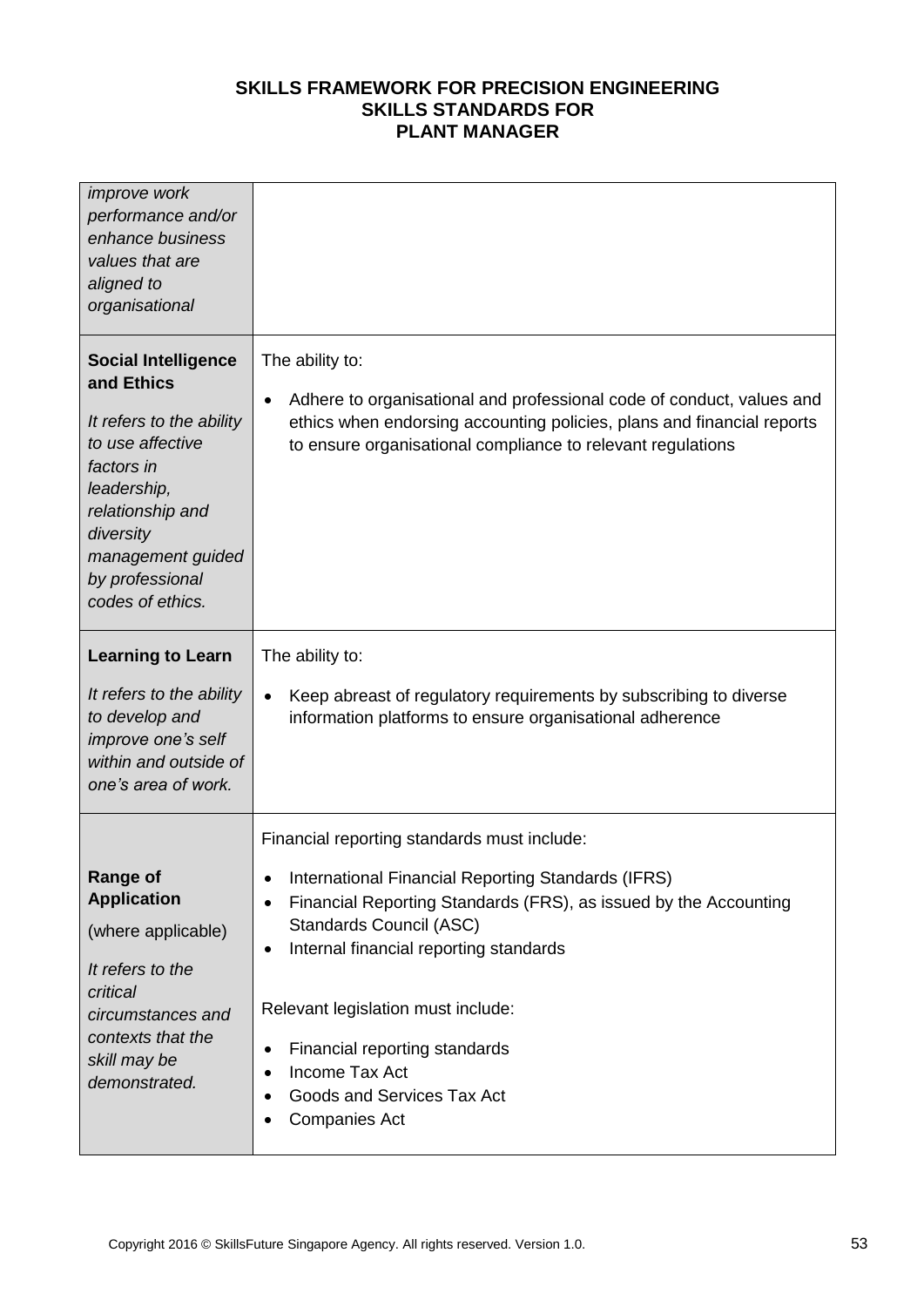| <b>Skill Code</b>                                                                                                                                                                                                             | PRE-HRM-8011-1                                                                                                                                                                                                                                                                | <b>Skill Category</b>                                     | <b>Human Resource</b><br>Management                                                                                                                                                                           |
|-------------------------------------------------------------------------------------------------------------------------------------------------------------------------------------------------------------------------------|-------------------------------------------------------------------------------------------------------------------------------------------------------------------------------------------------------------------------------------------------------------------------------|-----------------------------------------------------------|---------------------------------------------------------------------------------------------------------------------------------------------------------------------------------------------------------------|
|                                                                                                                                                                                                                               |                                                                                                                                                                                                                                                                               | <b>Skill Sub-Category</b><br>(where applicable)           | N/A                                                                                                                                                                                                           |
| <b>Skill</b>                                                                                                                                                                                                                  | Align Workforce Strategy with Competitive Strategy                                                                                                                                                                                                                            |                                                           |                                                                                                                                                                                                               |
| <b>Skill Description</b>                                                                                                                                                                                                      | This skill describes the ability to maximise HR's contribution to the overall<br>success of an organisation. This includes strategies to align to business<br>objectives and leverage on organisational culture to enhance integration<br>and maximise employee contribution. |                                                           |                                                                                                                                                                                                               |
| Knowledge and<br><b>Analysis</b><br>It refers to gathering,<br>cognitive<br>processing,<br>integration and<br>inspection of facts<br>and information<br>required to perform<br>the work tasks and<br>activities.              | The ability to understand:<br>Organisational capabilities and gaps                                                                                                                                                                                                            |                                                           |                                                                                                                                                                                                               |
| <b>Application and</b><br><b>Adaptation</b><br>It refers to the ability<br>to perform the work<br>tasks and activities<br>required of the<br>occupation, and the<br>ability to react to and<br>manage the<br>changes at work. | The ability to:<br>$\bullet$<br>transparent and measurable<br>innovative company                                                                                                                                                                                              |                                                           | Understand how to make the strategic contribution of the workforce<br>Create a vision for the organisation to build a highly motivated and<br>Develop an integrated HR strategy to manage change successfully |
| <b>Innovation and</b><br><b>Value Creation</b><br>It refers to the ability<br>to generate<br>purposive ideas to<br><i>improve</i> work<br>performance and/or                                                                  | The ability to:<br>the organisation                                                                                                                                                                                                                                           | Improve aspects of strategy execution that rely on talent | Target workforce investments to create the highest strategic returns for                                                                                                                                      |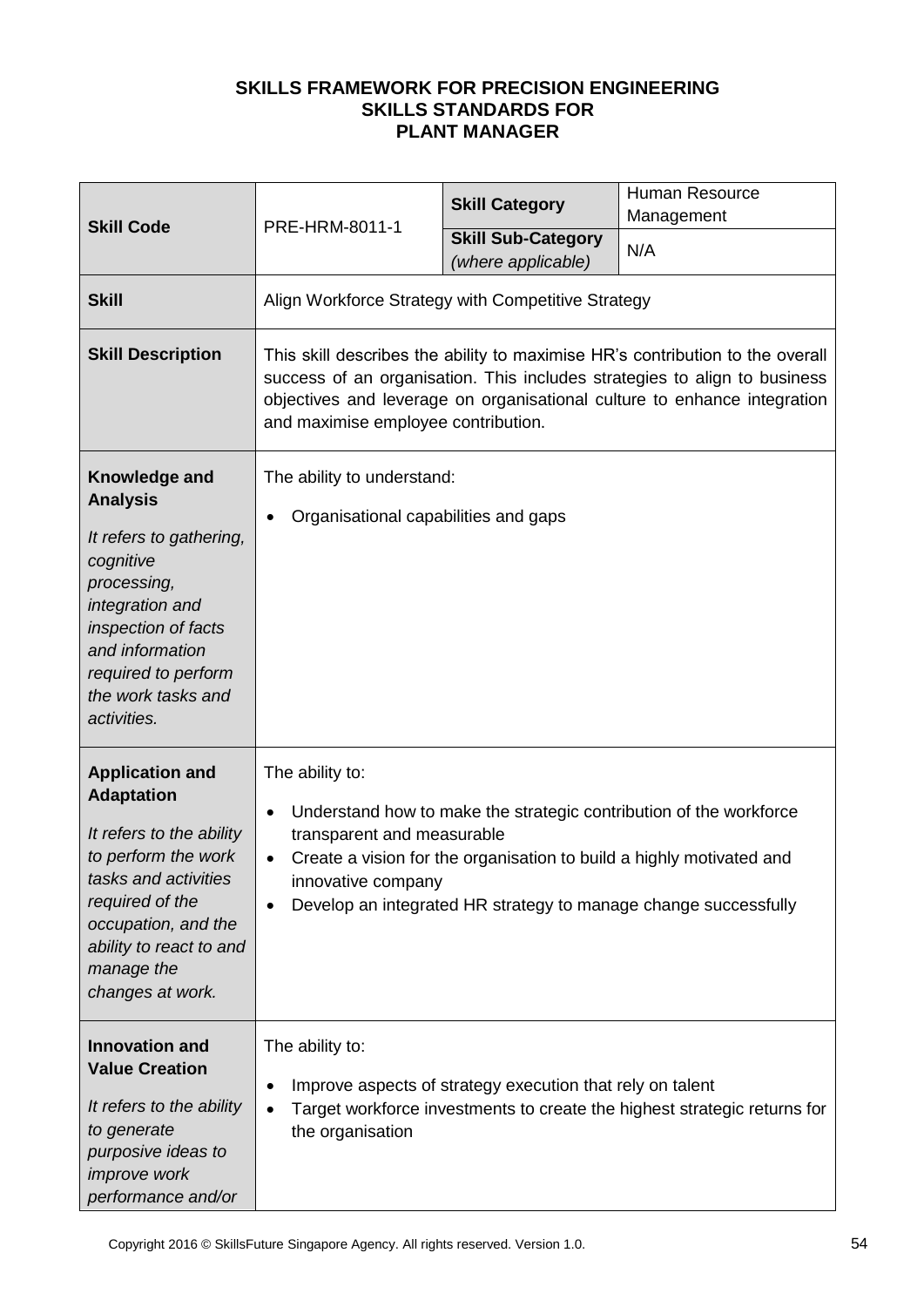| enhance business<br>values that are<br>aligned to<br>organisational                                                                                                                                             |                                                                                                |
|-----------------------------------------------------------------------------------------------------------------------------------------------------------------------------------------------------------------|------------------------------------------------------------------------------------------------|
| <b>Social Intelligence</b><br>and Ethics<br>It refers to the ability<br>to use affective<br>factors in leadership,<br>relationship and<br>diversity<br>management guided<br>by professional<br>codes of ethics. | The ability to:<br>Build resilience in the organisation to cope with change                    |
| <b>Learning to Learn</b>                                                                                                                                                                                        | The ability to:                                                                                |
| It refers to the ability<br>to develop and<br>improve one's self<br>within and outside of<br>one's area of work.                                                                                                | Keep abreast of new trends in human capital management to better<br>maximise staff's strengths |
| <b>Range of</b><br><b>Application</b>                                                                                                                                                                           | N/A                                                                                            |
| (where applicable)                                                                                                                                                                                              |                                                                                                |
| It refers to the critical<br>circumstances and<br>contexts that the skill<br>may be<br>demonstrated.                                                                                                            |                                                                                                |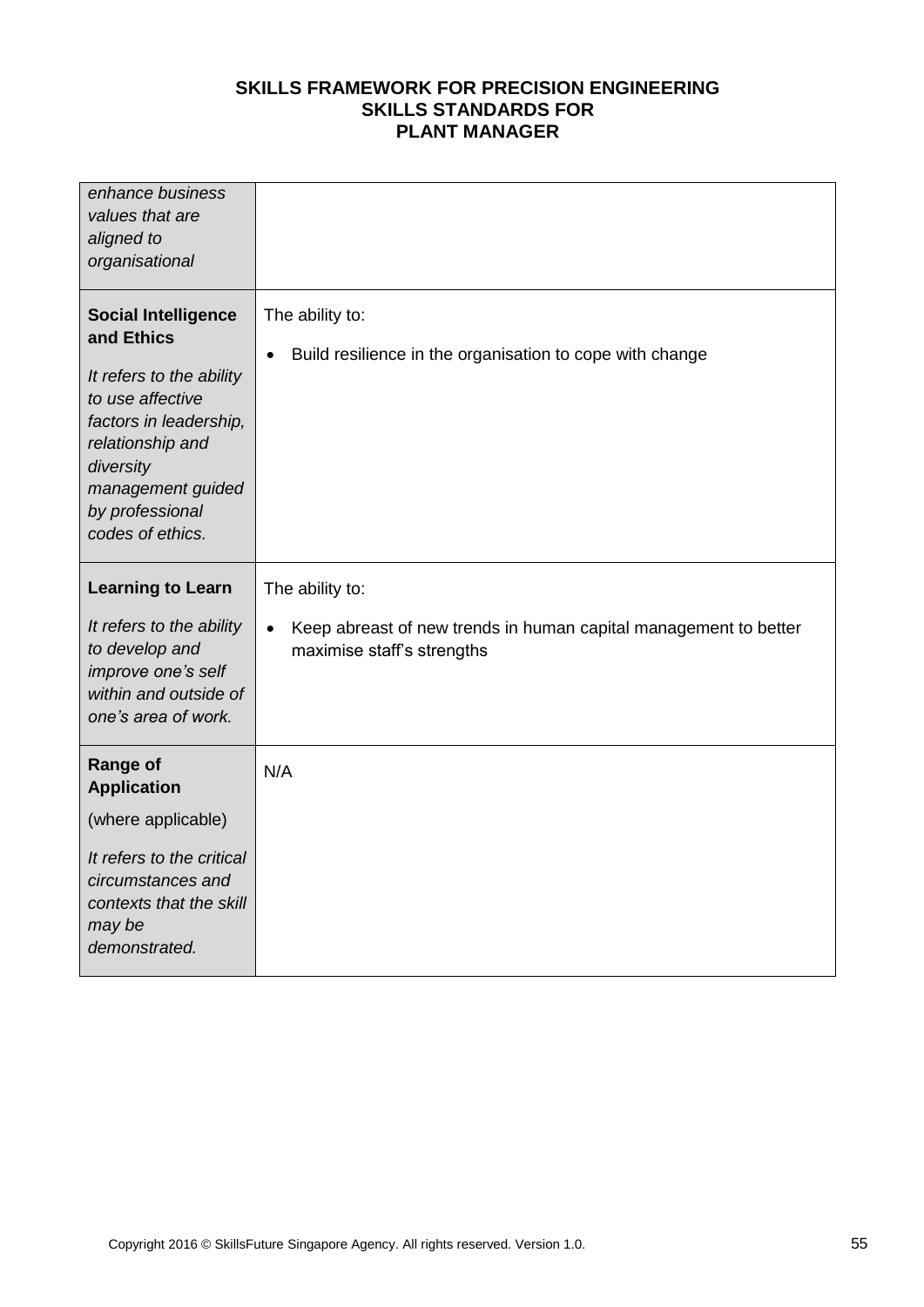|                                                                                                                                                                                                                               |                                                                                                                                                                                                                                                                                                                                                                                                                                                                                                | <b>Skills Category</b>                                                                                                | Human Resource<br>Management |
|-------------------------------------------------------------------------------------------------------------------------------------------------------------------------------------------------------------------------------|------------------------------------------------------------------------------------------------------------------------------------------------------------------------------------------------------------------------------------------------------------------------------------------------------------------------------------------------------------------------------------------------------------------------------------------------------------------------------------------------|-----------------------------------------------------------------------------------------------------------------------|------------------------------|
| <b>Skills Code</b>                                                                                                                                                                                                            | PRE-HRM-7010-1                                                                                                                                                                                                                                                                                                                                                                                                                                                                                 | <b>Skills Sub-Category</b><br>(where applicable)                                                                      | N/A                          |
| <b>Skill Title</b>                                                                                                                                                                                                            | Develop and Evaluate Frameworks for Managing Conflict, Grievances and<br><b>Disputes</b>                                                                                                                                                                                                                                                                                                                                                                                                       |                                                                                                                       |                              |
| <b>Skill Description</b>                                                                                                                                                                                                      | This skill describes the ability to ensure human resource services are<br>aligned with business needs. It also includes the link between human<br>resource initiatives and how these align to business strategy.                                                                                                                                                                                                                                                                               |                                                                                                                       |                              |
| Knowledge and<br><b>Analysis</b><br>It refers to<br>gathering, cognitive<br>processing,<br>integration and<br>inspection of facts<br>and information<br>required to perform<br>the work tasks and<br>activities.              | The ability to understand:<br>Elements of a framework that manage conflict, grievances and<br>$\bullet$<br>disputes<br>Range of actions to resolve conflicts, grievances and disputes<br>$\bullet$<br>Conflict management models<br>$\bullet$<br>Legal, ethical and socio-cultural considerations related to conflict,<br>$\bullet$<br>grievance and dispute resolution<br>$\bullet$<br>Measures of effectiveness of a framework in managing conflict,<br>$\bullet$<br>grievances and disputes |                                                                                                                       |                              |
| <b>Application and</b><br><b>Adaptation</b><br>It refers to the ability<br>to perform the work<br>tasks and activities<br>required of the<br>occupation, and the<br>ability to react to<br>and manage the<br>changes at work. | The ability to:<br>Develop a framework for managing conflict, grievances and disputes,<br>$\bullet$<br>taking into consideration the organisation's context and legal, ethical<br>and socio-cultural considerations relating to conflict, grievance and<br>dispute resolutions                                                                                                                                                                                                                 |                                                                                                                       |                              |
| <b>Innovation and</b><br><b>Value Creation</b><br>It refers to the ability<br>to generate<br>purposive ideas to<br>improve work                                                                                               | The ability to:<br>$\bullet$                                                                                                                                                                                                                                                                                                                                                                                                                                                                   | Review framework for managing conflict, grievances and disputes to<br>maintain or enhance positive employee relations |                              |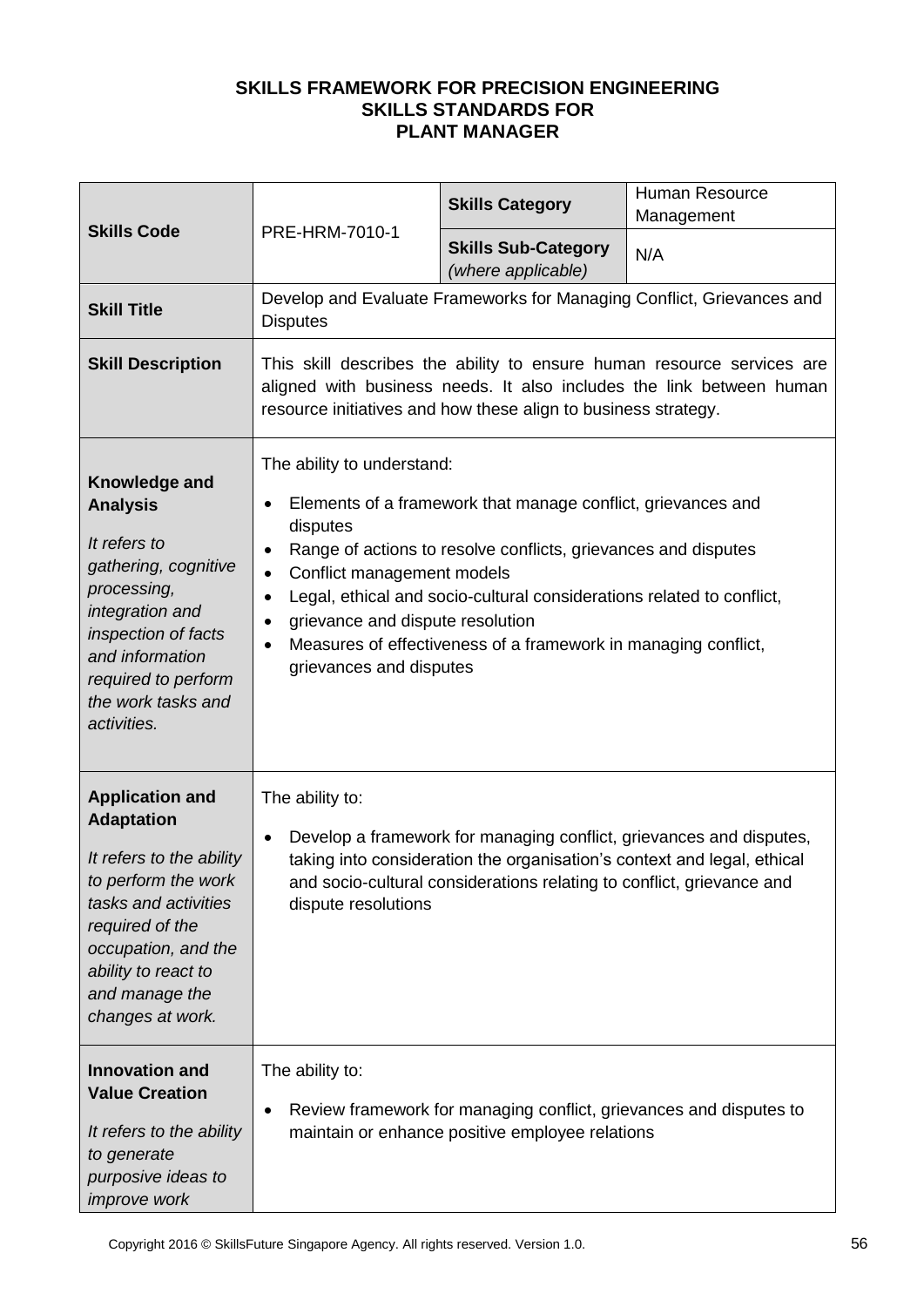| performance and/or<br>enhance business<br>values that are<br>aligned to<br>organisational                                                                                                                          |                                                                                                                                                |
|--------------------------------------------------------------------------------------------------------------------------------------------------------------------------------------------------------------------|------------------------------------------------------------------------------------------------------------------------------------------------|
| <b>Social Intelligence</b><br>and Ethics<br>It refers to the ability<br>to use affective<br>factors in<br>leadership,<br>relationship and<br>diversity<br>management guided<br>by professional<br>codes of ethics. | The ability to:<br>Consult key stakeholders to obtain buy-in for the framework and<br>$\bullet$<br>ensure alignment to organisation objectives |
| <b>Learning to Learn</b><br>It refers to the ability<br>to develop and<br>improve one's self<br>within and outside of<br>one's area of work.                                                                       | N/A                                                                                                                                            |
| <b>Range of</b><br><b>Application</b><br>(where applicable)<br>It refers to the<br>critical<br>circumstances and<br>contexts that the<br>skill may be<br>demonstrated.                                             | N/A                                                                                                                                            |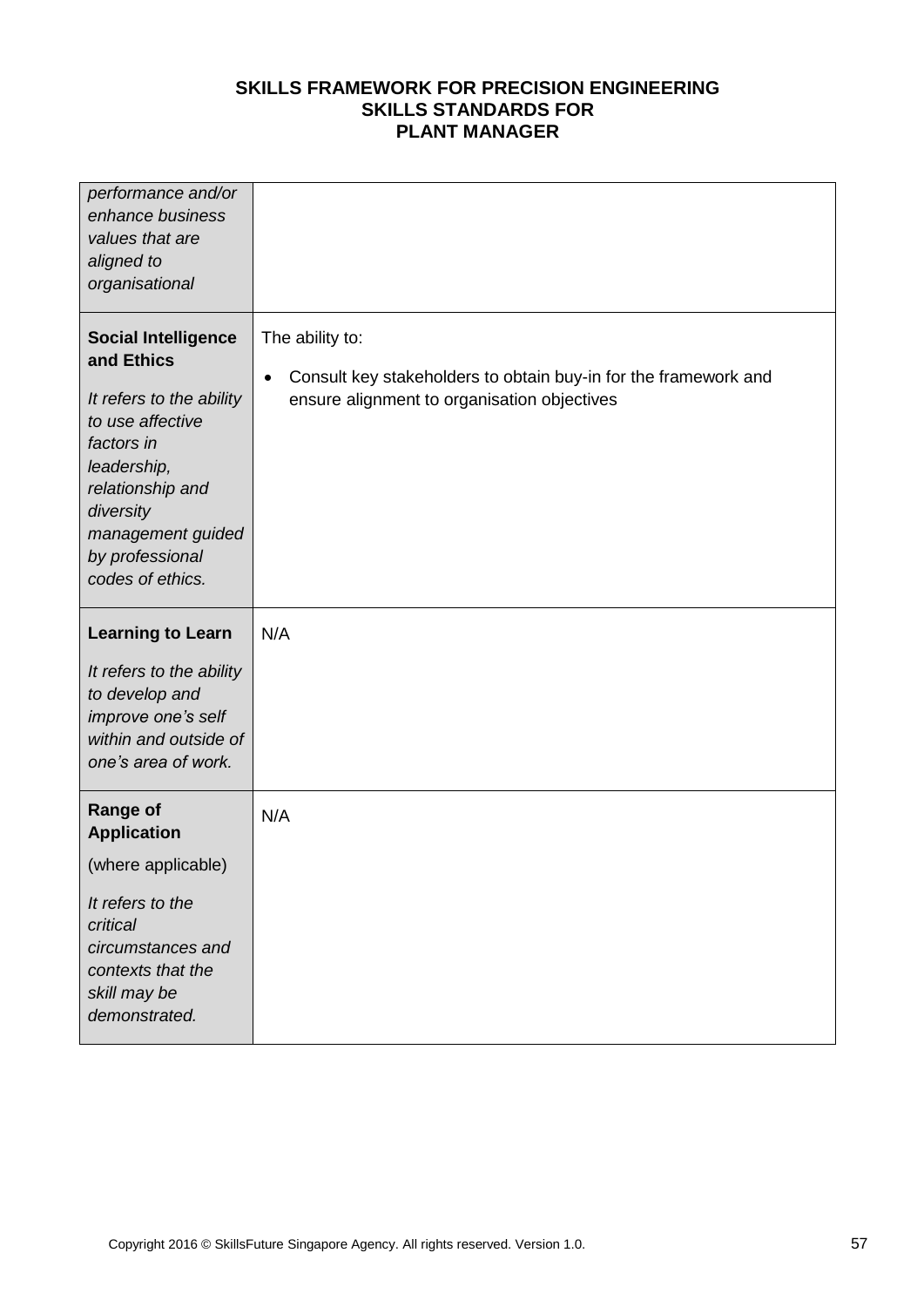|                                                                                                                                                                                                                               |                                                                                                                                                                                                                                                                                     | <b>Skill Category</b>                                                                                                              | Info-Communication<br>Technologies                                                                                                    |
|-------------------------------------------------------------------------------------------------------------------------------------------------------------------------------------------------------------------------------|-------------------------------------------------------------------------------------------------------------------------------------------------------------------------------------------------------------------------------------------------------------------------------------|------------------------------------------------------------------------------------------------------------------------------------|---------------------------------------------------------------------------------------------------------------------------------------|
| <b>Skill Code</b>                                                                                                                                                                                                             | PRE-ICT-7003-1                                                                                                                                                                                                                                                                      | <b>Skill Sub-Category</b><br>(where applicable)                                                                                    | N/A                                                                                                                                   |
| <b>Skill</b>                                                                                                                                                                                                                  | Leverage on ICT Technologies to Design Advanced Spreadsheets                                                                                                                                                                                                                        |                                                                                                                                    |                                                                                                                                       |
| <b>Skill Description</b>                                                                                                                                                                                                      | The skill describes the ability to design and produce advanced<br>spreadsheets to process numerical data. This involves understanding the<br>needs of the organisation prior to the design of the spreadsheets, as well<br>as evaluating the spreadsheet against its functionality. |                                                                                                                                    |                                                                                                                                       |
| Knowledge and<br><b>Analysis</b><br>It refers to<br>gathering, cognitive<br>processing,<br>integration and<br>inspection of facts<br>and information<br>required to perform<br>the work tasks and<br>activities.              | The ability to understand:<br>$\bullet$<br>Design of spreadsheets<br>$\bullet$<br>Presentation techniques<br>$\bullet$<br>$\bullet$<br>$\bullet$<br>Methods to evaluate spreadsheets<br>$\bullet$                                                                                   | Purpose, layout and format of spreadsheets<br>Process numerical data using spreadsheets<br>User documentation and technical guides |                                                                                                                                       |
| <b>Application and</b><br><b>Adaptation</b><br>It refers to the ability<br>to perform the work<br>tasks and activities<br>required of the<br>occupation, and the<br>ability to react to<br>and manage the<br>changes at work. | The ability to:<br>$\bullet$<br>requirements<br>$\bullet$                                                                                                                                                                                                                           | Design the spreadsheet in accordance with organisational                                                                           | Produce spreadsheets in accordance with the design specifications<br>Produce user documentation and technical guides for spreadsheets |
| <b>Innovation and</b><br><b>Value Creation</b><br>It refers to the ability<br>to generate<br>purposive ideas to<br>improve work                                                                                               | The ability to:<br>$\bullet$<br>functionality to make improvements                                                                                                                                                                                                                  |                                                                                                                                    | Evaluate the spreadsheet against organisational requirements and                                                                      |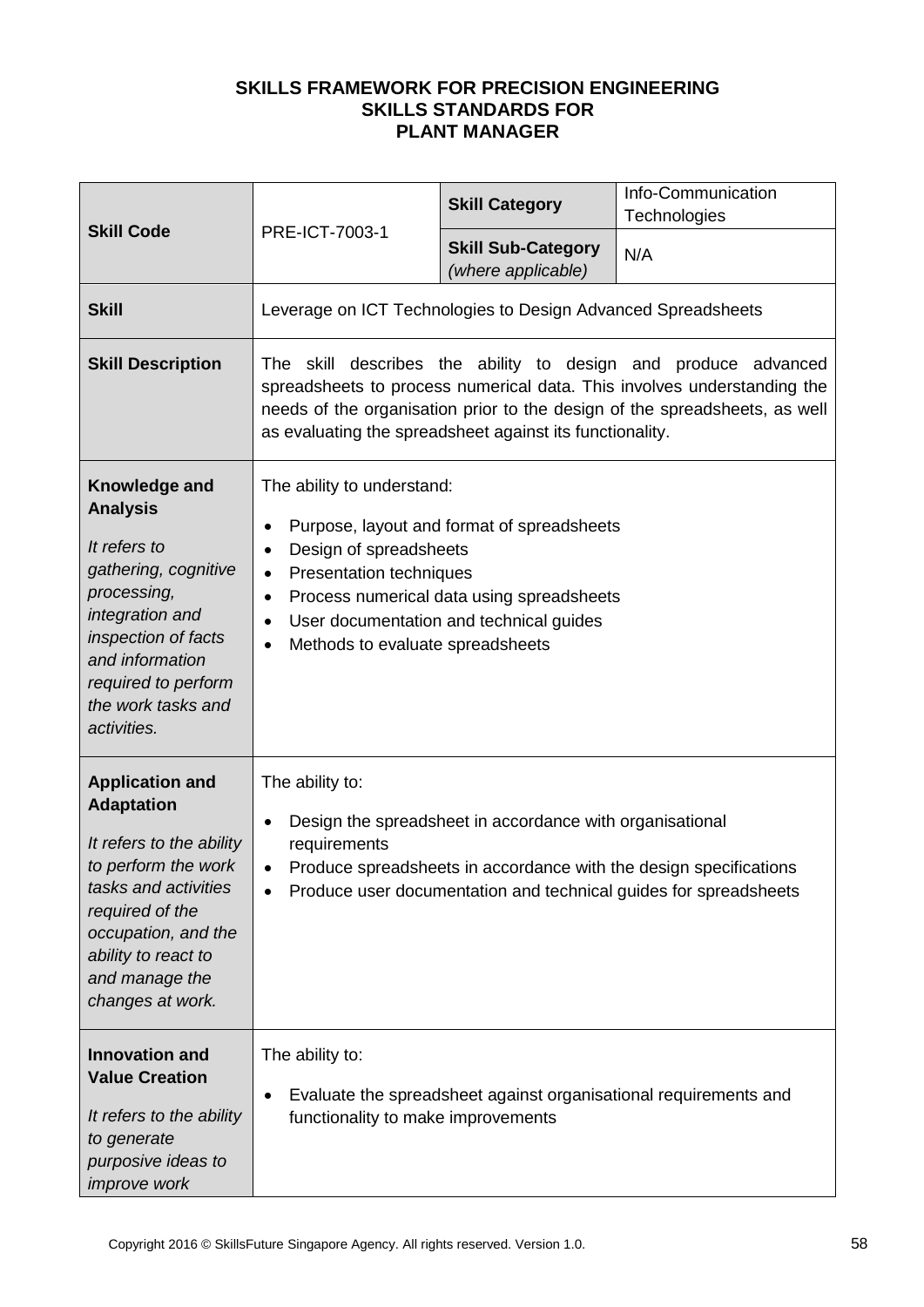| performance and/or<br>enhance business<br>values that are                                                                                                                                                          |                                                                                                                                                                                                                                                                                                                                                                                                                                                                                                                                                                                                |
|--------------------------------------------------------------------------------------------------------------------------------------------------------------------------------------------------------------------|------------------------------------------------------------------------------------------------------------------------------------------------------------------------------------------------------------------------------------------------------------------------------------------------------------------------------------------------------------------------------------------------------------------------------------------------------------------------------------------------------------------------------------------------------------------------------------------------|
| aligned to<br>organisational                                                                                                                                                                                       |                                                                                                                                                                                                                                                                                                                                                                                                                                                                                                                                                                                                |
| <b>Social Intelligence</b><br>and Ethics<br>It refers to the ability<br>to use affective<br>factors in<br>leadership,<br>relationship and<br>diversity<br>management guided<br>by professional<br>codes of ethics. | The ability to:<br>Leverage on spreadsheets and processed numerical data to present<br>$\bullet$<br>information                                                                                                                                                                                                                                                                                                                                                                                                                                                                                |
| <b>Learning to Learn</b><br>It refers to the ability<br>to develop and<br>improve one's self<br>within and outside of<br>one's area of work.                                                                       | N/A                                                                                                                                                                                                                                                                                                                                                                                                                                                                                                                                                                                            |
| <b>Range of</b><br><b>Application</b><br>(where applicable)<br>It refers to the<br>critical<br>circumstances and<br>contexts that the<br>skill may be<br>demonstrated.                                             | Design of spreadsheets must include an in-depth understanding of:<br>Organisational requirements<br><b>Calculations required</b><br>Data entry<br>٠<br>Data validation<br>$\bullet$<br>Types of spreadsheets must include:<br>Linked spreadsheets<br>٠<br>Relative, absolute, and mixed cell referencing<br>٠<br>Multi-sheet referencing<br>٠<br>Named cells and cell ranges<br>٠<br>Range of cell formats including conditional formatting<br>$\bullet$<br>Functions to meet requirements, e.g. logical, statistical, mathematical,<br>٠<br>reference<br><b>Nested functions</b><br>$\bullet$ |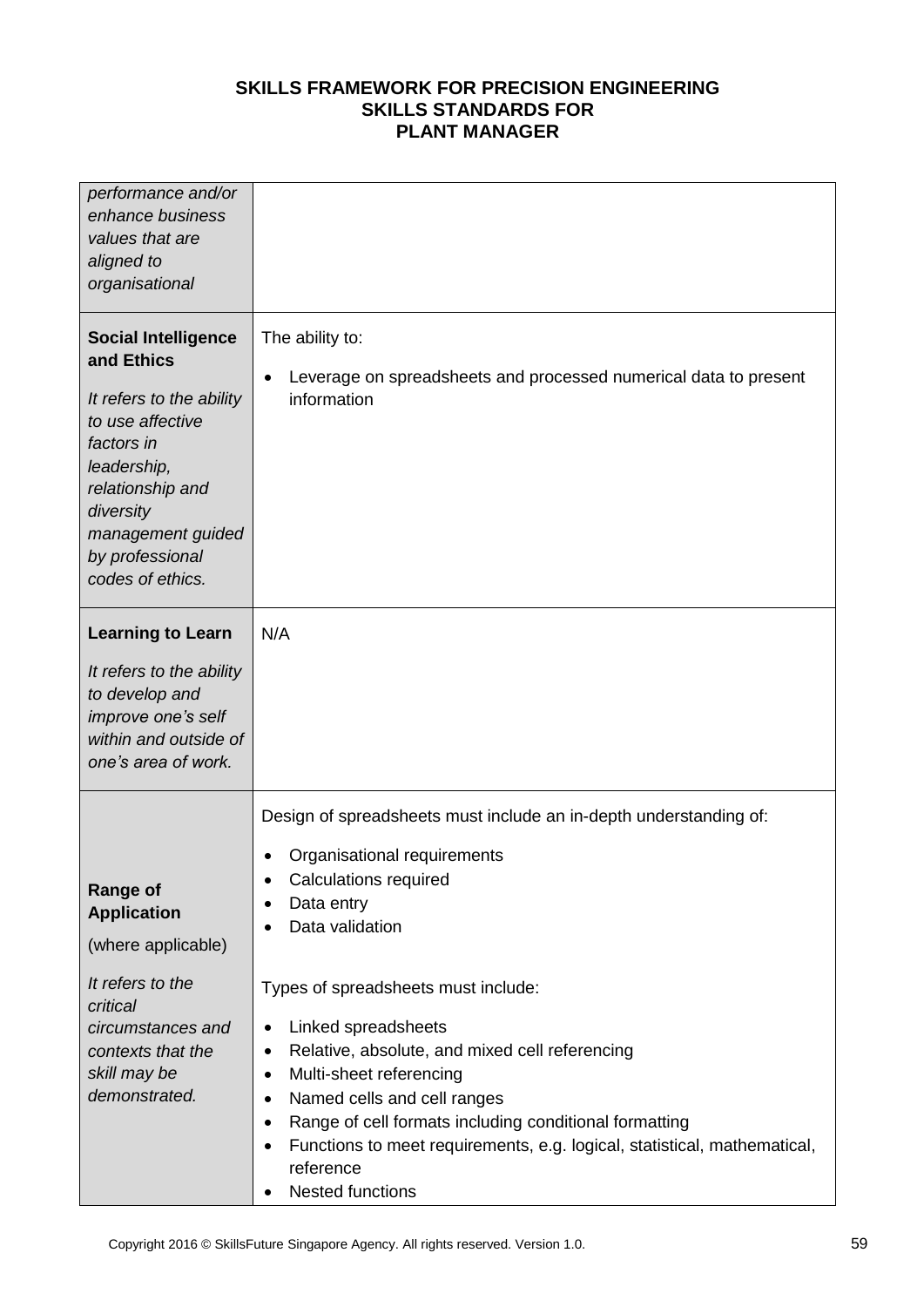| Multi-stage functions<br>$\bullet$                                    |
|-----------------------------------------------------------------------|
| Data validation with customised error message<br>$\bullet$            |
| Macros to operate spreadsheet functions<br>٠                          |
| Customised menus and toolbars                                         |
|                                                                       |
| Processing methods of numerical data using spreadsheet must include:  |
| Pivot tables<br>$\bullet$                                             |
| Goal seek                                                             |
| Modelling of spreadsheet data                                         |
| Advanced filtering of data                                            |
|                                                                       |
|                                                                       |
| Types of user documentation must include:                             |
| How to start the spreadsheet programme<br>$\bullet$                   |
| Routes through the spreadsheet menus<br>$\bullet$                     |
| Instructions about data entry<br>$\bullet$                            |
| Advice on how to respond to errors<br>$\bullet$                       |
| Examples of screens, data entry forms, data output screens and        |
| hardcopy                                                              |
|                                                                       |
| Technical guides must include information on:                         |
|                                                                       |
| Details of the hardware and software required<br>$\bullet$            |
| Instructions for opening and configuring the spreadsheet<br>$\bullet$ |
| Details of all numerical processing<br>$\bullet$                      |
| Details of macros                                                     |
| Details of validation and verification procedures<br>٠                |
| Details of input and output screens and printed designs               |
|                                                                       |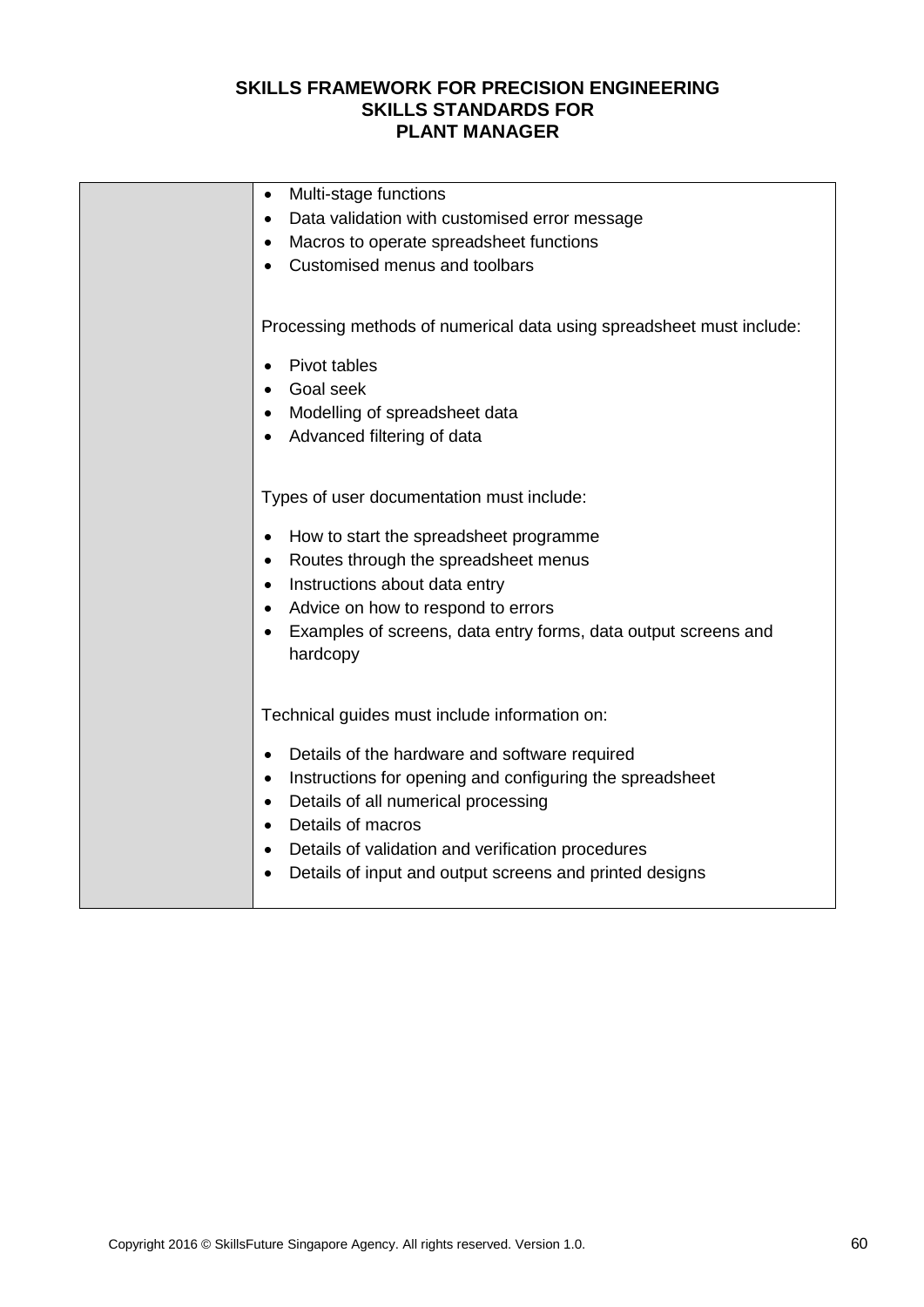| <b>Skill Code</b>                                                                                                                                                                                                             | LPM-RLT-601C-0                                                                                                                                                                                                                                                                                                                                                                                                                                                                                                                                                                                                                                                                                                                                                                             | <b>Skill Category</b>                           | People and Relationship<br>Management |
|-------------------------------------------------------------------------------------------------------------------------------------------------------------------------------------------------------------------------------|--------------------------------------------------------------------------------------------------------------------------------------------------------------------------------------------------------------------------------------------------------------------------------------------------------------------------------------------------------------------------------------------------------------------------------------------------------------------------------------------------------------------------------------------------------------------------------------------------------------------------------------------------------------------------------------------------------------------------------------------------------------------------------------------|-------------------------------------------------|---------------------------------------|
|                                                                                                                                                                                                                               |                                                                                                                                                                                                                                                                                                                                                                                                                                                                                                                                                                                                                                                                                                                                                                                            | <b>Skill Sub-Category</b><br>(where applicable) | N/A                                   |
| <b>Skill</b>                                                                                                                                                                                                                  | Establish Organisational Relationships and Lead Organisational Diversity                                                                                                                                                                                                                                                                                                                                                                                                                                                                                                                                                                                                                                                                                                                   |                                                 |                                       |
| <b>Skill Description</b>                                                                                                                                                                                                      | This skill describes the ability to create and foster strong organisational<br>relationships to provide strategic value to the organisation. It also includes<br>developing strategic leadership networks, creating a diverse and<br>cooperative work environment and supporting team building initiatives.                                                                                                                                                                                                                                                                                                                                                                                                                                                                                |                                                 |                                       |
| Knowledge and<br><b>Analysis</b><br>It refers to gathering,<br>cognitive<br>processing,<br>integration and<br>inspection of facts<br>and information<br>required to perform<br>the work tasks and<br>activities.              | The ability to understand:<br>Legal and ethical considerations relating to organisational participation<br>$\bullet$<br>in networking and opportunities for collaboration, and workplace<br>diversity<br>Organisational policies and procedures relating to business<br>$\bullet$<br>networking, organisational diversity and team building<br>Relevant professional or industry codes of practice and standards<br>$\bullet$<br>relating to business networking and team building<br>The implication and impact of strategies to encourage diversity on<br>$\bullet$<br>employees and the organisation<br>Relevant local, regional and international networks<br>$\bullet$<br>Common barriers to developing a diverse and cooperative workplace<br>Team dynamics and group behaviours     |                                                 |                                       |
| <b>Application and</b><br><b>Adaptation</b><br>It refers to the ability<br>to perform the work<br>tasks and activities<br>required of the<br>occupation, and the<br>ability to react to and<br>manage the<br>changes at work. | The ability to:<br>Identify and prioritise networks which may provide strategic value to<br>$\bullet$<br>the organisation or the individual to facilitate networking decisions<br>Identify and review the constraints that may affect participation in<br>$\bullet$<br>networks to develop appropriate responses<br>Pursue collaborative opportunities to support mutually beneficial<br>$\bullet$<br>outcomes<br>Lead the development of strategies to support diversity and<br>$\bullet$<br>cooperation at all levels of the organisation<br>Communicate expectations of cross cultural awareness throughout<br>$\bullet$<br>organisation to promote organisational diversity<br>Encourage and support senior management to build stronger teams<br>$\bullet$<br>across the organisation |                                                 |                                       |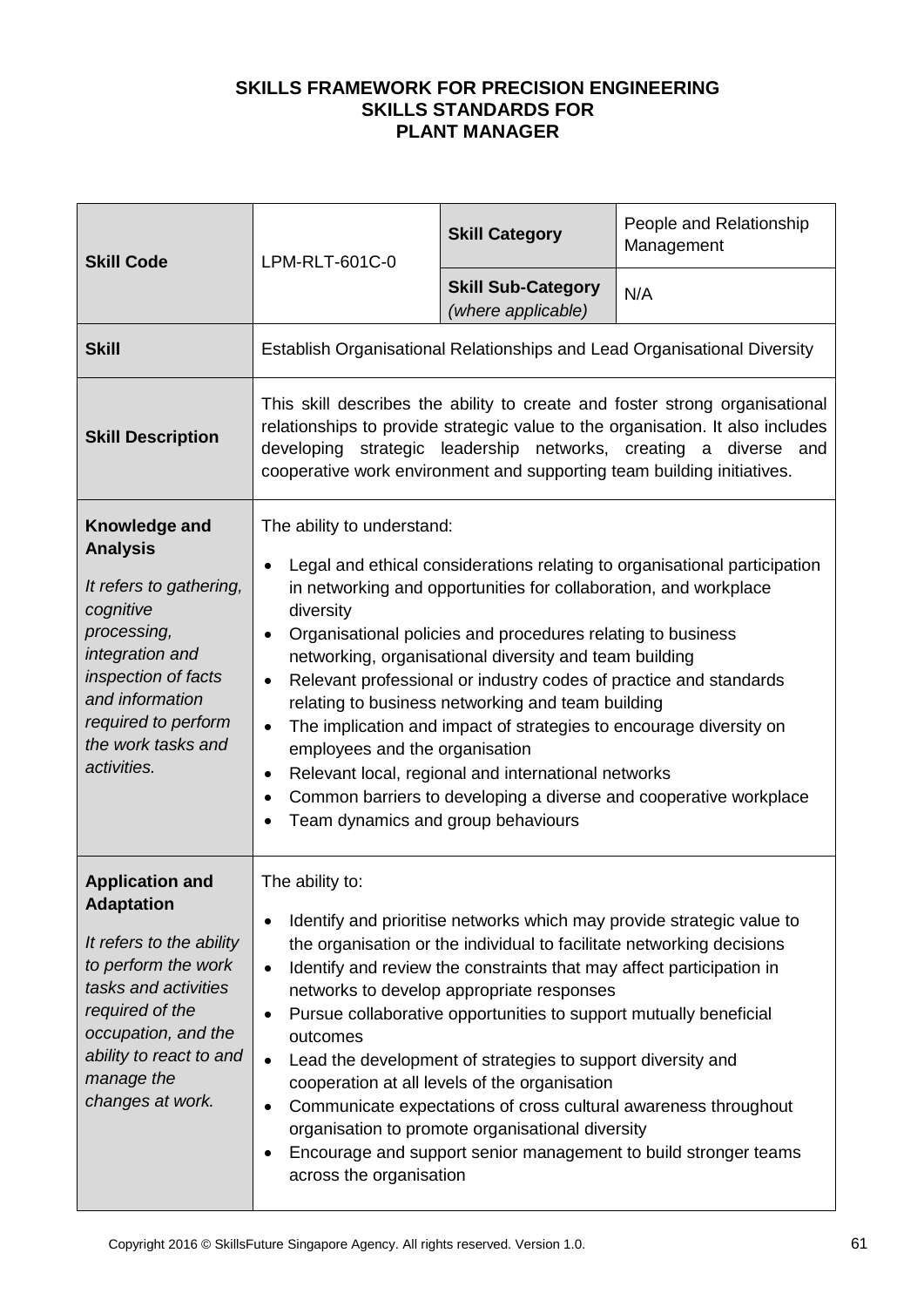| <b>Innovation and</b><br><b>Value Creation</b><br>It refers to the ability<br>to generate<br>purposive ideas to<br>improve work<br>performance and/or<br>enhance business<br>values that are<br>aligned to<br>organisational goals. | The ability to:<br>Identify innovative approaches to support team building |
|-------------------------------------------------------------------------------------------------------------------------------------------------------------------------------------------------------------------------------------|----------------------------------------------------------------------------|
| <b>Social Intelligence</b>                                                                                                                                                                                                          | The ability to:                                                            |
| and Ethics                                                                                                                                                                                                                          | Manage relationships to achieve cross-cultural cooperation and             |
| It refers to the ability                                                                                                                                                                                                            | positive outcomes for individuals, teams and the organisation              |
| to use affective                                                                                                                                                                                                                    | Adjust interpersonal style and respond appropriately to emotional cues     |
| factors in leadership,                                                                                                                                                                                                              | $\bullet$                                                                  |
| relationship and                                                                                                                                                                                                                    | when interacting with others to meet the requirements of the social and    |
| diversity                                                                                                                                                                                                                           | cultural business context                                                  |
| management guided                                                                                                                                                                                                                   | Participate in team building activities with senior management team to     |
| by professional                                                                                                                                                                                                                     | $\bullet$                                                                  |
| codes of ethics.                                                                                                                                                                                                                    | develop instrumental relationships required to lead the organisation       |
| <b>Learning to Learn</b>                                                                                                                                                                                                            | The ability to:                                                            |
| It refers to the ability                                                                                                                                                                                                            | Keep abreast of organisational diversity management practices by           |
| to develop and                                                                                                                                                                                                                      | $\bullet$                                                                  |
| improve one's self                                                                                                                                                                                                                  | subscribing to diverse learning channels and participating in peer         |
| within and outside of                                                                                                                                                                                                               | discussion platforms to enhance own knowledge for workplace                |
| one's area of work.                                                                                                                                                                                                                 | application                                                                |
| <b>Range of</b><br><b>Application</b><br>(where applicable)<br>It refers to the critical<br>circumstances and<br>contexts that the skill<br>may be<br>demonstrated.                                                                 | N/A                                                                        |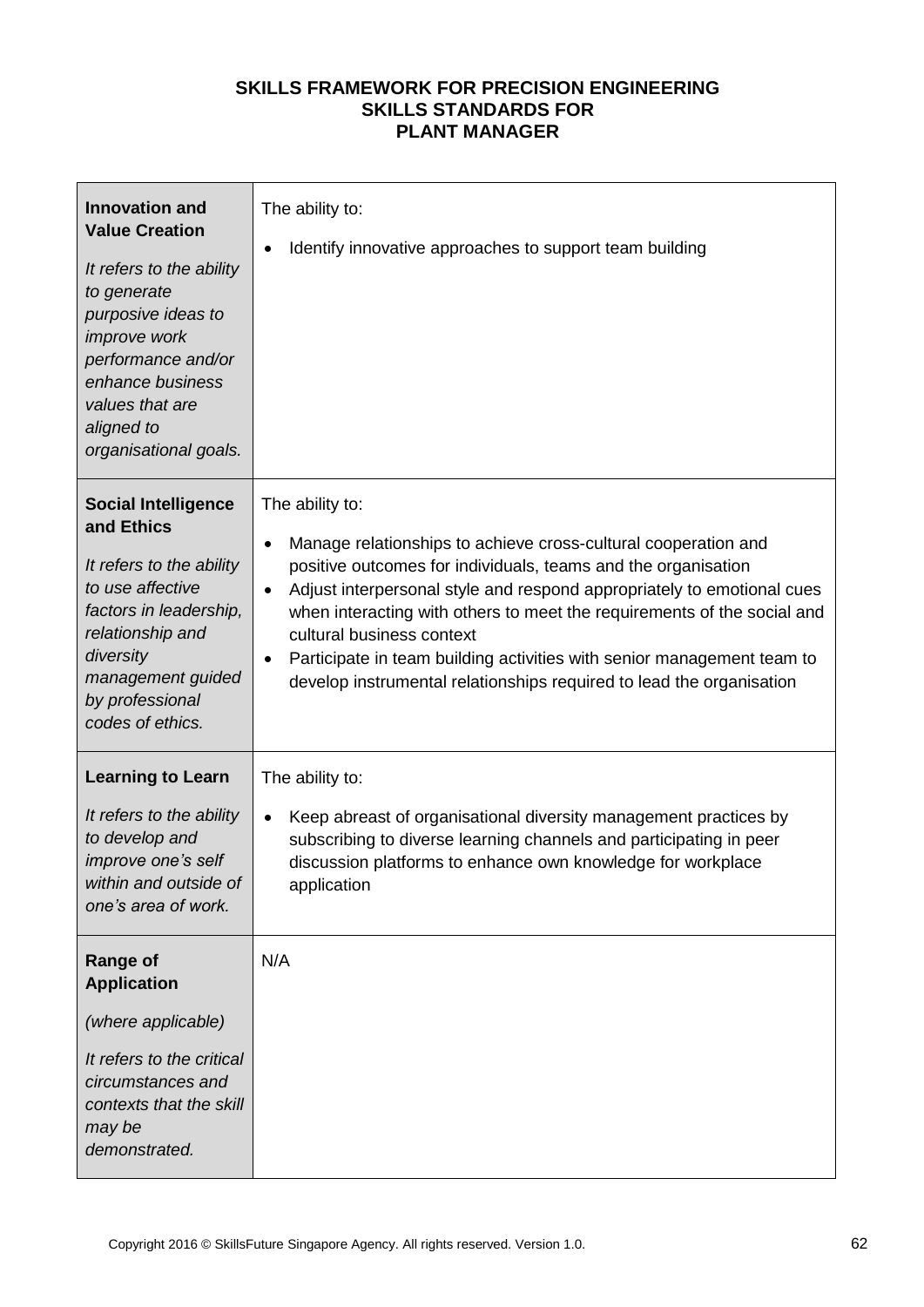| <b>Skill Code</b>                                                                                                                                                                                                             | LPM-PER-601C-0                                                                                                                                                                                                                                                                                                                                                                                                                                                                                                                                                                                                                                                                                                                                                                                                                       | <b>Skill Category</b>                           | Personal Management<br>and Development |
|-------------------------------------------------------------------------------------------------------------------------------------------------------------------------------------------------------------------------------|--------------------------------------------------------------------------------------------------------------------------------------------------------------------------------------------------------------------------------------------------------------------------------------------------------------------------------------------------------------------------------------------------------------------------------------------------------------------------------------------------------------------------------------------------------------------------------------------------------------------------------------------------------------------------------------------------------------------------------------------------------------------------------------------------------------------------------------|-------------------------------------------------|----------------------------------------|
|                                                                                                                                                                                                                               |                                                                                                                                                                                                                                                                                                                                                                                                                                                                                                                                                                                                                                                                                                                                                                                                                                      | <b>Skill Sub-Category</b><br>(where applicable) | N/A                                    |
| <b>Skill</b>                                                                                                                                                                                                                  | Develop Self to Maintain Professional<br>Competence to Lead<br>an<br>Organisation                                                                                                                                                                                                                                                                                                                                                                                                                                                                                                                                                                                                                                                                                                                                                    |                                                 |                                        |
| <b>Skill Description</b>                                                                                                                                                                                                      | This skill describes the ability to lead organisational communications and<br>decision-making as one of the most senior members of an organisation. It<br>also includes influencing stakeholders and maintaining integrity in one's<br>role as a key decision maker.                                                                                                                                                                                                                                                                                                                                                                                                                                                                                                                                                                 |                                                 |                                        |
| Knowledge and<br><b>Analysis</b><br>It refers to gathering,<br>cognitive<br>processing,<br>integration and<br>inspection of facts<br>and information<br>required to perform<br>the work tasks and<br>activities.              | The ability to understand:<br>Legal and ethical considerations relating to organisational<br>communications<br>Relevant professional or industry codes of practice and standards<br>$\bullet$<br>guiding the definition of values and behaviours<br>The relationship between high level organisational strategy and the<br>$\bullet$<br>development and implementation of business plans and processes at<br>lower levels within the organisation<br>Implications and impact of organisational communication processes on<br>$\bullet$<br>stakeholders<br>Implications and impact of decision-making processes on employees<br>٠<br>and the organisation<br>Market trends and developments in relation to communication<br>techniques and channels<br>Underlying issues and trends that may affect stakeholders' decision-<br>making |                                                 |                                        |
| <b>Application and</b><br><b>Adaptation</b><br>It refers to the ability<br>to perform the work<br>tasks and activities<br>required of the<br>occupation, and the<br>ability to react to and<br>manage the<br>changes at work. | The ability to:<br>Lead stakeholders to develop strategic priorities for organisational<br>communications<br>Promote the organisation using appropriate communication channels<br>$\bullet$<br>Communicate decisions and ensure they are implemented accordingly<br>$\bullet$<br>to meet intended business outcomes                                                                                                                                                                                                                                                                                                                                                                                                                                                                                                                  |                                                 |                                        |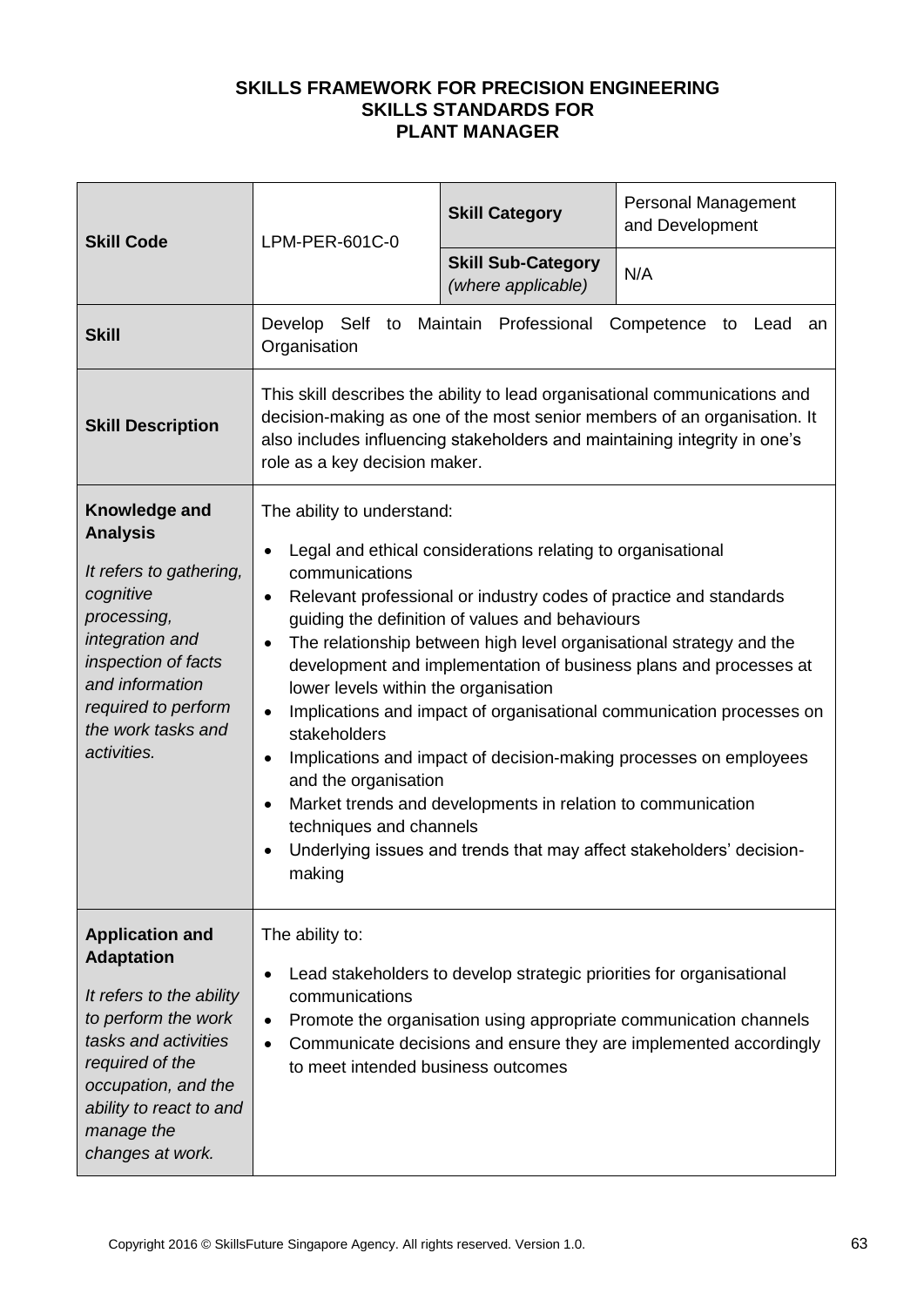| <b>Innovation and</b><br><b>Value Creation</b><br>It refers to the ability<br>to generate<br>purposive ideas to<br>improve work<br>performance and/or<br>enhance business<br>values that are<br>aligned to<br>organisational goals. | The ability to:<br>Review effectiveness of organisational communications to identify<br>areas for improvement<br>Seek and encourage inputs from senior management and technical<br>$\bullet$<br>experts to develop innovative approaches and responses to emerging<br>issues                                                                |
|-------------------------------------------------------------------------------------------------------------------------------------------------------------------------------------------------------------------------------------|---------------------------------------------------------------------------------------------------------------------------------------------------------------------------------------------------------------------------------------------------------------------------------------------------------------------------------------------|
| <b>Social Intelligence</b><br>and Ethics<br>It refers to the ability<br>to use affective<br>factors in leadership,<br>relationship and<br>diversity<br>management guided<br>by professional<br>codes of ethics.                     | The ability to:<br>Lead the communication of organisational strategic priorities, directions<br>and plans to stakeholders to influence and garner their support and<br>buy-in<br>Maintain integrity of self and organisation throughout decision-making<br>and problem-solving processes in accordance to organisational code of<br>conduct |
| <b>Learning to Learn</b><br>It refers to the ability<br>to develop and<br>improve one's self<br>within and outside of<br>one's area of work.                                                                                        | The ability to:<br>Maintain awareness of market trends and organisational environment<br>$\bullet$<br>to lead appropriate strategic responses                                                                                                                                                                                               |
| <b>Range of</b><br><b>Application</b><br>(where applicable)<br>It refers to the critical<br>circumstances and<br>contexts that the skill<br>may be<br>demonstrated.                                                                 | N/A                                                                                                                                                                                                                                                                                                                                         |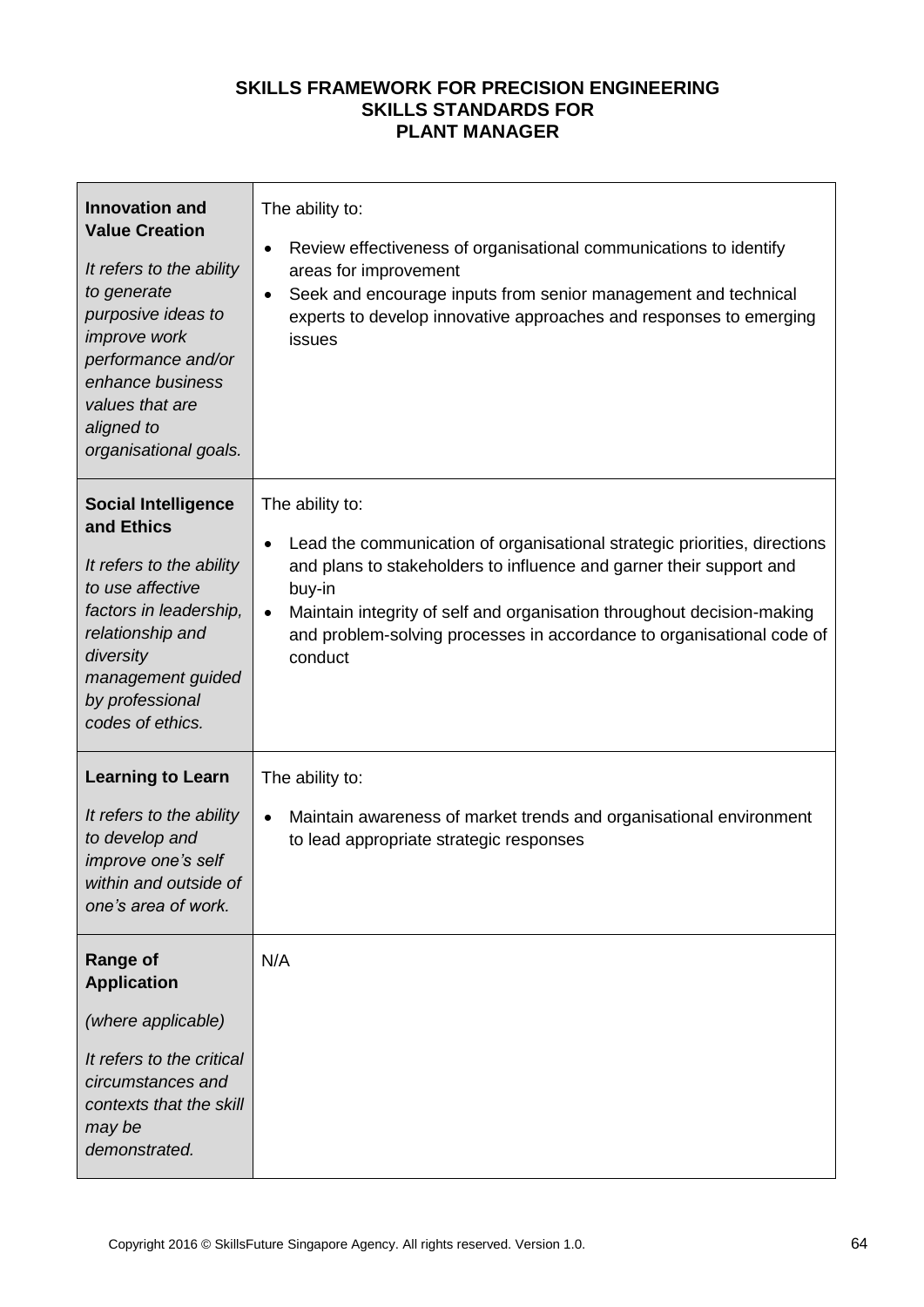| <b>Skill Code</b>                                                                                                                                                                                                             | BM-PM-601E-1                                                                                                                                                                                                                                                                                                                                                                                                                                                                  | <b>Skill Category</b>                           | <b>Project Management</b> |
|-------------------------------------------------------------------------------------------------------------------------------------------------------------------------------------------------------------------------------|-------------------------------------------------------------------------------------------------------------------------------------------------------------------------------------------------------------------------------------------------------------------------------------------------------------------------------------------------------------------------------------------------------------------------------------------------------------------------------|-------------------------------------------------|---------------------------|
|                                                                                                                                                                                                                               |                                                                                                                                                                                                                                                                                                                                                                                                                                                                               | <b>Skill Sub-Category</b><br>(where applicable) | N/A                       |
| <b>Skill</b>                                                                                                                                                                                                                  | <b>Steer Programme</b>                                                                                                                                                                                                                                                                                                                                                                                                                                                        |                                                 |                           |
| <b>Skill Description</b>                                                                                                                                                                                                      | This skill describes the ability to steer a programme in accordance with the<br>programme and organisation requirements. It includes ensuring alignment<br>between the programme and organisational strategic direction, reviewing<br>and measuring programme outcomes as well as mitigating the impact of<br>large-scale risks on the project.                                                                                                                               |                                                 |                           |
| Knowledge and<br><b>Analysis</b><br>It refers to<br>gathering, cognitive<br>processing,<br>integration and<br>inspection of facts<br>and information<br>required to perform<br>the work tasks and<br>activities.              | The ability to understand:<br>Principles of risk and risk analysis<br>٠<br>Objectives of risk and risk analysis<br>$\bullet$                                                                                                                                                                                                                                                                                                                                                  |                                                 |                           |
| <b>Application and</b><br><b>Adaptation</b><br>It refers to the ability<br>to perform the work<br>tasks and activities<br>required of the<br>occupation, and the<br>ability to react to<br>and manage the<br>changes at work. | The ability to:<br>Set overall direction of organisation's programme of projects in<br>$\bullet$<br>accordance with to align to organisational strategic direction<br>Determine programme performance measures in accordance with<br>$\bullet$<br>programme requirements to facilitate programme outcomes measure<br>Review and measure programme outcomes to ensure adherence to set<br>٠<br>targets<br>Guide mitigation of large-scale risks to resolve issues<br>$\bullet$ |                                                 |                           |
| <b>Innovation and</b><br><b>Value Creation</b><br>It refers to the ability<br>to generate<br>purposive ideas to                                                                                                               | The ability to:<br>Improve risk management systems and processes to ensure<br>$\bullet$<br>responsive and effective risk management within the organisation                                                                                                                                                                                                                                                                                                                   |                                                 |                           |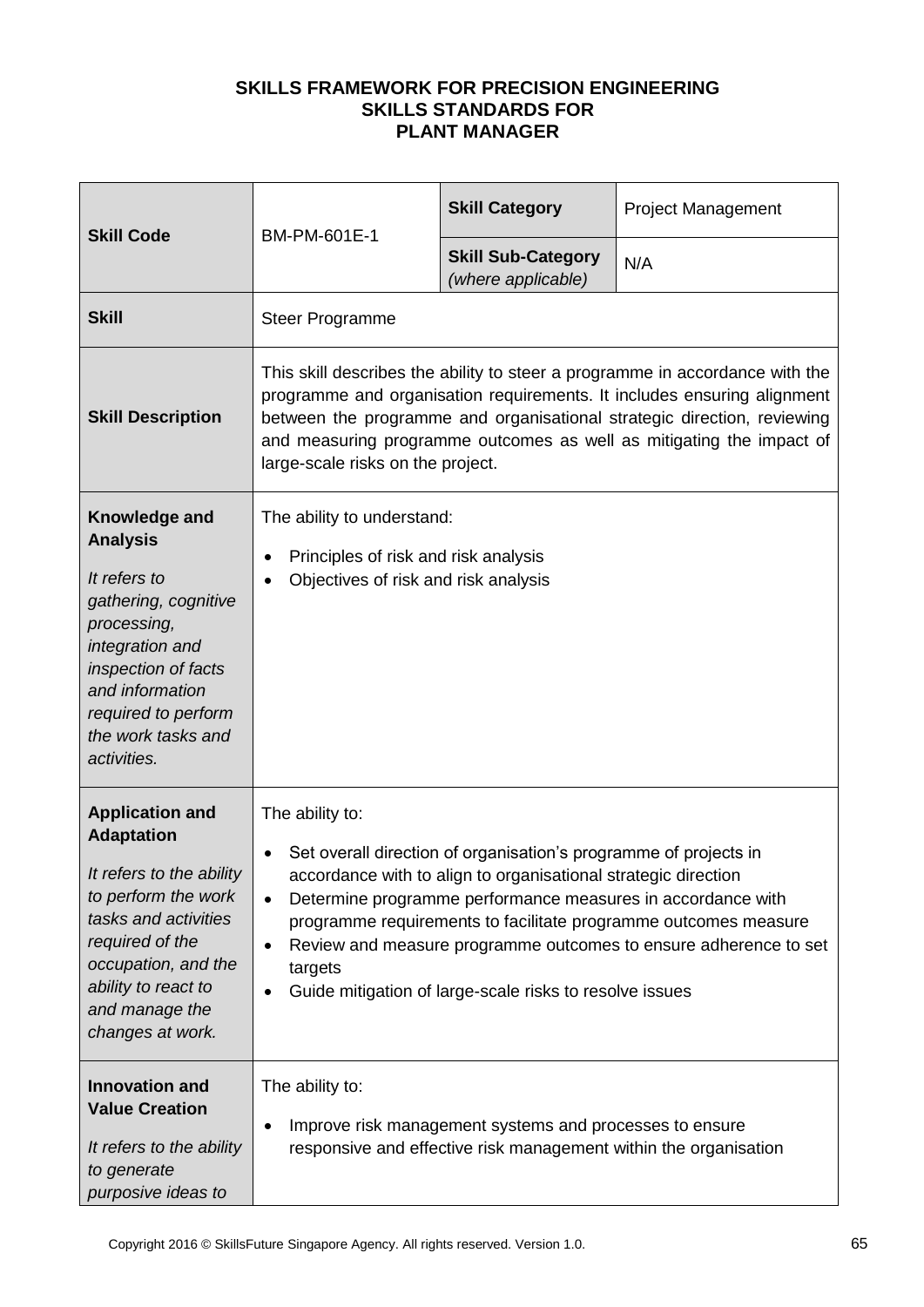| <i>improve</i> work<br>performance and/or<br>enhance business<br>values that are<br>aligned to<br>organisational                                                                                                   |                                                                                                                                                                                                                  |
|--------------------------------------------------------------------------------------------------------------------------------------------------------------------------------------------------------------------|------------------------------------------------------------------------------------------------------------------------------------------------------------------------------------------------------------------|
| <b>Social Intelligence</b><br>and Ethics<br>It refers to the ability<br>to use affective<br>factors in<br>leadership,<br>relationship and<br>diversity<br>management guided<br>by professional<br>codes of ethics. | The ability to:<br>Build business relationships with customers to garner their support for<br>$\bullet$<br>future programmes                                                                                     |
|                                                                                                                                                                                                                    |                                                                                                                                                                                                                  |
| <b>Learning to Learn</b>                                                                                                                                                                                           | The ability to:                                                                                                                                                                                                  |
| It refers to the ability<br>to develop and<br>improve one's self<br>within and outside of<br>one's area of work.                                                                                                   | Keep abreast of changes in internal and external factors to identify and<br>$\bullet$<br>minimise impact of threats to the achievement of programme objectives<br>by subscribing to diverse information channels |
| <b>Range of</b><br><b>Application</b>                                                                                                                                                                              | N/A                                                                                                                                                                                                              |
| (where applicable)                                                                                                                                                                                                 |                                                                                                                                                                                                                  |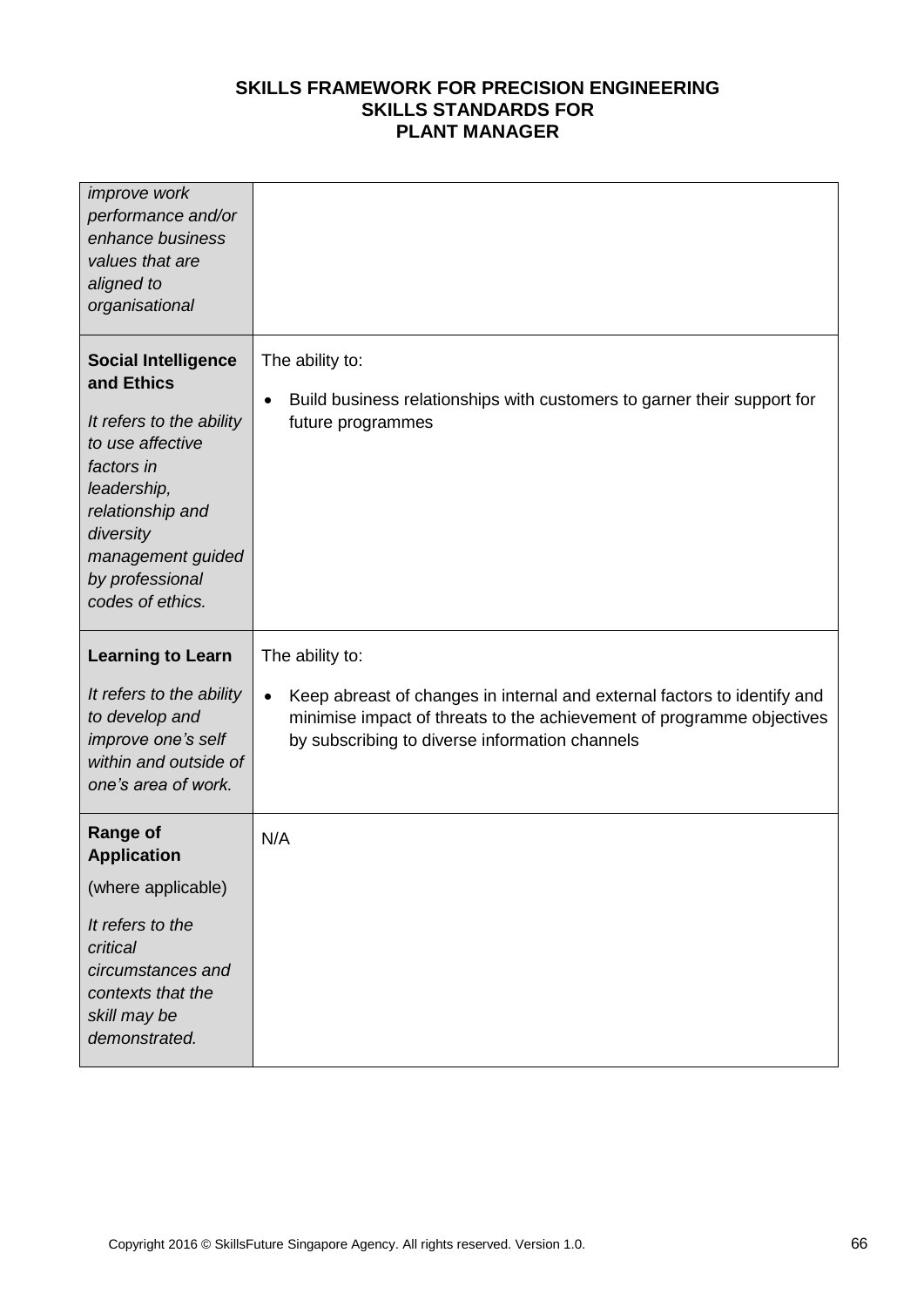|                                                                                                                                                                                                                               | PRE-PRE-7001-1                                                                                                                                                                                                                                                                                                                                                                                                                                                                                                                                                                                                                       | <b>Skill Category</b>                           | <b>Public Relations</b> |
|-------------------------------------------------------------------------------------------------------------------------------------------------------------------------------------------------------------------------------|--------------------------------------------------------------------------------------------------------------------------------------------------------------------------------------------------------------------------------------------------------------------------------------------------------------------------------------------------------------------------------------------------------------------------------------------------------------------------------------------------------------------------------------------------------------------------------------------------------------------------------------|-------------------------------------------------|-------------------------|
| <b>Skill Code</b>                                                                                                                                                                                                             |                                                                                                                                                                                                                                                                                                                                                                                                                                                                                                                                                                                                                                      | <b>Skill Sub-Category</b><br>(where applicable) | N/A                     |
| <b>Skill</b>                                                                                                                                                                                                                  | <b>Establish and Develop Media Relationships</b>                                                                                                                                                                                                                                                                                                                                                                                                                                                                                                                                                                                     |                                                 |                         |
| <b>Skill Description</b>                                                                                                                                                                                                      | This skill describes the ability to develop relations with media<br>organisations. This includes determining communications objectives of the<br>organisation, identifying media organisations, channels, personnel and<br>content generators to establish relationships with, establishing contact with<br>shortlisted media, and developing media relationships.                                                                                                                                                                                                                                                                   |                                                 |                         |
| Knowledge and<br><b>Analysis</b><br>It refers to<br>gathering, cognitive<br>processing,<br>integration and<br>inspection of facts<br>and information<br>required to perform<br>the work tasks and<br>activities.              | The ability to understand:<br>Purpose of setting media communications objectives<br>٠<br>Types of media communications objectives<br>$\bullet$<br>Types of media<br>$\bullet$<br>Types of information in a media contacts database<br>$\bullet$<br>Techniques of selecting media organisations and journalists<br>$\bullet$<br>Organisation's media communications objectives<br>Methods of communicating with different media organisations and<br>$\bullet$<br>journalists<br>Types of media materials used to communicate with the media<br>$\bullet$<br>Importance of providing regular news updates to journalists<br>$\bullet$ |                                                 |                         |
| <b>Application and</b><br><b>Adaptation</b><br>It refers to the ability<br>to perform the work<br>tasks and activities<br>required of the<br>occupation, and the<br>ability to react to<br>and manage the<br>changes at work. | The ability to:<br>Determine communication objectives of the organisation to facilitate<br>$\bullet$<br>the identification of appropriate media for outreach<br>Identify media organisations, channels and personnel to establish<br>$\bullet$<br>relations with<br>Carry out activities to develop media relations<br>$\bullet$                                                                                                                                                                                                                                                                                                     |                                                 |                         |
| <b>Innovation and</b><br><b>Value Creation</b><br>It refers to the ability<br>to generate                                                                                                                                     | The ability to:<br>Review the progress of media activities to make improvements for<br>٠<br>future communications                                                                                                                                                                                                                                                                                                                                                                                                                                                                                                                    |                                                 |                         |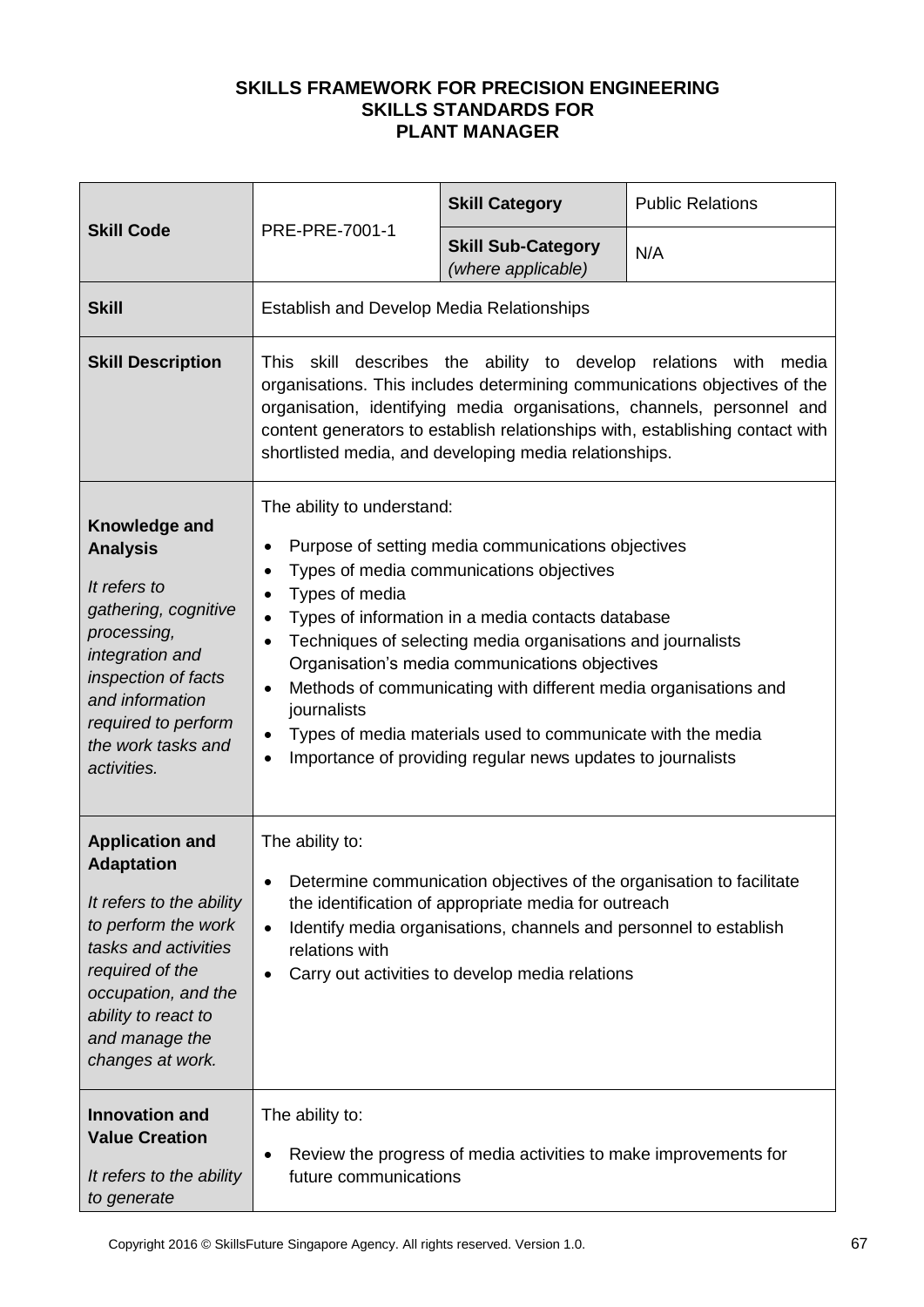| purposive ideas to<br>improve work<br>performance and/or<br>enhance business<br>values that are<br>aligned to<br>organisational                                                                                    |                                                                                                                                                                                                                                                                                                                                                      |
|--------------------------------------------------------------------------------------------------------------------------------------------------------------------------------------------------------------------|------------------------------------------------------------------------------------------------------------------------------------------------------------------------------------------------------------------------------------------------------------------------------------------------------------------------------------------------------|
| <b>Social Intelligence</b><br>and Ethics<br>It refers to the ability<br>to use affective<br>factors in<br>leadership,<br>relationship and<br>diversity<br>management guided<br>by professional<br>codes of ethics. | The ability to:<br>Establish contact with shortlisted media organisations, content<br>٠<br>generators and journalists to introduce own organisation                                                                                                                                                                                                  |
| <b>Learning to Learn</b><br>It refers to the ability<br>to develop and<br>improve one's self<br>within and outside of<br>one's area of work.                                                                       | N/A                                                                                                                                                                                                                                                                                                                                                  |
| <b>Range of</b><br><b>Application</b><br>(where applicable)<br>It refers to the<br>critical<br>circumstances and<br>contexts that the<br>skill may be<br>demonstrated.                                             | Types of media materials used to communicate with the media must<br>include:<br>Press releases<br>٠<br>Media kits<br>$\bullet$<br>Media pitches<br>٠<br>Invitations to events<br>٠<br>Briefing documents for spokesperson<br>$\bullet$<br>Types of media must include:<br><b>Broadcast</b><br>$\bullet$<br>Print<br>$\bullet$<br>Online<br>$\bullet$ |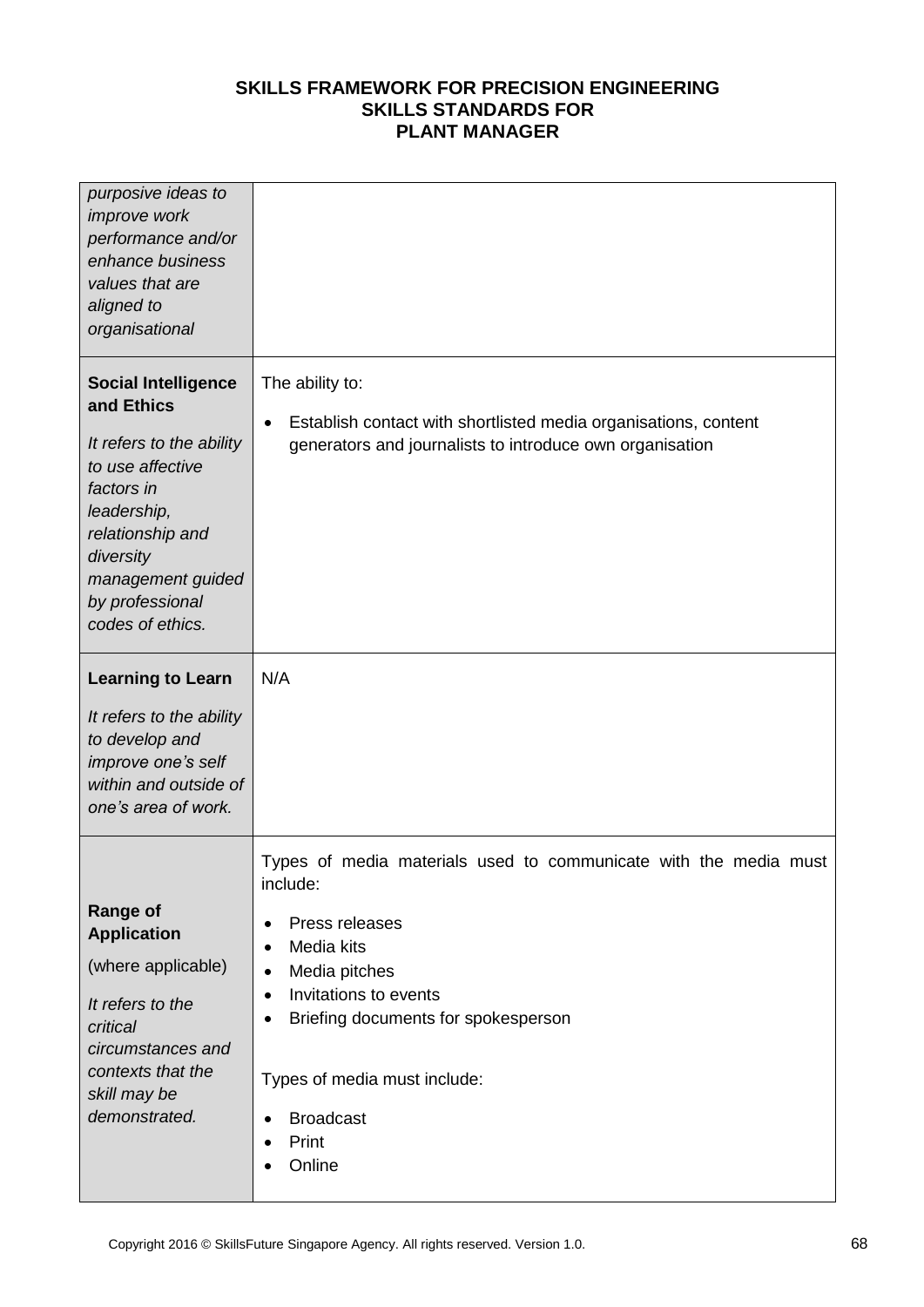| <b>Skill Code</b>                                                                                                                                                                                                             |                                                                                                                                                                                                                                                                                                                                                                                                                                                                                         | <b>Skill Category</b>                           | <b>Public Relations</b> |
|-------------------------------------------------------------------------------------------------------------------------------------------------------------------------------------------------------------------------------|-----------------------------------------------------------------------------------------------------------------------------------------------------------------------------------------------------------------------------------------------------------------------------------------------------------------------------------------------------------------------------------------------------------------------------------------------------------------------------------------|-------------------------------------------------|-------------------------|
|                                                                                                                                                                                                                               | PRE-PRE-7002-1                                                                                                                                                                                                                                                                                                                                                                                                                                                                          | <b>Skill Sub-Category</b><br>(where applicable) | N/A                     |
| <b>Skill</b>                                                                                                                                                                                                                  | Speak with Confidence                                                                                                                                                                                                                                                                                                                                                                                                                                                                   |                                                 |                         |
| <b>Skill Description</b>                                                                                                                                                                                                      | This skill describes the ability to speak publicly to deliver the organisation's<br>message succinctly and in accordance with objectives.                                                                                                                                                                                                                                                                                                                                               |                                                 |                         |
| Knowledge and<br><b>Analysis</b><br>It refers to<br>gathering, cognitive<br>processing,<br>integration and<br>inspection of facts<br>and information<br>required to perform<br>the work tasks and<br>activities.              | The ability to understand:<br>Process of public speaking<br>٠<br>Importance of poise and pace when speaking publicly<br>$\bullet$<br>Importance of clarity, diction and intonation<br>$\bullet$<br>Methods to engage the audience when speaking publicly<br>$\bullet$<br>Value of self-awareness in public speaking<br>$\bullet$<br>Value of audience awareness in public speaking<br>٠<br>Types of speech<br>٠<br>Components of speech<br>٠<br>Effective delivery methods<br>$\bullet$ |                                                 |                         |
| <b>Application and</b><br><b>Adaptation</b><br>It refers to the ability<br>to perform the work<br>tasks and activities<br>required of the<br>occupation, and the<br>ability to react to<br>and manage the<br>changes at work. | The ability to:<br>Ascertain objectives of speech to be delivered<br>$\bullet$<br>Conduct research to confirm facts and figures<br>$\bullet$<br>Prepare supporting materials for speech<br>$\bullet$<br>Draft speech in line with objectives and in accordance with<br>$\bullet$<br>organisational objectives                                                                                                                                                                           |                                                 |                         |
| <b>Innovation and</b><br><b>Value Creation</b><br>It refers to the ability<br>to generate<br>purposive ideas to<br>improve work<br>performance and/or<br>enhance business                                                     | The ability to:<br>Refine speech to ensure message delivered is clear and succinct                                                                                                                                                                                                                                                                                                                                                                                                      |                                                 |                         |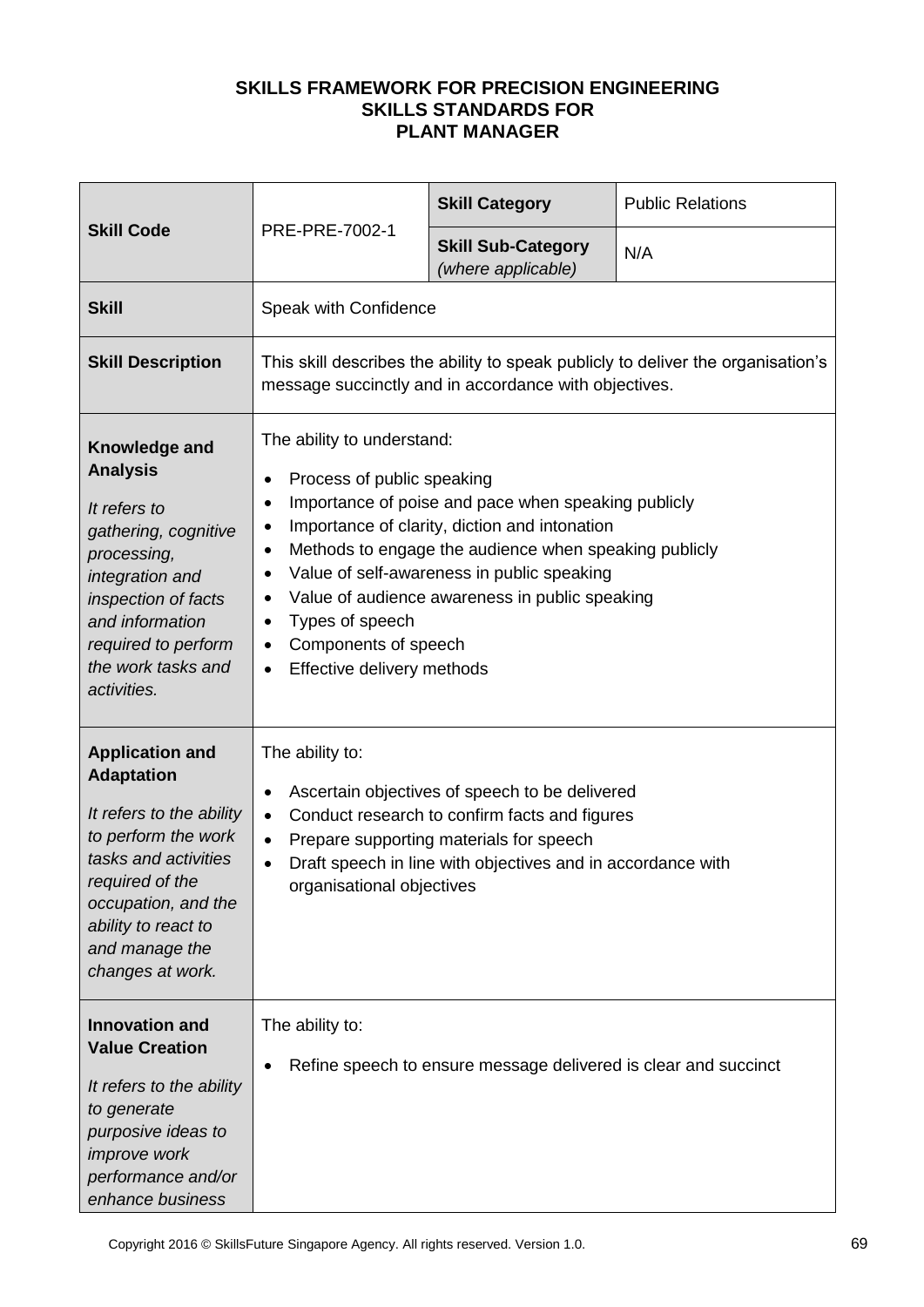| values that are<br>aligned to<br>organisational                                                                                                                                                                    |                                                                                                                                     |
|--------------------------------------------------------------------------------------------------------------------------------------------------------------------------------------------------------------------|-------------------------------------------------------------------------------------------------------------------------------------|
| <b>Social Intelligence</b><br>and Ethics<br>It refers to the ability<br>to use affective<br>factors in<br>leadership,<br>relationship and<br>diversity<br>management guided<br>by professional<br>codes of ethics. | The ability to:<br>Rehearse speech to solicit feedback<br>$\bullet$<br>Deliver speech using effective delivery methods<br>$\bullet$ |
| <b>Learning to Learn</b><br>It refers to the ability<br>to develop and<br>improve one's self<br>within and outside of<br>one's area of work.                                                                       | The ability to:<br>Critically appraise one's speech performance to refine future<br>$\bullet$<br>performance                        |
| <b>Range of</b><br><b>Application</b><br>(where applicable)<br>It refers to the<br>critical<br>circumstances and<br>contexts that the<br>skill may be<br>demonstrated.                                             | N/A                                                                                                                                 |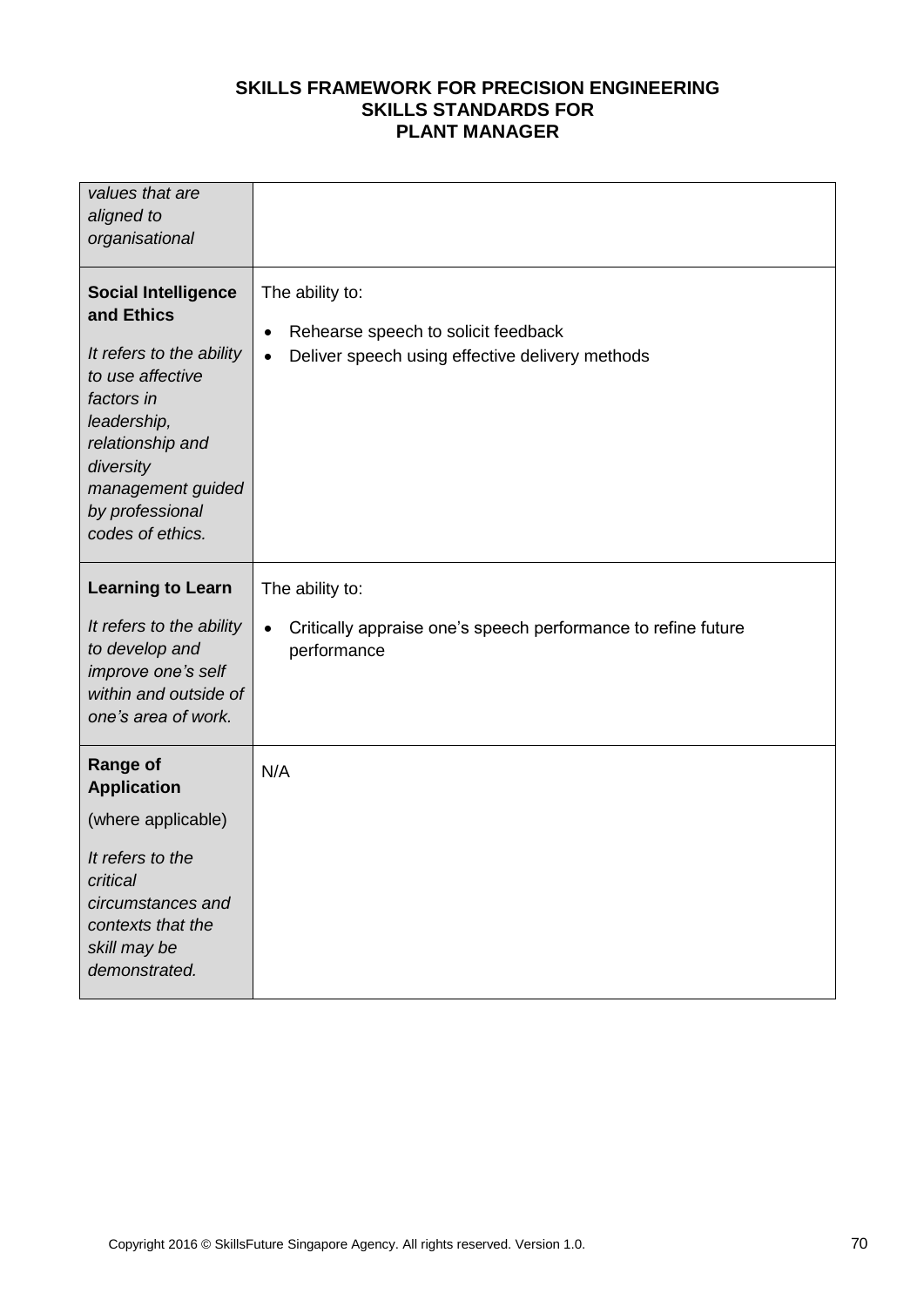|                                                                                                                                                                                                                  | PRE-PRE-7003-1                                                                                                                                                                                                                                                                                                                                                                                                                                                                                                                                                                                                                                                                                                                                                                                                                                                                                                                                                                                                                                                                                                                              | <b>Skill Category</b>                           | <b>Public Relations</b> |
|------------------------------------------------------------------------------------------------------------------------------------------------------------------------------------------------------------------|---------------------------------------------------------------------------------------------------------------------------------------------------------------------------------------------------------------------------------------------------------------------------------------------------------------------------------------------------------------------------------------------------------------------------------------------------------------------------------------------------------------------------------------------------------------------------------------------------------------------------------------------------------------------------------------------------------------------------------------------------------------------------------------------------------------------------------------------------------------------------------------------------------------------------------------------------------------------------------------------------------------------------------------------------------------------------------------------------------------------------------------------|-------------------------------------------------|-------------------------|
| <b>Skill Code</b>                                                                                                                                                                                                |                                                                                                                                                                                                                                                                                                                                                                                                                                                                                                                                                                                                                                                                                                                                                                                                                                                                                                                                                                                                                                                                                                                                             | <b>Skill Sub-Category</b><br>(where applicable) | N/A                     |
| <b>Skill</b>                                                                                                                                                                                                     | Drive Media Relations for Organisation's Success                                                                                                                                                                                                                                                                                                                                                                                                                                                                                                                                                                                                                                                                                                                                                                                                                                                                                                                                                                                                                                                                                            |                                                 |                         |
| <b>Skill Description</b>                                                                                                                                                                                         | This skill describes the ability to drive the organisation's strategic direction<br>in the management of the organisation's corporate reputation. It also<br>includes setting the communications agenda, identifying opportunities and<br>threats, prioritising the issues relating to these, building upon corporate<br>ethics and governance, incorporating these into the organisation's policies<br>and communicating the strategy to all stakeholders.                                                                                                                                                                                                                                                                                                                                                                                                                                                                                                                                                                                                                                                                                 |                                                 |                         |
| Knowledge and<br><b>Analysis</b><br>It refers to gathering,<br>cognitive<br>processing,<br>integration and<br>inspection of facts<br>and information<br>required to perform<br>the work tasks and<br>activities. | The ability to understand:<br>Principles of strategic public relations management in ensuring the<br>organisation's corporate reputation<br>Components of a communications strategy<br>Principles of business and administration management relevant to<br>managing an organisation's corporate reputation<br>Importance of planning, research and evaluation in the design of the<br>organisation's media relations strategy<br>Importance of corporate brand or image and identify, factors<br>contributing to these and how they might be influenced<br>Key internal and external developments affecting the organisation, the<br>nature of their impact, and the implications for managing the<br>organisation's corporate reputation<br>Multi-disciplinary nature of public relations, and how other business<br>$\bullet$<br>functions, social-scientific theories help to develop this practice<br>Legal, regulatory and ethical requirements affecting public relations<br>within the organisation's sector<br>Issues of corporate governance and how these can impact upon the<br>$\bullet$<br>organisation's corporate reputation |                                                 |                         |
| <b>Application and</b><br><b>Adaptation</b><br>It refers to the ability<br>to perform the work<br>tasks and activities<br>required of the<br>occupation, and the<br>ability to react to and                      | The ability to:<br>Identify and prioritise strategic communications objectives which are<br>٠<br>consistent with the organisation's corporate objectives and business<br>strategy<br>Research and obtain information regarding the organisation's various<br>٠<br>customers, including their needs and expectations<br>Conduct effective boundary spanning activities to identify relevant<br>$\bullet$<br>information regarding the organisation's external environment                                                                                                                                                                                                                                                                                                                                                                                                                                                                                                                                                                                                                                                                    |                                                 |                         |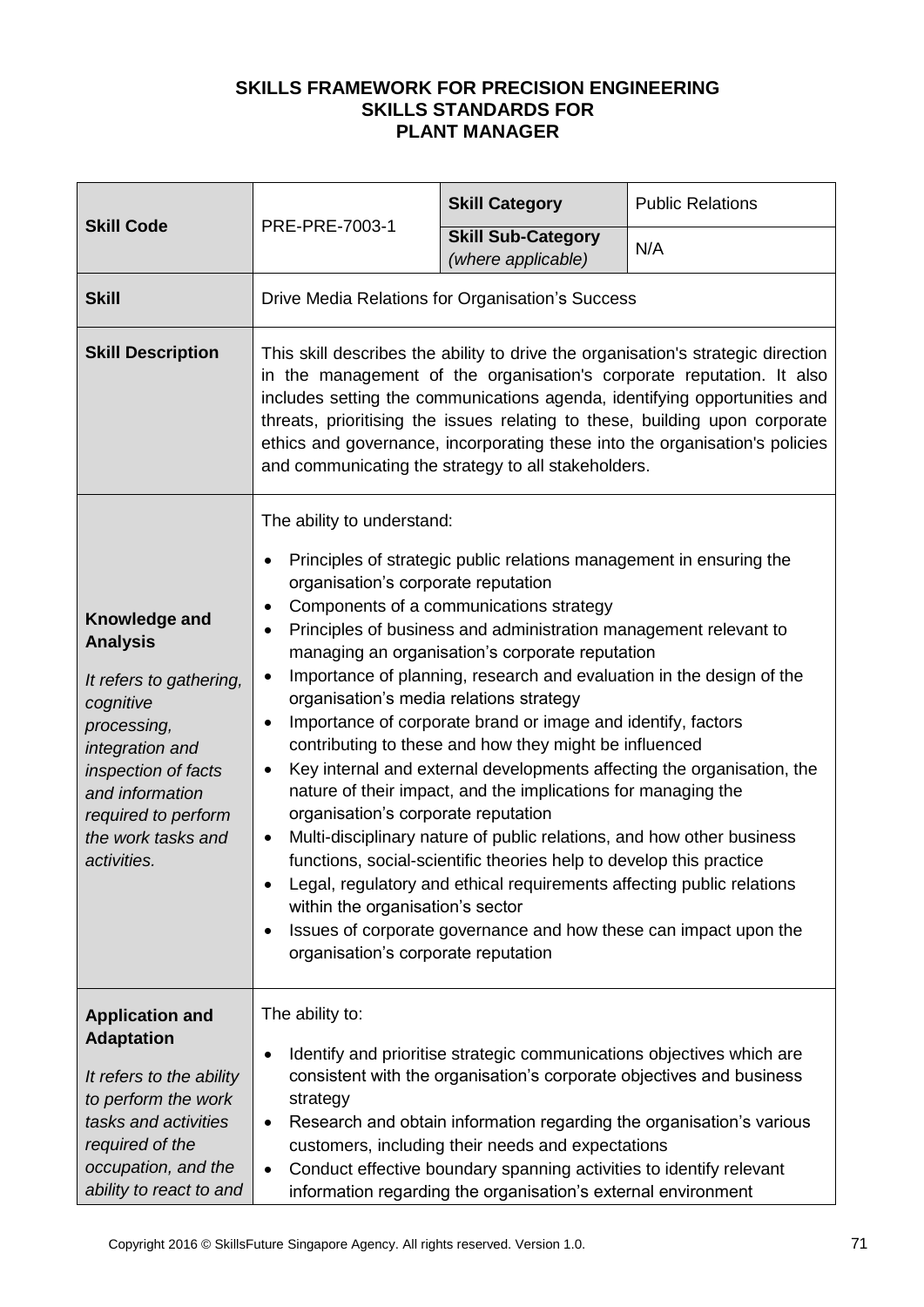| manage the<br>changes at work.                                                                                                                                                                                                      | Establish the organisation's communications strategy and associated<br>$\bullet$<br>objectives in line with the organisation's corporate reputation<br>Identify and agree on outcomes for communications projects which are<br>$\bullet$<br>measurable and in line with the organisation's agreed communication<br>strategy<br>Explore and recommend partnership and sponsorship opportunities<br>with other organisations, in line with the organisation's communication<br>objectives<br>Design and implement social responsibility and community affairs<br>programmes, in line with the organisation's communication objectives |
|-------------------------------------------------------------------------------------------------------------------------------------------------------------------------------------------------------------------------------------|-------------------------------------------------------------------------------------------------------------------------------------------------------------------------------------------------------------------------------------------------------------------------------------------------------------------------------------------------------------------------------------------------------------------------------------------------------------------------------------------------------------------------------------------------------------------------------------------------------------------------------------|
| <b>Innovation and</b><br><b>Value Creation</b><br>It refers to the ability<br>to generate<br>purposive ideas to<br><i>improve</i> work<br>performance and/or<br>enhance business<br>values that are<br>aligned to<br>organisational | The ability to:<br>Identify and prioritise potential opportunities and threats in the<br>organisation's external environment, based on an assessment of their<br>potential impact on the organisation's corporate reputation<br>Carry out activities that maintain and enhance the organisation's<br>$\bullet$<br>corporate reputation and that of its products or services, and which are<br>in line with the organisation's communication objectives                                                                                                                                                                              |
| <b>Social Intelligence</b><br>and Ethics<br>It refers to the ability<br>to use affective<br>factors in leadership,<br>relationship and<br>diversity<br>management guided<br>by professional<br>codes of ethics.                     | The ability to:<br>Seek advice on relevant communication techniques to ensure success<br>$\bullet$<br>in the organisation's communication objectives                                                                                                                                                                                                                                                                                                                                                                                                                                                                                |
| <b>Learning to Learn</b><br>It refers to the ability<br>to develop and<br>improve one's self<br>within and outside of<br>one's area of work.                                                                                        | N/A                                                                                                                                                                                                                                                                                                                                                                                                                                                                                                                                                                                                                                 |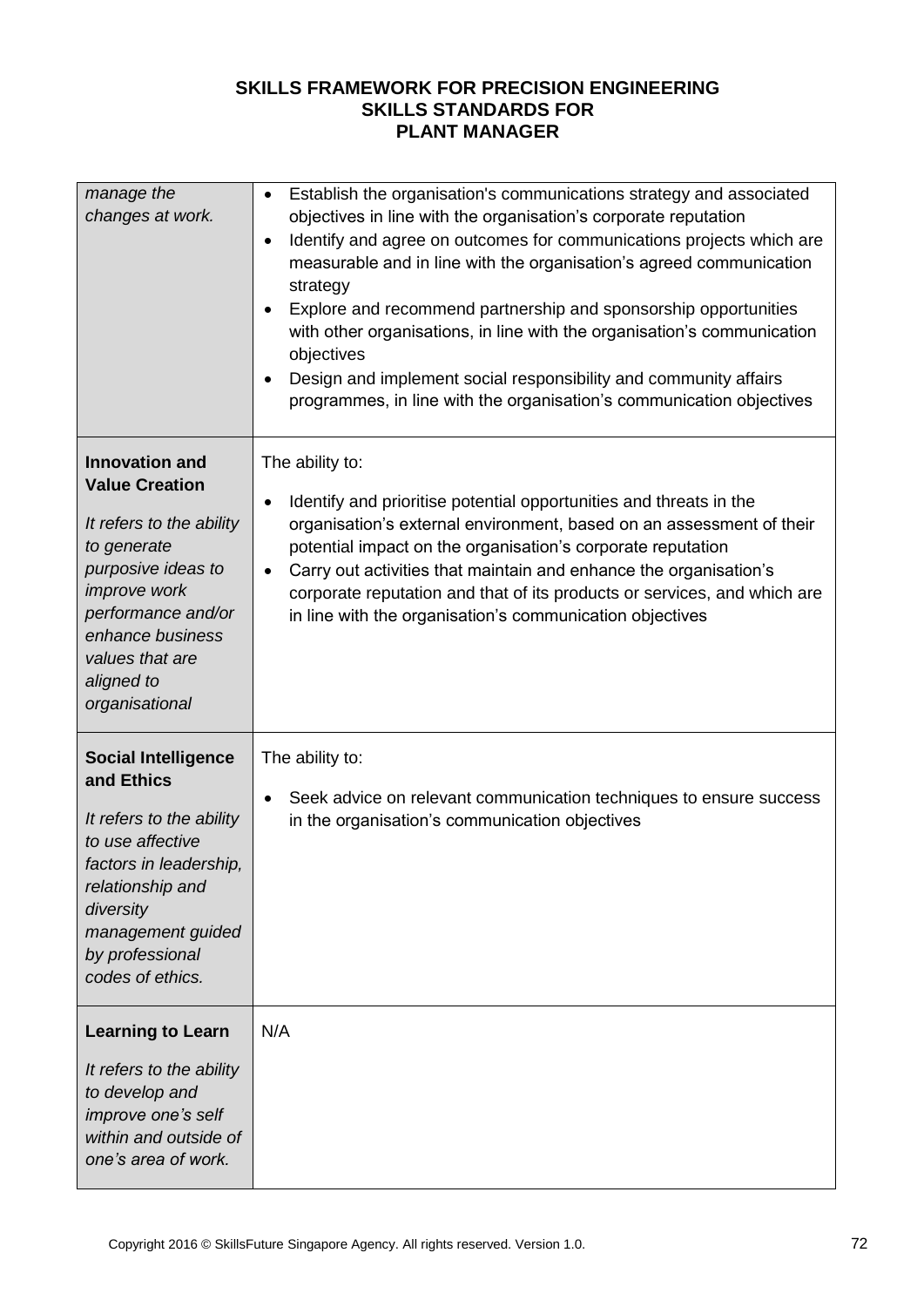| <b>Range of</b><br><b>Application</b>                                                                | N/A |
|------------------------------------------------------------------------------------------------------|-----|
| (where applicable)                                                                                   |     |
| It refers to the critical<br>circumstances and<br>contexts that the skill<br>may be<br>demonstrated. |     |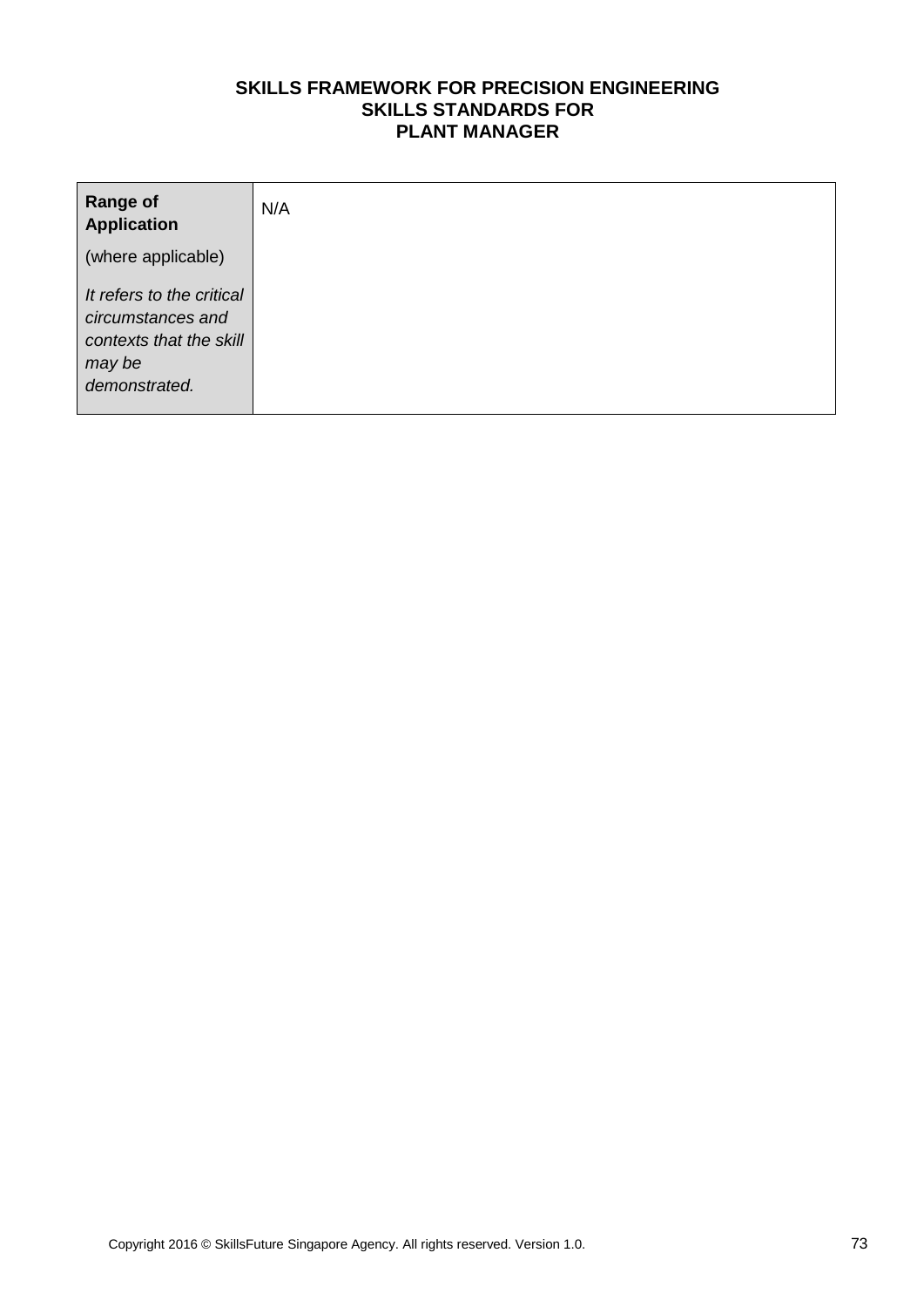|                                                                                                                                                                                                                  |                                                                                                                                                                                                                                                                                                                                  | <b>Skill Category</b>                                                                                                                                                                                                                                                                                                                                                                                                                                                                                                                                                                                                                     | <b>Public Relations</b>                                                                                                                                                                                                            |
|------------------------------------------------------------------------------------------------------------------------------------------------------------------------------------------------------------------|----------------------------------------------------------------------------------------------------------------------------------------------------------------------------------------------------------------------------------------------------------------------------------------------------------------------------------|-------------------------------------------------------------------------------------------------------------------------------------------------------------------------------------------------------------------------------------------------------------------------------------------------------------------------------------------------------------------------------------------------------------------------------------------------------------------------------------------------------------------------------------------------------------------------------------------------------------------------------------------|------------------------------------------------------------------------------------------------------------------------------------------------------------------------------------------------------------------------------------|
| <b>Skill Code</b>                                                                                                                                                                                                | PRE-PRE-7004-1                                                                                                                                                                                                                                                                                                                   | <b>Skill Sub-Category</b><br>(where applicable)                                                                                                                                                                                                                                                                                                                                                                                                                                                                                                                                                                                           | N/A                                                                                                                                                                                                                                |
| <b>Skill</b>                                                                                                                                                                                                     |                                                                                                                                                                                                                                                                                                                                  | Engage Audiences through Digital and Social Media                                                                                                                                                                                                                                                                                                                                                                                                                                                                                                                                                                                         |                                                                                                                                                                                                                                    |
| <b>Skill Description</b>                                                                                                                                                                                         | This skill describes the ability to engage audiences through the use of<br>digital and social media. It also includes identifying the target audience and<br>how to access them, ensuring that the appropriate response devices are in<br>place and responding to negative messages or comments from the target<br>audience.     |                                                                                                                                                                                                                                                                                                                                                                                                                                                                                                                                                                                                                                           |                                                                                                                                                                                                                                    |
| Knowledge and<br><b>Analysis</b><br>It refers to<br>gathering, cognitive<br>processing,<br>integration and<br>inspection of facts<br>and information<br>required to perform<br>the work tasks and<br>activities. | The ability to understand:<br>$\bullet$<br>social media<br>٠<br>Organisation's market and publics<br>$\bullet$<br>$\bullet$<br>$\bullet$<br>disadvantages<br>$\bullet$<br>communications<br>٠<br>audience<br>$\bullet$<br>including search engine optimisation<br>$\bullet$<br>٠<br>$\bullet$<br>$\bullet$<br>$\bullet$<br>media | Legal, regulatory and ethical requirements codes of practice and<br>Vision, objectives and culture of the organisation<br>Organisation's structure and business processes<br>Different types of digital and social media and their advantages and<br>Establish the tone of voice to be used in digital and social media<br>How to make best use of different types of digital and social media,<br>Create content that will engage the target audience<br>Ways of dealing with negative responses from audiences<br>Types of data collection and reporting systems<br>Methods of monitoring the outcomes of the use of digital and social | organisational policies and procedures relevant to the use of digital and<br>Methods to select the channels or platforms best suited to a particular<br>Appropriate forms of etiquette on different digital and social media sites |
| <b>Application and</b><br><b>Adaptation</b><br>It refers to the ability<br>to perform the work<br>tasks and activities<br>required of the                                                                        | The ability to:<br>$\bullet$<br>messages to be communicated<br>$\bullet$<br>$\bullet$                                                                                                                                                                                                                                            | that this is communicated within the organisation<br>Identify the target audience and how to access them                                                                                                                                                                                                                                                                                                                                                                                                                                                                                                                                  | Confirm the objectives for the use of digital and social media and the<br>Establish the tone of voice to be used in communications and ensure                                                                                      |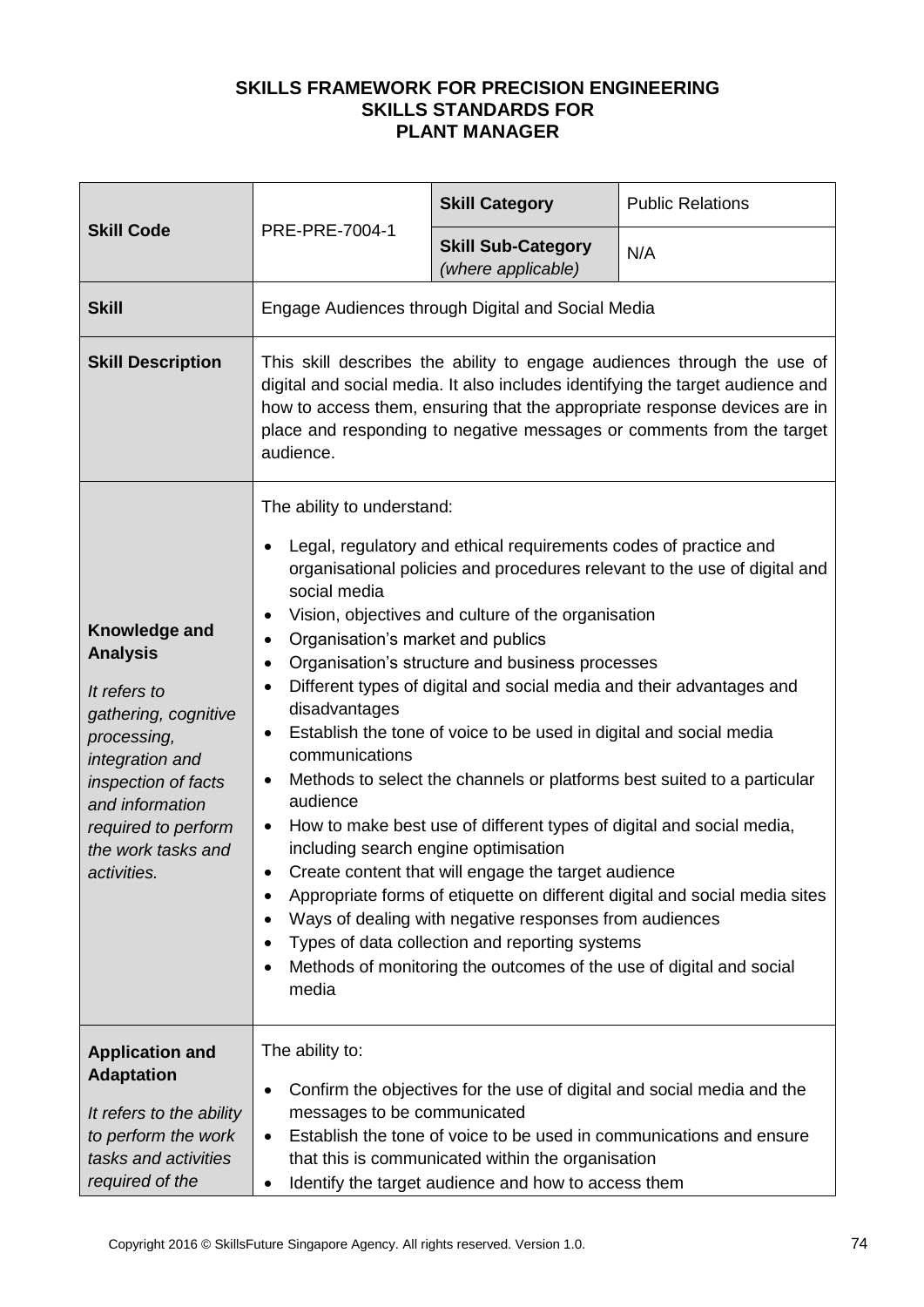| occupation, and the<br>ability to react to<br>and manage the<br>changes at work.                                                                                                                                             | Assess the benefits and risks of different types of electronic tools<br>$\bullet$<br>platforms and social media and select those best-suited to the<br>audience<br>Create content that makes appropriate use of the channels or<br>$\bullet$<br>platforms selected and will engage the target audience's participation<br>Ensure that content is accurate and justifiable<br>$\bullet$<br>Ensure clear links to allow the audience to access further information<br>$\bullet$<br>or take appropriate action and include appropriate response devices<br>Create data collection and reporting systems to fulfil agreed monitoring<br>$\bullet$<br>requirements, in line with data protection and privacy legislations |
|------------------------------------------------------------------------------------------------------------------------------------------------------------------------------------------------------------------------------|----------------------------------------------------------------------------------------------------------------------------------------------------------------------------------------------------------------------------------------------------------------------------------------------------------------------------------------------------------------------------------------------------------------------------------------------------------------------------------------------------------------------------------------------------------------------------------------------------------------------------------------------------------------------------------------------------------------------|
| <b>Innovation and</b><br><b>Value Creation</b><br>It refers to the ability<br>to generate<br>purposive ideas to<br>improve work<br>performance and/or<br>enhance business<br>values that are<br>aligned to<br>organisational | The ability to:<br>Monitor and evaluate the outcomes of the use of digital and social<br>$\bullet$<br>media and adjust public relations strategies and actions accordingly                                                                                                                                                                                                                                                                                                                                                                                                                                                                                                                                           |
| <b>Social Intelligence</b><br>and Ethics<br>It refers to the ability<br>to use affective<br>factors in<br>leadership,<br>relationship and<br>diversity<br>management guided<br>by professional<br>codes of ethics.           | The ability to:<br>Develop and make appropriate responses to negative messages or<br>$\bullet$<br>comments received<br>Liaise with systems specialists where necessary<br>$\bullet$                                                                                                                                                                                                                                                                                                                                                                                                                                                                                                                                  |
| <b>Learning to Learn</b><br>It refers to the ability<br>to develop and<br>improve one's self<br>within and outside of<br>one's area of work.                                                                                 | N/A                                                                                                                                                                                                                                                                                                                                                                                                                                                                                                                                                                                                                                                                                                                  |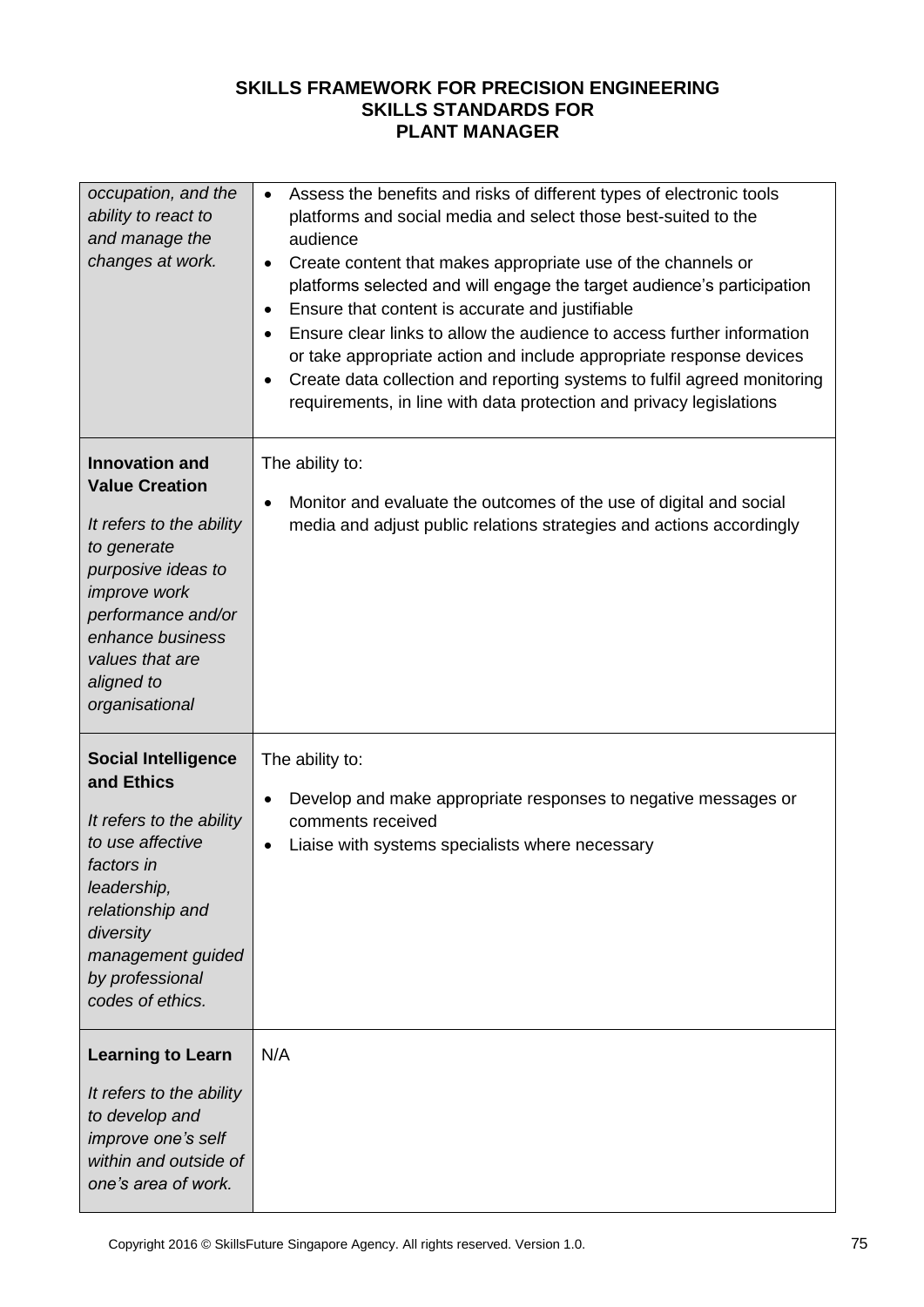| <b>Range of</b><br><b>Application</b>                                                                   | N/A |
|---------------------------------------------------------------------------------------------------------|-----|
| (where applicable)                                                                                      |     |
| It refers to the<br>critical<br>circumstances and<br>contexts that the<br>skill may be<br>demonstrated. |     |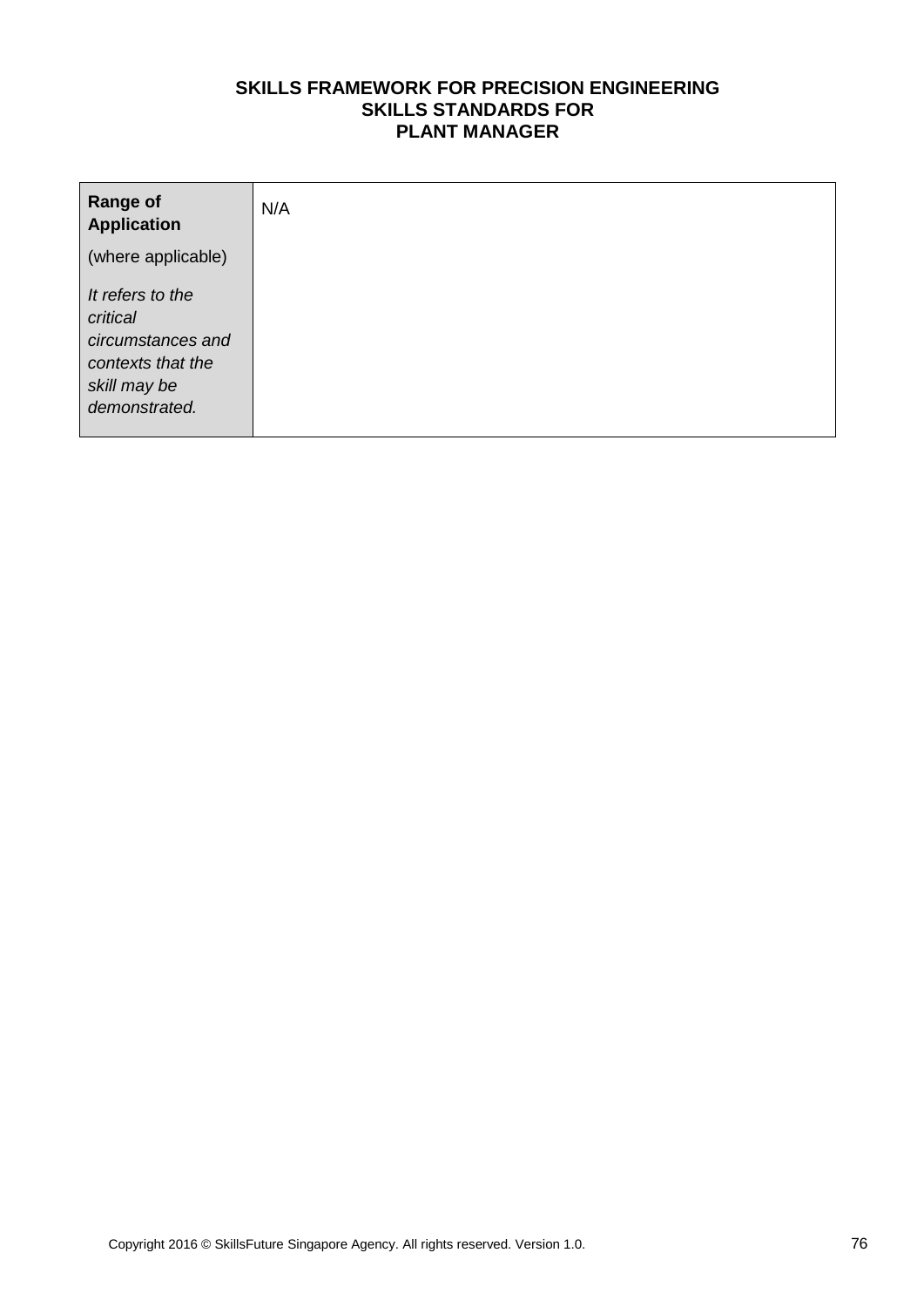|                                                                                                                                                                                                                            | BM-RM-502E-1                                                                                                                                                                                                                                                                                                                                                                                                                    | <b>Skill Category</b>                                       | <b>Risk Management</b>                                           |
|----------------------------------------------------------------------------------------------------------------------------------------------------------------------------------------------------------------------------|---------------------------------------------------------------------------------------------------------------------------------------------------------------------------------------------------------------------------------------------------------------------------------------------------------------------------------------------------------------------------------------------------------------------------------|-------------------------------------------------------------|------------------------------------------------------------------|
| <b>Skill Code</b>                                                                                                                                                                                                          |                                                                                                                                                                                                                                                                                                                                                                                                                                 | <b>Skill Sub-Category</b><br>(where applicable)             | N/A                                                              |
| <b>Skill</b>                                                                                                                                                                                                               | Establish and Develop Risk Management Philosophy and Strategies                                                                                                                                                                                                                                                                                                                                                                 |                                                             |                                                                  |
| <b>Skill Description</b>                                                                                                                                                                                                   | This skill describes the ability to develop risk management philosophy<br>and strategies. It includes aligning risk management philosophy and<br>strategies with organisational strategic objectives, culture and values,<br>assessing business environment to determine impact on risk<br>management philosophy, as well as refining and communicating risk<br>management philosophy and strategies.                           |                                                             |                                                                  |
| Knowledge and<br><b>Analysis</b><br>It refers to gathering,<br>cognitive processing,<br>integration and<br>inspection of facts and<br>information required to<br>perform the work tasks<br>and activities.                 | The ability to understand:<br>Issues pertaining to the business environment<br>Categories of organisational objectives<br>Distinction between different levels of organisational strategies<br>$\bullet$<br>Influences and trends that may impact risk management strategy<br>Responsibilities of management in ensuring on-going effectiveness<br>of risk management<br>Critical success factors for effective risk management |                                                             |                                                                  |
| <b>Application and</b><br><b>Adaptation</b><br>It refers to the ability to<br>perform the work tasks<br>and activities required<br>of the occupation, and<br>the ability to react to<br>and manage the<br>changes at work. | The ability to:<br>Facilitate alignment of organisation's risk management philosophy<br>and strategies with organisational strategic objectives, culture and<br>values to achieve organisational outcomes<br>Assess business environment to determine impact on critical<br>business functions and risk management philosophy and vice versa                                                                                    |                                                             |                                                                  |
| <b>Innovation and Value</b><br><b>Creation</b><br>It refers to the ability to<br>generate purposive<br>ideas to improve work<br>performance and/or<br>enhance business<br>values that are aligned                          | The ability to:<br>management                                                                                                                                                                                                                                                                                                                                                                                                   | with relevant stakeholders to enhance effectiveness of risk | Refine risk management philosophy and strategies in consultation |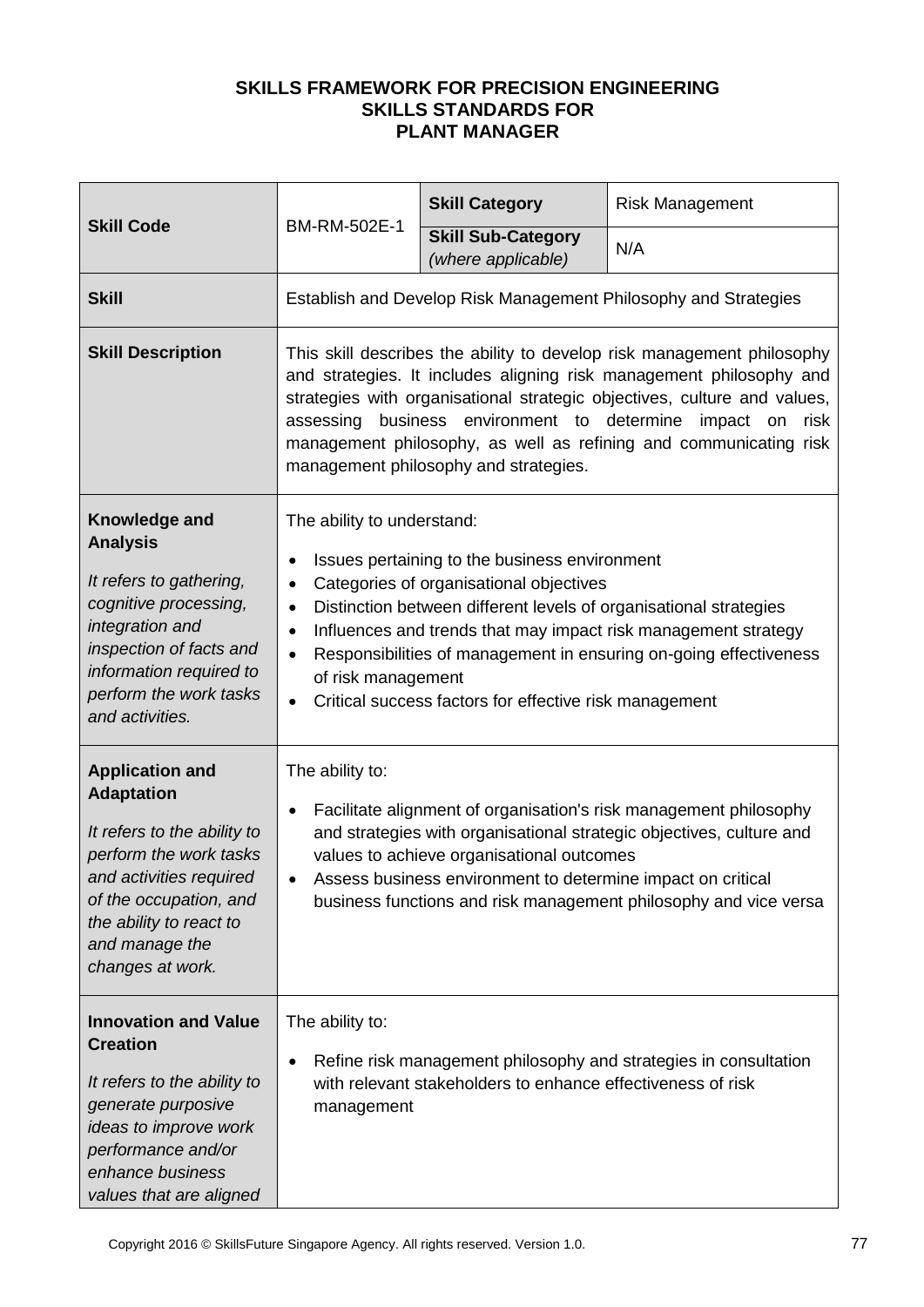| to organisational                                                                                                                                                                                            |                                                                                                                                                                                                                                     |
|--------------------------------------------------------------------------------------------------------------------------------------------------------------------------------------------------------------|-------------------------------------------------------------------------------------------------------------------------------------------------------------------------------------------------------------------------------------|
| <b>Social Intelligence</b><br>and Ethics<br>It refers to the ability to<br>use affective factors in<br>leadership, relationship<br>and diversity<br>management guided by<br>professional codes of<br>ethics. | The ability to:<br>Communicate risk management philosophy and strategies to<br>employees to garner their support and buy-in                                                                                                         |
| <b>Learning to Learn</b><br>It refers to the ability to<br>develop and improve<br>one's self within and<br>outside of one's area of<br>work.                                                                 | The ability to:<br>Augment own knowledge related to development of risk<br>management strategies by subscribing to diverse learning channels<br>and discussion platforms to ensure continuous learning for<br>workplace application |
| <b>Range of Application</b><br>(where applicable)<br>It refers to the critical<br>circumstances and<br>contexts that the skill<br>may be demonstrated.                                                       | N/A                                                                                                                                                                                                                                 |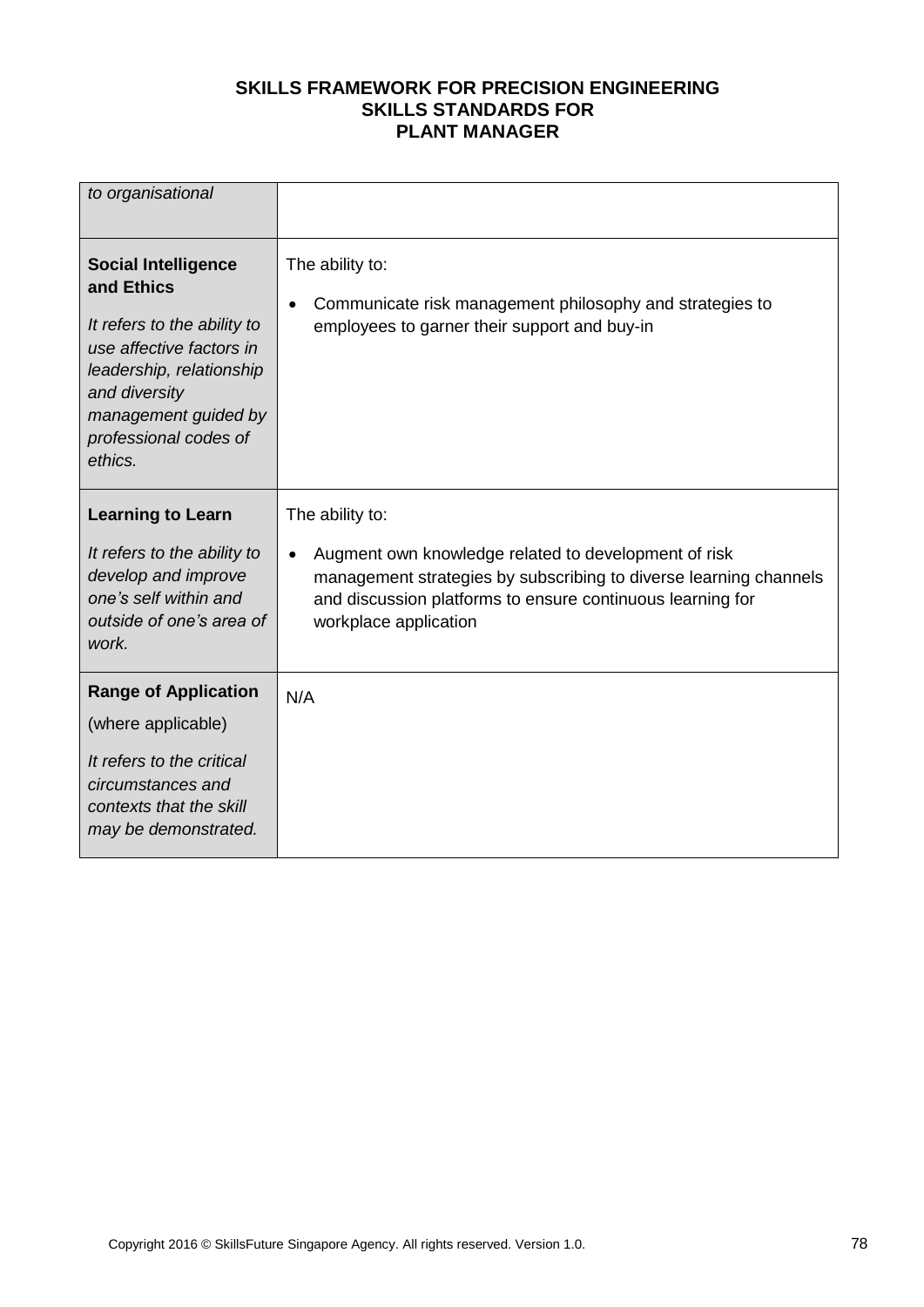| <b>Skill Code</b>                                                                                                                                                                                                          | BM-RM-504E-1                                                                                                                                                                                                                                                                                                                                             | <b>Skill Category</b>                                                                                                                                                 | <b>Risk Management</b>                                            |
|----------------------------------------------------------------------------------------------------------------------------------------------------------------------------------------------------------------------------|----------------------------------------------------------------------------------------------------------------------------------------------------------------------------------------------------------------------------------------------------------------------------------------------------------------------------------------------------------|-----------------------------------------------------------------------------------------------------------------------------------------------------------------------|-------------------------------------------------------------------|
|                                                                                                                                                                                                                            |                                                                                                                                                                                                                                                                                                                                                          | <b>Skill Sub-Category</b><br>(where applicable)                                                                                                                       | N/A                                                               |
| <b>Skill</b>                                                                                                                                                                                                               |                                                                                                                                                                                                                                                                                                                                                          | Refine Risk Management Policies and Processes                                                                                                                         |                                                                   |
| <b>Skill Description</b>                                                                                                                                                                                                   | This skill describes the ability to refine risk management policies and<br>processes. It includes identifying implementation gaps and weaknesses<br>in the organisational risk management framework as well as<br>establishing, monitoring and reviewing effectiveness of solutions to<br>bridge the gaps and weaknesses.                                |                                                                                                                                                                       |                                                                   |
| Knowledge and<br><b>Analysis</b><br>It refers to gathering,<br>cognitive processing,<br>integration and<br>inspection of facts and<br>information required to<br>perform the work tasks<br>and activities.                 | The ability to understand:<br>management proficiency<br>$\bullet$                                                                                                                                                                                                                                                                                        | Organisational maturity in risk management to assess risk<br>Types of weaknesses in risk management framework<br>Objectives of and types of gaps in internal controls | International standards and industry standards of risk management |
| <b>Application and</b><br><b>Adaptation</b><br>It refers to the ability to<br>perform the work tasks<br>and activities required<br>of the occupation, and<br>the ability to react to<br>and manage the<br>changes at work. | The ability to:<br>Review information to identify potential risk management<br>implementation gaps within the organisation<br>Identify weaknesses within the organisational risk management<br>$\bullet$<br>framework to determine areas for improvement<br>Develop and establish solutions to address gaps and weaknesses in<br>internal controls versa |                                                                                                                                                                       |                                                                   |
| <b>Innovation and Value</b><br><b>Creation</b><br>It refers to the ability to<br>generate purposive<br>ideas to improve work<br>performance and/or<br>enhance business<br>values that are aligned                          | The ability to:<br>$\bullet$                                                                                                                                                                                                                                                                                                                             | Monitor and review effectiveness of solutions in bridging risk<br>management implementation gaps and weaknesses and make<br>further refinements if necessary          |                                                                   |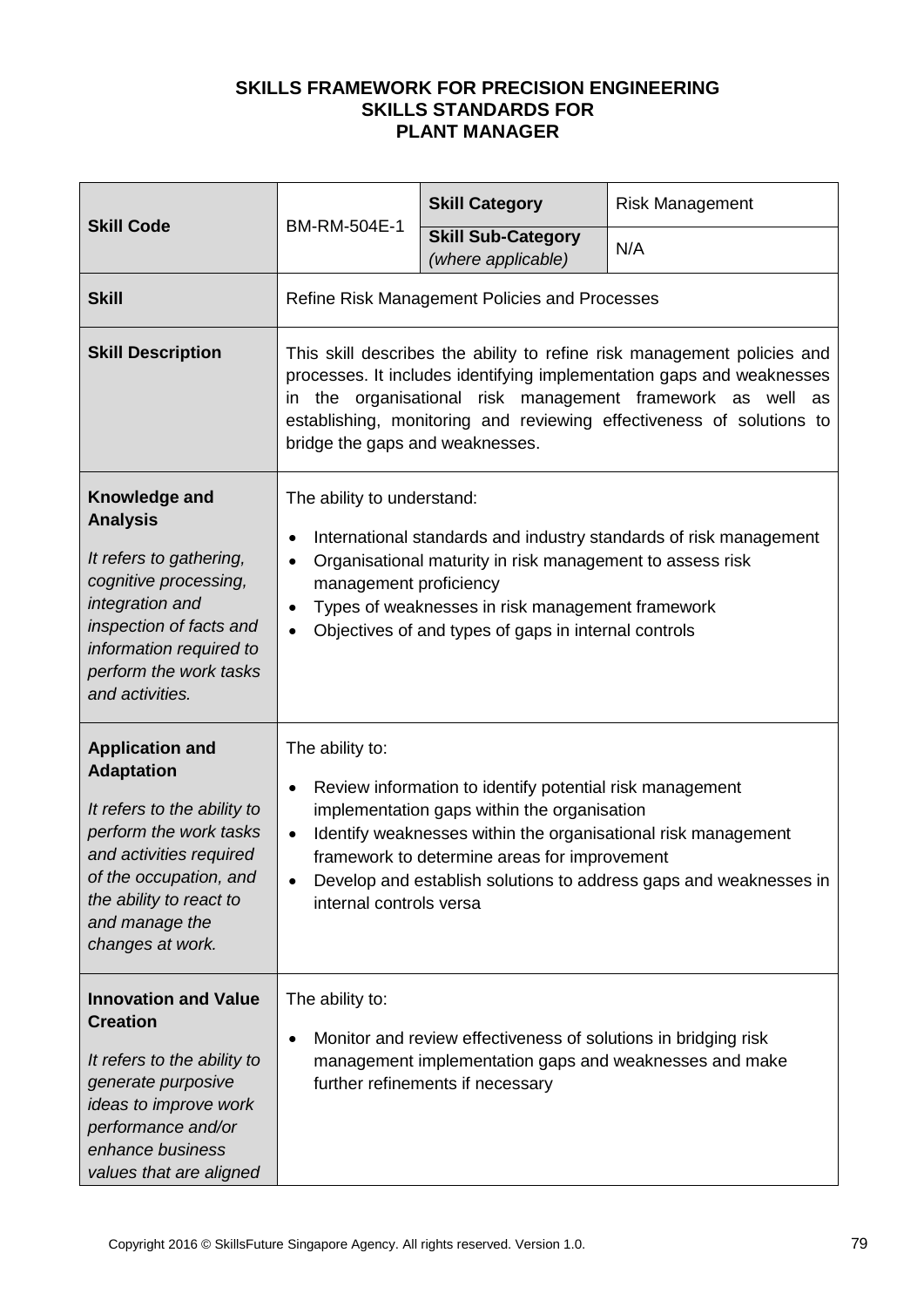| to organisational                                                                                                                                                                                            |                                                                                                                                                                                                                    |
|--------------------------------------------------------------------------------------------------------------------------------------------------------------------------------------------------------------|--------------------------------------------------------------------------------------------------------------------------------------------------------------------------------------------------------------------|
| <b>Social Intelligence</b><br>and Ethics<br>It refers to the ability to<br>use affective factors in<br>leadership, relationship<br>and diversity<br>management guided by<br>professional codes of<br>ethics. | The ability to:<br>Demonstrate empathy and openness to feedback to communicate<br>changes in risk management policies and processes to employees<br>to garner their support and buy-in                             |
| <b>Learning to Learn</b><br>It refers to the ability to<br>develop and improve<br>one's self within and<br>outside of one's area of<br>work.                                                                 | The ability to:<br>Keep abreast of international standards and industry standards of<br>risk management to guide refinement of organisational risk<br>management policies and processes to meet industry standards |
| <b>Range of Application</b><br>(where applicable)<br>It refers to the critical<br>circumstances and<br>contexts that the skill<br>may be demonstrated.                                                       | N/A                                                                                                                                                                                                                |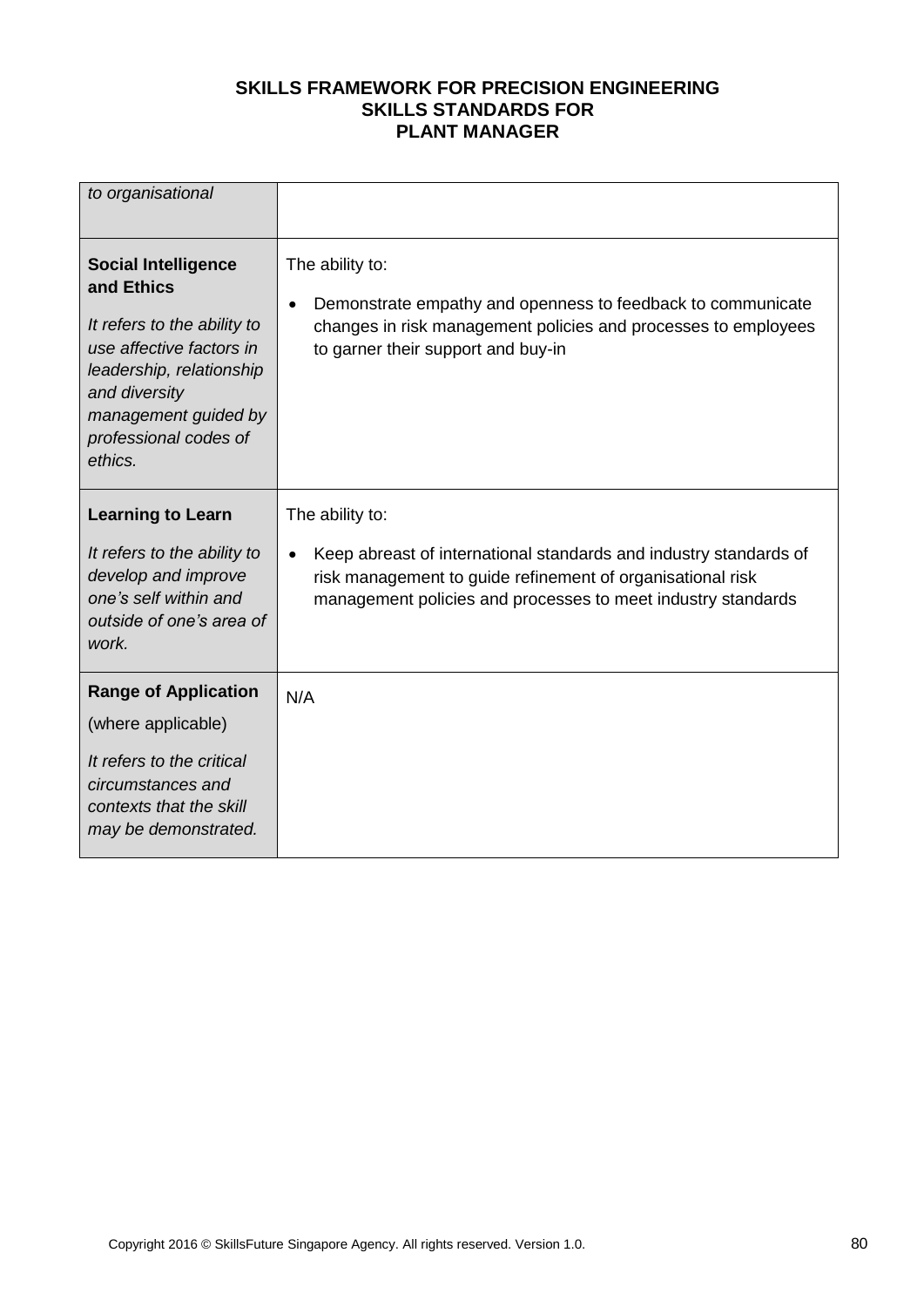|                                                                                                                                                                                                                            | BM-RM-506E-1                                                                                                     | <b>Skill Category</b>                                                                                                                                                        | <b>Risk Management</b>                                                                                                                                                                                                                                                                                                                                |
|----------------------------------------------------------------------------------------------------------------------------------------------------------------------------------------------------------------------------|------------------------------------------------------------------------------------------------------------------|------------------------------------------------------------------------------------------------------------------------------------------------------------------------------|-------------------------------------------------------------------------------------------------------------------------------------------------------------------------------------------------------------------------------------------------------------------------------------------------------------------------------------------------------|
| <b>Skill Code</b>                                                                                                                                                                                                          |                                                                                                                  | <b>Skill Sub-Category</b><br>(where applicable)                                                                                                                              | N/A                                                                                                                                                                                                                                                                                                                                                   |
| <b>Skill</b>                                                                                                                                                                                                               |                                                                                                                  | Establish Processes for the Management of Non-Compliance                                                                                                                     |                                                                                                                                                                                                                                                                                                                                                       |
| <b>Skill Description</b>                                                                                                                                                                                                   | addressing non-compliances.                                                                                      |                                                                                                                                                                              | This skill describes the ability to establish processes to manage non-<br>compliance in an organisation. It includes Identifying relevant legislative<br>and regulatory requirements to establish and refine compliance<br>programmes and management systems as well as identifying and                                                               |
| Knowledge and<br><b>Analysis</b><br>It refers to gathering,<br>cognitive processing,<br>integration and<br>inspection of facts and<br>information required to<br>perform the work tasks<br>and activities.                 | The ability to understand:<br>Sources of non-compliance<br>sources of information<br>$\bullet$<br>non-compliance | Performance indicators of compliance programmes and                                                                                                                          | Relevant legislative and regulatory requirements and appropriate<br>Relevant stakeholders to provide advice on the management of<br>management systems operations, in identifying non-compliances                                                                                                                                                     |
| <b>Application and</b><br><b>Adaptation</b><br>It refers to the ability to<br>perform the work tasks<br>and activities required<br>of the occupation, and<br>the ability to react to<br>and manage the<br>changes at work. | The ability to:<br>$\bullet$<br>$\bullet$<br>requirements for follow up                                          | Identify relevant legislative and regulatory requirements for<br>support organisational compliance requirements<br>scope of relevant legislative and regulatory requirements | organisational compliance in consultation with relevant stakeholders<br>Propose and evaluate appropriate compliance programmes and/or<br>management systems in consultation with relevant stakeholders to<br>Identify non-compliance based on relevant legislative and regulatory<br>Determine appropriate responses to address non-compliance within |
| <b>Innovation and Value</b><br><b>Creation</b><br>It refers to the ability to<br>generate purposive<br>ideas to improve work<br>performance and/or<br>enhance business                                                     | The ability to:<br>management                                                                                    | Review and refine compliance programmes and management                                                                                                                       | systems to enhance effectiveness of organisational compliance                                                                                                                                                                                                                                                                                         |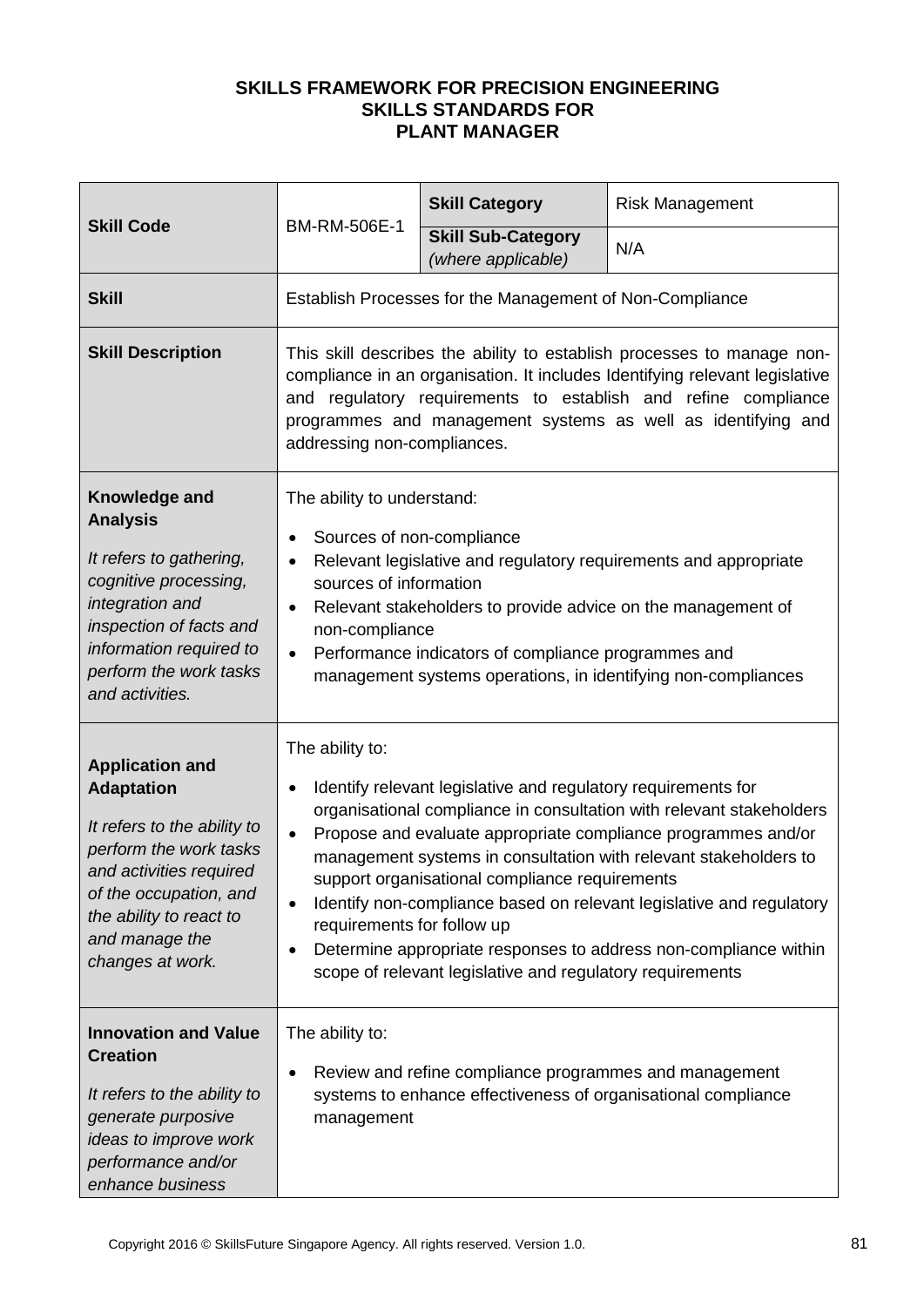| values that are aligned<br>to organisational                                                                                                                                                                 |                                                                                                                                                                                                                                                                                                                                                                                                                                                            |
|--------------------------------------------------------------------------------------------------------------------------------------------------------------------------------------------------------------|------------------------------------------------------------------------------------------------------------------------------------------------------------------------------------------------------------------------------------------------------------------------------------------------------------------------------------------------------------------------------------------------------------------------------------------------------------|
| <b>Social Intelligence</b><br>and Ethics<br>It refers to the ability to<br>use affective factors in<br>leadership, relationship<br>and diversity<br>management guided by<br>professional codes of<br>ethics. | The ability to:<br>Exercise organisational awareness when establishing processes to<br>manage non-compliance in an organisation to ensure diplomatic<br>management of affected business units with high non-compliance                                                                                                                                                                                                                                     |
| <b>Learning to Learn</b><br>It refers to the ability to<br>develop and improve<br>one's self within and<br>outside of one's area of<br>work.                                                                 | The ability to:<br>Ascertain trends from past issues of non-compliance to provide<br>insights when identifying areas of non-compliance for follow up                                                                                                                                                                                                                                                                                                       |
| <b>Range of Application</b><br>(where applicable)<br>It refers to the critical<br>circumstances and<br>contexts that the skill<br>may be demonstrated.                                                       | Relevant legislative and regulatory requirements must include:<br>Accounting and Corporate Regulatory Authority (ACRA) regulatory<br>requirements<br>Inland Revenue Authority of Singapore (IRAS) filing requirements<br>$\bullet$<br><b>Accountants Act</b><br>$\bullet$<br><b>Business Registration Act</b><br>$\bullet$<br><b>Companies Act</b><br><b>Companies Act Reform</b><br>Workplace Safety and Health Act<br>$\bullet$<br><b>Employment Act</b> |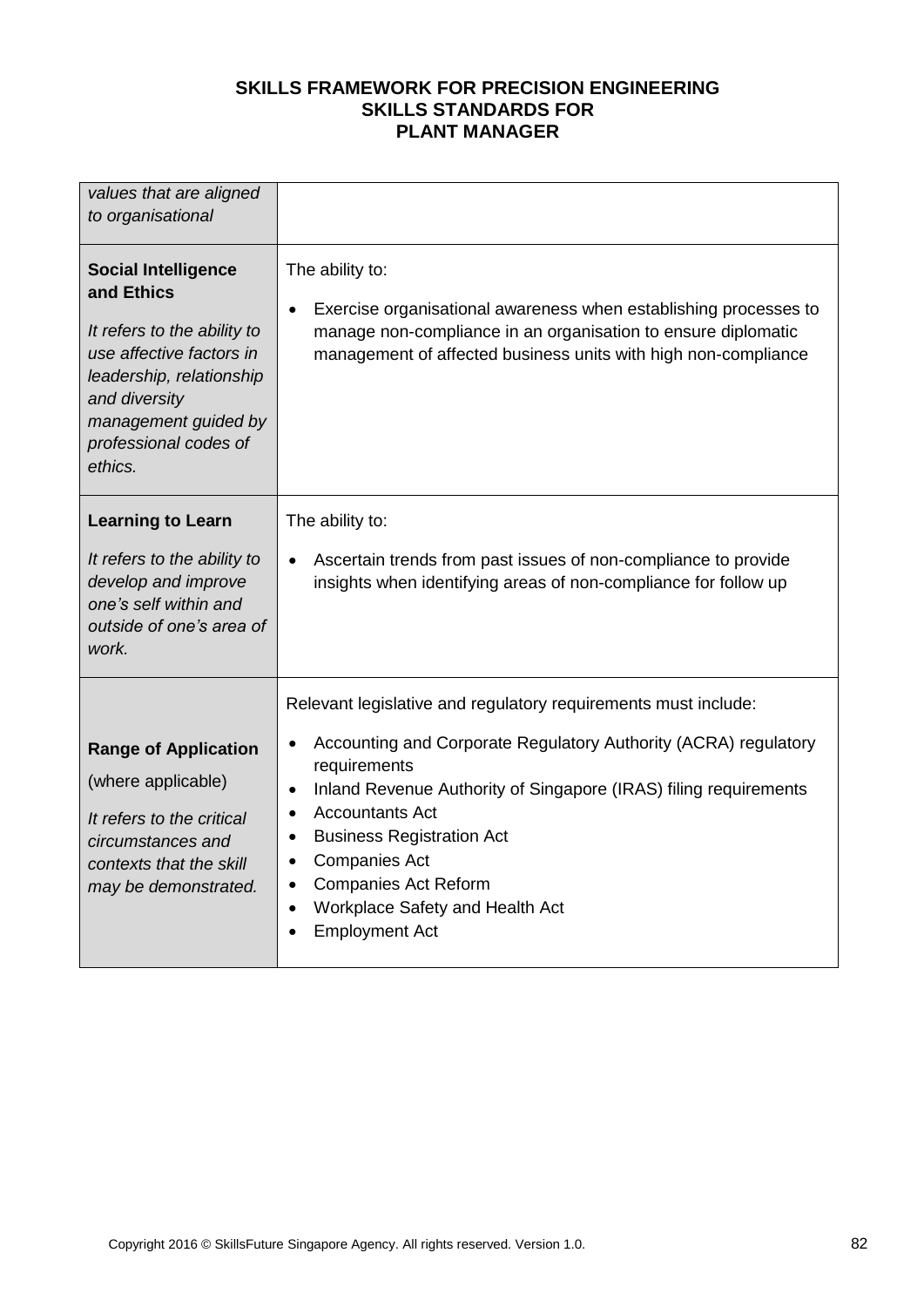| <b>Skill Code</b>                                                                                                                                                                                                          | <b>BM-SPI-601E-1</b>                                                                | <b>Skill Category</b>                                                               | Planning and<br>Implementation                                                                                                                                                                                                                                                                                     |
|----------------------------------------------------------------------------------------------------------------------------------------------------------------------------------------------------------------------------|-------------------------------------------------------------------------------------|-------------------------------------------------------------------------------------|--------------------------------------------------------------------------------------------------------------------------------------------------------------------------------------------------------------------------------------------------------------------------------------------------------------------|
|                                                                                                                                                                                                                            |                                                                                     | <b>Skill Sub-Category</b><br>(where applicable)                                     | N/A                                                                                                                                                                                                                                                                                                                |
| <b>Skill</b>                                                                                                                                                                                                               |                                                                                     | Direct Organisational Strategies and Set Targets                                    |                                                                                                                                                                                                                                                                                                                    |
| <b>Skill Description</b>                                                                                                                                                                                                   |                                                                                     | refining organisational strategies and targets for endorsement.                     | This skill describes the ability to direct organisational strategies and set<br>targets. It also includes identifying strategic needs of the organisation,<br>setting organisational directions, goals and targets, ensuring alignment<br>with organisational vision, mission and values, as well as reviewing and |
| Knowledge and<br><b>Analysis</b><br>It refers to gathering,<br>cognitive processing,<br>integration and<br>inspection of facts and<br>information required to<br>perform the work tasks<br>and activities.                 | The ability to understand:<br>٠<br>Objectives of strategic plans<br>Strategic risks | Strategic objectives of the organisation<br>Performance drivers of the organisation |                                                                                                                                                                                                                                                                                                                    |
| <b>Application and</b><br><b>Adaptation</b><br>It refers to the ability to<br>perform the work tasks<br>and activities required of<br>the occupation, and the<br>ability to react to and<br>manage the changes at<br>work. | The ability to:<br>performance<br>$\bullet$                                         | contribute to organisational strategies<br>strategic needs of the organisation      | Identify strategic needs of organisation to enhance organisational<br>Set organisational directions, organisational goals and targets to<br>Facilitate alignment of organisational strategies and targets with<br>organisational vision, mission and values to support achievement of                              |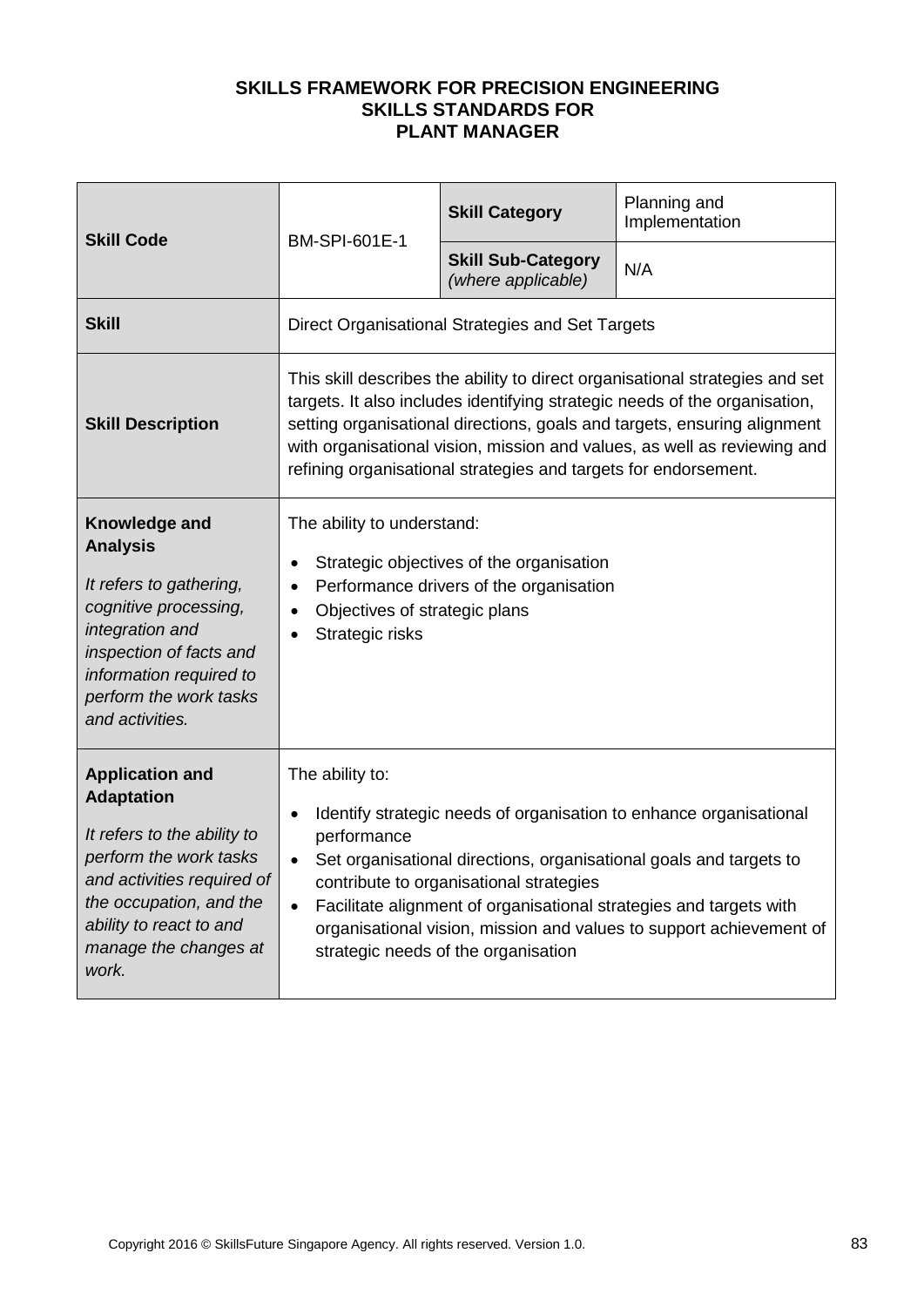| <b>Innovation and Value</b><br><b>Creation</b><br>It refers to the ability to<br>generate purposive<br>ideas to improve work<br>performance and/or<br>enhance business<br>values that are aligned<br>to organisational goals. | The ability to:<br>Review and refine organisational strategies and targets for<br>٠<br>endorsement purposes                                                                                                                                                                                                            |
|-------------------------------------------------------------------------------------------------------------------------------------------------------------------------------------------------------------------------------|------------------------------------------------------------------------------------------------------------------------------------------------------------------------------------------------------------------------------------------------------------------------------------------------------------------------|
| <b>Social Intelligence and</b><br><b>Ethics</b><br>It refers to the ability to<br>use affective factors in<br>leadership, relationship<br>and diversity<br>management guided by<br>professional codes of<br>ethics.           | The ability to:<br>Exercise empathy and organisational awareness when<br>communicating organisational strategies and targets to relevant<br>stakeholders to seek their support and buy-in                                                                                                                              |
| <b>Learning to Learn</b><br>It refers to the ability to<br>develop and improve<br>one's self within and<br>outside of one's area of<br>work.                                                                                  | The ability to:<br>Engage in self-reflection to identify own areas for improvement in<br>$\bullet$<br>organisational strategic planning to enhance workplace<br>performance<br>Improve own strategic planning capability by subscribing to diverse<br>$\bullet$<br>learning platforms to enhance workplace performance |
| <b>Range of Application</b><br>(where applicable)<br>It refers to the critical<br>circumstances and<br>contexts that the skill<br>may be demonstrated.                                                                        | N/A                                                                                                                                                                                                                                                                                                                    |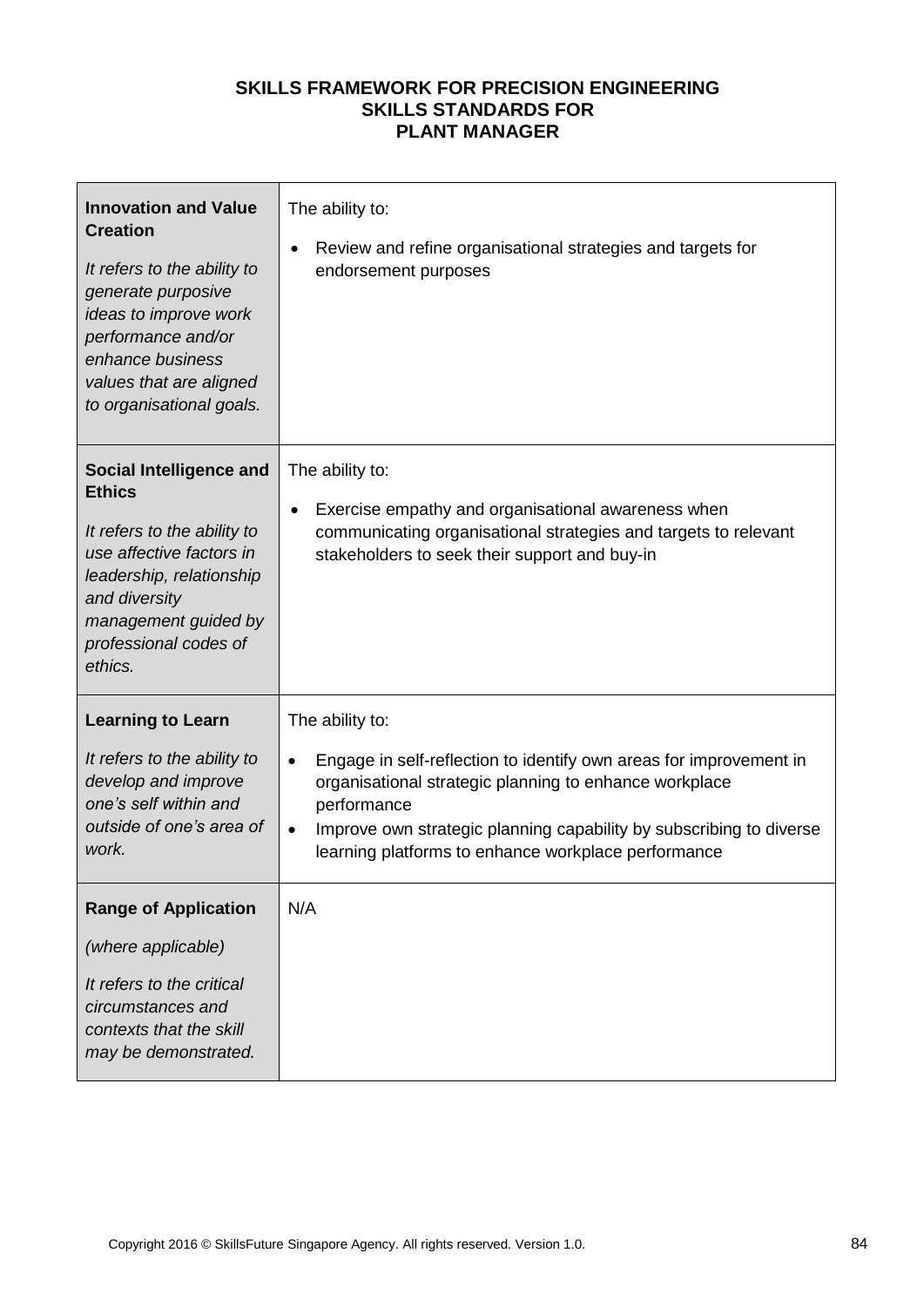|                                                                                                                                                                                                                            |                                                                                                                                                                                                                                                                                                                                                                                                                                                                                                                                                                                                         | <b>Skill Category</b>                           | Strategy Planning and<br>Implementation |
|----------------------------------------------------------------------------------------------------------------------------------------------------------------------------------------------------------------------------|---------------------------------------------------------------------------------------------------------------------------------------------------------------------------------------------------------------------------------------------------------------------------------------------------------------------------------------------------------------------------------------------------------------------------------------------------------------------------------------------------------------------------------------------------------------------------------------------------------|-------------------------------------------------|-----------------------------------------|
| <b>Skill Code</b>                                                                                                                                                                                                          | <b>BM-SPI-502E-1</b>                                                                                                                                                                                                                                                                                                                                                                                                                                                                                                                                                                                    | <b>Skill Sub-Category</b><br>(where applicable) | N/A                                     |
| <b>Skill</b>                                                                                                                                                                                                               | Communicate Organisational Vision, Mission and Values                                                                                                                                                                                                                                                                                                                                                                                                                                                                                                                                                   |                                                 |                                         |
| <b>Skill Description</b>                                                                                                                                                                                                   | This skill describes the ability to communicate organisational vision,<br>mission and values. It includes contributing to the formulation of<br>organisational vision, mission and values, communicating them through<br>the organisation as well as monitoring and evaluating outcomes and<br>effectiveness of communication strategies with a view to making<br>refinements.                                                                                                                                                                                                                          |                                                 |                                         |
| Knowledge and<br><b>Analysis</b><br>It refers to gathering,<br>cognitive processing,<br>integration and<br>inspection of facts and<br>information required to<br>perform the work tasks<br>and activities.                 | The ability to understand:<br>Objectives of cascading organisational vision, mission and values<br>through organisation<br>Characteristics of an effective vision statement<br>$\bullet$<br>Characteristics of an effective mission statement<br>$\bullet$<br>Relevant stakeholders in communication<br>$\bullet$<br>Importance of internalising the organisational vision, mission, values<br>$\bullet$<br>and leading by example                                                                                                                                                                      |                                                 |                                         |
| <b>Application and</b><br><b>Adaptation</b><br>It refers to the ability to<br>perform the work tasks<br>and activities required<br>of the occupation, and<br>the ability to react to<br>and manage the<br>changes at work. | The ability to:<br>Contribute to the formulation of organisational vision, mission and<br>values in consultation with senior management to guide employee<br>performance and behaviours towards organisational purpose<br>Cascade organisational vision, mission and values in accordance<br>with communication strategies to guide employee performance and<br>behaviours towards organisational purpose<br>Monitor and evaluate outcomes of communication to determine<br>$\bullet$<br>effectiveness of communication strategies and communication<br>platforms and channels in disseminating message |                                                 |                                         |
| <b>Innovation and Value</b><br><b>Creation</b><br>It refers to the ability to<br>generate purposive<br>ideas to improve work<br>performance and/or                                                                         | The ability to:<br>Evaluate and refine communication strategies to enhance<br>communication of organisational vision, mission and values                                                                                                                                                                                                                                                                                                                                                                                                                                                                |                                                 |                                         |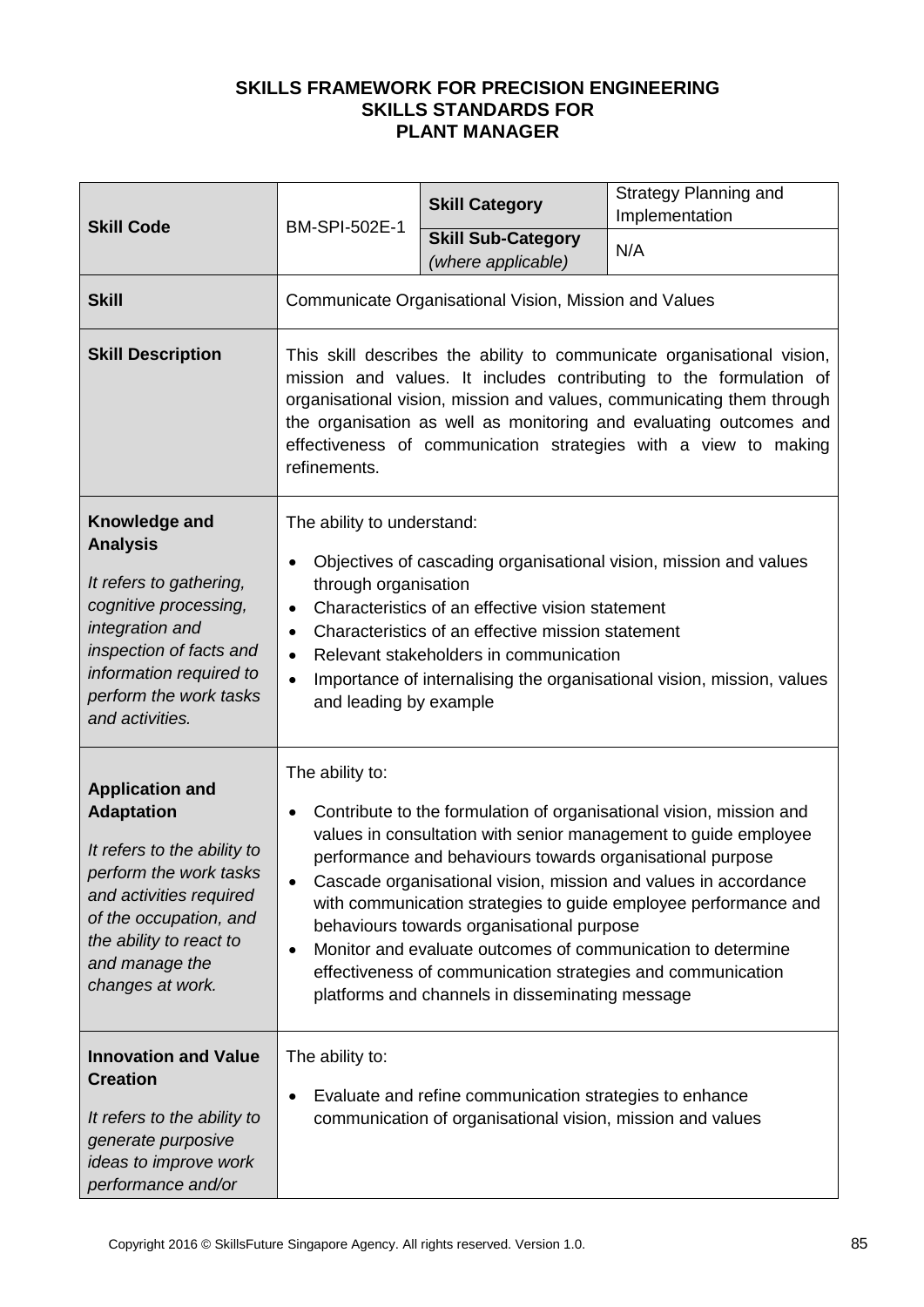| enhance business<br>values that are aligned<br>to organisational                                                                                                                                             |                                                                                                                                                                                                                                                                                                                                                                                                                |
|--------------------------------------------------------------------------------------------------------------------------------------------------------------------------------------------------------------|----------------------------------------------------------------------------------------------------------------------------------------------------------------------------------------------------------------------------------------------------------------------------------------------------------------------------------------------------------------------------------------------------------------|
| <b>Social Intelligence</b><br>and Ethics<br>It refers to the ability to<br>use affective factors in<br>leadership, relationship<br>and diversity<br>management guided by<br>professional codes of<br>ethics. | The ability to:<br>Foster a positive organisational climate towards the organisational<br>vision, mission and values to achieve buy-in from employees                                                                                                                                                                                                                                                          |
| <b>Learning to Learn</b><br>It refers to the ability to<br>develop and improve<br>one's self within and<br>outside of one's area of<br>work.                                                                 | The ability to:<br>Engage in self-reflection to identify areas for improvement in<br>cascading organisational vision, mission and values through the<br>organisation to enhance communication outcomes<br>Keep abreast of best practices in organisational communication on<br>vision, mission and values by subscribing to diverse information<br>channels to enhance own knowledge for workplace application |
| <b>Range of Application</b><br>(where applicable)<br>It refers to the critical<br>circumstances and<br>contexts that the skill<br>may be demonstrated.                                                       | N/A                                                                                                                                                                                                                                                                                                                                                                                                            |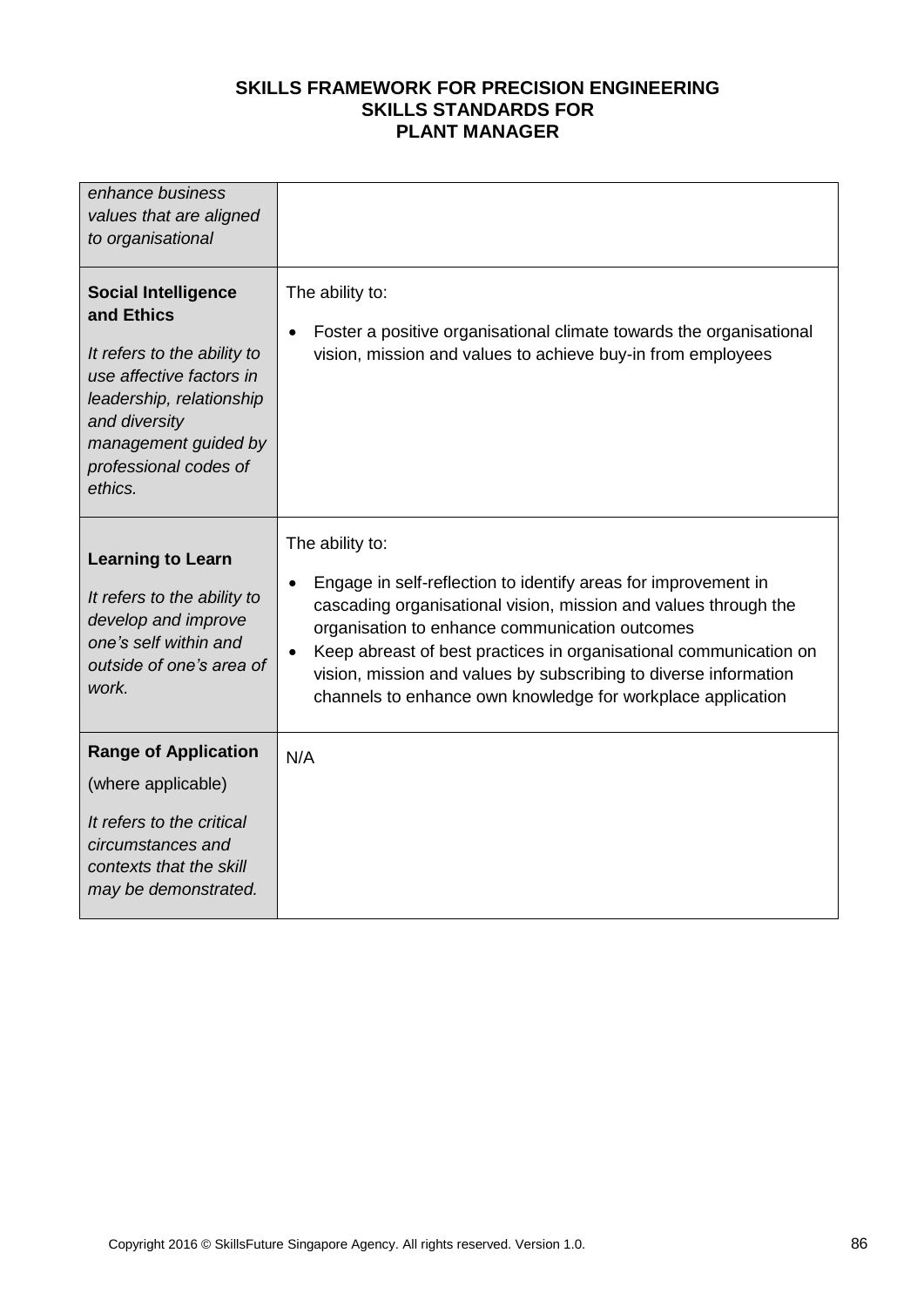| <b>Skill Code</b>                                                                                                                                                                                                          | BM-SPI-507E-1                                                                                                                                                                                                                                                                                         | <b>Skill Category</b>                           | <b>Strategy Planning and</b><br>Implementation |
|----------------------------------------------------------------------------------------------------------------------------------------------------------------------------------------------------------------------------|-------------------------------------------------------------------------------------------------------------------------------------------------------------------------------------------------------------------------------------------------------------------------------------------------------|-------------------------------------------------|------------------------------------------------|
|                                                                                                                                                                                                                            |                                                                                                                                                                                                                                                                                                       | <b>Skill Sub-Category</b><br>(where applicable) | N/A                                            |
| <b>Skill</b>                                                                                                                                                                                                               | <b>Evaluate Business Environments</b>                                                                                                                                                                                                                                                                 |                                                 |                                                |
| <b>Skill Description</b>                                                                                                                                                                                                   | This skill describes the ability to monitor the business environment to<br>assess internal and external influencing factors that may impact strategy<br>planning and operational plans, as well as recommending response<br>approaches to environmental changes.                                      |                                                 |                                                |
| Knowledge and<br><b>Analysis</b><br>It refers to gathering,<br>cognitive processing,<br>integration and<br>inspection of facts and<br>information required to<br>perform the work tasks<br>and activities.                 | The ability to understand:<br>Relationship between internal and external influencing factors<br>Functional areas of organisation                                                                                                                                                                      |                                                 |                                                |
| <b>Application and</b><br><b>Adaptation</b><br>It refers to the ability to<br>perform the work tasks<br>and activities required<br>of the occupation, and<br>the ability to react to<br>and manage the<br>changes at work. | The ability to:<br>Monitor business environment in accordance with organisational<br>procedures<br>Identify and assess internal and external influencing factors that will<br>$\bullet$<br>impact strategy planning and operational plans<br>Recommend approaches to respond to environmental changes |                                                 |                                                |
| <b>Innovation and Value</b><br><b>Creation</b><br>It refers to the ability to<br>generate purposive<br>ideas to improve work<br>performance and/or<br>enhance business<br>values that are aligned<br>to organisational     | The ability to:<br>Review and refine recommended approaches to respond to<br>environmental changes to optimise results                                                                                                                                                                                |                                                 |                                                |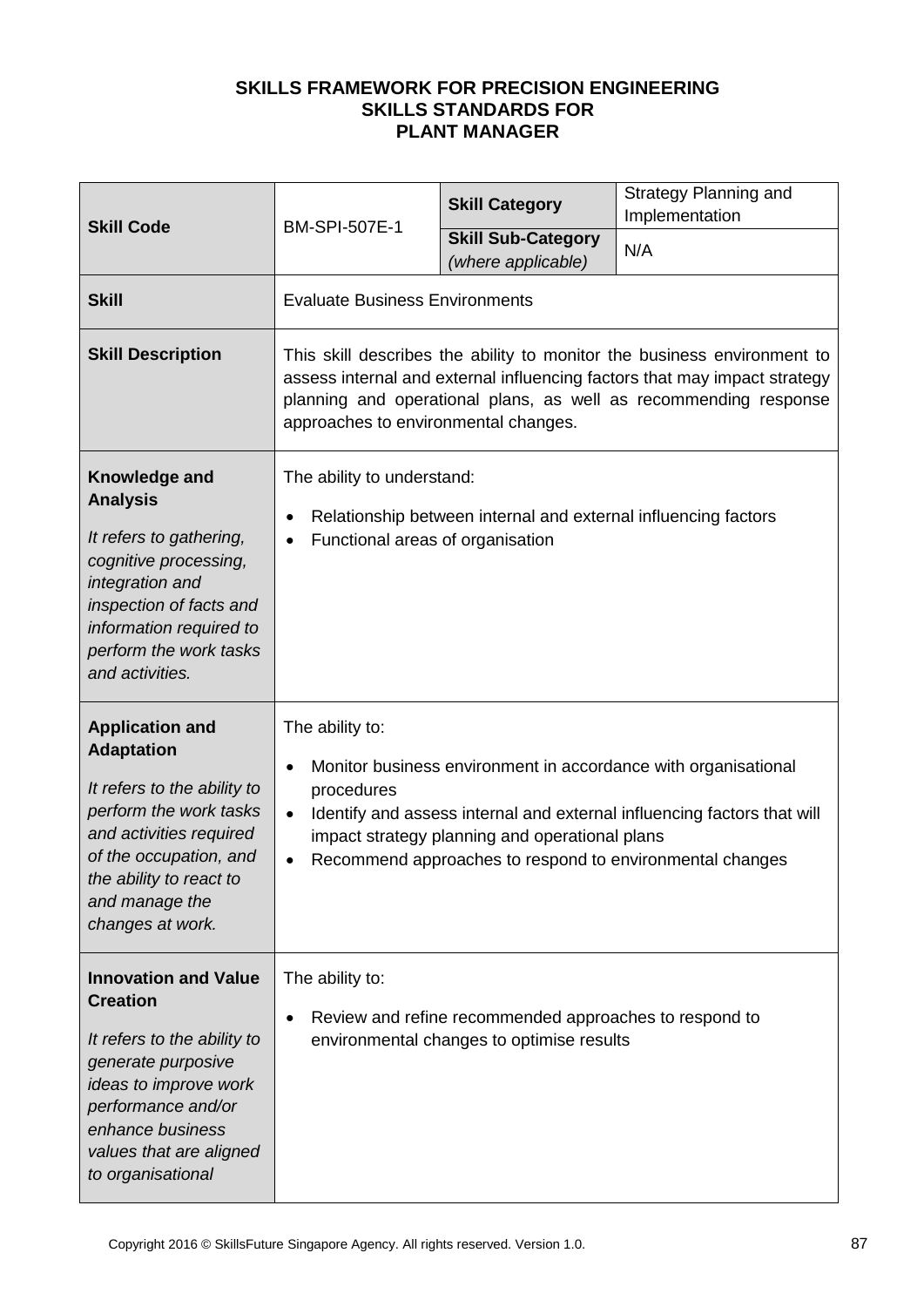| <b>Social Intelligence</b><br>and Ethics<br>It refers to the ability to<br>use affective factors in<br>leadership, relationship<br>and diversity<br>management guided by<br>professional codes of<br>ethics. | The ability to:<br>Recommend approaches to respond to environmental changes with<br>$\bullet$<br>an open mind for feedback and ideas to ensure stakeholders' views<br>are acknowledged and addressed                                                          |
|--------------------------------------------------------------------------------------------------------------------------------------------------------------------------------------------------------------|---------------------------------------------------------------------------------------------------------------------------------------------------------------------------------------------------------------------------------------------------------------|
| <b>Learning to Learn</b><br>It refers to the ability to<br>develop and improve<br>one's self within and<br>outside of one's area of<br>work.                                                                 | The ability to:<br>Keep abreast of market trends and developments in the business<br>$\bullet$<br>environment to identify impact on strategic planning by subscribing<br>to diverse information channels and participating in industry<br>networking sessions |
| <b>Range of Application</b><br>(where applicable)<br>It refers to the critical<br>circumstances and<br>contexts that the skill<br>may be demonstrated.                                                       | N/A                                                                                                                                                                                                                                                           |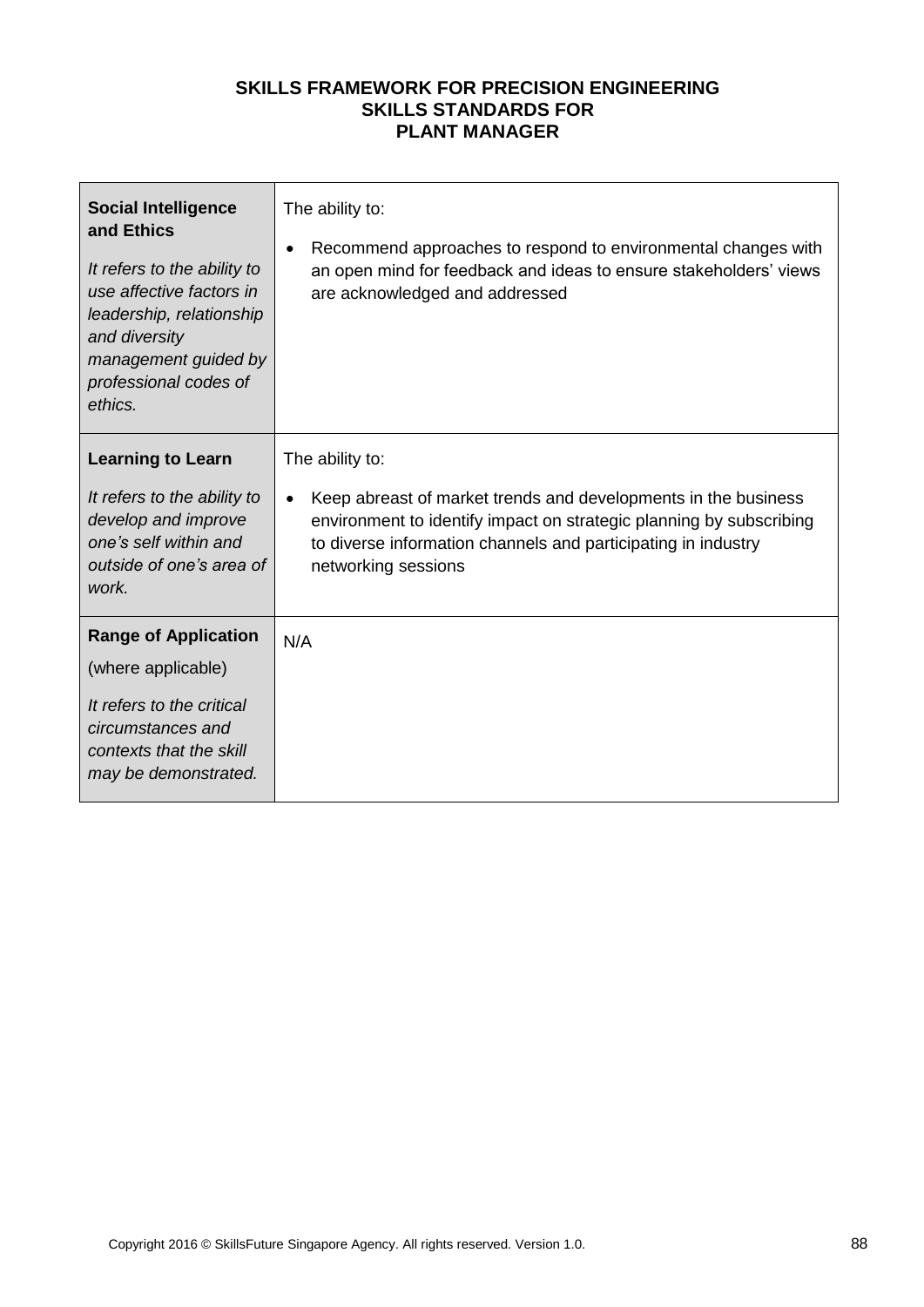| <b>Skill Code</b><br><b>BM-SPI-509E-1</b>                                                                                                                                                                                  |                                                                                                                                                                                                                                                                                                                                                                                                                                                                                                                                                                                                  | <b>Skill Category</b>                           | <b>Strategy Planning and</b><br>Implementation |
|----------------------------------------------------------------------------------------------------------------------------------------------------------------------------------------------------------------------------|--------------------------------------------------------------------------------------------------------------------------------------------------------------------------------------------------------------------------------------------------------------------------------------------------------------------------------------------------------------------------------------------------------------------------------------------------------------------------------------------------------------------------------------------------------------------------------------------------|-------------------------------------------------|------------------------------------------------|
|                                                                                                                                                                                                                            |                                                                                                                                                                                                                                                                                                                                                                                                                                                                                                                                                                                                  | <b>Skill Sub-Category</b><br>(where applicable) | N/A                                            |
| <b>Skill</b>                                                                                                                                                                                                               | <b>Establish Business Strategies for the Business Function</b>                                                                                                                                                                                                                                                                                                                                                                                                                                                                                                                                   |                                                 |                                                |
| <b>Skill Description</b>                                                                                                                                                                                                   | This skill describes the ability to develop business strategies for a<br>business function. It also includes evaluating impact of critical business<br>functions and internal and external factors, conducting situational<br>analysis, as well as formulating and presenting business function<br>strategies for management's approval and reviewing and refining them<br>on a regular basis.                                                                                                                                                                                                   |                                                 |                                                |
| Knowledge and<br><b>Analysis</b>                                                                                                                                                                                           | The ability to understand:                                                                                                                                                                                                                                                                                                                                                                                                                                                                                                                                                                       |                                                 |                                                |
| It refers to gathering,<br>cognitive processing,<br>integration and<br>inspection of facts and<br>information required to<br>perform the work tasks<br>and activities.                                                     | Objectives of functional strategies<br>Own role in conduct of situational analysis<br><b>Critical business functions</b>                                                                                                                                                                                                                                                                                                                                                                                                                                                                         |                                                 |                                                |
| <b>Application and</b><br><b>Adaptation</b><br>It refers to the ability to<br>perform the work tasks<br>and activities required<br>of the occupation, and<br>the ability to react to<br>and manage the<br>changes at work. | The ability to:<br>Evaluate impact of critical business functions on organisational<br>performance to identify implications for strategy formulation<br>Conduct situational analysis to identify factors affecting the<br>organisation<br>Analyse impact of internal and external influencing factors on<br>$\bullet$<br>business function strategies to facilitate strategy formulation<br>Formulate business function strategies to align to organisational<br>$\bullet$<br>strategies, goals and objectives<br>Present business function strategies to management to seek<br>٠<br>endorsement |                                                 |                                                |
| <b>Innovation and Value</b><br><b>Creation</b><br>It refers to the ability to<br>generate purposive<br>ideas to improve work                                                                                               | The ability to:<br>Review and refine business function strategies on a regular basis to<br>align with organisational strategies, goals and objectives                                                                                                                                                                                                                                                                                                                                                                                                                                            |                                                 |                                                |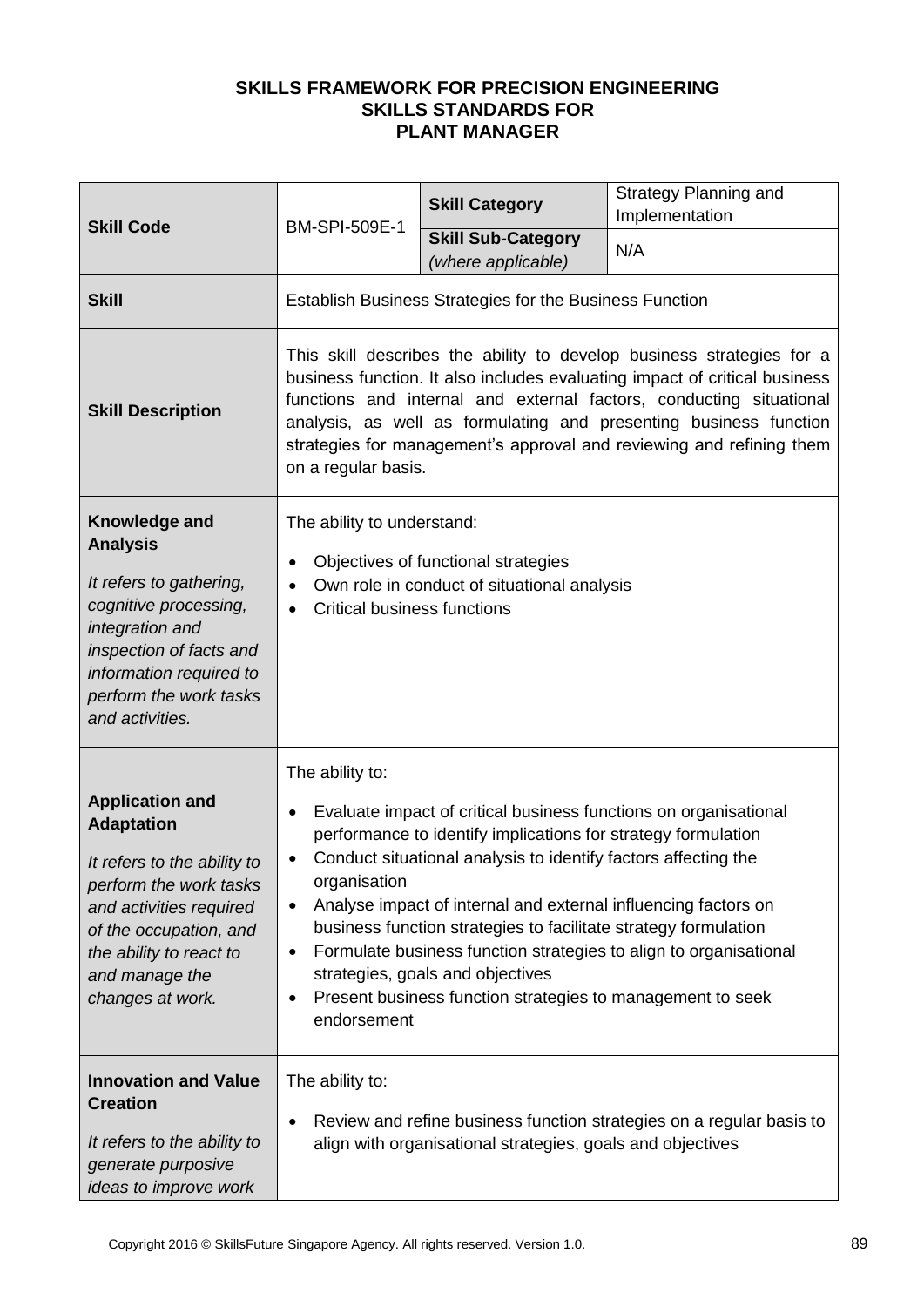| performance and/or<br>enhance business<br>values that are aligned<br>to organisational                                                                                                                       |                                                                                                                                                                                                      |
|--------------------------------------------------------------------------------------------------------------------------------------------------------------------------------------------------------------|------------------------------------------------------------------------------------------------------------------------------------------------------------------------------------------------------|
| <b>Social Intelligence</b><br>and Ethics<br>It refers to the ability to<br>use affective factors in<br>leadership, relationship<br>and diversity<br>management guided by<br>professional codes of<br>ethics. | The ability to:<br>Demonstrate openness to ideas and suggestions when seeking<br>management endorsement on business function strategies to<br>ensure individual views are acknowledged and addressed |
| <b>Learning to Learn</b><br>It refers to the ability to<br>develop and improve<br>one's self within and<br>outside of one's area of<br>work.                                                                 | The ability to:<br>Improve own capability in developing business unit strategies by<br>$\bullet$<br>subscribing to diverse learning channels to enhance workplace<br>performance                     |
| <b>Range of Application</b><br>(where applicable)<br>It refers to the critical<br>circumstances and<br>contexts that the skill<br>may be demonstrated.                                                       | N/A                                                                                                                                                                                                  |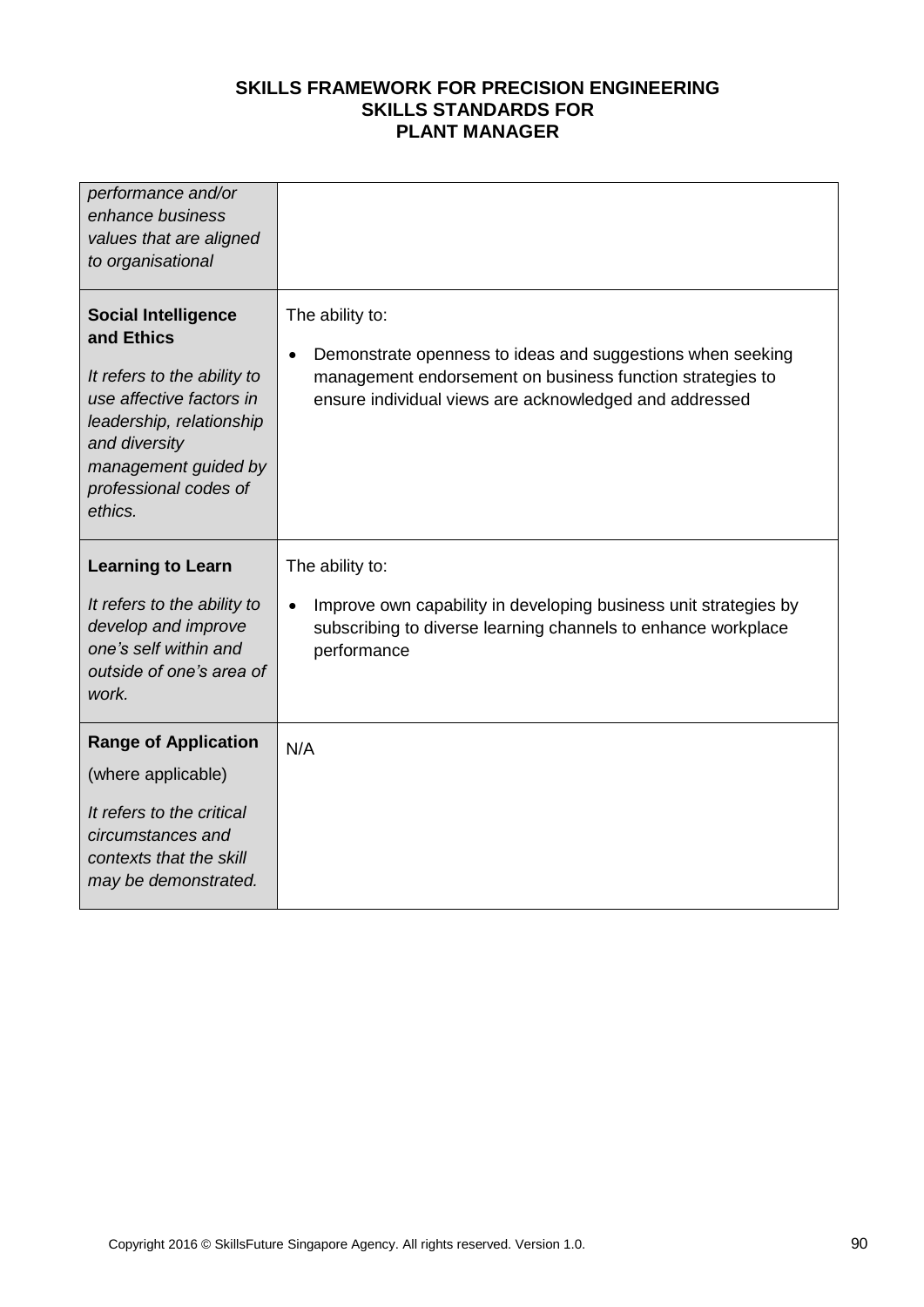|                                                                                                                                                                                                                            |                                                                                                                                                                                                                                                                          | <b>Skill Category</b> | Strategy Planning and<br>Implementation                          |
|----------------------------------------------------------------------------------------------------------------------------------------------------------------------------------------------------------------------------|--------------------------------------------------------------------------------------------------------------------------------------------------------------------------------------------------------------------------------------------------------------------------|-----------------------|------------------------------------------------------------------|
| <b>BM-SPI-503E-1</b><br><b>Skill Code</b>                                                                                                                                                                                  | <b>Skill Sub-Category</b><br>(where applicable)                                                                                                                                                                                                                          | N/A                   |                                                                  |
| <b>Skill</b>                                                                                                                                                                                                               |                                                                                                                                                                                                                                                                          |                       | Establish and Evaluate Systems to Achieve Organisational Targets |
| <b>Skill Description</b>                                                                                                                                                                                                   | This skill describes the ability to establish and evaluate systems to<br>achieve organisational targets. It includes analysing organisational<br>functions, structure and needs, as well as developing, establishing,<br>evaluating and refining organisational systems. |                       |                                                                  |
| Knowledge and<br><b>Analysis</b><br>It refers to gathering,<br>cognitive processing,<br>integration and<br>inspection of facts and<br>information required to<br>perform the work tasks<br>and activities.                 | The ability to understand:<br>Different tiers of systems within the organisation<br>Types of organisational systems<br>$\bullet$<br>Relevant stakeholders to obtain inputs on system requirements<br>$\bullet$<br>Criteria of effective systems                          |                       |                                                                  |
| <b>Application and</b><br><b>Adaptation</b><br>It refers to the ability to<br>perform the work tasks<br>and activities required<br>of the occupation, and<br>the ability to react to<br>and manage the<br>changes at work. | The ability to:<br>Analyse and assess organisational functions, structure and needs<br>Develop and establish organisational systems in accordance with<br>system requirements                                                                                            |                       |                                                                  |
| <b>Innovation and Value</b><br><b>Creation</b><br>It refers to the ability to<br>generate purposive<br>ideas to improve work<br>performance and/or<br>enhance business<br>values that are aligned<br>to organisational     | The ability to:<br>Evaluate and refine organisational systems to ensure alignment with<br>organisational guidelines and policies, strategic plans and key<br>performance indicators                                                                                      |                       |                                                                  |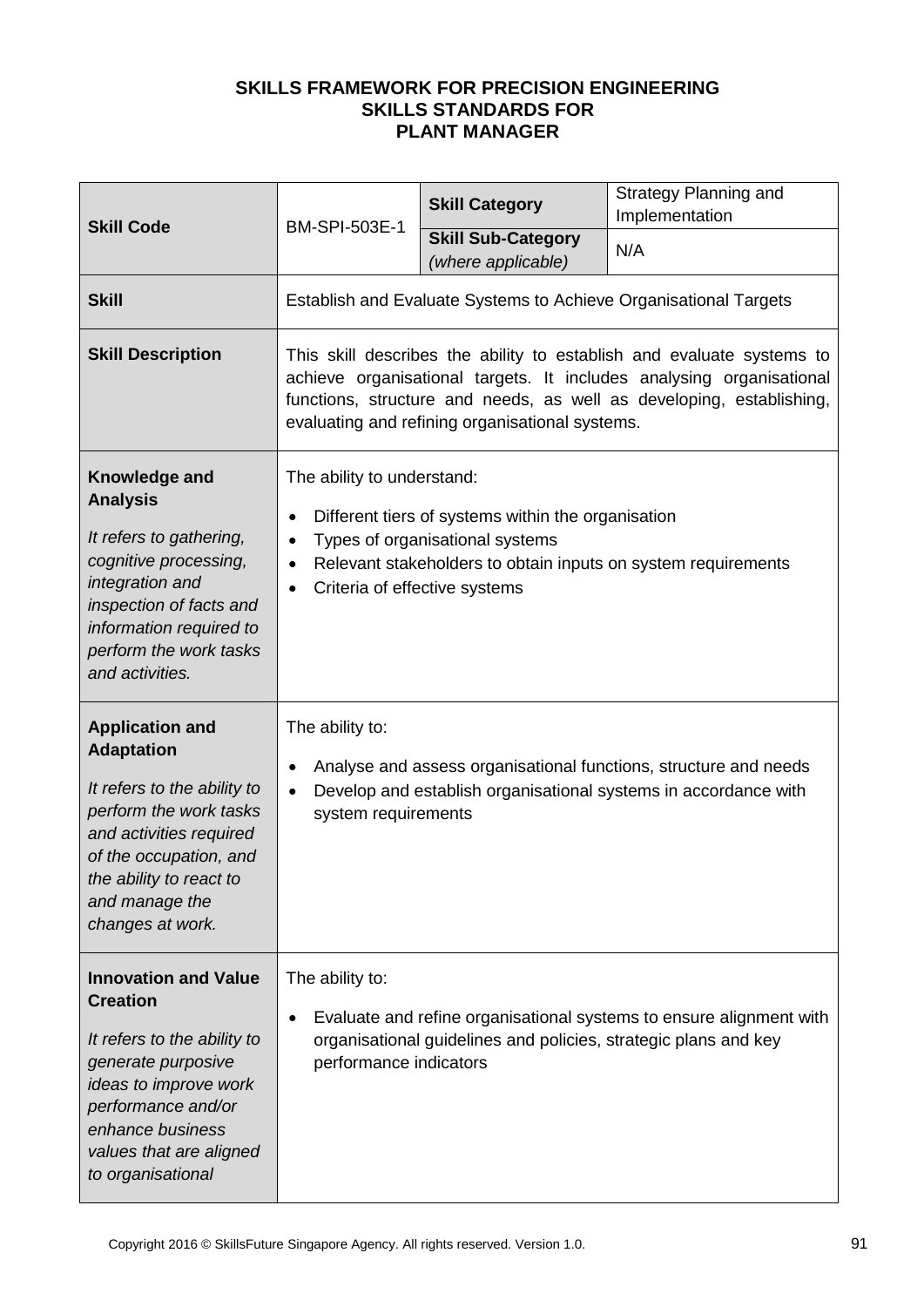| <b>Social Intelligence</b><br>and Ethics<br>It refers to the ability to<br>use affective factors in<br>leadership, relationship<br>and diversity<br>management guided by<br>professional codes of<br>ethics. | The ability to:<br>Demonstrate empathy and appreciation of others' views and issues<br>when working with others to establish and evaluate organisational<br>systems to maintain positive working relationships |
|--------------------------------------------------------------------------------------------------------------------------------------------------------------------------------------------------------------|----------------------------------------------------------------------------------------------------------------------------------------------------------------------------------------------------------------|
| <b>Learning to Learn</b><br>It refers to the ability to<br>develop and improve<br>one's self within and<br>outside of one's area of<br>work.                                                                 | The ability to:<br>Engage in regular reflective practice to assess how organisational<br>systems can be further improved to enhance efficiency                                                                 |
| <b>Range of Application</b><br>(where applicable)<br>It refers to the critical<br>circumstances and<br>contexts that the skill<br>may be demonstrated.                                                       | N/A                                                                                                                                                                                                            |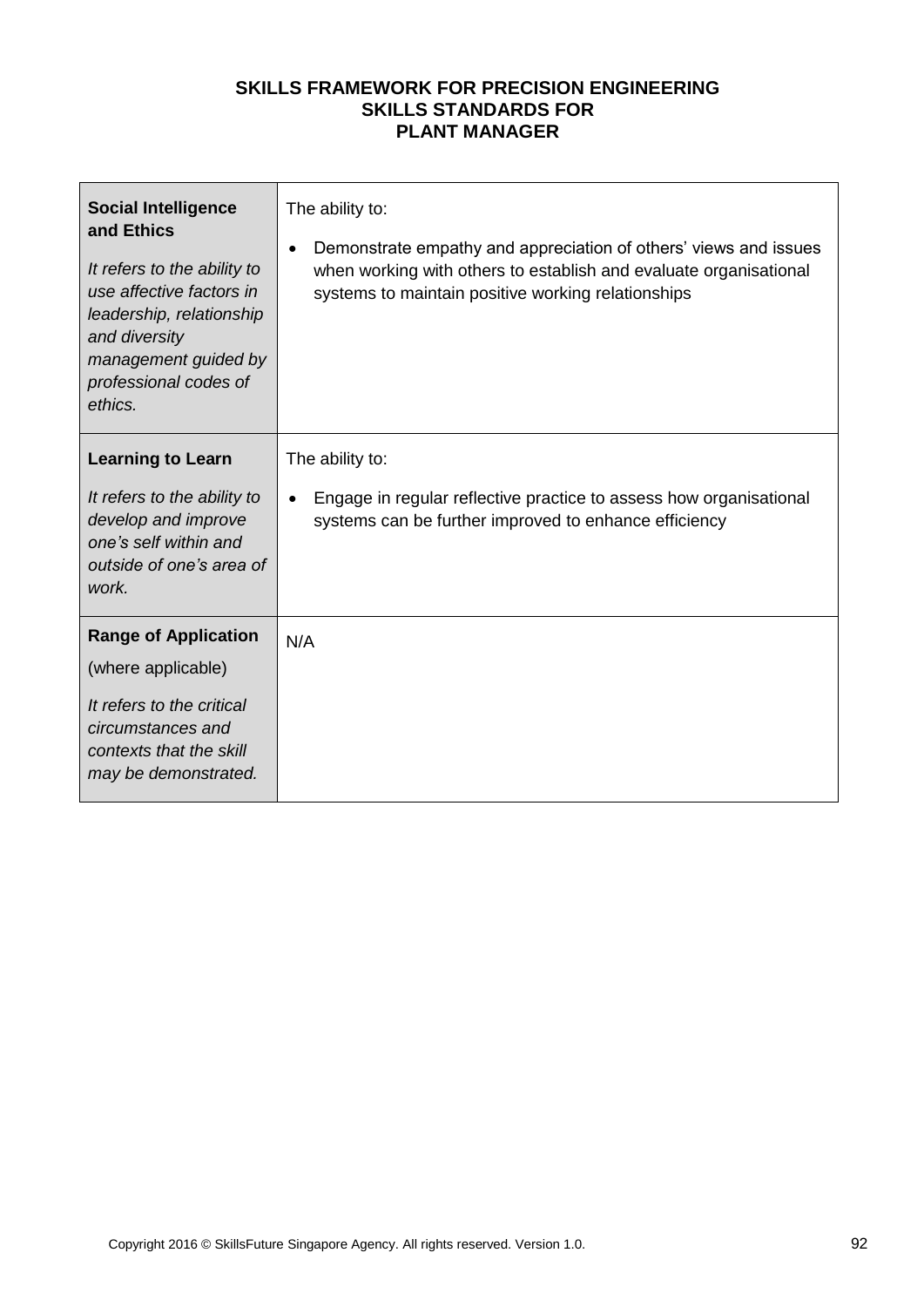#### **Version Control**

| Version | <b>Date</b>     | <b>Changes Made</b> | <b>Edited by</b> |
|---------|-----------------|---------------------|------------------|
|         | 12 October 2016 | Initial Version     | SSG and EDB      |
|         |                 |                     |                  |
|         |                 |                     |                  |